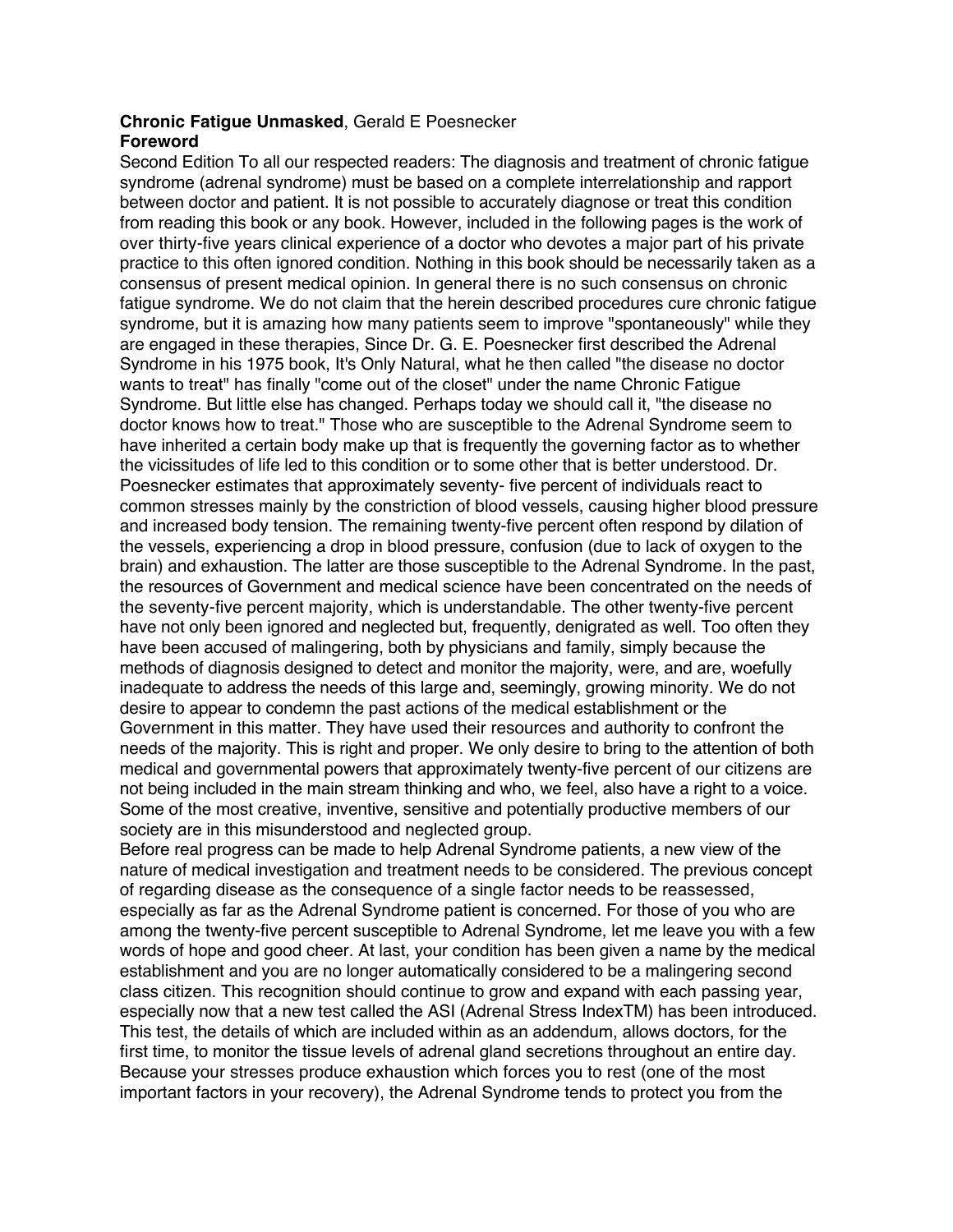consequences of your stress. This fact combined with the lowered blood pressure that usually accompanies the Adrenal Syndrome makes for a long life and a lowered incidence of the most commonly caused fatalities of the majority, i.e., high blood pressure, heart attack and stroke. Or, as Dr. Poesnecker often says to his patients with the Adrenal Syndrome, "You're probably going to live forever, it just feels like you're going to die every day." One more important factor that helps Adrenal Syndrome patients to live a long life is the fact that they must live carefully. They cannot dissipate without rapidly deteriorating. This forced life style of moderation keeps them free of many indiscretions that tempt and afflict those of the hypertensive-inclined majority. So if you are a member of this select minority, rejoice. You are a very special person; you are a butterfly in the chrysalis just awaiting the proper attention to be able to spread your wings and fly to the heavens. Let this book help you make that metamorphosis. David Roderick President and CEO, Enzyme Process, Inc.

# **Introduction**

Second Edition For some thirty-five years, I have been successfully treating the Adrenal Syndrome, now frequently called Chronic Fatigue Syndrome by many physicians in our country, and ME (myalgic encephalomyelitis) by physicians in Britain and on the Continent. In the mid 1970's, when I first wrote of my work with this condition in my book It's Only Natural, most sufferers were thought to be either depressed, lazy or malingering. As the number of those afflicted increased to a point that they could not be ignored, orthodox medicine was forced to reevaluate its view of their complaints. Begrudgingly, even the most conservative practitioners had to admit that "something" was ailing these persons. Several of these physicians were given my book, Adrenal Syndrome, by patients of theirs whom I also was treating. Others encountered it at various national and international seminars. As word of the book spread, its first edition was rapidly exhausted, thereby necessitating this second. Few changes have been required in this edition, attesting, to the soundness of the original concept. Since the publication of Adrenal Syndrome, I have continued the search for the cause of this condition. This new research leads me to conclude that the terms Chronic Fatigue Syndrome, Chronic Fatigue Immune Dysfunction Syndrome and Adrenal Syndrome should not be used interchangeably. While to the patient there is little difference, to the physician there are nuances that must be considered. I feel that Chronic Fatigue Syndrome, as usually diagnosed, is usually identical with Adrenal Syndrome, and that these two conditions are caused by a gradual accumulation of small, but potent stresses that eventually create an overload of the immune system that the traditional prescription of time and rest is inadequate to correct. The onset of symptoms in these patients is slow and insidious. Usually they report past "spells" where they were exhausted beyond their expectations but from which they returned to "normal" in time. These were warnings of a weakening of the neuroglandular systems of the body. Had they heeded these warnings and had they been able to find a physician trained in the diagnosing and treating of the Adrenal Syndrome, their final breakdown could have been avoided. On the other hand, I view Chronic Fatigue Immune Dysfunction Syndrome as Adrenal Syndrome brought on by a sudden infection of some sort. It is usually caused by viruses that produce symptoms similar to that of influenza, though they may be of some unrelated origin. The question then is, "Does the influenza-like disease trigger an immune system already compromised by other stresses and thereby become the final assault that allows the Adrenal Syndrome to manifest, or is there a separate virus that produces symptoms similar to influenza, that is able to cause the ongoing condition we know as Chronic Fatigue Immune Dysfunction Syndrome?" At this time I have no definitive answer to this question but am inclined to favour the first explanation over the second. The only difference between my treatment of Chronic Fatigue Immune Dysfunction Syndrome and the Adrenal Syndrome is that in the former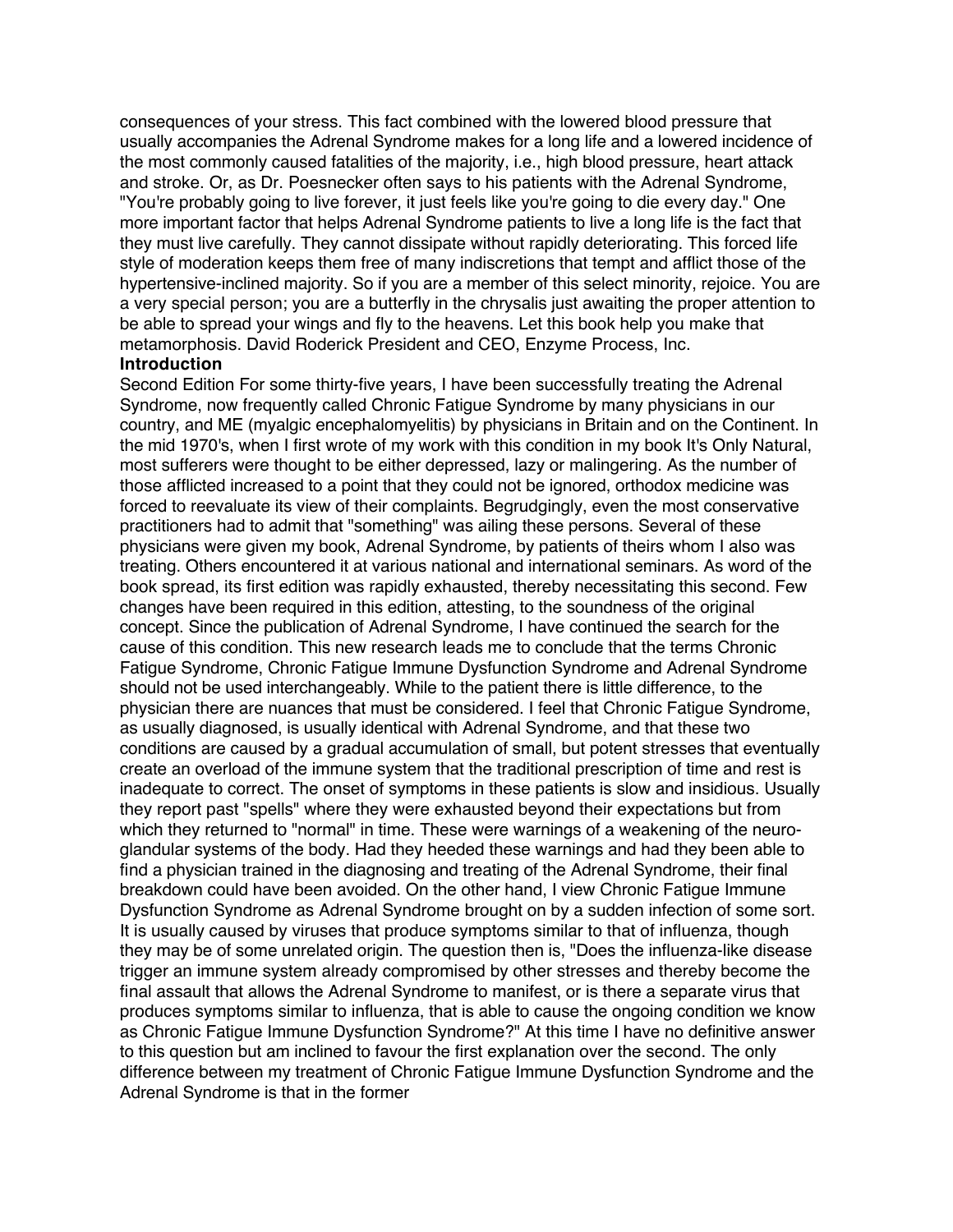patient, special attention must be given to supporting the virus controlling components of the immune system.

My philosophy of clinical treatment for all of these conditions is based upon these three premises: (1) Individuals who manifest Adrenal Syndrome have a body economy that differs from the majority and responds uniquely to stress. Any treatment must take into consideration the specific needs of these special patients, no matter how much these needs may differ from society's expectations. Frequently, their life styles need to be changed dramatically to allow them to develop their inherent potentials. Most of our society's working environment has been constructed for the seventy-five percent majority. To survive, many Adrenal Syndrome patients will have to create their own working environment. (2)

The basic underlying cause of the Adrenal Syndrome is the in ability of the body's immune system to manage the plethora of stress producing assaults upon it at any one time. When these accumulating stresses become greater than the immune system can control, the symptoms of the Adrenal Syndrome will begin to manifest in the susceptible individual. Effective treatment must be directed at reducing as many of these stresses as possible so that the level of stress in these patients is within the range that their immune system can contain without producing symptoms. You can never eliminate all stress; nor would it be well to do so. Efforts to remove stress must take into consideration all forms of stress including, but not limited to, chemical, environmental, inimical organisms (bacteria and viruses), physical, emotional and even spiritual stresses. (3) Lastly, we must concern ourselves with efforts to support and build the integrity of the immune system. If we think of the immune system as a glass tumbler, stresses in our lives as water dripping into that tumbler and symptoms of the Adrenal Syndrome able to occur only when the glass overflows, we can readily surmise that there are two main ways we can prevent this overflow: We can slow the progress of the water dripping into the glass by reducing stress factors in our life style. We can provide a larger tumbler. Our efforts to build and support the immune system of these patients is, in essence, a way to provide them with this larger tumbler. It is in this area that the practices of the orthodox practitioner and the Natural Physician deviate the most. The immune system can be supported by a variety of procedures that are addressed in this book. These can be divided into two main groups, those supportive substances taken into the body, by mouth or injection, selected to give the immune system the elements it needs to better accomplish its task and those specific physical treatments given to the patient designed to assist the body in regenerating the components of the immune system. The various methods used to support the immune system have been a part of the clinical practice of the Natural Physician for more than two centuries. Even so it is not to be expected that they will be readily accepted by the medical establishment in the near future. However, as the immune systems of our citizens continue to weaken, due to the innumerable man-made assaults placed upon them, eventually, all physicians will be forced to change their thinking and accept-and use-immune system regeneration procedures or fall by the wayside.

While I have been actively working with the Adrenal Syndrome for over thirty-five years, none of this work could have been possible without the pioneering research of Drs. Charles E. de M. Sajous, Henry R. Harrower, John W. Tintera, Royal Lee and John B. Bastyr. These men laid the foundation upon which I was able to build. Only Dr. Bastyr, now in his nineties, has lived to see the efforts of all of them accepted, at least in part, by the medical establishment.

**Dr. G. E. Poesnecker October, 1993 CHAPTER 1 The Nature of the Disease**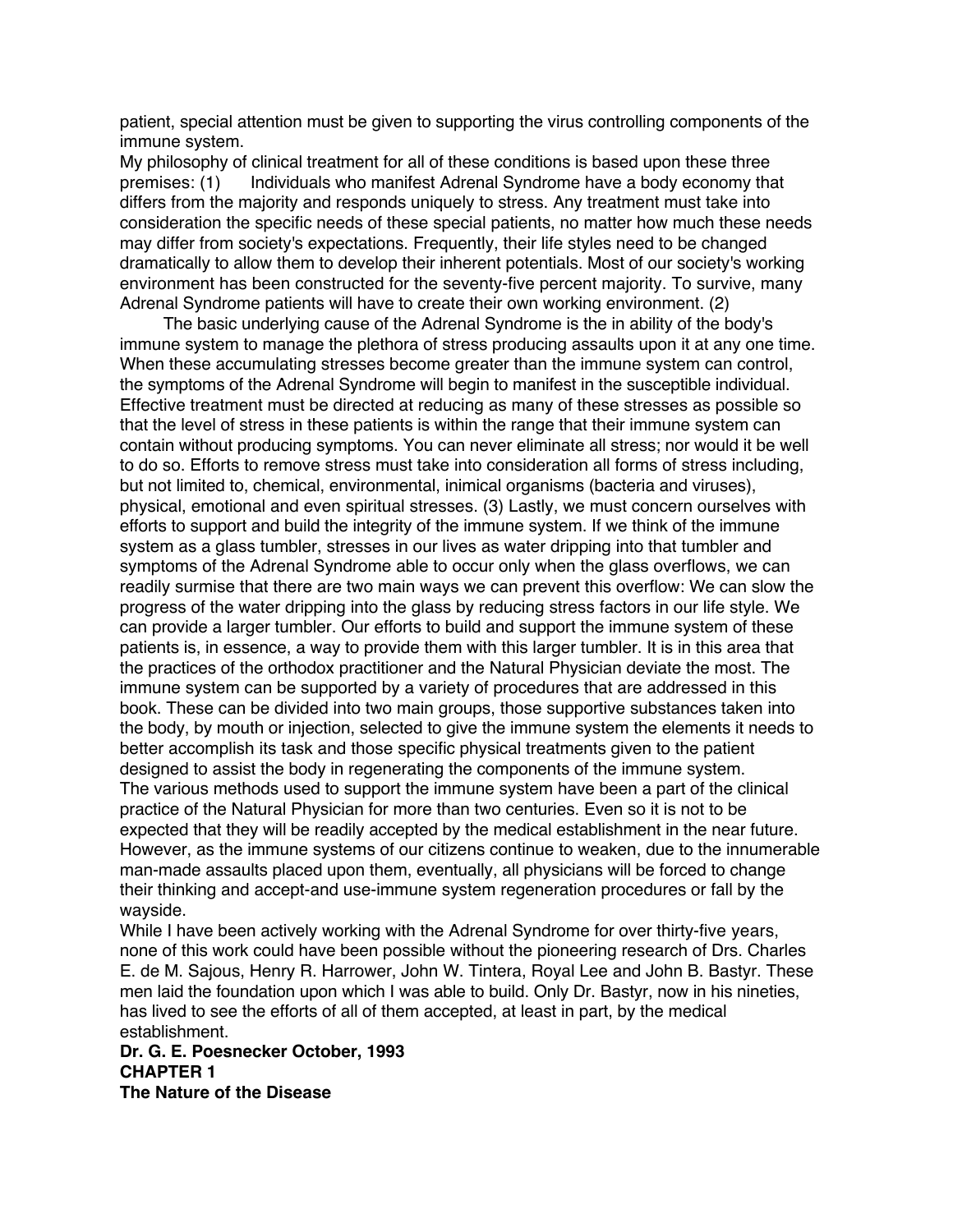Adrenal Syndrome is a condition of the neuroglandular mechanism of the body which produces a weakening in the body's ability to respond to stress. The most common symptoms produced by this condition are unexplained exhaustion, a tendency to be oversensitive and/ or allergic to certain substances or environments, a lessening of the ability to reason rationally and to make decisions readily, a tendency toward low blood pressure, sensitivity to cold, poor circulation (cold hands and/or feet), and mental aberrations which can mimic a large variety of mental diseases. Most patients with Adrenal Syndrome have at least one of these symptoms, and some have all and many others besides.

This condition, to a lesser or greater degree, affects one-third to one-half of the American population. Luckily, most of those affected are not severely afflicted, but vast numbers of our people function at less than half their true potential because of Adrenal Syndrome. Since it is the nature of the Adrenal Syndrome patient to be a responsible, creative, and productive citizen, the loss to America created by Adrenal Syndrome is significant.

As common as this condition is, it is only indistinctly recognized and rarely treated by most professionals of the orthodox medical persuasion. For this reason, I call this condition the most ignored disease in the country today. Personally, I think this apathy has been produced by the general vagueness of this disease's character, by the neurotic-like symptoms of its victims, and by the slow and tortuous path of its correction even with the best and most advanced therapies. In our Clinic, I always meet the newly diagnosed hypo-adrenal patient with mixed feelings. I am, on one hand, pleased to know that the patient has started on the road to becoming useful and productive again instead of languishing in a low-functioning state; on the other hand, I always groan a bit inside when I think of the amount of care, time, and constant loving support that will be necessary to carry this patient through the seemingly unproductive early stages of treatment. With perseverance, however, all patients respond and, in the end, they prove to be among our most appreciative patients. This thought—at times, this thought alone— gives us the ability and the strength to carry on with the Adrenal Syndrome patient. There seems to be a quirk in many doctors which, perhaps more than anything else, may explain their ostensibly conspiratorial refusal to recognize Adrenal Syndrome. Most physicians, in order to function as stable human beings, require a certain amount of personal ego satisfaction when they treat a patient. Even though there are vast fields of disease which are complete mysteries to modern medicine, the average day-to-day working physician often feels he must, at least in some manner, examine all the symptoms and problems that confront him. If he cannot rationally explain them, he must make up explanations and, if he cannot cure his patients, he must find some way to place the blame for his lack of understanding, knowledge, and ability on the patient or on the circumstances. In the early days of medicine, physicians had ready explanations for causes of symptoms and ailments which were presented to them. The fact that today we realize that most of these early explanations were ridiculous has not prevented the medical profession from continuing this practice. To witch doctors, all diseases are caused by demons which inhabit their patients. Their job, of course, is to extirpate these demons. The "scientific" physician, when confronted with a patient who displays the symptoms of Adrenal Syndrome, has a ready answer: "The patient is neurotic, mildly psychotic, unmotivated, or just bored with life." With that self-satisfied stance, that can be a "badge of our tribe," the patient is given a tranquilizer, antidepressant, or both and, with the fatherly advice to stop worrying and to go to work, he is sent home. It is just as impractical to tell a tubercular patient to go and play football as it is to tell an Adrenal Syndrome patient to stop worrying. Am I exaggerating? One has only to remember that a short time ago patients were literally bled to death in an effort to satisfy this medical ego.

There is, however, a specific cause that produces these wrecks of human society, and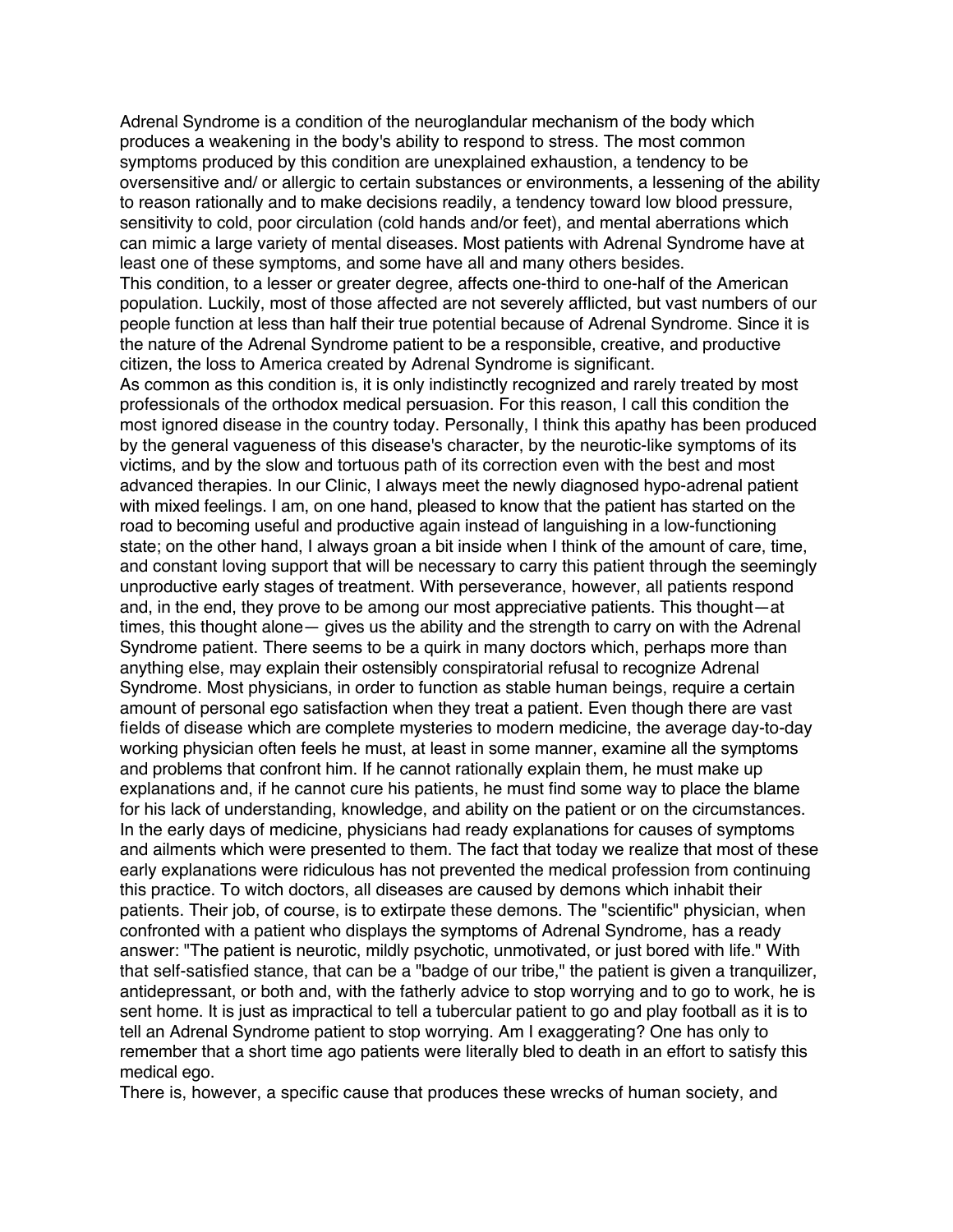there are ways of returning these people to active, productive lives. This book defines this disease, lists the various symptoms produced by this condition, assesses the various stresses which trigger and aggravate this ailment, and outlines a comprehensive plan of treatment to overcome this insidious disorder.

### **The Adrenal Gland**

Before proceeding with our discussion of Adrenal Syndrome, its causes and its treatment, let us consider the gland itself. The adrenals sit like a

bishop's cap on top of each kidney; each weighs about a nickel. The adrenal gland is recognized as one of the body's most important endocrine or ductless glands, that is, glands that produce hormonal or hormone-like substances and discharge them directly into the bloodstream. Each of the endocrine glands is subject to a chain of command. The pituitary gland, so-called master gland of the body, sends out stimulatory or trophic hormones which regulate each of the target endocrine glands, such as the adrenals, the thyroid, or the reproductive glands. The pituitary in turn is regulated or controlled by the hypothalamus, which produces specific releasing factors for each of the pituitary trophic hormones. The adrenal glands are composed of two parts—the medulla (inner portion) and the cortex (outer surrounding portion). The medulla fits inside the cortex like a walnut inside its shell. The medulla and cortex produce many substances, the most important of which are epinephrine (formerly called adrenalin), which is produced by the medulla, and various sterols, such as cortisone and aldosterone, produced by the cortex.

When the body is called upon to respond to stress, the adrenal gland is its primary agent. Stress on the body stimulates (probably by way of the sympathetic nervous system) the adrenal medulla to increase epinephrine production. This hormone increases the secretion of adrenocorticotrophin (ACTH) by the pituitary gland, which in turn activates the adrenal cortex to greater production of corticoids such as cortisone.

**Diseases of the Adrenal Gland**. Of primary concern in the discussion of Adrenal Syndrome is its differentiation from Addison's disease (organic adrenal insufficiency) and from adrenal insufficiency secondary to hypopituitarism. The term "Adrenal Syndrome," as used here, refers to a state of depletion of the adrenal glands in the absence of atrophy or destruction. In other words, it is a state of functional depletion or exhaustion. This is in contrast to Addison's disease in which there is physical atrophy or destruction of the adrenal glands, or to hypopituitarism in which there is some form and some degree of destruction of the pituitary gland. Both

Addison's disease and hypopituitarism are relatively rare whereas Adrenal Syndrome, as herein described, is extremely common.

**Diagnosis.** At present, standard diagnosis of Adrenal Syndrome is a matter of exclusion; that is, such diagnosis is justified only after other causes of chronic fatigue, exhaustion, weakness, and lassitude have been ruled out. Unfortunately, the biological and biochemical changes which underlie this syndrome are poorly understood, and inasmuch as specific tests are not yet available, diagnosis depends on clinical features described elsewhere in this book.

Adrenal function may be assessed by standard laboratory tests which include serum Cortisol levels and urinary corticosteroids. In Addison's disease, even in advanced adrenal destruction or atrophy, the resting or basal levels of these tests may be within the lower levels of normal. For this reason, a diagnosis of Addison's disease may depend on results of a pituitary stimulation test in which corticotropin (ACTH) is injected into the patient. In normal persons a significant rise in serum Cortisols follows ACTH injection, but in Addison's disease there is minimal or no response. In cases in which pituitary insufficiency is suspected, the metyrapone stimulation test is utilized. These tests are described in detail in standard medical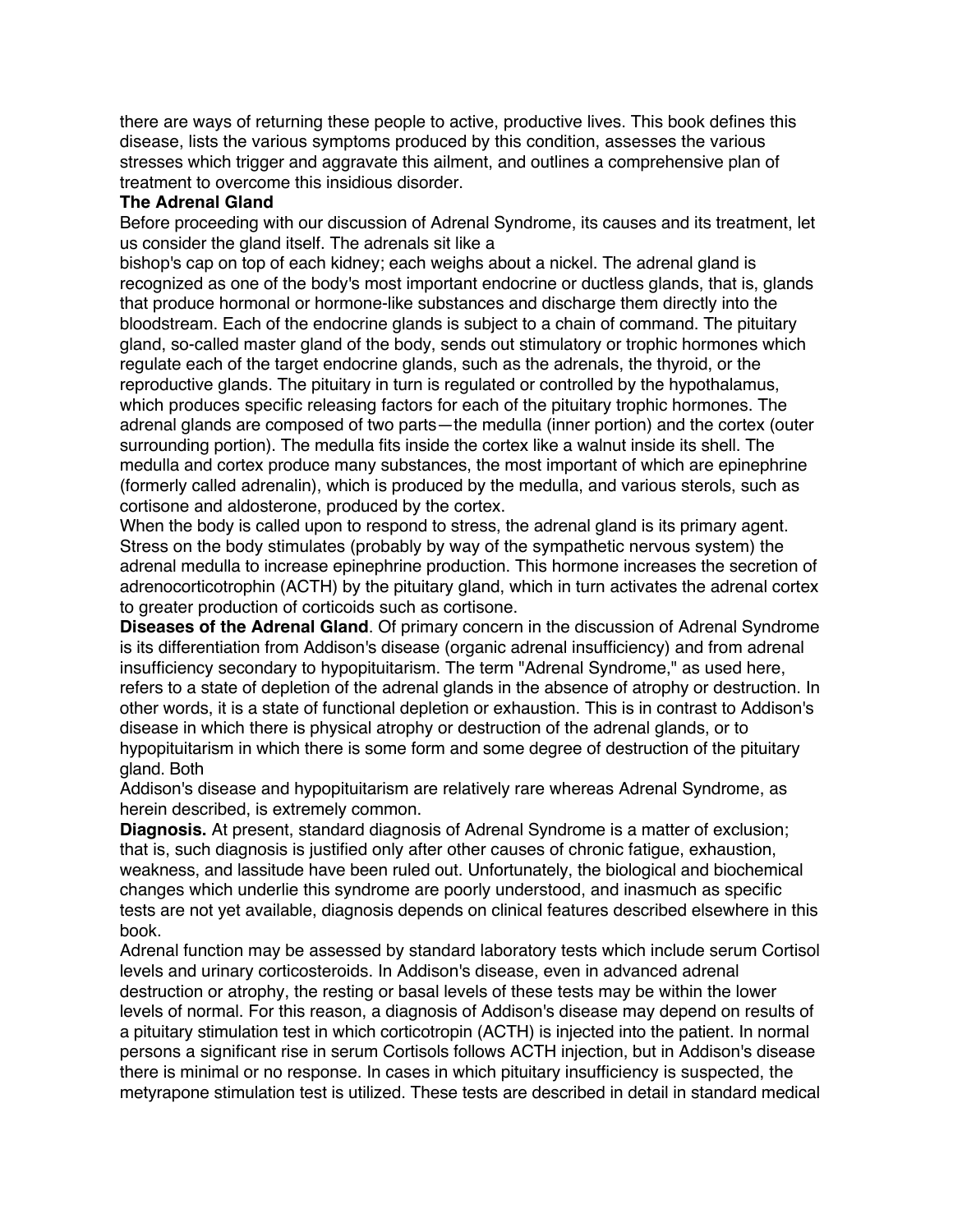#### texts.

Standard medical texts state that clinical adrenal insufficiency (Addison's disease) usually does not occur unless at least 90 percent of the adrenal cortex has been destroyed by idiopathic atrophy, granulomatous destruction, or some other form of destructive process. By the same token, currently available tests, including the ACTH stimulation test, may not show abnormal results except in the case of advanced disease or depletion. On the basis of present information, it would appear that these tests lack the sensitivity to detect or diagnose lesser degrees of adrenocortical depletion, as in Adrenal Syndrome. Therefore, the condition of Adrenal Syndrome is largely undetected by orthodox measures. **History of the Disease**  Early Recognition. In the past as in the present, there have been physicians who were not afraid to investigate the true nature of Adrenal Syndrome. The first truly clear-thinking researcher in this field was Charles E. de M. Sajous, M.D., LL.D., Sc.D. A Fellow of the American College of Physicians and of the American Philosophical Society, professor of therapeutics at Temple University in Philadelphia, professor at the Medico- Chirurgical College, and clinical lecturer at Jefferson Medical College, he produced a text in 1903 entitled The Internal Secretions and the Practice of Medicine (I). In his book, he credited the physician, Brown-Sequard, as first bringing attention to the importance of the adrenal glands, in 1856. It was, however, through the experimental research work of Dr. Sajous himself, in our own town of Philadelphia, that the full significance of the adrenal mechanism, and particularly that part concerning the Adrenal Syndrome, was brought into full realization. In his book, he devoted an entire chapter to functional hypoadrenia much of which I include here, not with the assumption that all of its conclusions are accurate eighty years later, but to show the amount of knowledge accepted as standard medical information and procedure at that time.

According to Dr. Sajous, The adrenals playing so important a role in the maintenance of the life process itself, it is obvious that, apart from any organic lesion in these organs, any marked depression of their functional activity should manifest itself by symptoms corresponding with this depression. To the symptom-complex of this condition I have given the name of "functional hypoadrenia" to distinguish it from the forms due to destructive disorders of the adrenals, which constitute Addison's Disease and offer, of course, a far graver prognosis. As a definition of this condition, I would submit that "functional hypoadrenia" is the symptom-complex of deficient activity of the adrenals due to inadequate development, exhaustion by fatigue, senile degeneration, or any other factor which, without provoking organic lesions in the organs or their nerve-paths, is capable of reducing their secretory activity. Asthenia, sensitiveness to cold and cold extremities, hypotension, weak cardiac action and pulse, anorexia, anemia, slow metabolism, constipation, and psychasthenia are the main symptoms of this condition.

The field covered by "functional hypoadrenia" is necessarily a vast one, since it includes the asthenias so often met within the four main stages of life: infancy, childhood, adulthood, and old age, usually attributed to a "weakness" or "exhaustion," and often "neurasthenia," which have been traced to no tangible cause. All I can submit herein, therefore, is a cursory analysis of the subject.

**Hypoadrenia in Infancy and Childhood**. In discussing functional hypoadrenia of infancy and childhood, Dr. Sajous pointed out that, although the adrenals at birth are one-third the size of the kidney and, therefore, relatively large, their functions are limited to the carrying on of the vital process, at least during the first year of life. During this time the mother's milk supplies the antitoxic products capable of protecting the infant against the destructive action of poisons. Dr. Sajous stressed the protective influence of mother's milk:

It is an important function of the mother to transfer to the suckling, through her milk,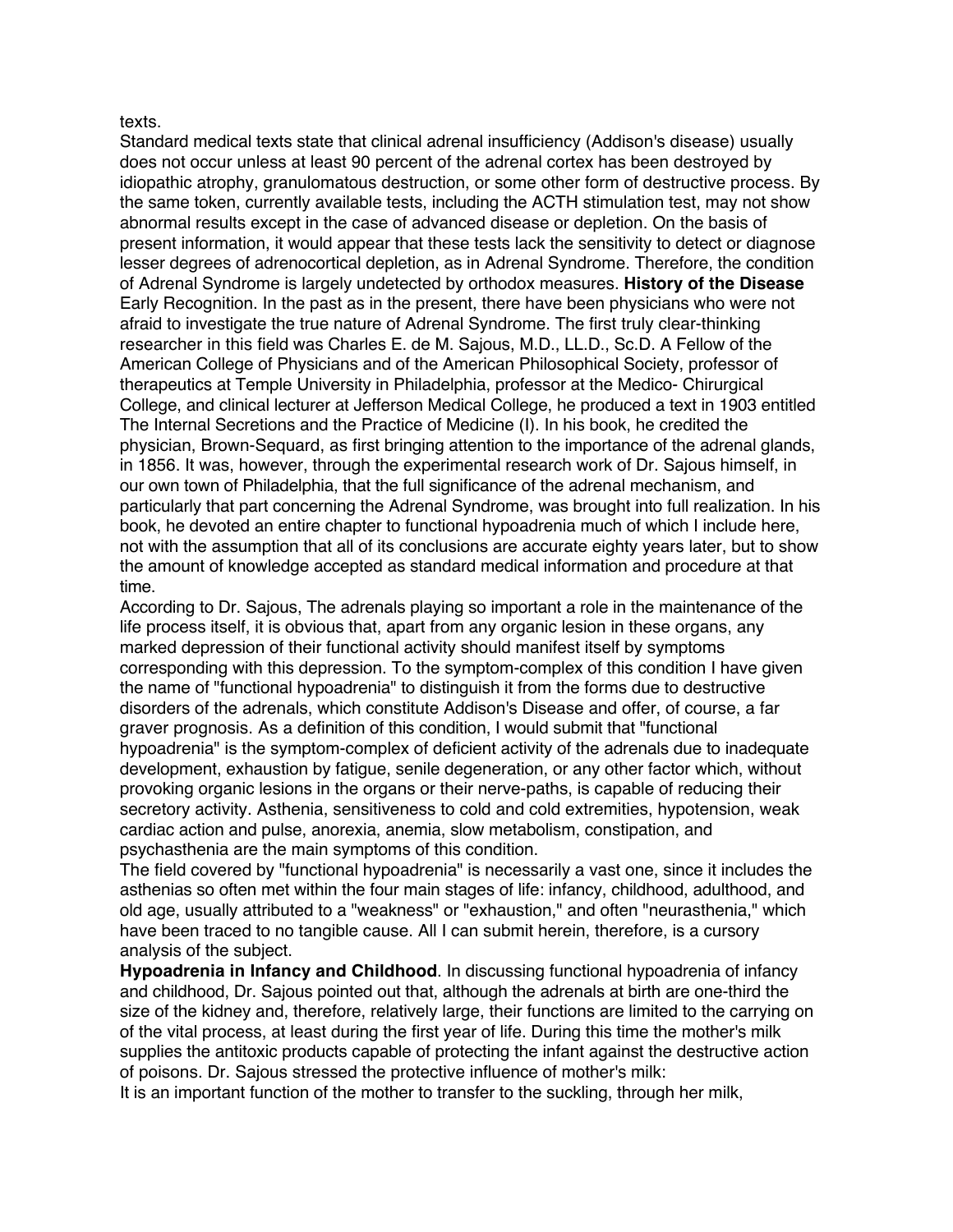immunizing bodies, and the infant's stomach has the capacity, which is afterwards lost, of absorbing these substances in active state. The relative richness of the

suckling's blood in protective antibodies as contrasted with the artificially fed infant explains the greater freedom of the former from infectious disease.

He cited as striking proof of this immunizing function J.E. Winters' statement regarding the siege of Paris in 1870-1871 during the Franco- Prussian War: "While the general mortality was doubled, that of infants was lowered 40 percent, owing to mothers being driven to suckle their infants."

Children have a predilection to certain infectious diseases not only during infancy but through at least their first ten years. Dr. Sajous stated that mother's milk helps provide protection to the suckling against such diseases; vulnerability in older children is overcome as the adrenals, with other organs, acquire the power to supplant the mother in contributing antitoxic bodies to the blood.These facts, Dr. Sajous stressed, point to the adrenals and other prominent organs whose inadequate development explain the special vulnerability of children to certain infections. He believed that degrees of this hypoadrenia cause a child to be more or less liable to infection. He continued:

That degrees of hypoadrenia exist in children is in reality a familiar fact to every physician when the signs of this condition are placed before him. The ruddy, warm, hard-muscled, heavy, out-of-door, romping child with keen appetite

and normal functions, is one in whom the adrenals are as active as the development commensurate with its age will permit. He is ruddy and warm because oxidation and metabolism are perfect and the blood pressure sufficiently high to keep the peripheral tissues well filled with blood; his muscular, skeletal, cardiac, and vascular systems are strong because, in addition to being well-nourished, they are exercised and well-supplied with the adrenal secretion, which.. . sustains muscular tone. As normal outcome of this state, we have constant stimulation of the functional activity of the adrenals. The muscular exercise and maximum food intake involve a demand for increased metabolism and oxidation, and the resulting greater output of wastes imposes upon the adrenals, as participants in the oxidation and auto-protective

processes, greater work, more active growth and development, with increase of defensive efficiency as normal result. The pale, emaciated, or pasty child with cold hands and feet, flabby muscles, whose appetite is capricious or deficient

—the pampered house plant so often met among the rich—represents the converse of the healthful child described, just as does the ill-fed, perhaps overworked child of the slums. The emaciation, the cold extremities, indicate deficient oxidation, metabolism, and nutrition owing to the torpor of the adrenal functions; the pallor is mainly due to a deficiency of the adrenal principle in the blood and to the resulting low blood pressure, which entails retrocession of the blood from the surface. This child is not ill, but the hypoadrenia which prevails normally, owing to the undeveloped state of its adrenals, is abnormally low,

and it is vulnerable to infection.

Sajous believed that all conditions which in the adult tend to produce functional hypoadrenia affect the child at least to the same extent. **Hypoadrenia in the Adult.** Adults in whom adrenals may be inherently weak do not, as in hypothyroidia, show signs of myxedema; but their circulation and heart action are feeble, they tend to adiposis, and show other signs of hypoadrenia. I have witnessed suggestive bronze spots in such cases. As a rule, however, the development of the adrenals in adults is an accomplished fact—as also that of their co-workers in the immunizing process, the thyroid and pituitary.

The adrenals, fully capable of sustaining oxidation and metabolism up to highest standard in all organs, also preserve the efficiency of all other defensive resources, including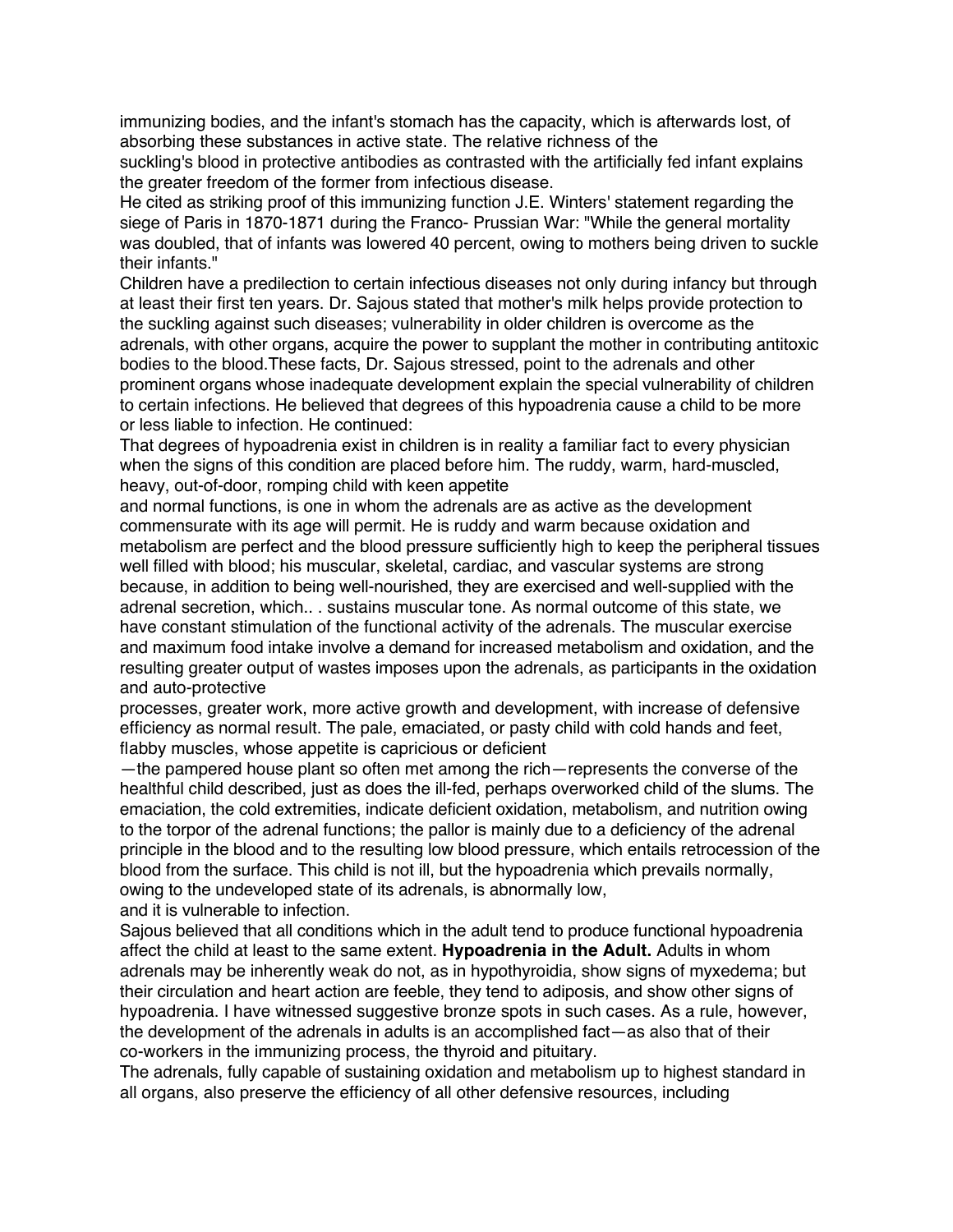phagocytosis, with which the body is endowed to their highest level. On the whole, the normal adult whose adrenals functionate normally is relatively resistant to infection. The infrequency with which the physician is infected, notwithstanding daily exposure in his professional work, attests to this fact.

Dr. Sajous explained that functional hypoadrenia appears when, irrespective of any disease, as the result of the vicissitudes of life, the adrenals are exhausted by excessive secretory activity that exaggerated labor or exercise—fatigue—imposes upon them. He cited a striking difference between patients with Addison's disease and those with other kinds of illness whose muscles are organically normal; signs of fatigue appear quickly and muscular impotence asserts itself in functional hypoadrenia patients but, for example, in an advanced case of tuberculosis the patient may be able to show appreciable muscular strength. He used other illustrations of the influence of adrenal secretion over muscular tone to show the close relationship between fatigue and the functions of the adrenals: The unusual prevalence of disease among soldiers in the field is, of course, partly due to the defective sanitation that a campaign entails; but fatigue—particularly that due to heavy marching, carrying heavy accoutrements—is, in my opinion, an important predisposing cause, through its influence upon the adrenals. Not only are these organs called upon to sustain general oxidation and metabolism at a rate exceeding by far that which amply suffices for normal avocations, but the fact that. . .they also serve to destroy the toxic products of muscular activity constitutes another cause of drain upon their secretory resources.

From studies of other investigators into the influence of fatigue on adrenal function in animals he noted that debility from any source— starvation, loss of blood, or other factors—makes the body vulnerable to disease. In a healthy animal, an injection of combined toxin and antitoxin resulted in no harm, but in an animal weakened by starvation or slight bleeding, death usually followed such an injection, with all the signs of poisoning by the toxin, including congested adrenals.

He pointed out the relationship between the adrenal gland and infection, adding that hypoadrenia from any source weakens the body so that it becomes vulnerable to disease. Among humans, he pointed to deficient food and excessive work as causes of the disease. Other important morbid factors in this condition, according to Sajous, include masturbation and excessive venery. He wrote: The pallor and asthenia witnessed in these cases, so far unexplained, can readily be accounted for if, as I believe, the liquid portion of the semen is rich in adrenal principle. This is suggested by the fact that spermin, the purest of testicular preparations, given the same tests, acts precisely as does the adrenal principle. The latter is an oxidizing body acting catalytically; it resists all temperatures up to, and even, boiling; it is insoluble in ether and practically insoluble in absolute alcohol, and gives the guaiac, Florence, and other heamin tests. Now spermin not only raises the blood pressure, slows the heart and produces all other physicological effects peculiar to the adrenal principles, but its solubilities are the same; it gives the same tests; it resists boiling. Moreover, it is regarded in Europe as a powerful "oxidizing tonic" and has been found equally useful in disorders in which adrenal preparations had given good results. The inference that spermin consists mainly of the adrenal product suggests that it is not specific to the testes, but instead, a constituent of the blood at large; not only did this prove to be the case, but it was found in the blood of females as well as in that of males.

**Hypoadrenia in the Aged**. To Dr. Sajous, the ductless glands greatly influence old age. He wrote; all living organic matter is subjected, after more or less precarious periods of growth and adult existence, to one of decline and final disintegration. This applies particularly to the adrenals, if their functions are, as I hold, to sustain oxidation and metabolism, the fundamental process of the living state. Indeed, the senile state may be said to be as evident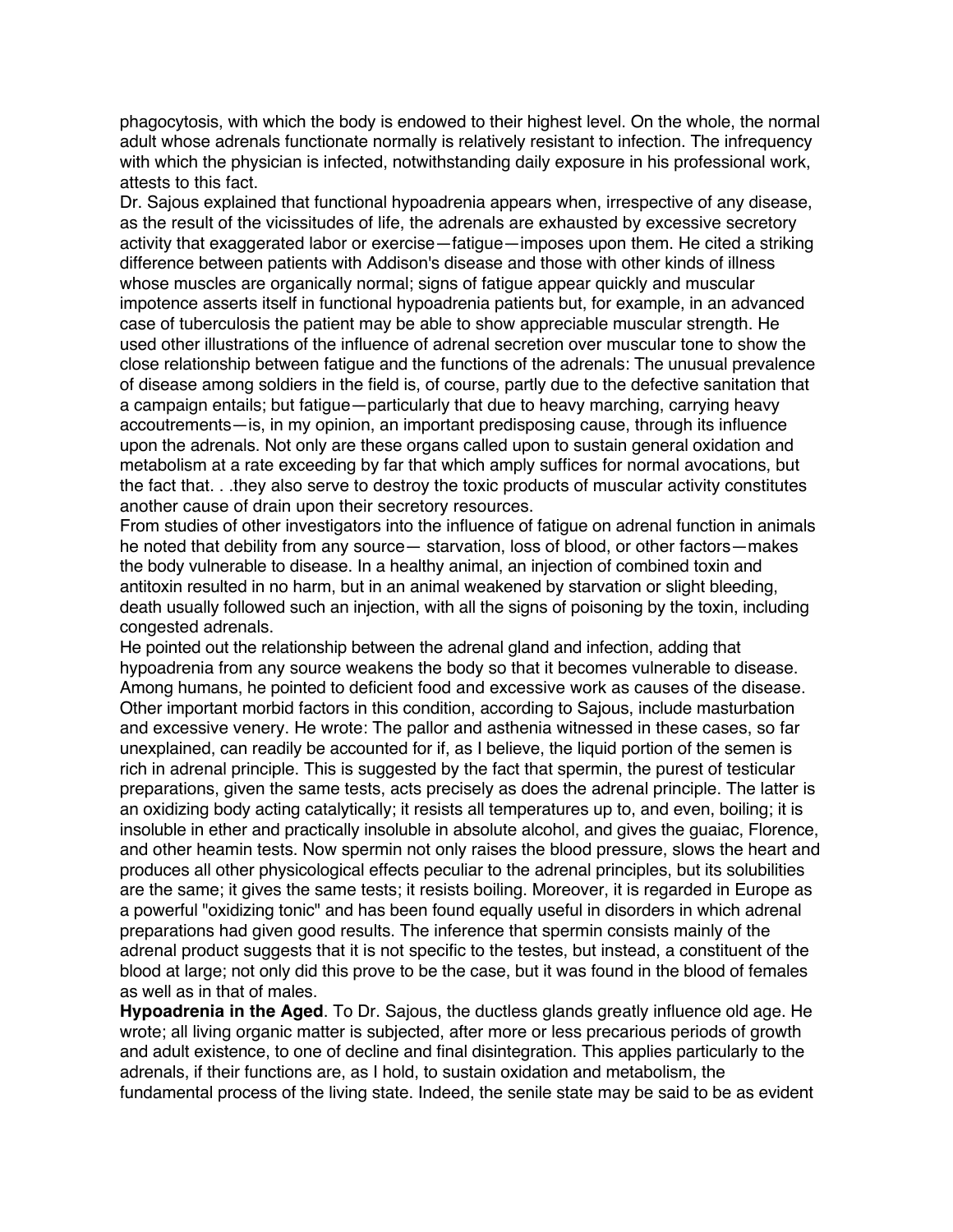in these organs as it is in the features of the aged.

He quoted from investigators who had found that fat occurred in increasing quantities in the adrenal fibrous tissue between the cortex and medulla in very old animals and in the medulla of aged individuals. A marked—occasionally very great—reduction was found in the size of adrenals in the aged. In a study in which adrenals of three young men were compared with those of aged individuals, the adrenals in the young were well developed and in "full bloom," while in the aged they were shrunken and deficient, showing lowered activity, implying a lessening of the vital process the adrenal glands sustain.

"The asthenia of old age," he continued, "thus finds a normal explanation in the defective supply of adrenal secretion—precisely as it does in Addison's Disease. In fact. . .atrophy of the glands in the young may produce this disease." To Dr. Sajous, old age was caused by degeneration of the ductless glands. He believed that a condition of autointoxication existed in old age "quite in keeping with a decline in the antitoxic power shown by the adrenals." He also found a functional relationship between the adrenals and the thyroid in the genesis of old age. Regarding the causation of old age, Sajous quoted an earlier researcher, Lorand: "It is evident.. .that all hygienic errors of diet or any kind of excess will bring about their own punishment, and that premature old age, or a shortened life, will be the result. In fact, it is mainly our fault if we become senile at 60 or 70, and die before 90 or 100." As Seneca said, "Man does not die, he kills himself."

Summary of Sajous' Work. Sajous, then, believed that the lesions to which the adrenals are subjected during infections and autointoxication, from birth to the last day of life, greatly shorten life by limiting the functional area of the organs through the local fibrosis they entail. "It is quite probable," he wrote, "that centenarians owe their prolonged longevity mainly to integrity of their adrenals." To this end he saw hygiene, particularly its influence on the prevention of infectious disease, "as one of the most useful of sciences" because it helps prevent even seemingly benign diseases (diseases from which people recover), which "in the end shorten our existence by compromising the integrity of the organs which sustain the vital process itself."

Sajous discussed also the prophylaxis and treatment of the hypoadrenal condition. While much of the prophylaxis he discussed is not germane to the present day, he made several pertinent comments. In discussing prevention of hypoadrenia in infants, for example, he said: In infants, we should by every possible means prevent infection or intoxication to preserve the integrity of their adrenals and other autoprotective organs. The key of the whole situation lies in the fact that. . .nearly all the cases and nearly all the deaths are in bottle-fed babies. Physicians are, as a rule, entirely too ready to yield to the demands of social and other claims put forth by mothers who do not wish to nurse their offsprings. The responsibility assumed by both mother and physician under these circumstances is overlooked. I cannot but hope that if this continues, and the sacrifice of countless infants proceeds, laws may be enacted to prevent it by imposing upon the physician the duty of submitting to the State authorities a certificate in which sound reasons shall alone account for his consent to a departure from Nature's methods which entails deaths untold... .The death rate among foundlings in New York City reached almost 100 percent until wet nurses were provided. . . .Many. . .authorities have written forcibly upon this subject, but seemingly to no avail. The holocaust continues.

Dr. Sajous devoted several pages to proving that mother's milk contains antitoxic substances that are not present in the bottled variety. Surprisingly, only in the last few years has so-called modern medical science caught up with Dr. Sajous. In referring to the prophylaxis and treatment of the adult patient, Sajous discussed the importance of rest, and of what physical stress with inadequate rest can do to the Adrenal Syndrome. This factor has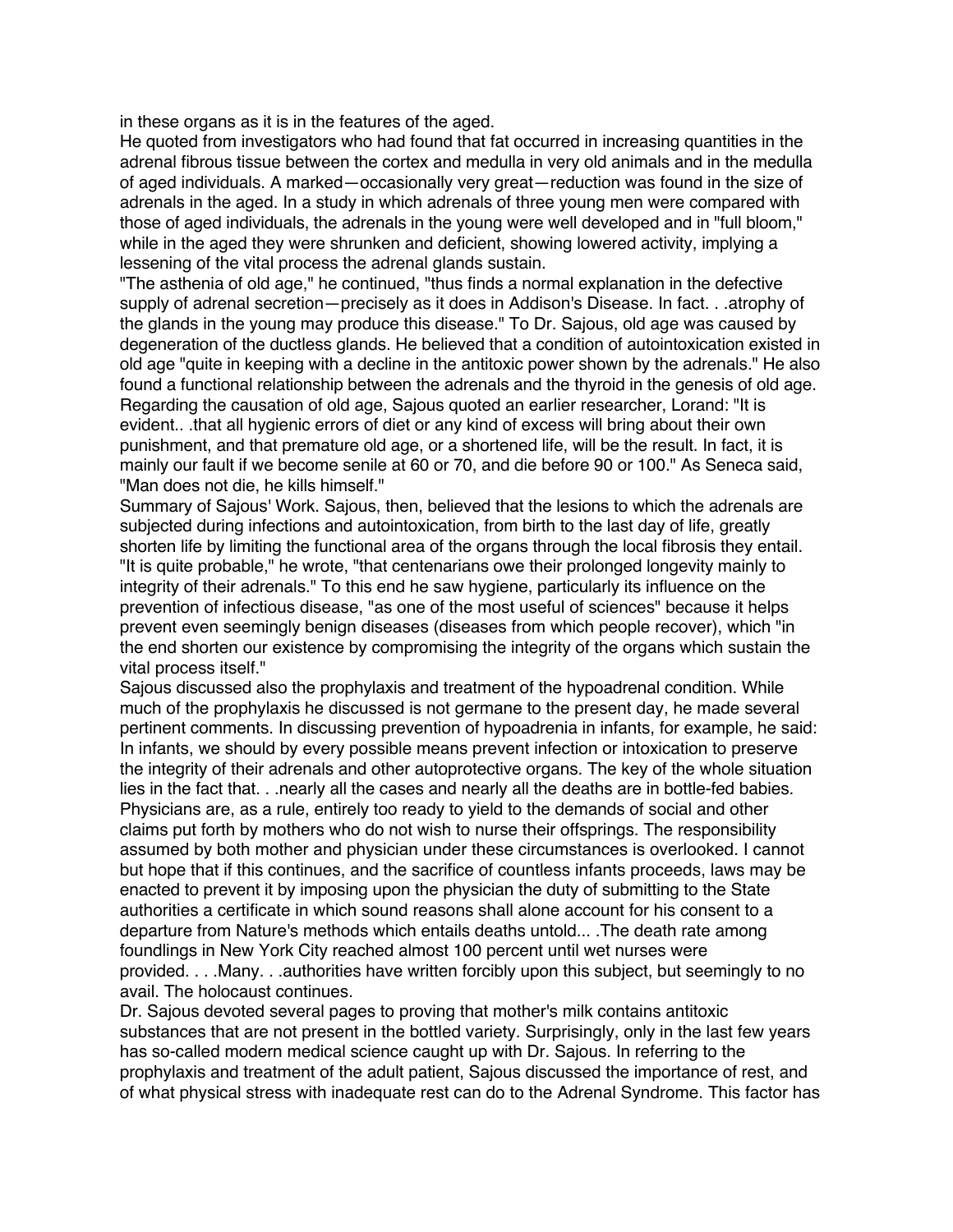changed little to this day.

The influence of excessive fatigue on the adrenals, we have seen, is such as to weaken greatly their functional activity and, therefore, their oxygenizing and immunizing functions of the blood. The main harmful feature in this connection is the relative deficiency of rest, which means, from my viewpoint, inadequate opportunity afforded the adrenals to recuperate. This, of course, should be proportionate to the amount of strain imposed upon these organs, and the resistance of which they are capable. It is probably owing to lack of this that apparently strong men are often the first to "give out" in forced marches. The physical examination being 10 based mainly upon the status praesens, and the adrenals being necessarily (for we are now dealing with a new line of thought) [Apparently still new today! — Author] overlooked as factors, there is marked inequality in the resistance of the men to strain. This applies as well to the pathogenesis of chronic disorders. In a personal analysis of 40 cases of hay fever, for instance, the severity of the disease corresponded to a considerable degree with the number of children's diseases the patient had had, the worst cases having had six of these diseases in comparatively quick succession.

To Dr. Sajous, this suggested the need of ascertaining the number and severity of children's and other diseases to which a recruit in the armed forces had been subjected and to add this factor to others in deciding upon his admission to the service or the arm to which he is to be assigned. He continued,

The mounted man suffers less from actual fatigue than the infantry man who must carry his accoutrements, arms, cartridge, etc., aggregating in some armies as much as 70 pounds. When, besides, defective or poor food, impure water, exposure, etc., and other frequent accompaniments of a campaign are taken into account, one need not wonder that disease is a far greater factor as a cause of debility and death than wounds. Briefly, fatigue should be considered, owing to its inhibiting influence on the adrenals and the immunizing process in which I hey take part, as an important predisposing cause of disease. The periods of rest should be so adjusted, therefore, as to counteract this by far the most destructive factor of active warfare. In civil life, such hardships are seldom endured, but here likewise much could be done to prevent infection by means calculated to insure the functional integrity of the adrenals.

To stimulate the adrenal functions when marked fatigue prevails would, of course, only aggravate the hypoadrenia after perhaps a period of temporary betterment. The powdered adrenal substance should, on the other hand, judging from the effects of injections of adrenal extracts in experimentally fatigued animals, serve a useful purpose.

In this last paragraph Dr. Sajous recommended taking powdered adrenal substance. To show that there is nothing necessarily new Under the sun, this substance, properly prepared so as not to lose any Of its natural factors, still remains the backbone of treatment of Adrenal Syndrome today. The work of this pioneering endocrinologist can never be sufficiently appreciated. We can only thank God for Ins great insight and candor, and attempt to carry forth the work he began. 11 **Expanding Understanding of the Disease.** A few years after Dr. Sajous' initial work, Henry R. Harrower, M.D., F.R.S.M. (London), in his book, Practical Organic Therapy, The Internal Secretions and the General Practice, asserted (2): Since the adrenals are so extremely susceptible to so many outside influences, it is likely that they would be easily worn out, and as a matter of fact, "functional hypoadrenia" is as common a condition as any endocrine manifestation. From a practical standpoint, this is an extremely important symptom complex.

This was written a short time after World War I! Dr. Harrower continued: It is quite some years since Sajous began to emphasize the importance of this condition, and while his opinions were scouted, and some of his ideas declared visionary, it must be admitted that our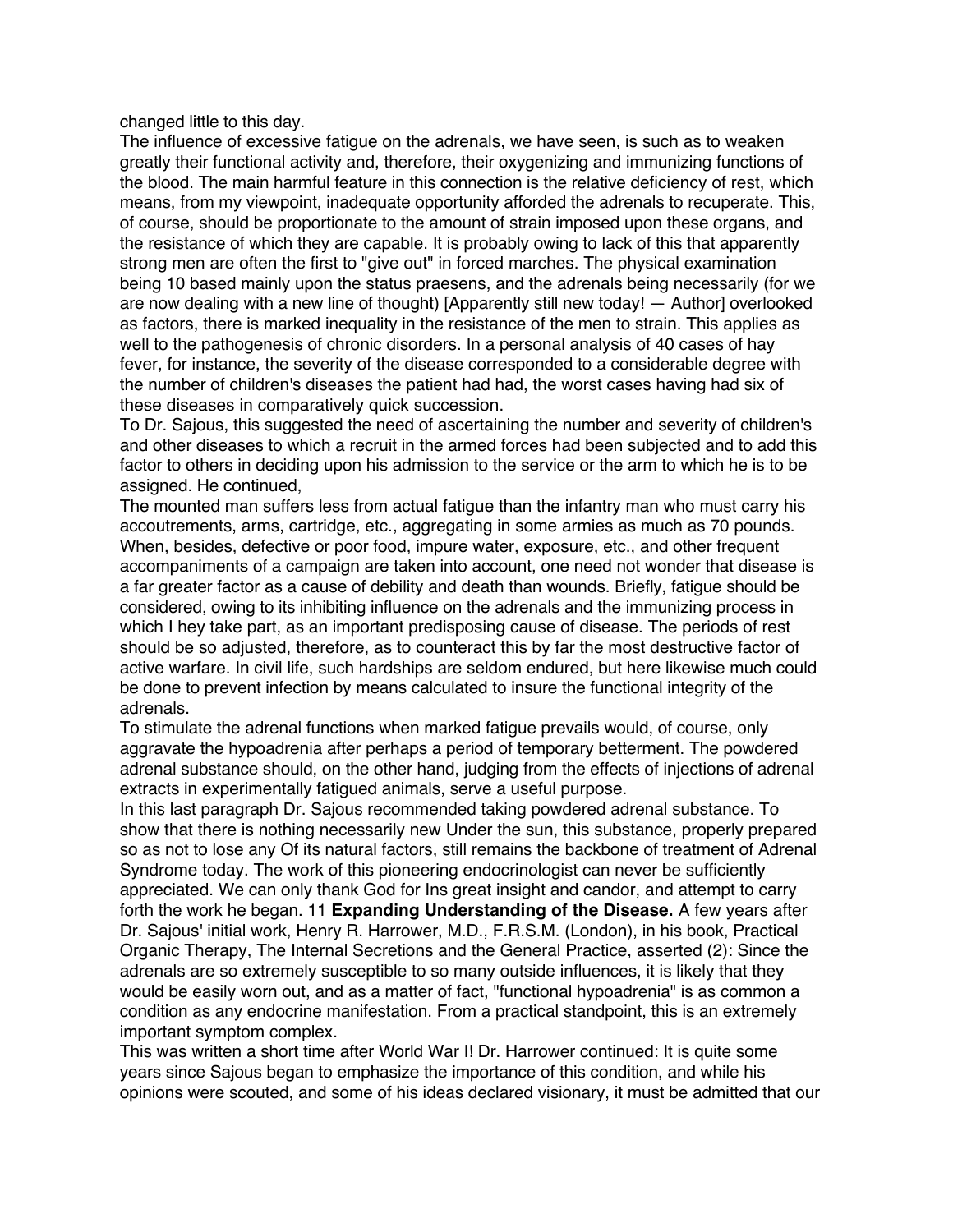present knowledge of this subject is very much in harmony with the following quotation from Sajous' monumental work: "Functional hypoadrenia is the symptom-complex of deficient activity of the adrenals due to inadequate development, exhaustion by fatigue, senile degeneration, or any other factor which without provoking of organic lesions in the organs or their nerve paths, is capable of reducing their secretory activity. Asthenia, sensitiveness to cold and cold extremities, hypotension, weak cardiac action and pulse and anorexia, anemia, slow metabolism, constipation, psychoasthenia are the main symptoms of this condition." Harrower went on to say: Asthenia is the rule and muscular tone (both striped and unstriped muscles) is poor. Exertion is impossible and the fatigue syndrome is prominent. The intestinal musculature is inactive and stasis, a common cause of hypoadrenalism, is also a usual result of it. Mental exertion, even the simplest exertion, often causes so much weariness and exhaustion as to be prohibitive. Mental elasticity is lost, and there is both mental and physical depression with the fear that the individuals now cannot accomplish their accustomed good mental work; and the story that they "have lost their nerve." With this, one frequently notes a fearfulness of making wrong decisions and vacillating and indecisive frame of mind. This is the most usual form of adrenal insufficiency. It is chronic both in origin and in its course. Another section in Harrower's book is entitled "Neurasthenia as an Adrenal Syndrome." The word "neurasthenia" is not used as much today as it once was, nor is it as well understood by the general 12 public as it was at one time. Neurasthenia means weak nerves. Although they may not have heard of neurasthenia, people frequently speak of their weak or sensitive nerves and upset nervous system. I personally still find neurasthenia an acceptable term and an exact description of many patients I see daily.

Again, Harrower's report was so lucid that I include here the entire section on "Neurasthenia as an Adrenal Syndrome": The minor form of "functional hypoadrenia" is more common than some have appreciated, and the fact that there is a psychic origin as well as the other physicologic causes already considered, allies it to the fashionable neurasthenia of today. In fact, some have stated that what is improperly called "neurasthenia" is not a disease per se, but really a symptom-complex of ductless glandular origin and that the adrenals are probably the most important factors in its causation. Campbell, Smith, Osborne, Williams, and others, including the writer, have directed attention to the importance of the adrenal origin of neurasthenia (though a pluriglandular dyscrasia is practically always discoverable), but so far this is not understood as well as its frequency and importance warrant.

A few quotations from the literature will firmly establish the importance of this angle from which to study this common and annoying symptom- complex. Quoting from the Journal of the A.M.A. (Dec. 18, 1915): "The typical neurotic generally has, if not always, disturbance of the supradrenal

glands on the side of insufficiency. The blood pressure in these neurasthenic patients is almost always low for the individuals and their circulation is poor. A vasomotor paralysis, often present, allows chillings, flushings, cold, or burning hands and feet, drowsiness when the patient is up, wakefulness on lying down and hence insomnia. There may be more or less tingling or numbness of the extremities." . . . Kinnier Wilson in. . . "The Clinical Importance of the Sympthetic Nervous System" makes the following pertinent remarks: "Many of the common symptoms of neurasthenia and hysteria are patiently of sympathetic origin. Who of us has not seen the typical irregular blotches appear on the skin of the neck and face as the neurasthenic patient works himself up into a state? The clammy hand, flushed or pallid features, dilated pupils, the innumerable paresthesias (tinglings), the unwonted sensations in head or body, are surely of sympathetic parentage. In not a few cases of neurasthenia, symptoms of this class are the chief or only manifestations of the disease. Here, then, is a condition of defective sympatheticotonus; may it not have been caused by impairment of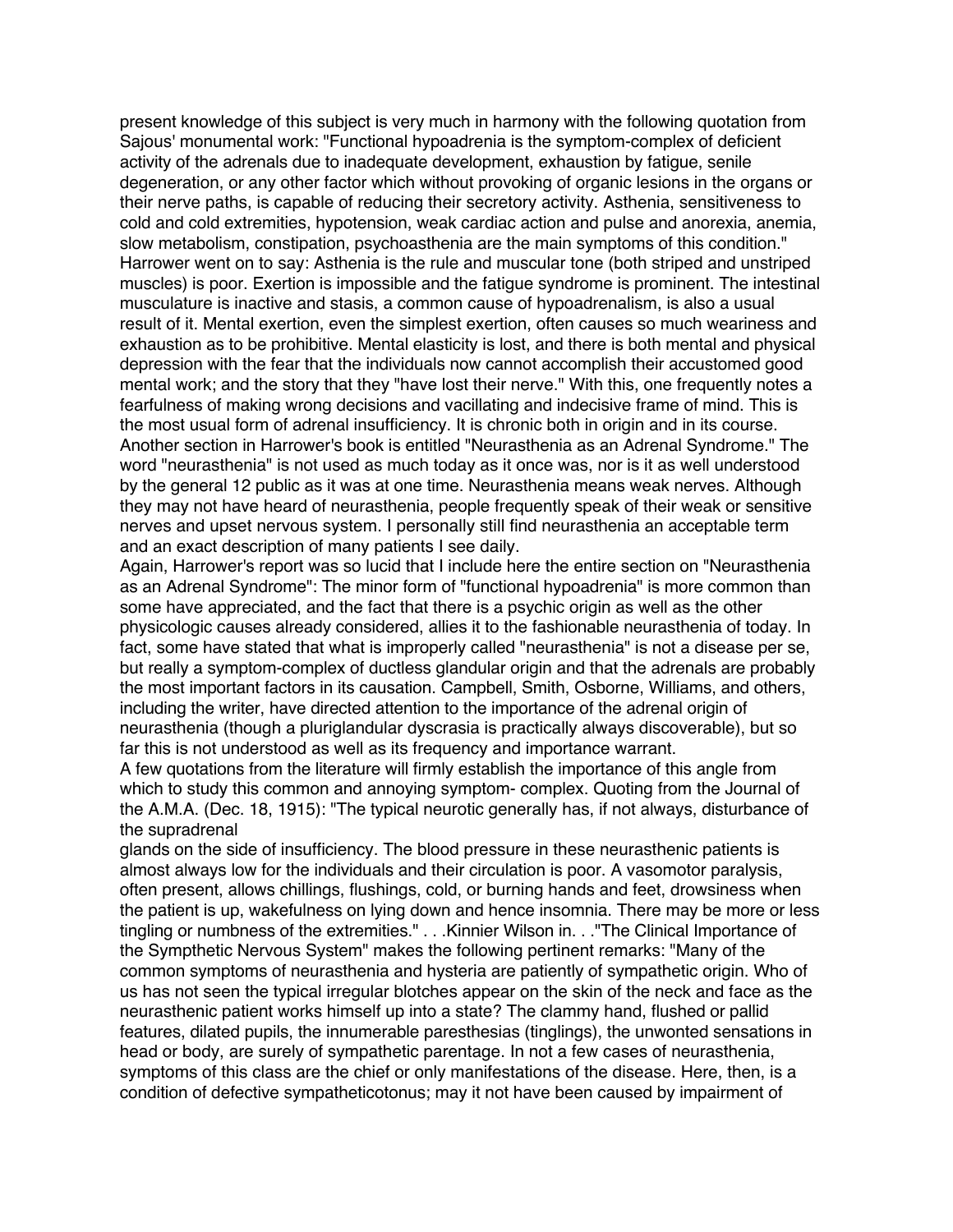function of the chromophil system [adrenal system]?. . .There does not appear to me any tenable distinction

13 between the asthenia of Addison's Disease and the asthenia of neurasthenia. Cases of the former are not infrequently diagnosed as ordinary neurasthenia at first. It is difficult to avoid the conclusion that defect of glandular function is responsible for much of the clinical picture of neurasthenia. . . .[Wilson] makes the following apothegm: "Sympathetic tone is dependent on adrenal support, and until the glandular equilibrium is once more attained, sympathetic symptoms are likely to occur." Interestingly, the 1915 quotation from the Journal of the American Medical Association postulated a relationship between neurasthenia and low adrenal function. Yet to this day, such a relationship is rarely considered in medical treatment. At the Clymer Health Clinic, we consider such cause and effect to be very common, and we treat it accordingly. Undoubtedly, because of this, we have become internationally known for our treatment of the weakened nervous system.

The most important advances in endocrinology made by Dr. Harrower were in connection with what he called the plural glandular treatment. In this form of treatment, he found it far more efficacious to use a variety of glandular substances than to use a single one in attempting to correct this or any of the glandular imbalances. In preparations he himself made and marketed, he, for instance, combined thyroid, pituitary, and sex-hormone substances along with what he called "remineralization" techniques; that is, the use of certain mineral elements plus his adrenal-gland substance to treat Adrenal Syndrome. Such plural glandular technique is used to this day. With modern methods of tissue-nutrition analysis, however, we are able to individualize the therapy for the specific case at hand to a far greater degree than was possible in Dr. Harrower's day.

While Dr. Sajous brought the condition of functional hypo-adrenalism to light, described its symptoms, and some of its causes, and suggested certain types of therapy, the further development of this therapy was in the hands of Dr. Henry Harrower. Dr. Harrower's work, however, was little appreciated by his contemporaries and, although he was able to help thousands of individuals during his lifetime, he was never able to convince more than a handful of his medical colleagues of the value of the plural-glandular substance therapy. Since this therapy was based upon supporting nutritionally the glandular components of the body, the results, though definite and long-lasting, were slow in developing. This fact probably led the medical profession to disregard them in favour of the quicker-acting, but noncurative, single-hormone preparations and synthetic compounds.

It is important to make a distinction between the use of endocrine hormones and endocrine substances. Even these early investigators realized that if the body is given a hormone which is produced by an endocrine gland, the gland, due to the natural functioning of the body's homeostatic mechanism, will stop producing its own hormone us long as the external hormone is being supplied. If this process is carried out long enough, the gland involved will actually atrophy— eventually it stops producing hormones. If, on the other hand, a patient is given glandular substance which is free from hormones but contains the other nutrient elements of the gland intact, the substance acts as a food to build and regenerate the gland, so that it may once again start proper functioning on its own. This is the basic difference in theory and practice between the medical practice of endocrinology and the natural or nonmedical practice of endocrinology. These early researchers realized that, except in emergencies, nutritional glandular therapy was the only practical, physiological way of reestablishing normal function among the endocrine glands. I a emergencies, it may be essential to give hormones in specific cases. Also, if the involved gland is destroyed, or there is no hope of regeneration, it may be necessary to give hormonal agents for life. However, in most chronic, glandular deficiencies, the use of glandular substance therapy is far more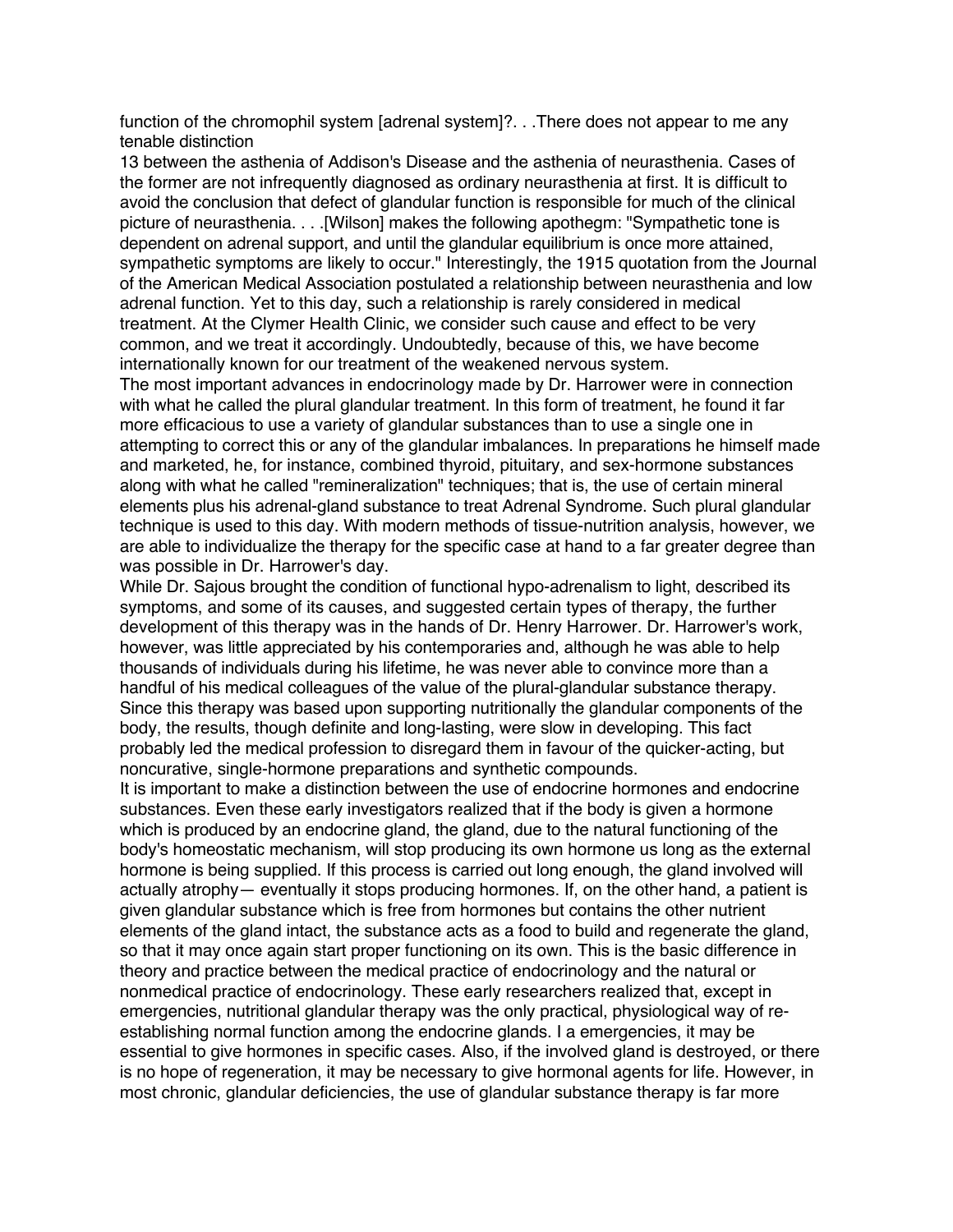physiologically safe than the pure hormones. **Continuing Research.** The work of Dr. Sajous and Dr. Harrower has been continued by a small group of medical practitioners, one cf the most dynamic of whom is John W. Tintera, M.D. In 1955 Tintera reported on the hypoadrenocortical state and its management, and in 1966 he advanced the hypothesis that reactive hypoglycemia may result more from hypoadrenocorticism with deficient counterregulatory responses of the adrenal cortex than from insulin excess (3,4). (A later study on hypoglycemia in insulin-dependent diabetic patients acknowledged indeed that deficiency in counter-regulatory hormonal responses is important in hypoglycemia reactions). Tintera described, in lay terms, the functional insufficiency of the adrenal glands in an article in Woman's Day in February 1959, entitled "What You Should Know about Your Glands and Allergies": Think of your adrenal glands as the two central command posts, one perched above each kidney from which your body's chemical defences are mobilized and directed. Think of pollens, house dusts, and all other allergy-producing substances as attacking 14 15 invaders (which they are, of course). Now you're right up against the basic and real reason why many people suffer from allergies while some people hardly know what the word means. What happens when the central command posts of allergic bodies fail to command the chemical defenders? Attacking invaders are on the ramparts, but the defences are enfeebled and disorganized. The invaders get in and bring about the damage which results in wheezes and sneezes, sniffles, hives, rashes, skin eruptions, and other miseries and also sets the body up, chemically, for endless repetition of the same.

This new knowledge discovered and proved by endocrinology, that branch of medical science devoted to the study of the body-regulating system of internally secreting glands, the endocrines, of which the adrenals are kings. Until endocrinology came up with the allimportant knowledge, no one knew the basic cause of allergies.

Rightly, Dr. Tintera said that, until recently, there was no real, lasting cure for the allergies only temporary relief which often required heroic measures. Usual treatments for allergies and infections were aimed at body chemistry disturbances at or near the surface. Actually, many allergies are only the end results of processes that have their beginnings in adrenal gland failure. Most people stand up well against attacking invaders—so well that they do not know they're under attack. But 17,500,000 Americans [almost 10 percent of the population] succumb so readily to the same invaders they know only too well they are being attacked!

Endocrinology has now gotten deep down below the end results of allergy processes. In learning about the intricate and subtle chemistry of the adrenal glands, it discovered that the difference between the non-allergic majority was the difference between strong, alertly responsive adrenals which can and do marshal the body's defences in a flash, and weak, sluggish glands which are incapable of doing what they should.

I'm an endocrinologist. In more than 20 years of a busy practice with thousands of patients, I've yet to work with an allergic patient whose troubles weren't basically due to his poorly functioning adrenals, or who wasn't relieved of his allergic woes when his adrenals were put into proper working order. Included among these patients were sufferers of asthma as well as of hay fever, people "sensitive" to beef protein as well as those "sensitive" to house dust or to tomatoes or parsnips or whatever the so-called "sensitizing agent" happened to be. To Tintera there are not "kinds" of allergies, only one "kind"— impaired adrenal glands. For many years before this glandular basic cause was discovered, it was known that allergic persons were allergic to

16

many—not just one—substances. He found the identity of the "sensitizing agents" of little more than academic interest because the Controlling and only important matter is the state of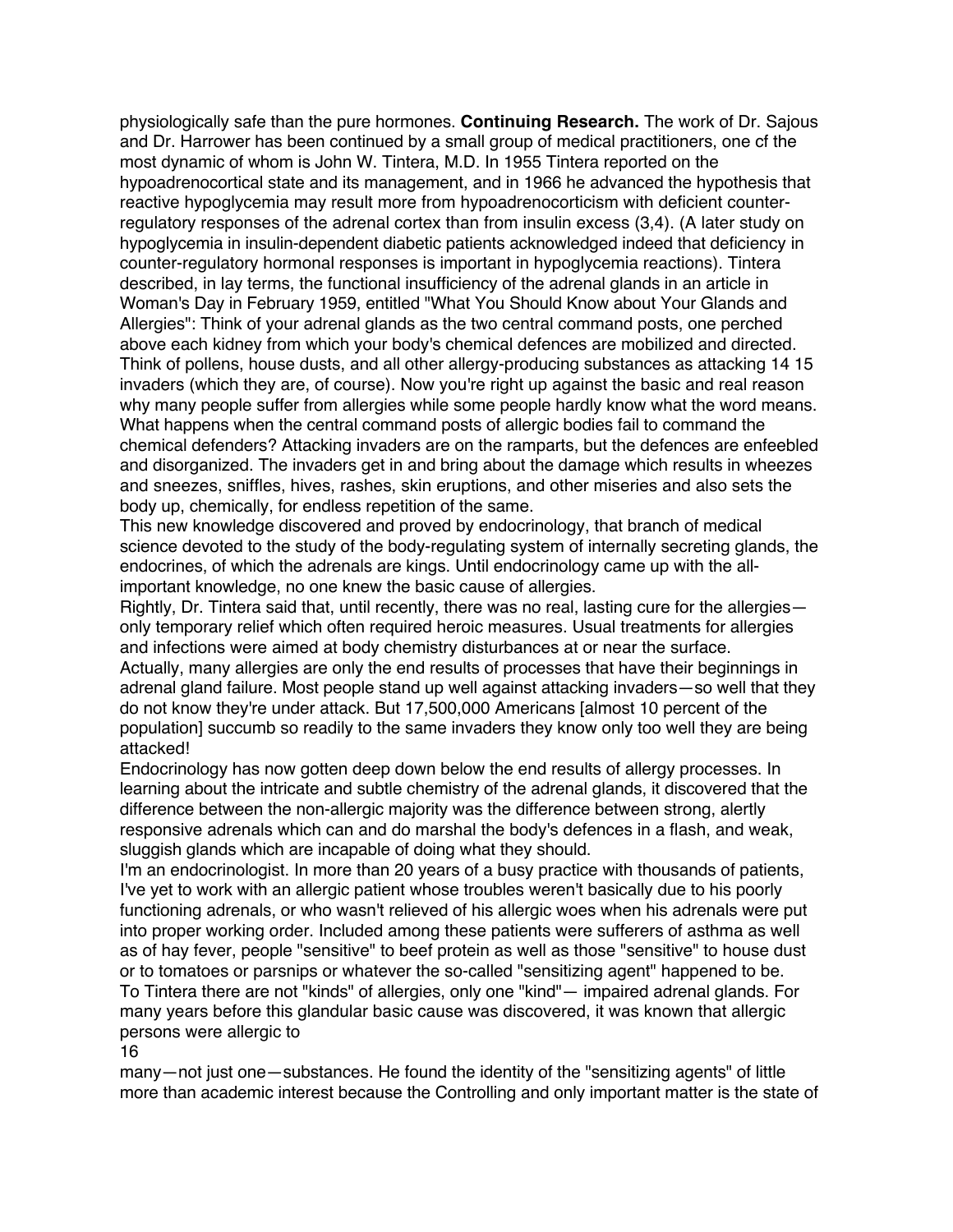the central command posts of bodily defences, the adrenals. He continued: In understanding why this is so, let's begin with the fact that body chemistry is exceedingly intolerant of all substances not strictly its own. Foreign substances, for the most part, are broken down and converted chemically; animal proteins into human proteins, vegetable carbohydrates into human carbohydrates, etc.

But there are many foreign substances which body chemistry can't handle by conversion. Some have to be neutralized chemically and so made harmless, and these are the "allergens" which cause allergies if neutralization doesn't come about. Others have to be killed or at least prevented from multiplying, and these are the living bacteria which cause infections if body chemistry fails to deal with them.

**Ragweed pollen**, for example, the pollen gets into the body through nostrils or mouth and burrows into nasal membranes. It cannot be dislodged by mucous flow or by sneezing, and it cannot be absorbed through conversion into a compatible chemical. If something isn't done, there will be inflammation and swelling of membranes of indefinite duration as more and more pollen gets in.

So there is an emergency. The alarm runs along nerve ways to the cores of the adrenals (the "medulla," in medical parlance). They respond by secreting a chemical or hormone. The blood carries it to heart, lungs, and other glands of the endocrine system, and back to the adrenal casings, the "cortex.".. .The medulla hormone stimulates lungs into providing added oxygen, heart into producing a faster blood flow, and the cortex into secreting a host Of hormones which first call forth the neutralizing chemicals from various body cells, then put them together in assorted ways, and finally command their assault on the attacking invaders. All this happens in a flash. The amounts of chemicals involved are so very tiny they're hardly measurable. The increases in heart and lung actions are not enough for the mind to be aware of them. Just the same, a highly successful defensive operation has taken place. Definitely the body in which it happened is not allergic.

In his defence, he asserted, takes place no matter where the attack incurs—in the membranes of the bronchial passages, the stomach lining, or the skin.

17 The principal defensive weapon on the battlefront of surface membrane is the "antibody." For successful defences there must be antibodies for every variety of disease-causing bacteria or viruses; specific antibodies for pollen, for house dusts, tomatoes or parsnips, or whatever the foreign substance which is both inert and foreign and, therefore, is an "allergen."

The amazing thing is that the antibody for any given invader cannot exist until the invader actually attacks. Body chemistry takes the invader's chemical measurements, so to speak, and proceeds to tailor an antibody which fits the invader to a "T". This intricate, fast-moving chemistry takes place in the spaces between cells which are bathed in the body fluid called lymph. Lymph has chemical interchanges with the blood through the lymph channels and those channels have way stations or depots, the lymph nodes.

In the nodes, from materials fetched through the channels, are manufactured floating cells, lymphocytes, which first collect the newly-formed antibodies and then carry them to the membranes where the invaders, having caused the antibodies to be formed in the first place, are digging in. Now, we are at the key point. Antibodies cannot be formed and the lymphocytes cannot discharge their burdens of antibodies without the assistance of the hormones of the adrenal cortex. If the adrenal cortices are under-functioning, if they are semi-exhausted and unable to respond fully to stimulation, these essential hormones are either insufficient in amounts or they are chemically out of balance. Here then, is the basic cause of allergies and infections.

Dr. Tintera explained that the cortex of the adrenal secretes no fewer than thirty-two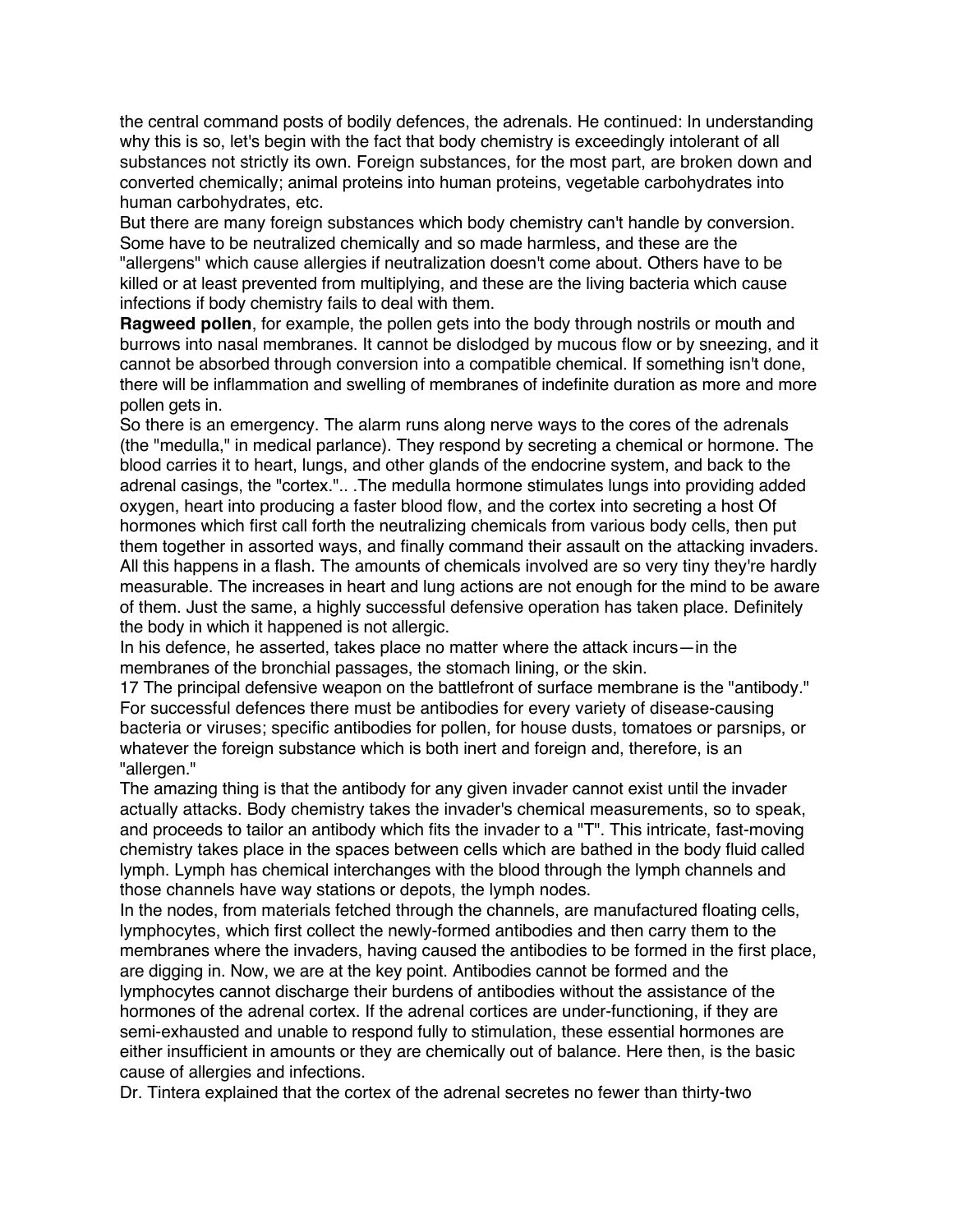## hormones when functioning healthily. They and the hormones of the medulla are so vital in body chemistry that without them life is impossible.

Routinely they regulate the chemical conversion of our food into both fuel and building materials; they regulate the transport of the fuel throughout the body for "burning" with oxygen in each and every tissue, and the transport of the building materials and its uses in repairing and replacing old cells and tissues. On the emergency level, adrenal hormones prepare the body to withstand stress of whatever kind and degree. Regarding stress, he wrote, "Walking is stress because it burns more body fuel. Running is a greater stress and so are heated arguments, tearful, and other powerful emotions, and thousands of other things which require changes in blood flow rate, in the diameters of arteries and veins, in the tensions of muscles."

All these stresses are perfectly normal and it is no less normal for our bodies to be under constant attack by "foreign" invaders since everything outside ourselves is foreign. But this constant attack is constant stress. Add everything together and you get the idea of how much work our adrenals are required to do. They are uncomplaining strong organs when all is well with them, but some people are born with undersized or weak adrenals, due to the accidents of heredity. (Emphasis added.) Under the stress and strains of living, the question for any individual is how much his adrenals can take; how much reserve strength. . .they have.

A person with very poor adrenals may never be affected by it if he lives a completely sheltered life, free of extraordinary stress. But that kind of life is neither desirable nor possible. Stress is the essence of living; from it comes pleasure and happiness. But if the adrenals are not thoroughly competent, each stressful incident cuts into their reserves. The day must come when those reserves are exhausted and the whole body is in trouble. That explains why some people are allergic and susceptible to infections from birth while others are adults before those calamities befall them. One had poor adrenals from birth and the other had adrenals without enough reserves to last. And you can almost be positive that in any of these cases, the built-in weakness has been compounded many times by the common American diet which is bad enough to pull down even the strongest adrenals. He explained that the adrenals in all his allergic patients are weak and semi-exhausted, secreting their hormones in insufficient and ii ii balanced amounts. His treatment, to cure them of their allergies, is nil injection of an extract of beef adrenals which contains the whole assortment of adrenal hormones in the balance drawn up by Nature. I his permits the beaten-down glands of the patient to rest by adding hormones to body chemistry that take over the work. He does not use cortisone or its derivatives, except in emergencies, because, to be successful, the drug must be given in amounts that would upset the balances between the different groups mentioned and would cause renal atrophy if given over a protracted period. His patients were required to follow a high-protein, medium-fat, and low-carbohydrate diet. It permits all meats and fish, all dairy products, all fruits, and all vegetables, except the very starchy ones. It forbids all stimulating (i i inks, especially alcoholic ones. It is the kind of diet that puts the least stress on the adrenals by permitting them to function with lop efficiency, the kind of diet that does not exhaust but builds adrenal reserves. Fortunately, our adrenal glands have recuperative power; they will come back if given the chance. We can see from Dr. Tintera's work that not only is the Adrenal 19 Syndrome problem flourishing at a later day, but it is actually much more pronounced than it was in the times of Sajous and Harrower. Why? Simple. Its causes are becoming more and more pronounced on all levels of our daily life with the continued assaults to our body by more and more sophisticated drugs and medicines and continued assaults from the outside due to increasing forms of pollution, contamination, and toxicity. The wonder is not that there are people who are affected by what I call Adrenal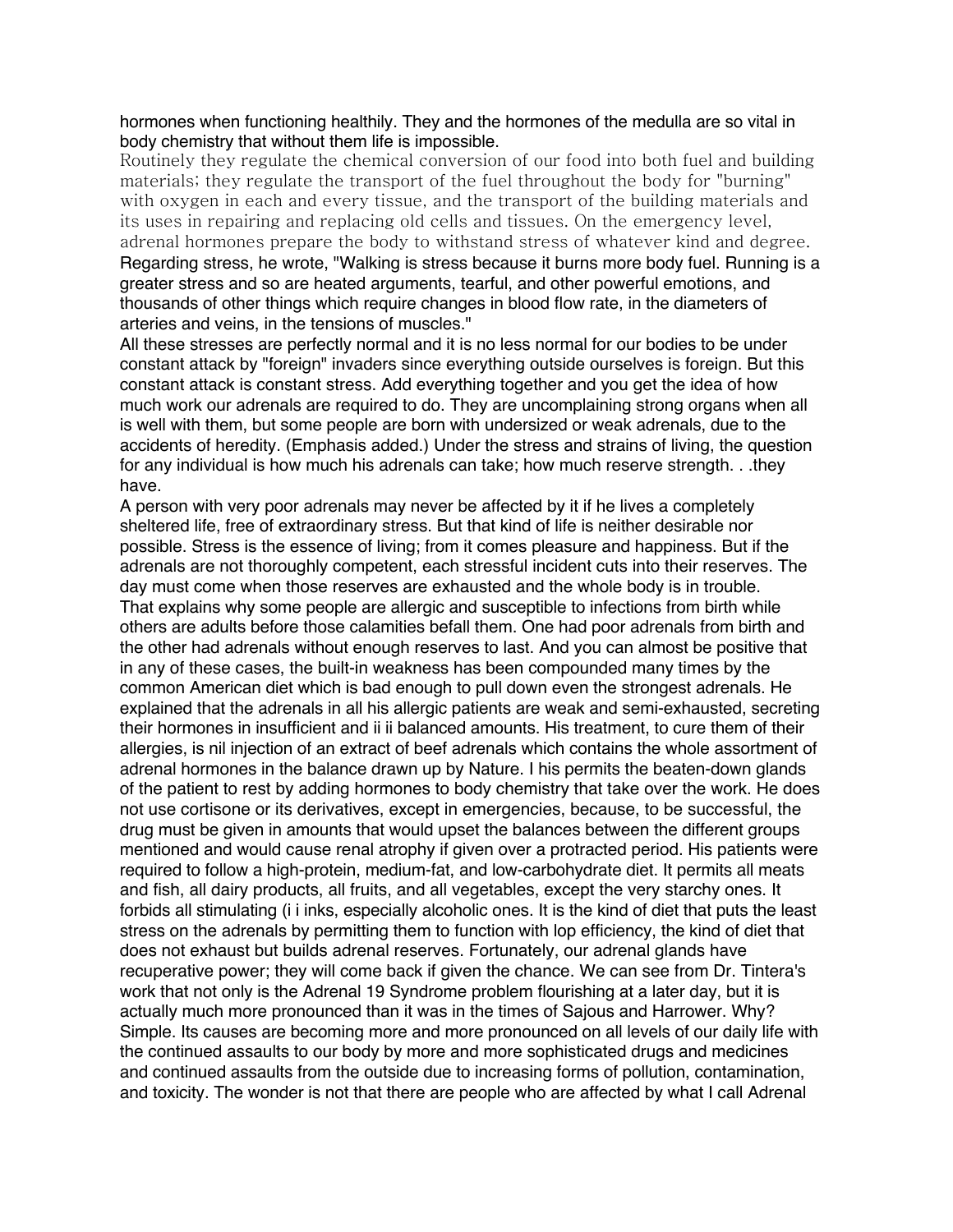Syndrome; the real wonder is that there is anyone in the country who does not have this condition. It is amazing that any of us is able to function in an adequate manner and adapt to the great number of stresses and general assaults to the body that abound today. Dr. Tintera's work also reveals new aspects of the adrenal gland, particularly its control of allergies. Most patients who have allergies are victims of Adrenal Syndrome even though they do not as yet have the other classic symptoms. Dr. Tintera's comment on inherited adrenal weakness is also interesting. My work has consistently verified this point, and I now refer to these patients as having "Chronic Adrenal Syndrome."

**Current Concepts.** In more recent years relatively little has been done to explore and clarify the biochemical alterations in the body which cause Adrenal Syndrome. One research study, which reviewed the relationships between adrenocortical functions and infectious illness, stressed the presence of depressed adrenocortical secretion during chronic infection, although most information was based on studies of tuberculosis. Perhaps the most exciting and promising advance toward understanding clinical disorders and illnesses brought about by early, delicate hormonal imbalances has been in the realm of thyroid physiology. This research has been concerned with relationships between hormonal secretions and depression. In studies of depressed patients testing with the hormones was the only early method of detecting hypothyroidism, as results of usual laboratory tests remained in the normal range. This research is exciting because revelations in this area may provide clues which will lead to better understanding of Adrenal Syndrome—not only its causes but the disease process as well.

Meanwhile, Dr. Hans Selye, the Canadian physiologist, in his long-term study of stress and its effect on the human body developed a theory which he called "General Adaptive Syndrome" (GAS). According to Dr. Selye, the body contains a complex mechanism designed to permit it to adapt continually to the various stresses and pressures which assault it from all sides, inwardly and outwardly. As 20 long as this system is capable of functioning in a more or less normal fashion, the human body and mind are able to adapt successfully to a wide range of stresses and assaults, whatever their nature—chemical, physical, bacteriological, viral, mental, or emotional.

Actually, this ability to adapt is common to all forms of life. When a life form can no longer adapt, it becomes extinct. In other words, this ability to adapt is the very essence of life itself. The mechanisms in the human body which produce this adaptation are, admittedly, complex and, as yet, not fully understood, but one of the most important entities in this adaptation is the adrenal gland. Without this small but mighty gland sitting like a bishop's cap on the top of the kidney, we would not be capable of adaptation. With a strong and vital adrenal gland, we are capable of adapting to almost everything Nature and life can throw at us. With a weakened or poorly functioning adrenal gland, the ability to adapt becomes more and more difficult until a point is reached at which it is difficult for an individual to function productively in our stress-filled, high-adaptability-requiring society.

Because of the central position of this gland in general adaptive syndrome, I call the condition, which basically is a poorly functioning ability to adapt, the Adrenal Syndrome. The name is short and descriptive, though certainly not all-inclusive. It should not be confused with other presently known conditions, except possibly Addison's disease; but, since this condition is caused by distinct pathology of the adrenal gland, differentiation should be easy. Henceforth, in this book, when I speak of Adrenal Syndrome, I refer to that condition of the neuroglandular system which produces a weakening or breakdown in the body's general adaptive mechanism.

The whole theory behind the Adrenal Syndrome can be stated simply if we take into consideration the previous discussion. There is within the body a mechanism which controls: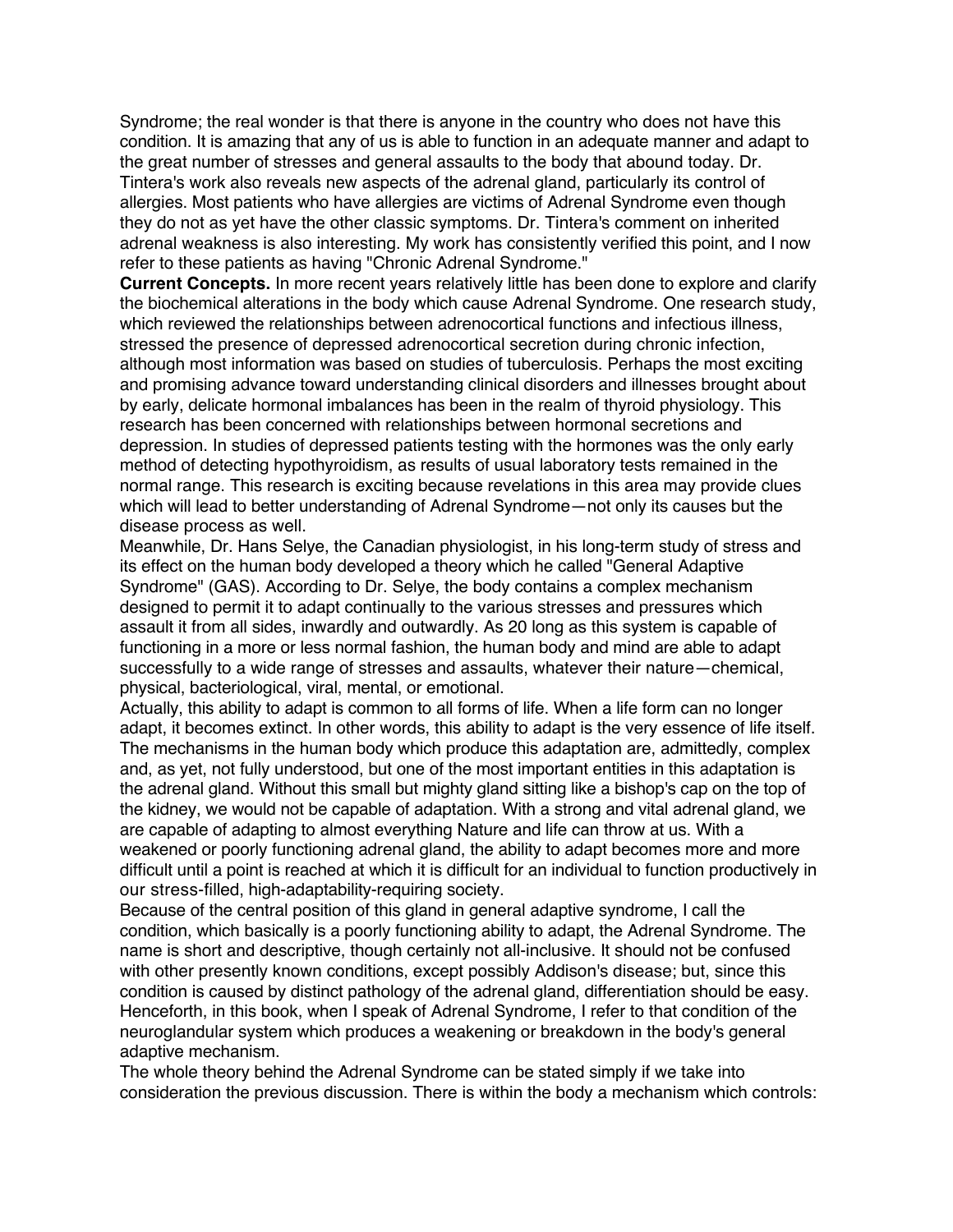1) tissue repair and regeneration, 2) one's ability to fend off substances which might cause allergic or similar reactions in the body, 3) one's ability to withstand stress and to be capable of meeting the needs of the environment at any specific time, and 4) the mechanism to prevent or overcome all forms of disease. It is this system which animates and vitalizes us to become vibrant, useful members of society. As long as this system functions normally, there are few problems of life, be they physical, mental, or emotional, which we cannot overcome. It is the great productive center of all strength and vitality in the body. No matter what difficulties the body may encounter, as long as this adaptive mechanism is functioning well, we have every opportunity 21 to overcome these problems. If there is a weakening or a breakdown in this system, everything else in life falters. Every molehill which the average person would leap with ease becomes an insurmountable mountain to the individual with Adrenal Syndrome. The simplest of life's tasks becomes complicated and monumental when the general adaptive mechanism is not up to par. At first the mind still functions and ambition is alive, but the body is not capable of carrying out the directions of these motivators. Eventually, frustration develops which causes depression, further exhaustion occurs due to stress and worry, and finally even ambition and mental capabilities themselves come under the influence of this weakened system. In extreme cases, suicide is not unknown among the victims of this disorder. **Causes of the Condition** What causes this system breakdown? Why are some people affected and others not? There are two common causes of this condition. They are often mixed in the sufferer to the point that it is difficult to say which actually caused the disorder in any specific case. The two causes are hereditary weakness and overwhelming stress. After twenty-five years of working with this condition, I feel that inherent hereditary weakness of the system is probably the most consistent cause of the difficulty. The glandular weakness seems to be passed down from one generation to another, the most common relationship being from mother to daughter, although any genetic combination is possible. Without adequate treatment, each succeeding generation becomes worse than the previous generation. Therefore, in most Adrenal Syndrome cases, the sufferer has inherited a lessened ability to adapt to the stresses of life. To make this more readily understandable to the patient, I usually refer to this situation as the inheritance of a weakened or poorly vascularized adrenal gland. While this is not entirely scientifically correct, there being other factors in a deficient general adaptive system, this is easy for the patient to comprehend and is not far from the truth.

Some persons' adaptive mechanisms are so weak that no matter how they govern their lives, they are destined to have a problem with this system. Such a problem usually begins at puberty from the stresses of the glandular changes which occur at this time. These patients come to us and say, "I've been tired as long as I can remember, Doctor. I never have had the energy or the ability to do what other people do with ease." The majority of hereditary adrenal cases, however, have sufficient adrenal functioning to live a relatively stable, normal life until a truly overwhelming continuing stress 22 presents itself which exhausts the adaptive mechanism and finally throws these patients into full Adrenal Syndrome. These patients show the working of the two basic causes of Adrenal Syndrome: First, a hereditary weakness of the basic system itself; and, second, stresses of various types which are able to exhaust the functioning of the mechanism. The combination of these factors, however, varies tremendously in any specific case. For instance, as previously mentioned, it is possible for an individual to be born with such a weakened adaptive system that almost any of the normal adaptive needs of life can throw that person deeply into Adrenal Syndrome. Patients with this weakness are to be greatly pitied for, until they receive proper treatment, they never are able to experience the real pleasures and satisfactions of life. Then there are patients who have some weakness of the adrenal system but who can live fairly normally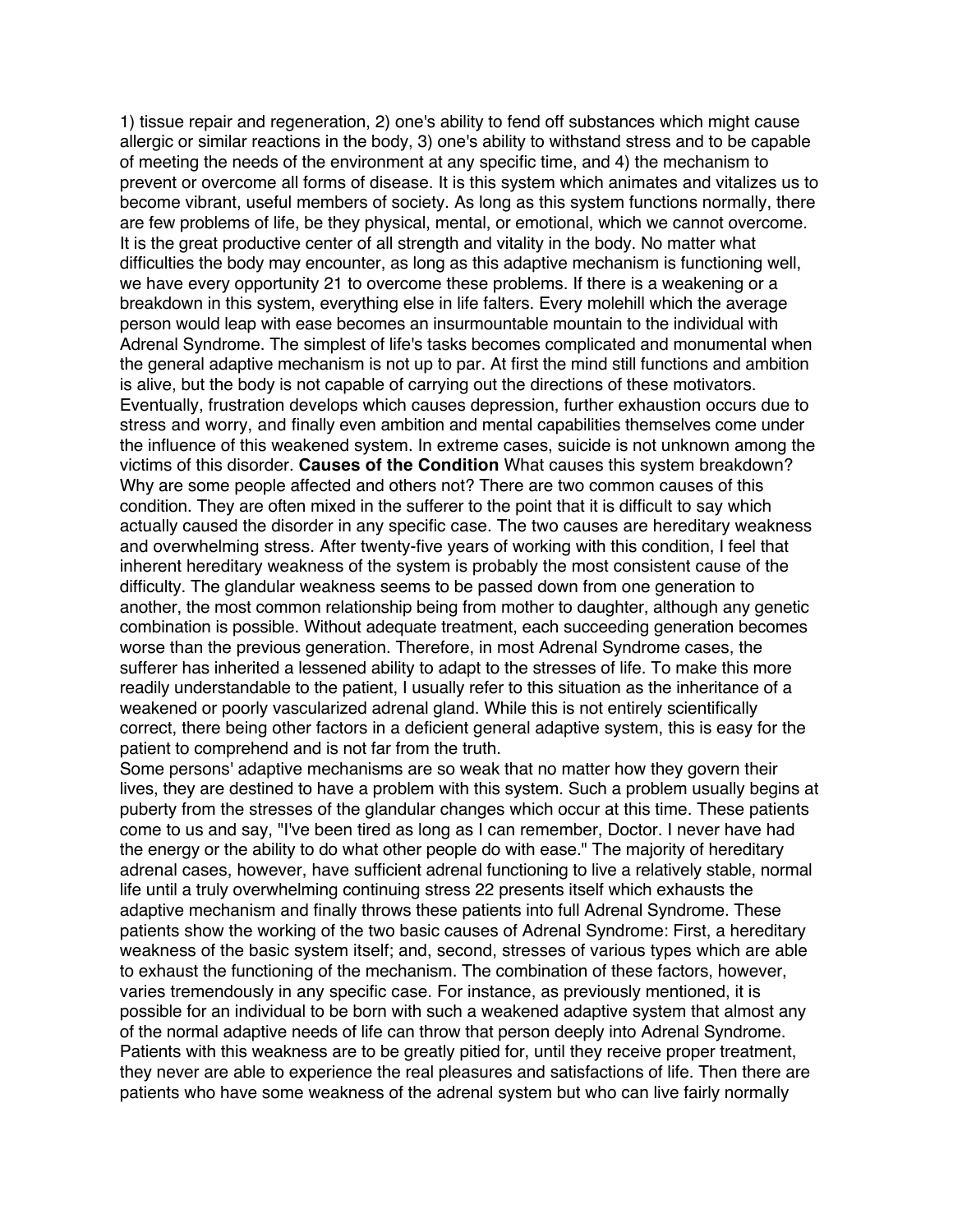until the stresses in their lives start piling up, forcing them into the symptomatology of Adrenal Syndrome. Next, there are individuals who are blessed with a fairly normal adrenal mechanism, but who are unfortunate enough in life, as Shakespeare put it, "To suffer the slings and arrows of outrageous fortune," and to have stresses and pressures so enormous and so unresolved that the normal-functioning adrenal system with which they are blessed is no longer capable of sustaining their needs. It eventually weakens and plunges them into some variety of Adrenal Syndrome. Last, there are the fortunate persons whose adrenal or general adaptive mechanism is so strong that almost nothing in life can affect it. They are capable of going through all possible stresses and, therefore, they do not fall into Adrenal Syndrome, no matter what occurs.

Most of us fall somewhere in between the extremes of the last category of individuals who possess a strong general adaptive mechanism and the first-mentioned case of the unfortunate patients with serious hereditary inadequacy.

Almost all of us feel the effects of lowered adrenal functioning at some time in our lives, usually following a bacterial or viral infection or after some particularly gruelling mental or emotional stress. At such a time, we often experience a temporary weakness and an inability to do our regular tasks as efficiently and as accurately as we would like. This is the result of adrenal exhaustion. If we are wise, at this time we will rest and not attempt to force ourselves to do more than our weakened ability readily allows. If we obtain sufficient sleep, stay on a healthful diet, and do not force ourselves to work until our strength returns, our adrenal system will shortly regenerate. The Adrenal Syndrome patient is constantly in a state that the average human being experiences only occasionally. In Chapter II of 23 this book, "The Nature of the Adrenal Patient," this state is discussed at great length. As can be seen from the above discussion, Adrenal Syndrome is due to a malfunctioning of the neuroglandular system of the body. It is caused

by a breakdown in a physical component of the human system. Unfortunately, most of the symptoms which are produced lead the person to feel, from their vagueness, that the main difficulty is one of a mental or an emotional nature. The symptoms of Adrenal Syndrome are almost identical to those caused by anxiety and various other mental conditions. When we are fearful or in a state of depression, these emotional states cause various glandular mechanisms of the general adaptive system to produce secretions which cause symptoms similar to mental problems. Cold sweating, dry throat, rapid and irregular heartbeat, dizziness, cloudiness of the mind, nausea, flushing of various parts of the body, and so on, can all be caused by various emotional effects on the general adaptive system. These symptoms are the body's attempt to prepare us for a possible threat which does not exist, except in our fears. For instance, if we were out in the woods hunting, the cry of a wildcat behind us would create a certain sense of fear. This fear would cause the body to prepare for what is known as the "fight or flight" mechanism—either to fight this danger or to run away from it as rapidly as possible. When, in our modern life, we develop an emotional fear or apprehension, the body mechanism is not always capable of distinguishing it from a true danger; therefore, through the glandular system, it prepares us in the same manner as if we were ready to elude a real danger. Since there is no real danger and subsequent action, we do not readily utilize the hormones which were pumped into our systems, and thus a variety of symptoms are produced as these hormones first register and then slowly dissipate. Many modern psychologists and psychiatrists recommend physical activity, such as running or jogging, to help allay the symptoms of anxiety and similar difficulties. What is occurring, of course, is that the various anxiety-produced substances are being more naturally utilized by the physical activity and are not left lying around, as it were, to create more physical symptoms to aggravate the original anxieties further. This therapy has much merit although it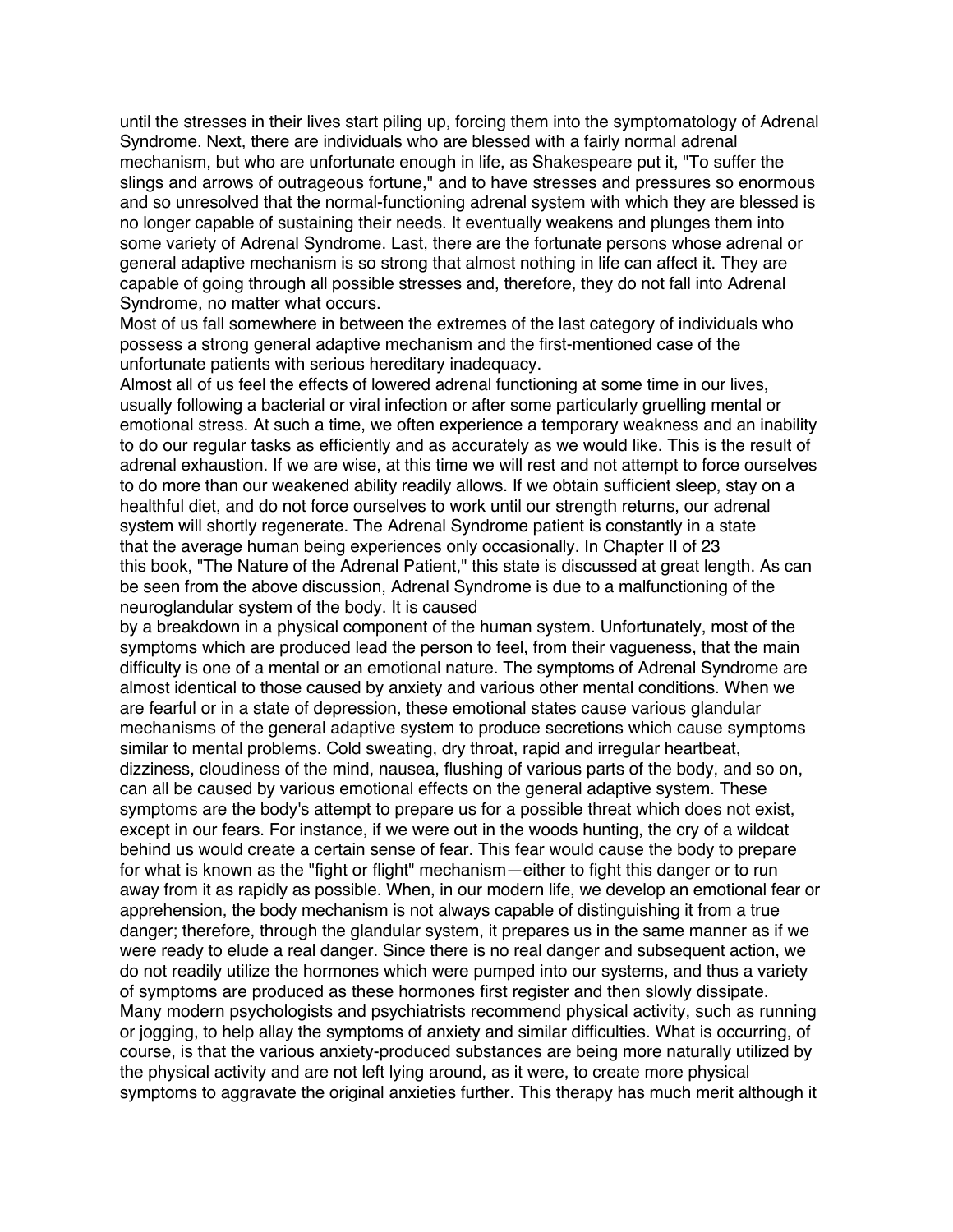is not an answer to the original anxiety. In Adrenal Syndrome this same admixture, which is produced by the anxious patient, is produced by the weakened glandular system itself in an effort to bring its body hormone levels up to the normal level. Thus, we have a situation in which a person is not necessarily anxious or emotionally distraught 24 and yet the physical weakness (the Adrenal Syndrome) produces symptom patterns which are almost identical to those produced in the nervous, neurotic individual. Just imagine what can happen to I he patient suffering from this condition who goes to the average physician! Since there are no specific laboratory tests which identify Adrenal Syndrome in its earlier stages, the doctor finds no known disease process; and since the patient's symptoms mimic those of an emotional or mental difficulty, it is little wonder that the physician usually diagnoses the condition as mental anxiety. The patient is advised to stop worrying, told to go home and relax, given either a tranquilizer or antidepressant or both, and summarily dismissed. This is not meant as a criticism of the doctor who followed recommended medical therapy; in fact, almost any competent medical authority not conscious of or skilled in the diagnosis of Adrenal Syndrome would come to the same conclusion. Most Adrenal Syndrome patients are convinced by the time we see them that they are mental cases. They have been assured by their physicians, their friends, and even their loved ones that there is nothing wrong with them that a change of mind, a change of the way I hat they look at their lives, or a few tranquilizers won't help. This is not true. They are individuals with a true physical disorder as specific as if they had pneumonia or tuberculosis. You might as well tell the tubercular individual to stop coughing as to tell the Adrenal Syndrome patient to stop worrying or to stop feeling so tired and do mi honest day's work like any normal human being. Persons afflicted with Adrenal Syndrome simply are not normal human beings; they are individuals with a real problem who need real treatment and real understanding.

### **An Ominous Triad**

Thus, Adrenal Syndrome may be viewed as a triad, all three parts Of which must be considered in every case: First, the heredity factor on which all prognosis or outcome is based. Second, the stress component which is composed of stresses that may cause the Adrenal Syndrome or be caused by it. Third, the group of symptoms which, due to the nature of the condition, are not only caused by the Condition, but can become stresses which further aggravate the condition.

We therefore can amplify our original definition by stating that Adrenal Syndrome is that condition of the neuroglandular system which can be produced in an hereditarily weakened structure by a multitude of possible stresses which, in turn, cause a variety of 25 symptom patterns which can in themselves become stresses, thus creating a self-perpetuating disease. The whole condition sounds ominous and almost hopeless of resolution, and so it must seem to the afflicted patient. For it is a condition that not only can be triggered in sensitive people by ordinary stresses of life, but which actually produces its own stresses via its symptomatology. We might say it is a condition which feeds upon its own excrement. As we come to understand more about the character of this disease, we see why it is so neglected and so prevalent.

To understand it more fully and to become knowledgeable in its treatment, we must comprehend the interplay and ramifications of its three sides: heredity, stresses, and symptoms. **Heredity.** Little can be done about the inherited factor except to attempt to determine its extent since all treatment and prognosis (length of treatment and chance of complete recovery) depend on this fact. If inherited weakness is great, treatment must be extensive and great efforts must be made to reduce all patient stresses to a minimum. Conversely, if the heredity factor seems slight, treatment and stress reduction can be much less stringent and a quick recovery can be assured.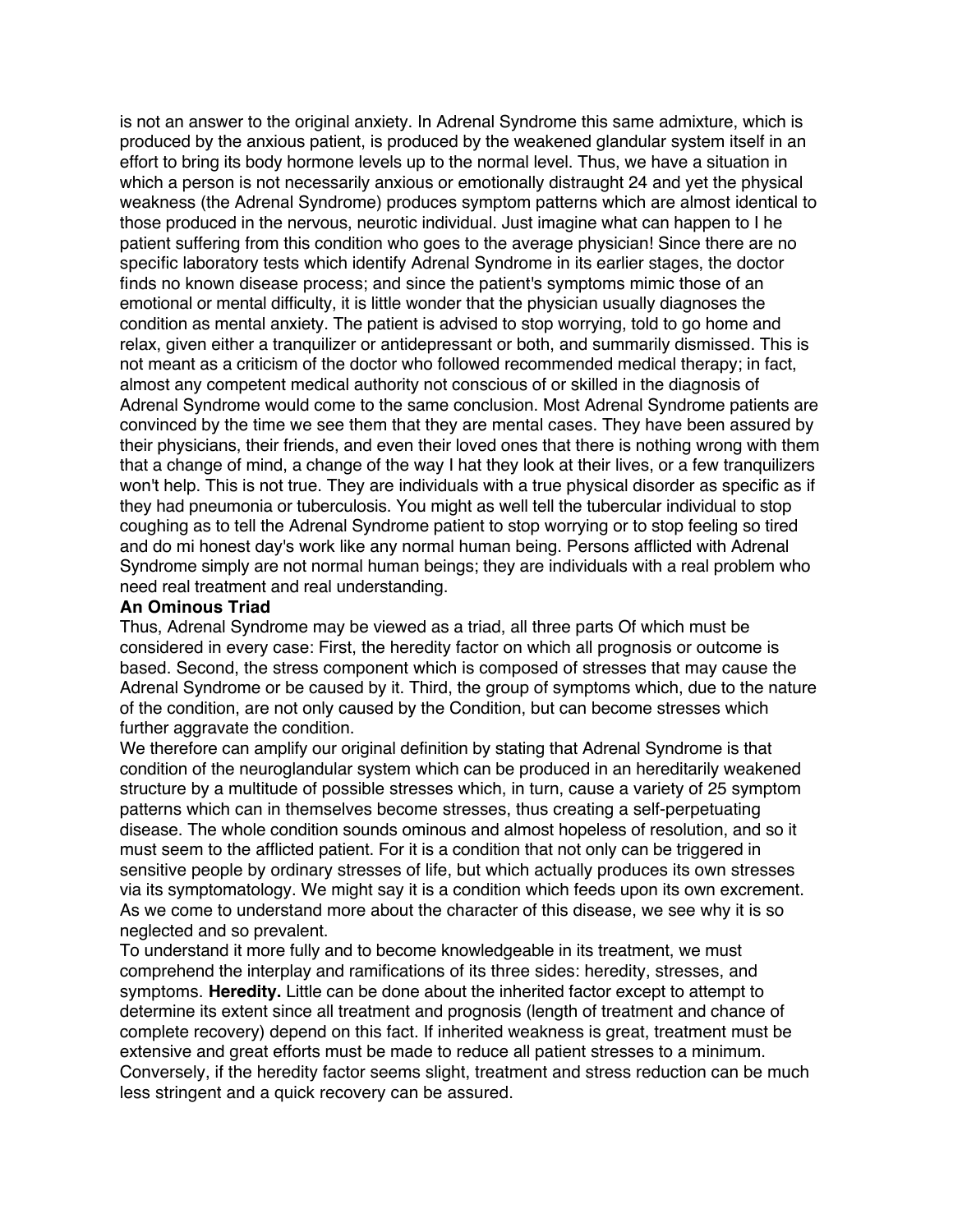There is unfortunately no simple, exact way to determine the degree of hereditary weakness in any specific case. A clinician with much experience can usually make a true estimate from the case history. Three matters are of prime importance: the age at which the symptoms began, the severity of the symptoms, and the amount of stress necessary to produce the symptoms. If the symptoms began early, were severe, and seemed to set in with no appreciable external stress, the heredity factor is strong and such a case will require the best therapy we have. As a general guide, we can say that the degree of inherited neuroglandular weakness is in direct proportion to the severity of the patient's symptoms and inversely proportional to the stresses involved and the age at which they began. **Stress**. Much has been written here concerning stress, but little has been written to define the stress; to understand the stresses that affect Adrenal Syndrome—not only that cause it but also that exacerbate it—is to understand the syndrome itself. A stress in this context can be defined as any factor which stimulates the general adaptive system. These stresses can be divided into several types: First, those stresses which would affect all human 26 beings somewhat alike, i.e., cold, heat, physical exertion, infectious diseases, toxic substances, malnutrition, and such things as exposure to war, flood, earthquake, and fire. Second, stresses which are individual due to personal background and experience. For instance, you may have a relative to whom you owe a large sum of money which you are unable to pay. Word of his return from a long journey may gladden the hearts of the rest of his family, but it can strike fear and consternation in yours because of the debt. This example of personal duress is the type of unseen stress that is usually the most difficult to diagnose and correct. Third, stresses which develop from the condition itself. The Adrenal Syndrome usually causes a weakened digestive function which, in turn, has an effect on the pancreas to produce a hypoglycemic condition which in turn produces more stress. This weakened digestion also allows many foods to enter the blood stream incompletely broken down, thereby stimulating the body to

produce antibodies to attempt neutralization of the foreign substance. These antibodies, when they next contact this food substance, produce certain end products which may act as cerebral allergens, causing a variety of stress symptoms. These are only two of the stresses caused by this condition of the adaptive mechanism, but the list is long and readily shows the self-perpetuating nature of Adrenal Syndrome.

A full understanding of the stresses involved in Adrenal Syndrome is vital to recovery because all treatment is based on two simple principles on which the physician and the patient must work together. One, do all possible to build strength into the adaptive mechanism, and, two, remove as many stresses from this mechanism as possible. Unless the nature of the stresses are understood, they cannot be removed from a person's life. Some stress admittedly is useful, but long experience has taught me that no matter how hard a physician and a patient work, there will always be stresses left. It was Benjamin Franklin who said, "Those who have nothing to worry about will worry about nothing."

**Symptomatology.** Symptoms of Adrenal Syndrome are unique not so much because of their basic character, for these are symptoms common to other conditions, but because they themselves can have a profound effect on the course and progress of the disease. To understand this facet of Adrenal Syndrome, let us examine a typical patient. Let's take a working mother who is developing the condition and who of late has been experiencing unusual and unexplainable symptoms, such as strange tinglings, dizziness, mild nausea, the inability to concentrate, difficulty in remembering and in making

27 decisions, being constantly and usually tired, digestive disturbances, apprehensions and anxieties which do not seem to have a basis in fact but which come sweeping over her for no apparent reason. Every little thing seems like a mountain to her, every cry of one of her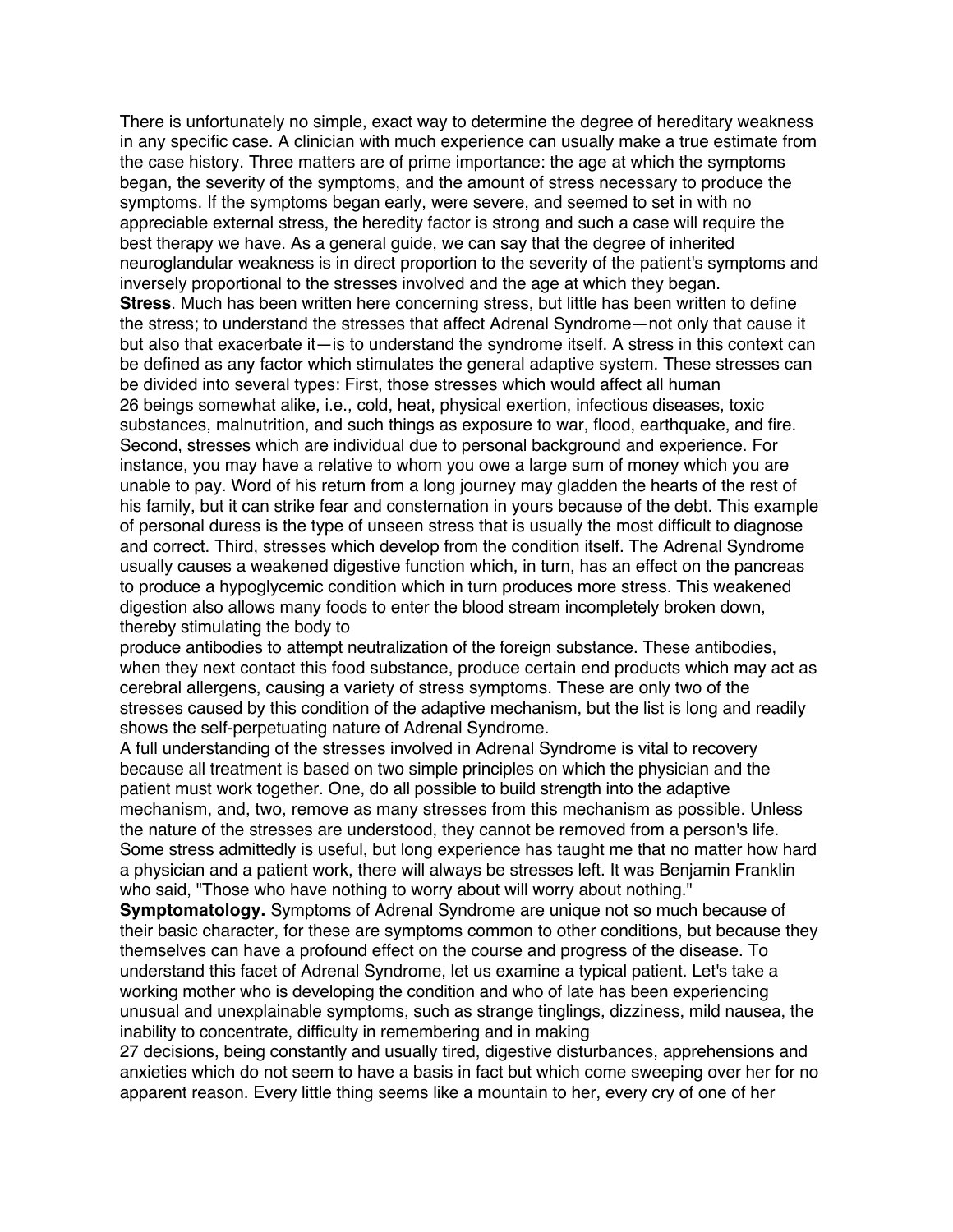children sounds like a screaming siren in her ear, every request of her husband seems like an unwarranted demand. Why would she not be anxious? Why would she not wonder if she is losing her sanity? Why would she not manifest all forms of worries and fears which, by their very nature, create further stresses which in turn worsen the Adrenal Syndrome, which creates more symptoms, and so on, ad infinitum. Symptoms of Adrenal Syndrome produce a snowballing effect and, unless they are controlled, there is little hope of helping the patient. Once these symptoms begin, they are sufficient in themselves to continue the condition regardless of outside stresses. Attempting to explain Adrenal Syndrome is like trying to explain the feelings of a new mother to a man. Words can only approximate the experience and perhaps only poorly at best. Just as mother love is not reducible to mere language, the sensations of Adrenal Syndrome cannot easily be described. **Summary** Adrenal Syndrome, a condition of the neuroglandular system, produces a weakening in the body's ability to respond to stress and, if not arrested, can lead to a breakdown of the body's ability to function. The condition is not easily diagnosed; in fact, diagnosis is usually a matter of exclusion. Although Adrenal Syndrome has been recognized for over eighty years, it has changed little in symptom pattern and in treatment required. At the turn of the century, Charles E. de M. Sajous, M.D., pioneered in the study and the treatment of adrenal gland malfunction, citing fatigue and other bodily abuses as major causative agents. He gave then the same or similar admonitions to patients as we do now in the Clymer Health Clinic. Although we may be able to refine his suggestions to make his admonitions more specific and sophisticated for a more rapid and complete recovery, the basis of treatment was outlined long ago by this intrepid pioneer. Henry H. Harrower, M.D., in the period following World War I made advances in treatment of adrenal malfunction, using what he called pluralglandular treatment—which is used to this very day at the Clymer Health Clinic. John W. Tintera, M.D., continued studying adrenal disease, especially the relationship of adrenal malfunction to allergens. Another doctor who made an important contribution to this subject is Hans Selye, Ph. D. He identified the general adaptive syndrome theory, describing it as the mechanism by which the body adapts to various stresses and pressures by controlling tissue repair and regeneration, fending off substances which might cause allergic or similar reactions, withstanding stress, being capable of meeting the needs of the environment at any time, and preventing or overcoming all forms of disease. In what we call Adrenal Syndrome, the general adaptive mechanism is unable to perform these functions. In Adrenal Syndrome, the malfunction of the adrenal gland results from a negative interaction of heredity, stress, and a combination of individual symptoms.

### 28 29 **CHAPTER II**

### **The Nature of the Patient**

In my original work on the Adrenal Syndrome, I described the nature of the adrenal patient thusly: Before discussing the treatment of hypoadrenalism used at our clinic, let's consider the nature of the person who is most likely to develop this disorder and the manner in which it is produced. If I could describe the hypoadrenal patient in one single word, that word would be "sensitive". He is cognizant of all that is going on around him, and he feels an overconscientious sense of responsibility about those near and dear to him and even about the whole world. This person's nervous and glandular systems are delicately balanced; yet he is willing to take the cares of the world on his own shoulders. Such a nature is not sufficient alone to cause adrenal insufficiency. In my own estimation, a hereditary weakness of adrenal structure must be present. There are some persons who fit this description but who nevertheless have sufficient glandular vitality to avoid adrenal hypofunction. On the other hand, we do find persons who are by nature not perfectionists or inclined to drive themselves, yet suffer from this ailment. In these persons, it seems that the hereditary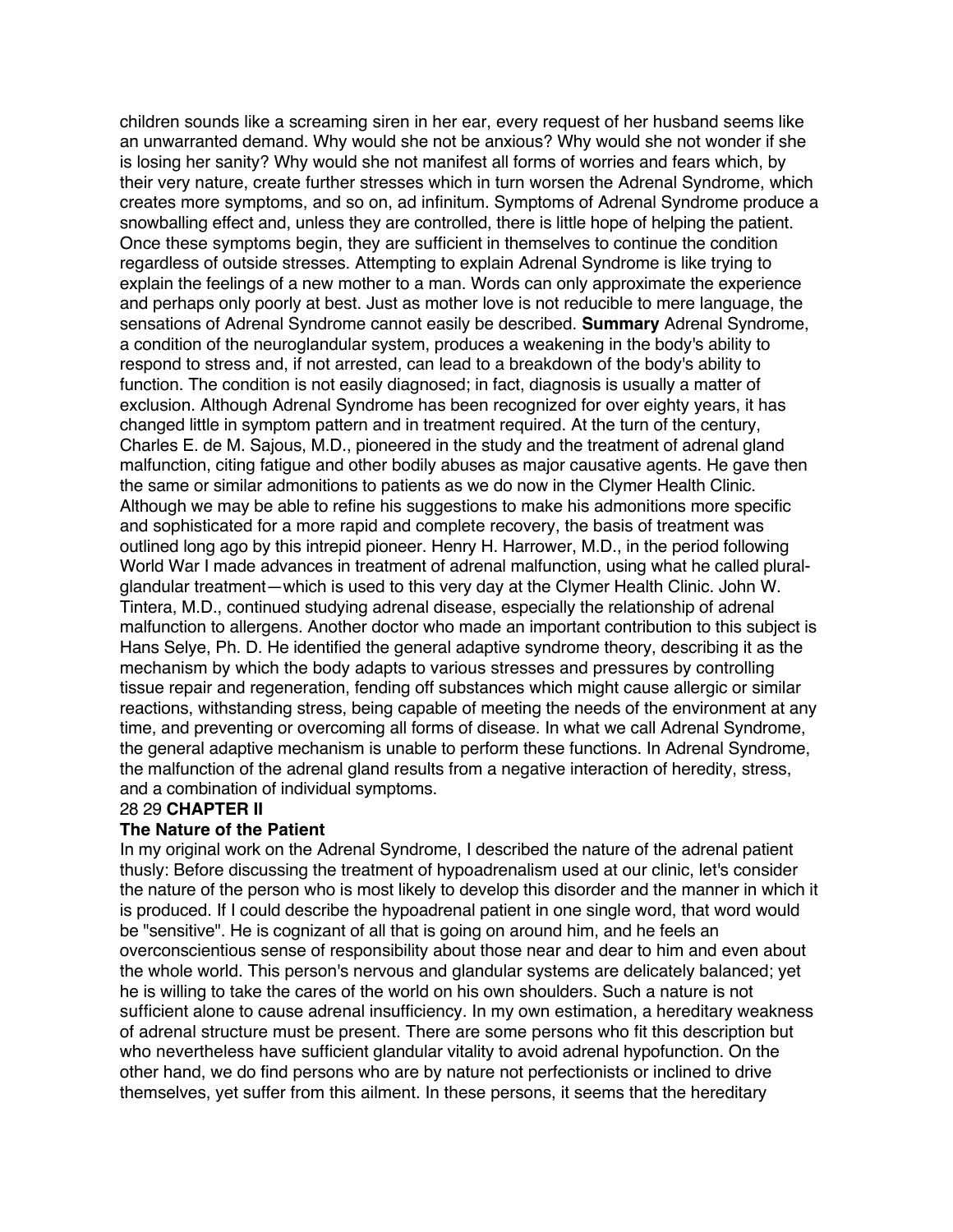weakness is so strong that even a relatively normal amount of stress is sufficient to cause adrenal hypofunction. **Differences in Degree of Symptomatology** Not counting various external, physical, bacteriological, and chemical stresses, the two basic causes of Adrenal Syndrome are unremitting stress on an individual and the degree of hereditary weakness in the basic neuroglandular system on which the general adaptive mechanism depends. The Adrenal Syndrome patient is a combination of these two factors. These factors can be in any proportion and the variation in this proportion produces the different reactions shown by various Adrenal Syndrome patients. For instance, a patient may have only a mildly weakened general adaptive system, but be subjected to severe and unremitting stress in his life. If so, there is a good chance that eventually the general 30 adaptive system will break down. This patient is an Adrenal Syndrome case and in need of treatment; however, the character and extent of his problem are different from that of the individual who has a severe hereditary or congenital weakness in his system and in whom seemingly insignificant stresses can produce severe Adrenal Syndrome difficulties. Both patients require treatment and much of the treatment is similar, but the emotional counselling and the general tenor of the psychological approaches to these two patients are entirely different.

The degree of symptomatology in a patient can often be calculated as a sum of these two factors. On a hypothetical scale of one to ten, taking one as normal and ten as severe, the first individual might have a two on the hereditary scale, but a nine on the stress scale. Together they total eleven. On the other hand, the second patient may have a two on the stress scale, but a nine on the hereditary scale. Together they also total eleven. The severity of symptoms in these two would be similar because of the eleven reading, but treatment would vary because of the different causes. Obviously, the person who registers one on both scales has little problem. If a person rates a five on both scales, he approaches the area of symptoms. As patients display greater hereditary weakness and stress, say a seven on one scale and an eight on the other, they are going to have larger problems. In assessing the nature of the adrenal patient, these two interdependent factors which produce Adrenal Syndrome must be

considered. All Adrenal Syndrome patients are scored on these two scales for degree of hereditary weakness and degree of stress, and the doctor who

treats them must ascertain their score on each scale as accurately as possible in order to prescribe the proper treatment so they may return to normal.

Adrenal Syndrome patients should be divided into two separate groups. First, that group which I stressed in my earlier work which, although they have certain hereditary weaknesses, are basically normal human beings who have been subjected to various stresses which have caused a definite, demonstrable change in their general adaptive systems. Second, those patients, and unfortunately their number is large, who have such defective general adaptive systems that the ordinary and mundane stresses of life leave them exhausted and incapable of coping. The latter patients require the most understanding and the best treatment we can give. They require the full understanding and cooperation of their families and friends. They generally require life-long treatment of one sort or another to help keep the general adaptive system in a reasonable form of 31 functioning activity. There are no factors in their lives which can be ignored. There are no thought processes in their minds which do not affect for good or ill their basic problem, and, yes, their entire existences. It is really for this group of individuals that this book was written. The first type of Adrenal Syndrome patients can gain adequate information for their needs from my original text, but for those sufferers whom I now call "Chronic Adrenal Syndrome" patients, the first work was only an introduction. For them, a complete commitment on the part of themselves, their families, their friends, and their doctors is absolutely necessary for a proper resolution of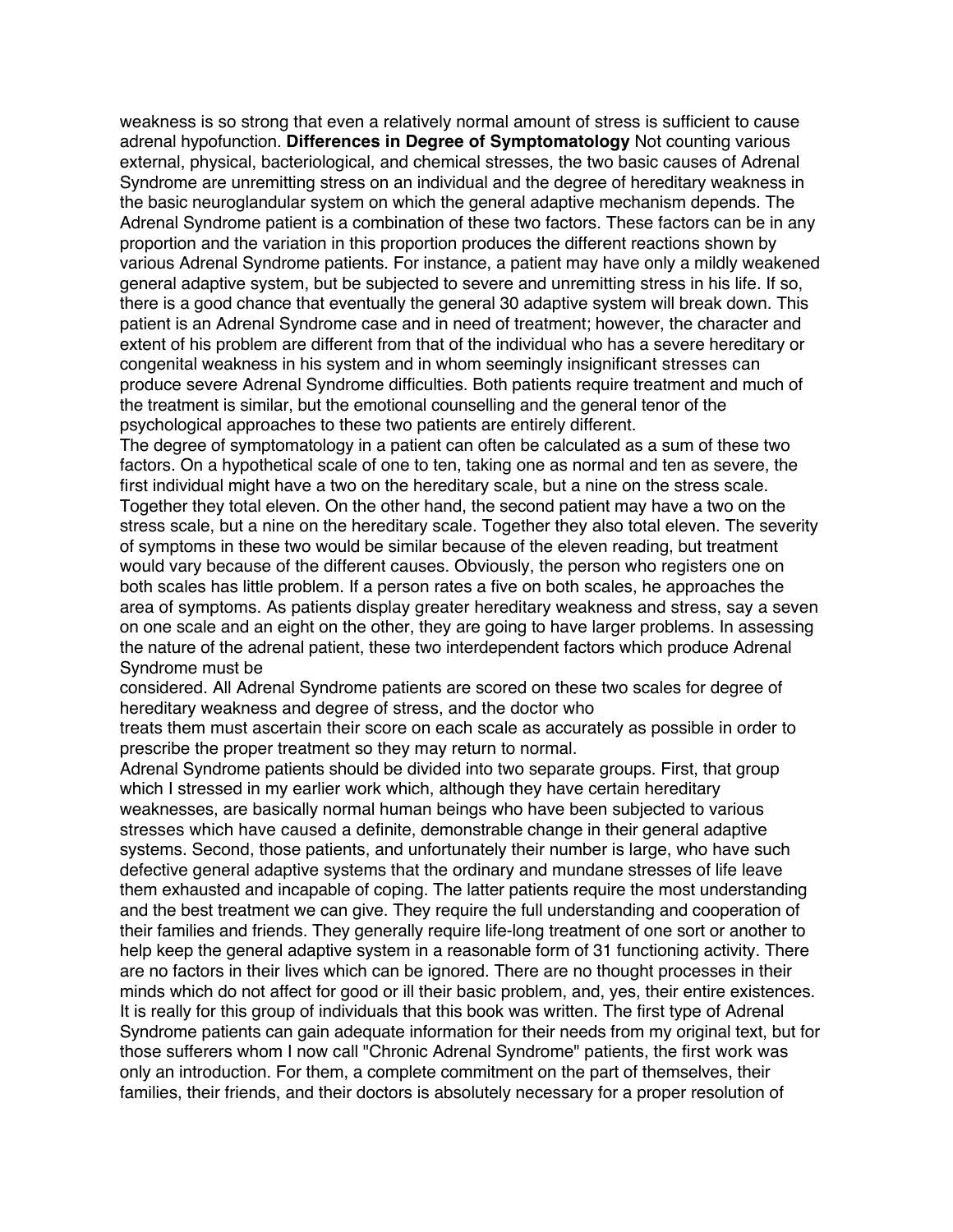#### their problem.

It is true, stress is not what happens to us but how we react to what happens to us. This statement must be qualified, however. When an Adrenal Syndrome patient has advanced to a certain stage in his condition, his mind, due to a variety of difficulties the two most important of which are lack of oxygen to the brain and cerebral allergies, cannot properly evaluate the stresses under which he is placed. The patient's mind simply is not capable of reasoning to the extent necessary to prevent further damage to the general adaptive system. It is necessary that patients in this condition be placed in an environment which is as stress-free as is possible and given proper treatment until improved cerebral activity allows them once again to be able to regulate and evaluate the stresses of their own environment. These patients, usually those with strong heredity factors, are so overwhelmed by common stresses that life in an ordinary household becomes almost untenable until some improvement in their condition is made. The nature of emotional stress in the individual with a weakened adrenal system can be so complex and so incomprehensive to the average person, that he often may seem mentally disturbed. No other group of people more exemplifies the truth of Benjamin Franklin's statement, "Those who have nothing to bother them will be bothered by nothing," than do those with Adrenal Syndrome.

With a weakened adrenal mechanism, the tiniest molehill becomes a Mount Everest. The slightest misconstrued remark becomes condemnation of a major magnitude. The most sedentary physical task is an insurmountable obstacle. **Example of Hypoadrenalism**  Hypoadrenalism commonly occurs in a person who has cared for a loved one through a long, extended illness. Take, for

32 instance, a woman whose husband developed cancer and was operated on unsuccessfully. Physicians gave up all hope, but the man had a sturdy constitution and lived on for a year or so before he finally succumbed. The family, not wealthy, could not hire nurses and others to care for him, so his wife took care of him. She often was up day and night, watching out for his needs. The man she loved for many years gradually changed. Little by little he withered before her eyes. His emotional nature changed and he became a most difficult person with whom to live. There were times she wanted to scream at him, yet she knew that would not be kind or socially acceptable, so she held it in. She could not get her proper rest. She did not eat properly because she had lost her appetite. Instead she snacked on foods that did not supply her body with the vital elements she especially needed at the time. Her adrenal glands, the willing servants that they are, kept pouring out hormones to sustain her during the entire time. Unfortunately, they, like her, got little respite.

The unremitting and constant stress intensified. Although the glands can recuperate during sleep to some degree, her rest was less than normal and her glands had little time for their own regeneration. But they are valiant friends; they did not give in. They kept functioning and working well beyond their normal requirements.

Finally, death came to the husband. But stress was not over for the wife. She had to deal with the undertaker and then the lawyers. Then the government, inconsiderate relatives, and other people disturbed and even preyed on the recent widow. During all this additional stress, her steadfast adrenal glands kept working their best to produce the substances she needed to keep going. Finally, she was able to rest. The undertaker, the relatives, the lawyers, and even the government were satisfied. At last she could relax. What about her adrenal glands? They were exhausted. They, too, demanded a well-earned rest. As soon as the stresses were removed and the adrenal glands were not needed to the extent they had been during heavy stress, their function slowed to enable regeneration for the preservation of the whole physical system. The widow suddenly felt tired and exhausted. Expectedly, she went into a period of depression and exhaustion.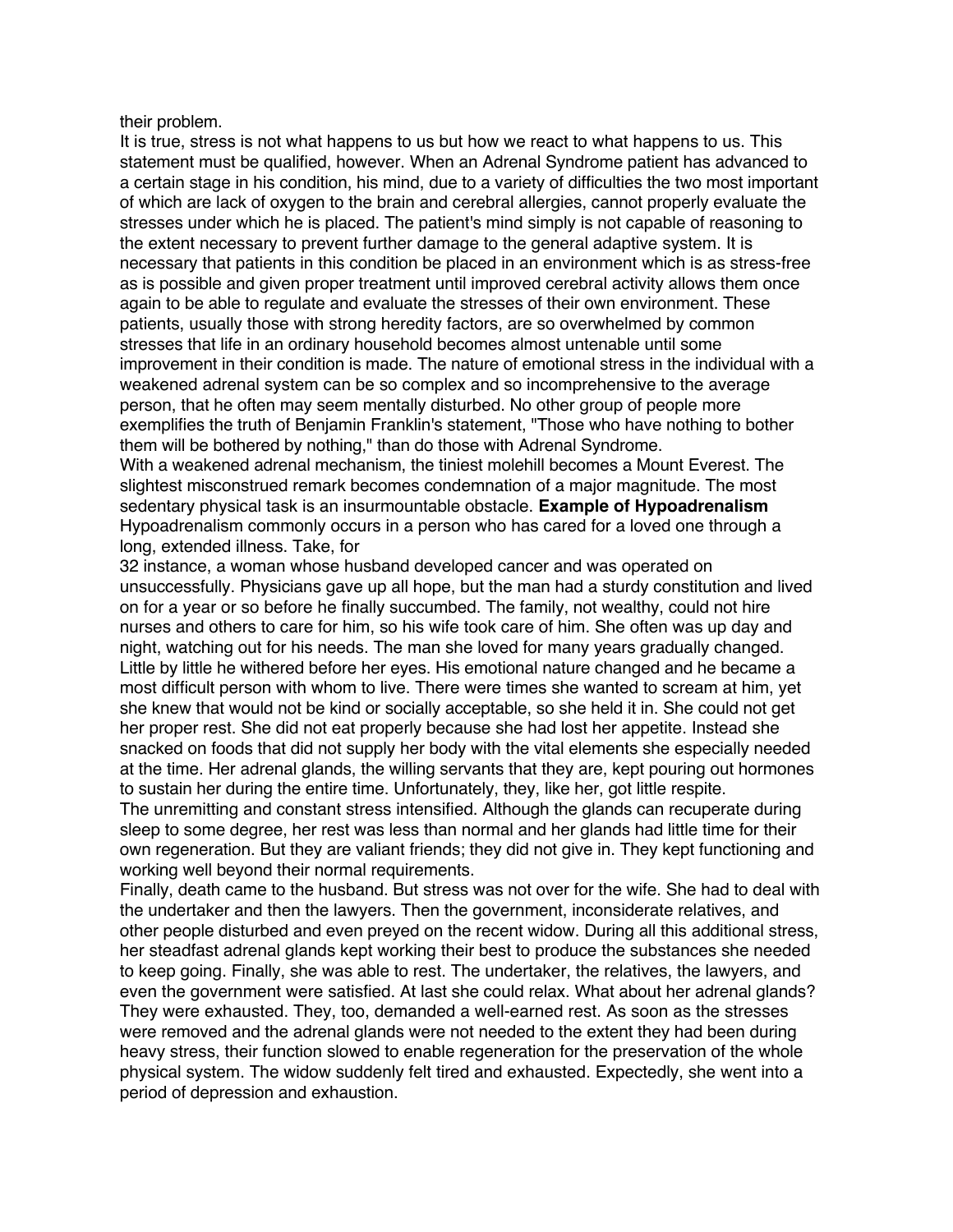Depending on the basic hereditary integrity of the adrenal glands, at this point she might or might not develop hypo-adrenalism. If the glands were basically strong and healthy, she would be able to recuperate and pick up her life in a reasonable time. If the glands were inherently weak, she might develop hypo-adrenalism. If the 33 glands were weak, when they became so exhausted, even with the rest they were receiving, they might not be capable of regeneration to their normal state. They still were functioning, or the woman would die, but at a level far lower than before the prolonged period of stress, much lower than the level needed for normal daily existence.

We have just reproduced a classic case of functional hypo-adrenalism. Although there are many other ways of describing this syndrome, from this case history certain specifics can be derived about the nature of the stress most likely to produce this condition.

First, although the stress itself is not necessarily great, it is generally unremitting. Also, we sensitive humans are not able to overcome it— either because of a sense of responsibility or because of our emotional dependency. That is, even though it was exhausting her adrenal glands, the wife in the above example had no choice but to take care of her husband. For her own physical well-being, she could have abandoned him, turned him over to relatives, if such existed, or tried to get the state to take care of him. It would have prevented her from developing hypo-adrenalism, but her own sense of responsibility would not have allowed it. In my experience, I have found most stresses that produce hypo-adrenalism come from doing what a person believes to be his duty. If we are to prevent hypo-adrenalism in those who are susceptible, we must teach them to learn to control their response to the stress.

Our attitude—what I call acceptance of the stress—is often on par with or even more important than the stress itself in producing reaction. For example, had the woman whose husband was dying been able to rearrange her life, much of her later trouble could have been prevented. She could have eaten foods and nutrients that are best able to build up the adrenal glands, supporting the glands through this difficult period. With more knowledge she could have changed her basic attitude toward her husband at this time to a complete acceptance of his condition and of his unavoidable death.

From the foregoing, one can readily see how easy it is to develop Adrenal Syndrome. The situation described is all too common, but the patient should be capable of responding within a fairly short time if she is receptive and if adequate treatment is given. The problem with so many cases is that only rarely is treatment given toward rebuilding the general adaptive system. The patient is usually untreated and must live through the ensuing years as best she can. Much of her ability to improve depends on the stresses placed upon her and upon the basic integrity of her general adaptive system. If her future stresses are within reason, and her adaptive system relatively normal, she may gradually return to a normal state of health and productivity, time and rest being a good doctor

in this instance. On the other hand, if her adaptive system is marginal and the stresses of widowhood difficult, without specific treatment she may never return to normal and may even continue to deteriorate with time. If such patients would seek the help of professionals trained to intervene in this condition, much misery and nonproductiveness could be prevented. It would be interesting to take a survey to find out how many on our ever growing state and federal welfare rolls are actually victims of this disorder. The normal mind and body is a productive mechanism. It is designed as such and likes to work as such. When it does not, one certainly has the right to wonder if it is functioning normally or whether it is in some unknown manner defective. Are the so-called poor really lazy and hereditarily unproductive or are they perhaps victims in many cases of a dysfunctioning adaptive system? **Chronic Adrenal Syndrome**

How do individuals with Chronic Adrenal Syndrome differ from patients with the simpler type?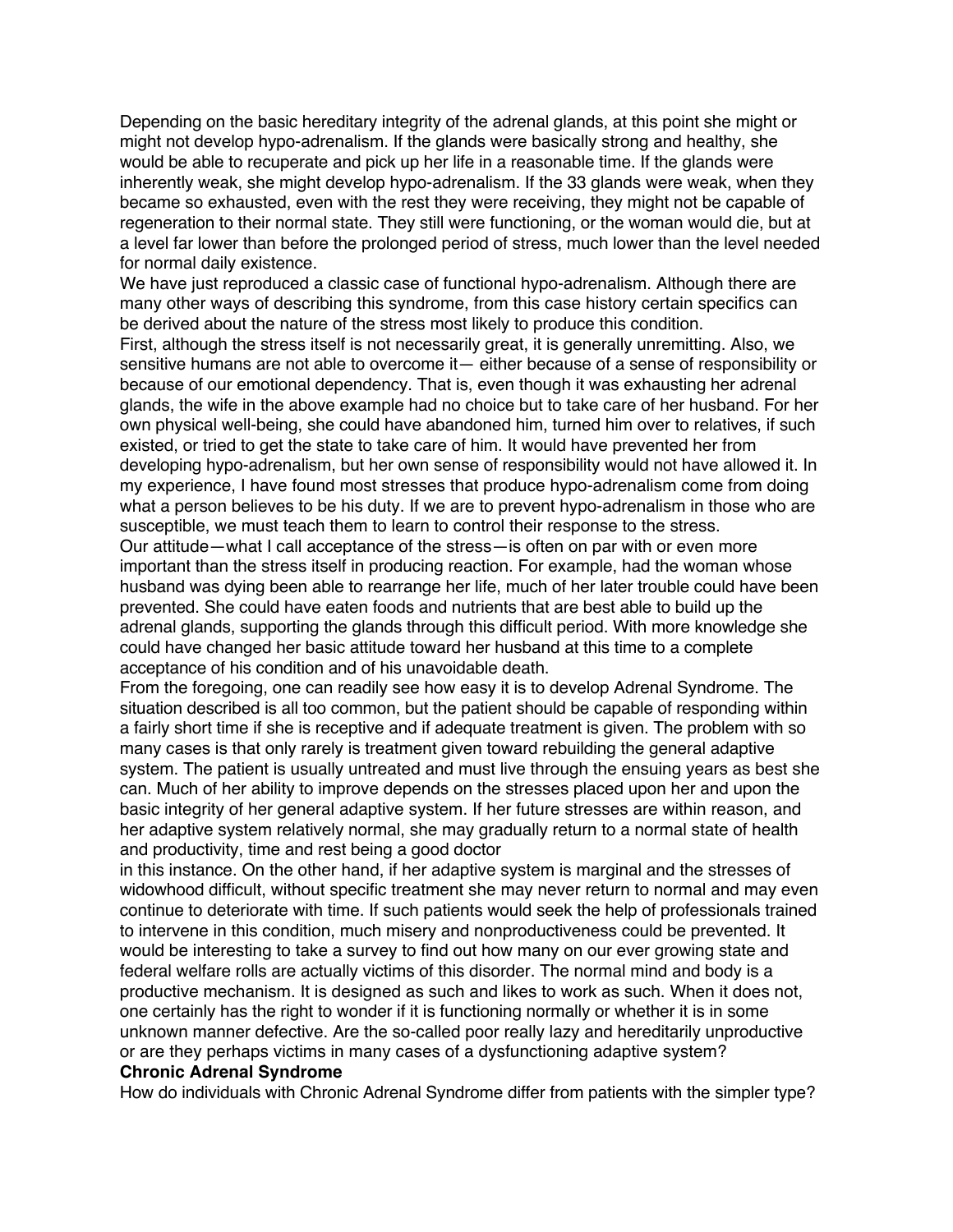How can you as a husband tell if your wife has this problem? How can you as a mother tell if your son or daughter is a Chronic Adrenal Syndrome sufferer? How can you as a lover tell if your future mate may have this difficulty? The answers are not easy, but there are answers. **Differences in Types of Adrenal Syndrome.** When I first interview a patient, I look into his eyes. The Bible says that the eyes are the windows of the soul. That may be true, but they are also the windows of the general adaptive system. Persons with Chronic Adrenal Syndrome show to a lesser or greater degree an appearance in the eyes that is unmistakable to the trained observer. They have a certain vague staring, a vacantness which in my experience is without precedent in other disease conditions. It is nearly impossible to describe, but the person who has seen it once will never miss it again. A similar appearance is found in those who are taking street drugs and in some who imbibe too much alcohol, but, while similar, there is a distinct difference between the look of the Chronic Adrenal Syndrome patient and those who have been taking drugs or alcohol.

When these patients are examined, a difference in their blood pressure levels between the reclining and the standing positions is 34 often registered. In general, the blood pressure is somewhat lower than normal in these patients and tends to drop or at least not to rise as it should in the normal individual when they stand up from a reclining position. For instance, if a normal blood pressure reading is 120 over 80, Chronic Adrenal Syndrome patients may have a blood pressure reading of 110 over 70 in the reclining position, but when they stand, it may drop to 100 over 70 or even to 90 over 70. The amount of the drop is usually indicative of the severity of the condition. There are many qualifications concerning this testing mechanism, however. If a patient with Chronic Adrenal Syndrome constantly attempts to force himself to activity, he may show the same rising of blood pressures when he stands up as do normal individuals. However, after waiting a minute or so, the blood pressures will gradually start to drop because his adrenals are simply not strong enough to hold the higher level for any length of time. In my earlier book, 1 stated that the amount of drop in the postural blood pressure is indicative of the condition of the adrenal patient. This is still true, but, as suggested here, must be interpreted with many reservations. One has to know how to read these pressures and equate them with the nature and the state of the patient at the time of the reading. Of recent years I have come to use the expression of the eyes as far more indicative of the state of these chronic adrenal individuals than the postural blood pressure readings, although the latter are still of great value, especially if they include the resting pressure, the pressure immediately upon standing, and the pressure at 20-second intervals for a minute to a minute and a half while the patient remains standing. The amount of drop and the speed of drop as time progresses gives a good indication of the state of adrenal functioning.

In regard to postural blood pressures, a patient may come in feeling exhausted and yet have a good blood pressure reading. On the other hand, a patient may come in feeling quite well with a poor blood pressure reading. This may be explained by the fact that there is always a certain time lag between the exhaustion of the glands and the symptoms produced; blood pressure usually predicts how patients are going to feel rather than how they are feeling at that time. For instance, if a patient who is feeling poorly has a good pressure reading, I can usually predict with confidence that he will improve within a day or two and feel much better. On the other hand, if a patient feels good but has a poor reading, I usually advise that patient to increase his medication and to take it easy for the next few days or he will go into a period of decline. 36

Further information necessary to diagnose the Chronic Adrenal Syndrome case must come from the patient history. This history usually shows that the adrenal patient has had spells of exhaustion, weakness, inability to concentrate, poor memory, allergic sensitivities,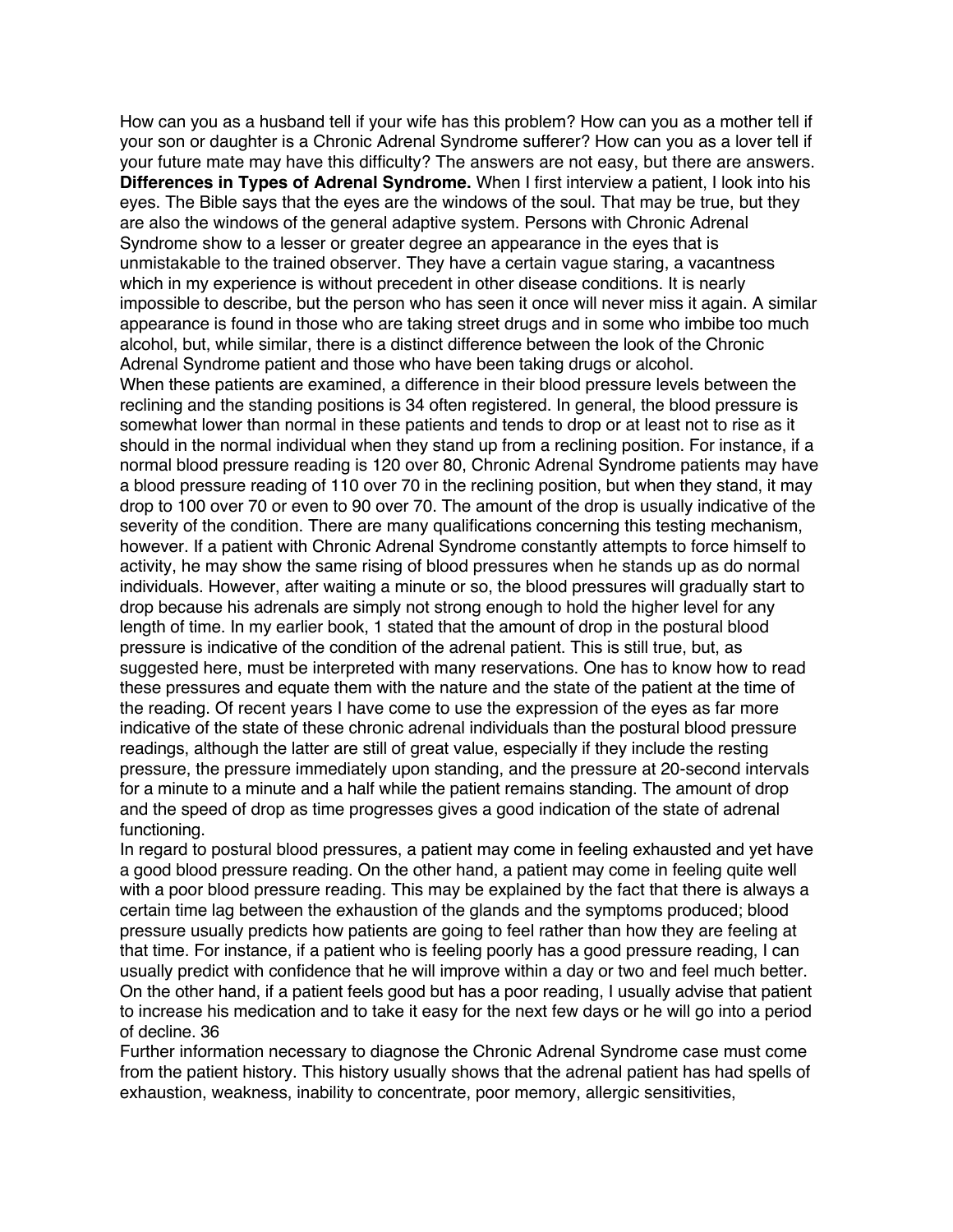sensitiveness to many ordinary situations, and so on, as far back as he can remember. Most often these victims started to notice their difficulties at puberty, although many assure me that they had the symptoms even earlier. There is a group which did not notice difficulties at puberty, but did notice them in their late high school years or when they tried to keep up with the rest of the students in college. In this latter group, most went away to college, lived in a dormitory or apartment, did not get sufficient sleep, ate poorly—either insufficient amounts or junk foods or both, had stressful relationships with members of the opposite sex, may or may not have had financial difficulties, and were overconscientious in their studies, often attempting to obtain grades which were beyond their native abilities. These stresses are exactly the type to trigger a latent Chronic Adrenal Syndrome.

Other histories show that the first signs of this syndrome occurred shortly after marriage or after the births of children. All of these events have this in common: They are normal stresses of existence which occur at various times in our lives and which our adaptive mechanism should take in stride, but which are sufficiently stressful in individuals with a weak adaptive system to trigger the lull Chronic Adrenal Syndrome. This hereditary weakness must be compared to an internal bomb that only requires sufficient stress to act as the spark to light the fuse, and once it is set off, their systems, like Humpty-Dumpty, are difficult to put back together again.

The character and mechanism of a chronic adrenal case can generally be differentiated from the hyperstress-type case because the chronic patient shows symptoms at an earlier age, though not invariable so, but, more importantly, tends to be triggered by stresses which the average person should be able to handle without real difficulty. This last factor is the true dividing line between these two types of Adrenal Syndrome patients.

**Symptoms Similar to Mental Illness.** Most Chronic Adrenal Syndrome patients are considered by their friends, relatives, and health practitioners —the people from whom they seek aid—to be suffering from some form of mental or psychological disturbance. This is true to such an extent that during our first interview with them, the majority of these patients assert they are sure that they 37

have mental or psychological problems. One of the first and most important tasks of our therapy is to convince them that this is not true. Unless we accomplish this, treatment is difficult and sometimes nearly impossible. Many of these patients are called schizophrenic, some paranoiac, some manic-depressive, and most are called neurotic. This is not to say that all schizophrenic, manic-depressive, or paranoid patients are Chronic Adrenal Syndrome victims. There are true paranoids, true schizophrenic patients, and true manic-depressives, but Chronic Adrenal Syndrome can mimic the symptom patterns of all of these mental conditions. What I am saying is that any person, who has been diagnosed as having one of these conditions, should be examined to also determine whether, possibly, his condition is Chronic Adrenal Syndrome. Such patients are brought almost daily to our Clinic. Many are helped because, as it turns out, they are suffering from Chronic Adrenal Syndrome and, therefore, can be treated by specific physical means.

**Determining Characteristics.** Having treated these patients for over twenty-five years, I have found a variety of interesting characteristics which are of great help in understanding and diagnosing these patients. A history of these might be helpful to those who are, themselves, wondering whether they or one of their loved ones might have this ambiguous but disabling disorder.

"Don't Make Me Wait!" It is difficult for these people to wait calmly for any length of time. Usually either one of two things happens when they attempt to wait. Either they gradually become more and more exhausted until they simply have to lie down and rest, or they gradually grow irritable to the point that they become extremely disagreeable, ready to lash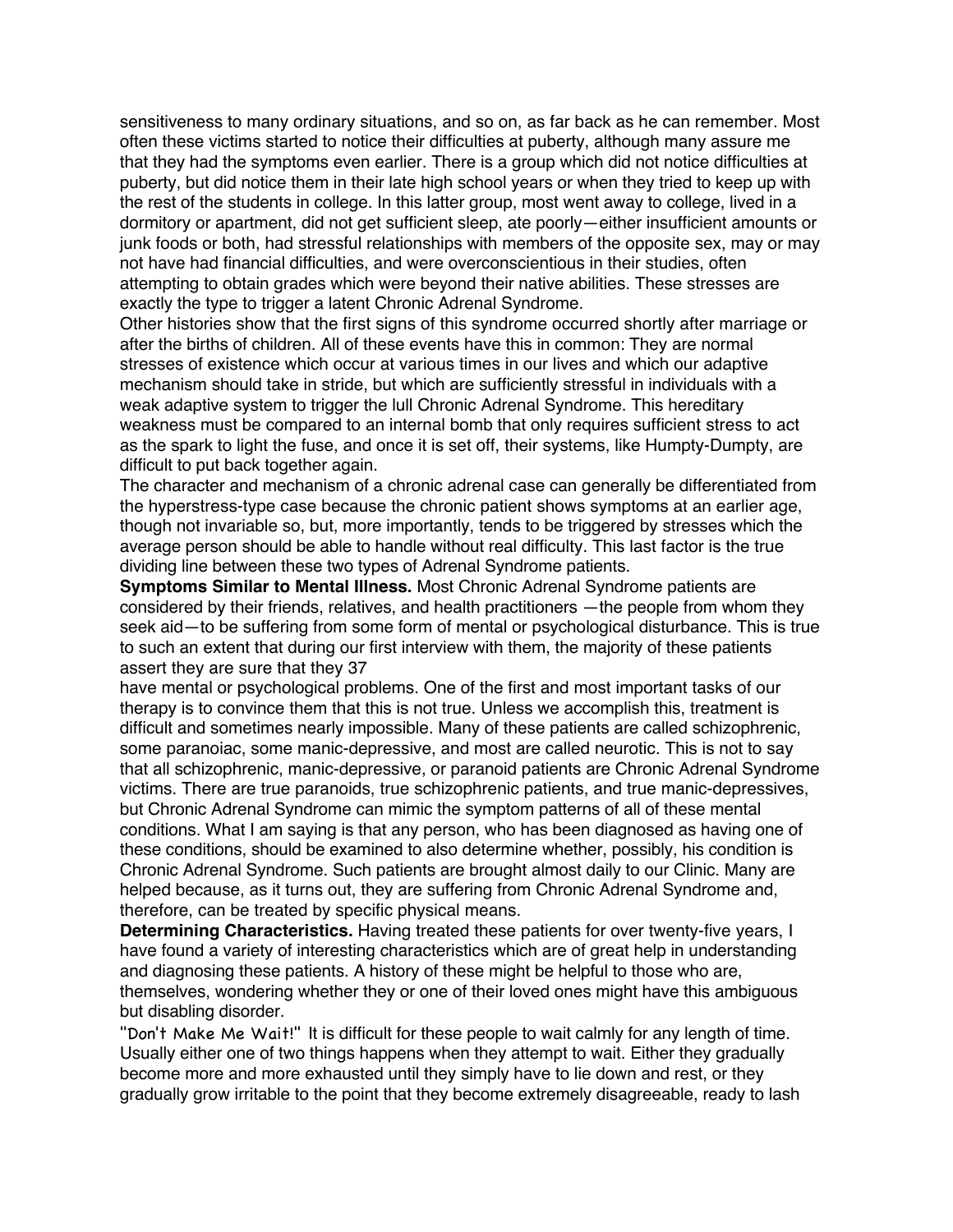out at almost anybody about anything. In our Clinic, I specifically tell all chronic adrenal patients that when they have to wait and feel either of these symptoms starting to come upon them, they are to let the nurse know that they

can no longer wait and go to rest or enter some activity to relieve their anxiety. We then call them when a treatment room is available. When an adrenal patient starts to feel this type of anxiety, he must take action, i.e., remove himself from the environment which is causing the anxiety, no matter where he may be. To sit and fight these sensations is to create more stress and tension, and, what is worse, this inaction can produce a destructive, martyred attitude. He might think: "Why does the doctor make ME wait?? If he is 38 truly concerned about me, he would not make me sit here; poor little me." This attitude is common and understandable in Adrenal Syndrome patients, but it is unproductive and generally unfounded. These patients need only the freedom and the good sense to excuse I themselves and to go somewhere to rest whenever this exhaustive irritation overcomes them.

Sometimes if I am not specifically sure of the diagnosis of a difficult case, I may let the patient sit in my waiting room for some time, observing him repeatedly out of the corner of my eye for signs and symptoms of either of these states. If either of these patterns occurs, I can be pretty sure that a diagnosis of Chronic Adrenal Syndrome is accurate.

"You Make Me Mad!" One somewhat common experience of these patients that had me befuddled for a while was finally clarified in my own mind by a clinic case. The patient, the wife of a judge in a southwestern state, was an obvious Chronic Adrenal Syndrome victim who had been placed on heavy doses of amphetamines for many years to keep her functioning. Even with these, however, she awakened in the morning feeling so exhausted and depressed that she had little desire to get up or to attempt any activity of the day. She had discovered, however, in some accidental way, that if she became angry, gradually she would start feeling better and eventually be able to get up and go about her daily duties. While she was staying at our Clinic, she vented her imaginary wrath on the first person she saw in the morning. This was usually a member of the kitchen staff bringing her breakfast. This anger was quite vehement, as extreme emotion was necessary to stimulate her poor, abused adrenals to even a modicum of activity. Of course, this daily occurrence was soon reported to me. Whenever I visited this patient a little later in the morning, she always was in a very pleasant and good humour as the wrath had dissipated as soon as the adrenals were stimulated. I could not understand about what the kitchen staff had complained. Only later, after the patient had left our Clinic, was I able to consider the situation calmly and understand the mechanism behind her early-morning tirades. In this particular instance, the taking of amphetamines for a long period of time had created such a constant stimulus to the adrenal system that even they were no longer adequate to get her glands started after a night's rest. It took the strong stimulus of rage to wake up her poor, weakened adrenal mechanism. The problem with this method of adrenal stimulation was that the degree of rage necessary to get her going 39 created severe stress on everyone around her. While this patient was at our Clinic, our staff absorbed the force of her conduct, but when she returned home, her husband was the sole recipient. Little wonder that he was anxious to have her remain with us! While this was certainly the most extreme case we encountered of anger being used to activate the system of a chronic adrenal patient, this same action occurs to a lesser degree in many victims of this disorder. I have as patients many women with this problem who, when the stresses get too great, throw themselves into a state of severe hysteria and remain in this state until they have sufficiently stimulated their adrenal system and poured sufficient hormones into their bloodstream.

"But I Can't Forget It!" Another common characteristic of Chronic Adrenal Syndrome is the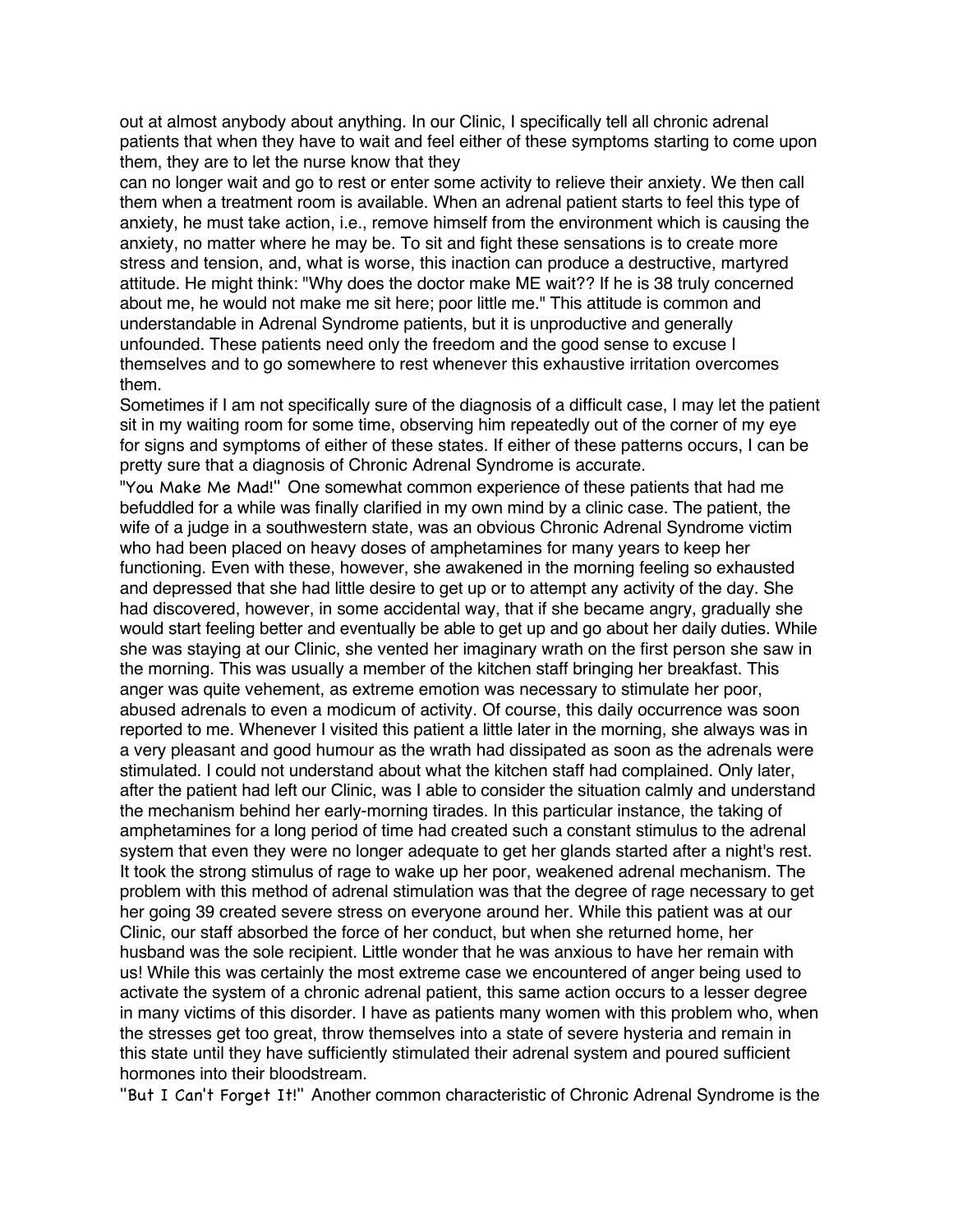patient's inability to clear the memory of consciousness of personal problems so that treatment and cure can proceed. Probably because of poor circulation and, therefore, poor oxygenation that is common to the brain of these patients, the normal reasoning faculties, particularly those used to distinguish between that which is rational and that which is not, do not function as they should. Therefore, these patients have difficulty clearing their minds of certain thought processes which unfortunately remain imbedded, as it were, in the memory and constantly act as recurring stresses which make treatment most difficult. Possibly some specific form of chemical activity due to a failure of the general adaptive system allows this to occur in the brain. In the near future we may be able to ascertain this chemical activity and, by neutralizing it, hasten the patient's ability to free himself from these retained, unproductive thought patterns.

A few simple examples illustrate this point. In an unguarded moment, a husband may have said something to a wife that she misunderstood and he did not fully mean. The normal wife can rationalize after a while from his actions that he really did not mean what he said and then forget it. The Chronic Adrenal Syndrome patient often cannot free the incident from her consciousness. She constantly turns it over and over in her mind, building stress to the point that she cannot sleep, and at times may go into fits of uncontrolled anger and hysteria. Counselling, even by the best of physicians, often has little effect on these patients. About the only help at the present time for this patient is an active treatment of the general adaptive system to improve the oxygen-carrying power to the tissues of the brain so that it can again function in a more rational manner. This will usually work, although it takes time to clear some patients' minds and the unfortunate obsession can be very painful and trying to those who are near and dear to these patients.

Or, for example, because of a patient's gradual deterioration into Chronic Adrenal Syndrome her husband may no longer think of her as desirable. He wants a divorce. She is told that the only way of preventing this is to once again make herself desirable. The way that this must be done is to cure her Chronic Adrenal Syndrome. However, the fear of losing her husband becomes such a chronic stress that it makes therapy difficult. As rapidly as treatment strengthens her general adaptive mechanism, she tears it down by worry and concern over a situation which can only be corrected by the treatment which she is negating by her actions.

Both of these cases illustrate what I mean when I say that this condition is self-perpetuating and malignant in its nature. It produces emotional patterns which, by their nature, tend to worsen the condition itself. These states I have called the "dead-end canyons of emotions," in that while the emotion exists, it creates nothing productive. All it can do is to tear down and destroy the basic functioning of the body. These patients have a condition which is basically a general adaptive system weakness. Their bodies cannot adapt to the stresses placed upon them. In one group of patients, the body may be basically normal, but the stresses placed upon it are of such a magnitude that it starts to malfunction, at least temporarily. Treatment usually corrects these cases fairly quickly, and as long as the patients are somewhat careful of future stresses, they can usually avoid returning to the Adrenal Syndrome.

For the vast number of people who have an inherent hereditary weakness of this adaptive mechanism, knowledgeable and extensive treatment is usually required over a long period of time, but they can be returned to life as functioning, productive members of society. To achieve this end takes true understanding on the part of their physicians, their families, and their friends, and, to some degree, from society as a whole. 40

Chronic Fatigue Unmasked part 2

**Relationships with Others**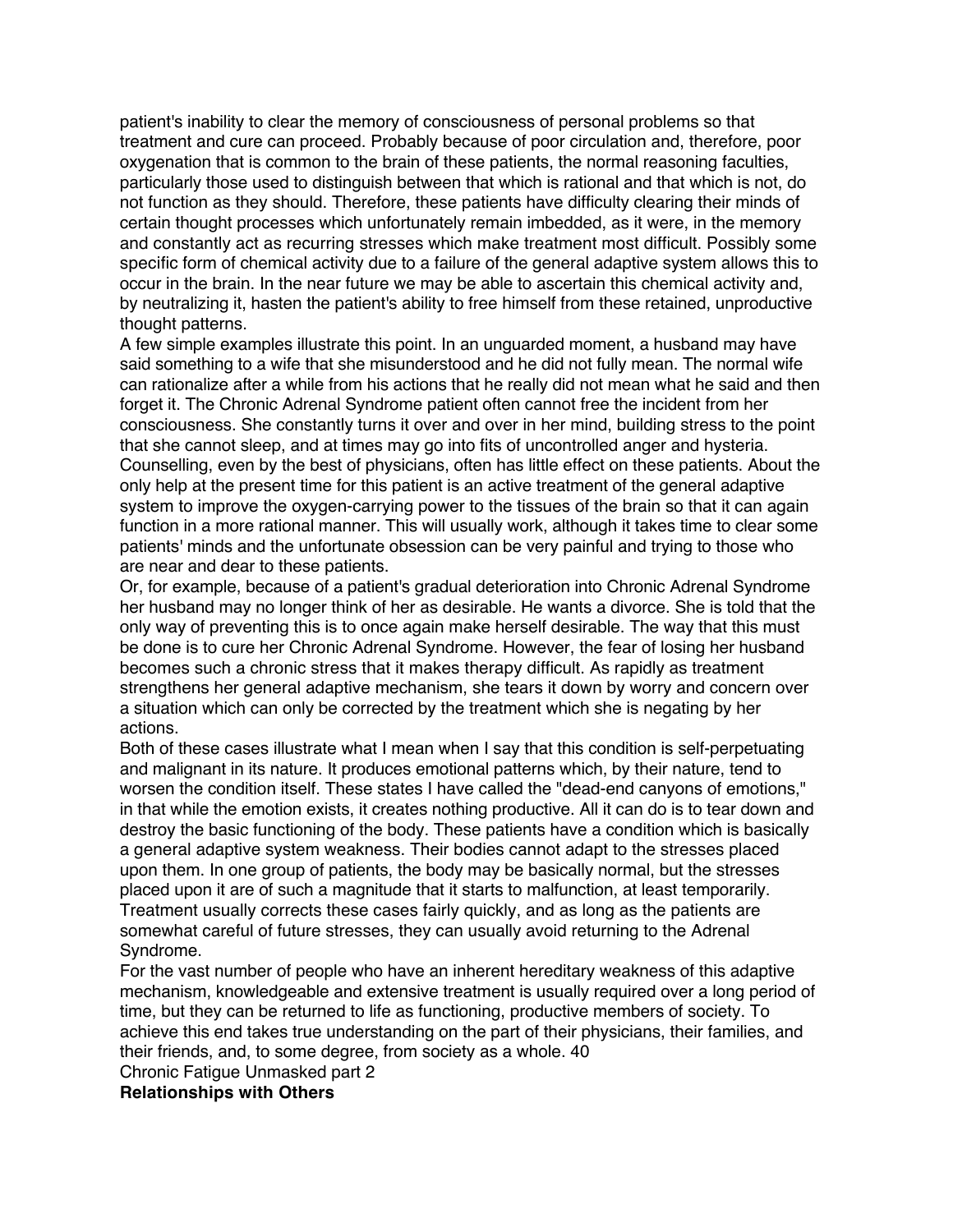**Mother-Daughter Relationship**. Most Adrenal Syndrome patients show a strong hereditary influence which usually can be directly related to one parent or the other. The most common relationship that I have found is the mother-daughter inheritance. A woman 41 who has an Adrenal Syndrome problem may have sons who exhibit the problem, but almost inevitably her daughters have Adrenal Syndrome. Conversely, when I see a young woman with Adrenal Syndrome, inevitably, on checking, I find that her mother has or had a similar problem. The inheritance may come through the father and may, as mentioned, affect male offspring. But the invariableness of the mother-daughter inheritance is worth mentioning here. When we encounter an Adrenal Syndrome patient, we also make an effort to influence other members of the family to be checked for the condition. This is of great importance should a young mother exhibit the syndrome. While her children may be too young to show symptoms, we know from experience that unless their neuroglandular mechanisms are strengthened, they will undoubtedly have trouble as they approach puberty. In these instances, we try to institute minimal basic treatment at an early age to forestall the nearly assured development of Adrenal Syndrome in these young children. This is particularly important in the case of daughters.

**Relationships that Strengthen or Weaken.** Certain types of individuals help to strengthen adrenal patients, and certain types tend to weaken them. This susceptibility to individuals may vary greatly, depending on the state of health of the adrenal patient. Much of this has to do with the personality of the friend. Full of animal magnetism, some people have a surplus of energy and goodwill. The Chronic Adrenal Syndrome patient absorbs from these persons and benefits thereby.

But the relative or friend must be careful not to let the adrenal patient absorb so much energy that he—the relative or friend—is left depleted. Some people are "emotional vampires," so devoid of energy and love within themselves that they attempt to sap others whenever possible. If an Adrenal Syndrome patient gets into the clutches of one of these individuals, he can be drained of his remaining vitality in short order. In general, if a patient feels stronger after being with a person, well and good. But if the patient always feels worse, beware, for that person might be an enervating entity, an emotional vampire. Those with a predilection to Chronic Adrenal Syndrome seemingly by a natural selective process, usually marry an individual who is at the opposite pole of neuroglandular integrity—which is a scientific way of saying that a woman, who is delicate and weak in the neuroglandular system by nature, invariably marries a man who is strong and solid in his neuroglandular makeup. It is almost as if when she was young she knew that it would take a man of such qualities to 42 watch over and protect her through the difficulties possible in the ensuing years. Often these individuals have little in common, but in the long run they need one another to fulfill specific purposes in their lives and so the marriages are generally successful, at least as far as permanence is concerned. I have known a few Adrenal Syndrome patients who married one another. The results were usually disastrous because of the instability of the chronic adrenal individual. Somewhere in their lives there has to be a rock-stable person to offer support and sustenance or their whole existence is placed on shifting sands.

An individual with Adrenal Syndrome can often help another patient, especially in the early stages, by letting him know that he is not alone with his unfortunate problem. One of the most common symptoms of the Chronic Adrenal Syndrome patient is a feeling that he has something which no one can understand and which no one has had before. Friends and relatives assure him that they have never heard of anything like it. This is, of course, because so few doctors acknowledge the condition and so little publicity has been given to it. **Mixed Vibrations.** Many individuals who are drained of energy by those around them feel that they are victims of agoraphobia, that is, fear of crowds, mainly because when they are in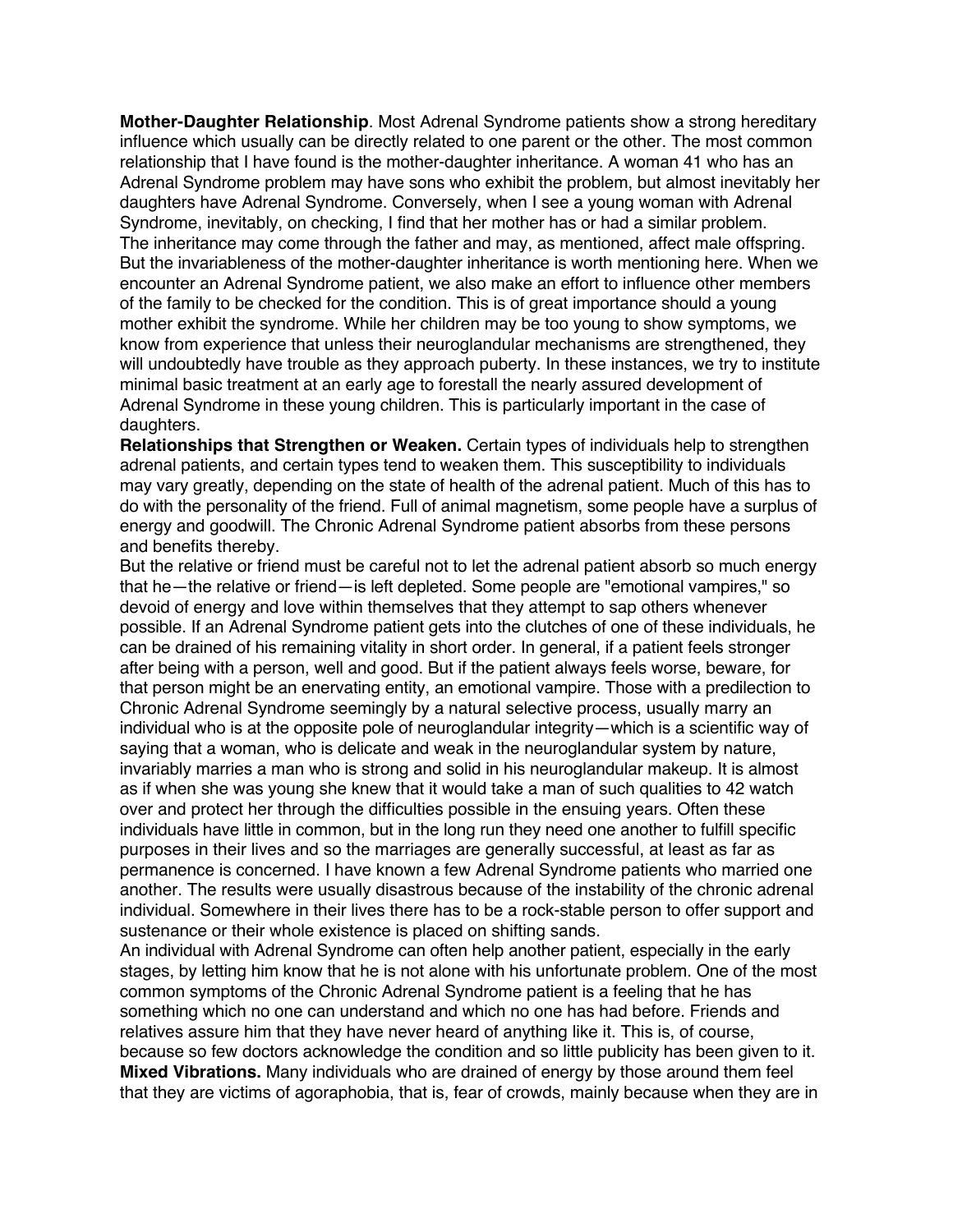a crowd, they find that they grow weak and anxious. Generally, this is not true agoraphobia, but merely the draining effect or what I call the "leeching effect" that crowds have on Adrenal Syndrome patients. This is one of the earliest symptom patterns I usually notice in Adrenal Syndrome cases. Years ago when I first started to practice in Seattle, Washington, a patient who had been a life-long music lover stated that within the last year she had enjoyed concerts less and less. It seemed that each time she went to a concert, she became exhausted and quite agitated. Upon examination, she was found to have a relatively mild adrenal weakness and, with proper therapy, was able to regain her health soon and fully enjoy her love of music once again.

Many Adrenal Syndrome patients are sensitive to the mixed vibrations of any large group of people. Each human being is a radio transmitter sending out a vast number of different frequencies which create a so-called "aura" or eminence about him. With most of us, our own vibrations are so strong that those of other people around us have only a minimal effect. To the truly sensitive hypoadrenal victim, however, this effect can be powerful, even to the point of leeching his very energy.

His own vibrations can be so weak that he readily absorbs the vibrations and emanations which come from other

43 people. Because of this effect. Adrenal Syndrome patients must be careful with whom they associate. On one hand, they find that association with certain persons tends to strengthen them as long as the liaison is not too long. On the other hand, they discover others who enervate them after a longer or shorter period. It is essential to their progress that they shun individuals who sap their energies. But it is to their benefit to associate with persons with whom they feel an increase in energy.

As the number of persons the Adrenal Syndrome patient encounters in a group increases, the chance of benefiting from the association decreases. As the vibrations of more and more persons are present in the atmosphere around the Adrenal Syndrome patient, the chances become increasingly great that the mixture of these electromagnetic vibrations will adversely affect the patient. Due to this fact, we usually recommend that these patients stay away from crowds as much as possible.

If there is a function the Adrenal Syndrome patient wishes to or must attend, however, we suggest that he remain for as short a time as possible, and, even then, try to choose such associations as carefully as possible to ensure many beneficial vibrations present. For instance, a patient may wish to go to a concert of classical music, and, if it is not too long, the patient may gain from the exposure. **Even Happiness Hurts.** One characteristic of the neuroglandular exhaustion produced by Adrenal Syndrome that is different from the type of exhaustion produced by any other condition is that even events and circumstances which the patient enjoys or which might be a happy surprise fatigue and weaken him. For the patient who loved the chamber music concerts they were a great joy, and yet they created sufficient stress, because of the people involved, to be detrimental to her neuroglandular system. Almost all other forms of depression, anxiety, tension, and so on are improved by happiness and pleasant events. A surprise birthday party, a visit from a long-forgotten friend, or a telephone call from a sweetheart—all of these things strengthen the body and spirit of almost everyone except the Adrenal Syndrome patient. This is perhaps the saddest component of the entire condition, but it is nevertheless pathognomonic of the disease. When an individual becomes exhausted or physically weakened by events which most people consider pleasure-producing and uplifting, you can usually be sure that this individual is suffering from Adrenal Syndrome. **Summary** No two Adrenal Syndrome patients have like conditions or react similarly to treatment because of differences in their heredity and stress. The disorder, it has been noted, most often passes from mother to daughter. A more severe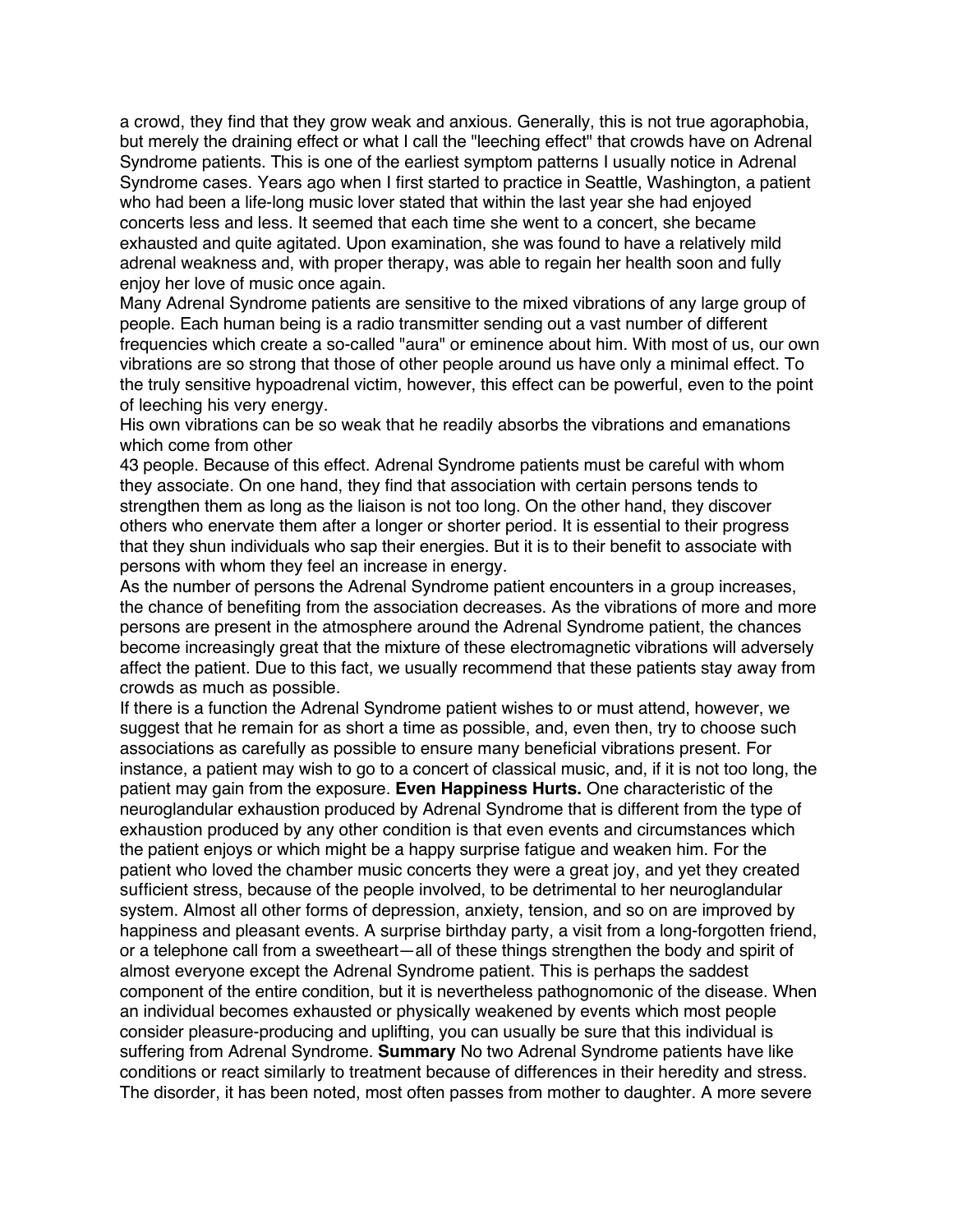appearance of the condition, called Chronic Adrenal Syndrome, may be recognized by a vacuity or glassiness of a patient's eyes and by extremely low blood pressure readings when the patient stands. Patients with Chronic Adrenal Syndrome, as a rule, become agitated if they have to wait, may go to great lengths emotionally in order to "awaken" adrenal function, and are unable to forget negative incidents. For Adrenal Syndrome patients relationships with others are often debilitating. Crowds have a negative effect. Persons with Chronic Adrenal Syndrome don't react positively to surprises; they find that some friends weaken them, others strengthen them. 44 45 **CHAPTER III**

# **Clinical Treatment**

In the treatment of Adrenal Syndrome, one of the first and most important factors is to assure the patient that he has a specific condition, that its cause is known, and that its correction is readily available to those who desire such help. With many patients, it is obvious from the first interview that their condition is serious and that they are going to require the most complete treatment, including stress-reduction procedures. I usually make it a policy to be frank with these patients and let them know early what they and I must do.

In Adrenal Syndrome, as in most other diseases to which the body is subject, the patient's success in regaining health depends as much on his attitude and cooperation as on the skill and treatment of his physician. As I will point out throughout the text, however, the nature of Adrenal Syndrome makes it difficult for many patients to cooperate with their physician. For this reason, I sometimes impose conditions for treatment. I remember one severe patient whom I had refused to treat

unless she stayed with us for six months of therapy. Her family fussed and fumed, but finally agreed. She returned home at the end of six months an entirely new person and remains so to this day. Had I equivocated on this case and tried less extensive treatment, I would have failed, and she would have given up long before improvement ensued.

The secret of all successful Adrenal Syndrome therapy can be illustrated by the Classic Double-Pan Scale in which the total stresses of the patient are in one pan and the total treatment in the other. If the stress pan is heavier than the treatment pan, the patient will worsen. If less, the patient will improve, and, if equal, the patient will remain as he is, neither getting worse nor getting better. Figure I illustrates that the amount of treatment must outweigh the force of the stresses which encumber the patient if treatment is to succeed. Successful therapy can be accomplished in three ways: Increase therapy until it is stronger than stresses. Decrease stress to a point at which the therapy is greater. Use methods which both increase therapy and lower stress. An understanding of this balance mechanism allows great freedom 46 and leeway in the type of therapy which is applied to an individual case. For instance, the low-income patient who cannot readily afford most of the forms of clinical therapy necessary for this condition can still be helped by counselling which will reduce the various stresses under which he lives. If the patient can reduce the amount of stress sufficiently, so it drops below the level of even minimal therapy, he will improve. At the other extreme, patients often are in such an emotional state because of their condition that it is almost impossible for them to control their external and internal stresses. These patients come into the Clinic for complete inpatient care, so that they may receive careful personal management and an accelerated course of therapy to help support and regenerate the general adaptive mechanism.

It is also possible to treat two patients who are almost identical in their exposures to stress and their inherent glandular weaknesses successfully by what at first may appear to be entirely different therapy techniques. As we do this, we treat from different sides of the balance scale. In one case, because of certain extenuating circumstances, we might concentrate on stress reduction; in the other, clinical treatment might be the most expeditious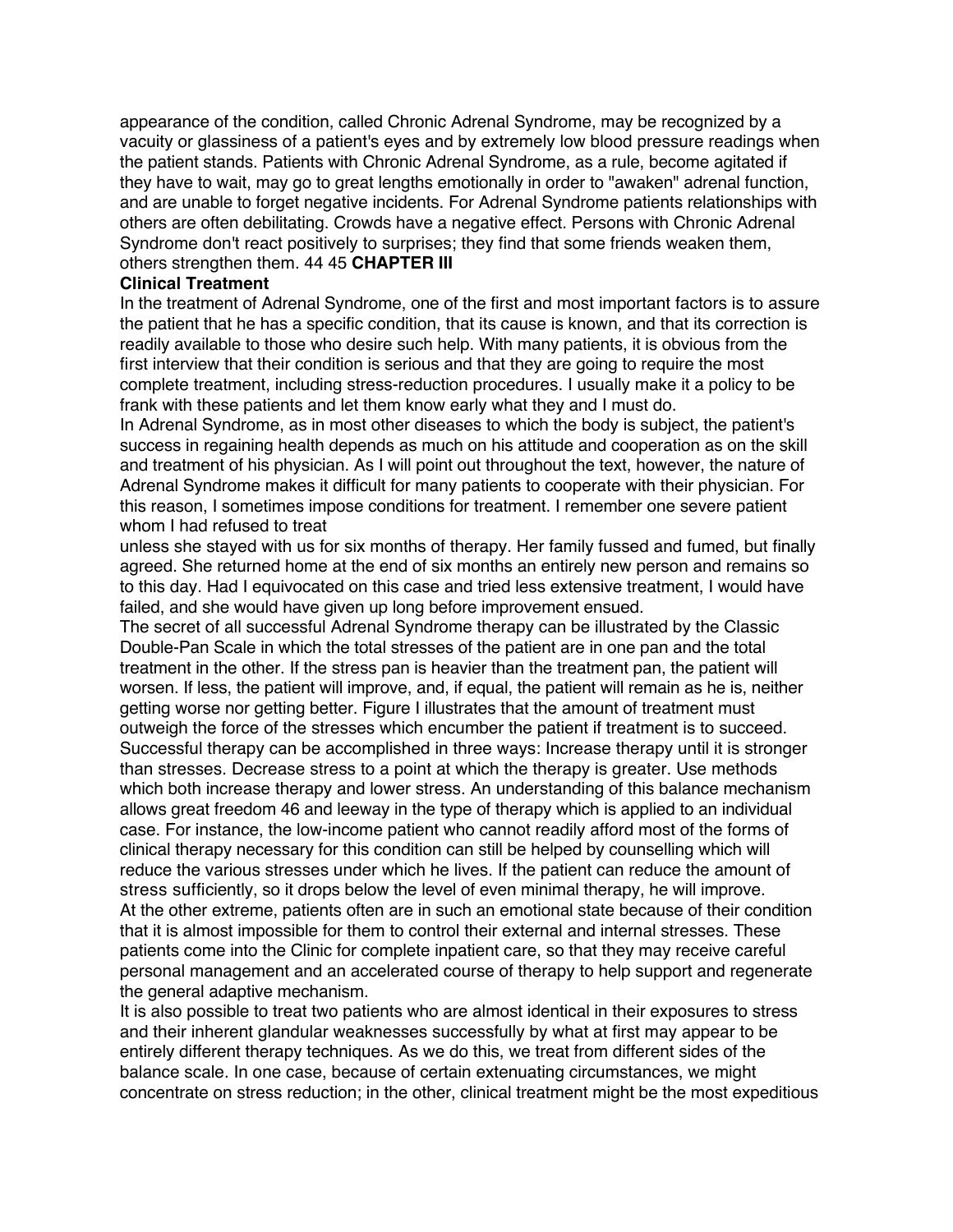approach. In fact, it is in knowing at which point to place the emphasis of treatment that the true skill of the physician is shown. The basic mechanisms of treating Adrenal Syndrome are simple and are fully outlined in this text. The difference between success and failure often depends on the experience and wisdom of the physician, on his

47 knowledge of how to achieve that balance of clinical treatment and stress reduction that is best for the individual patient. Luckily, it is not absolutely essential for most patients to have exactly the correct proportions of these two factors to improve. The proper proportions do, however, give the most rapid and thorough improvement. **Specific Treatment Techniques**  Specific clinical therapy can be divided into three components: internal, external, and counselling. Internal includes specific nutritional and supportive agents which are supplied to the body to aid in its regeneration of the general adaptive mechanism. External refers to treatment procedures and methods which are utilized to regenerate the general adaptive mechanism by means that do not require any substance to enter the body. Such treatments as Magnatherm, Myoflex, diathermy, hydrotherapy, remedial exercises, massage, and tissue sludge come under this classification.

The third division of clinical therapy is self-explanatory: counselling. Almost all clinical therapy would be worthless if the patients were not, first of all, properly counselled to have an understanding and appreciation of their condition, and then trained in the methods and techniques necessary to help them overcome the stresses which aggravate and prolong this problem. **Internal Therapies.** Diet. The diet used for this condition is of great importance. I generally recommend a low-stress diet which provides, in as readily assimilable form as possible, all of the nutrient elements needed for satisfactory bodily function with special emphasis on those compounds which help to regenerate the general adaptive mechanism. The diet should be so arranged to include only the foods that are most easily digested, absorbed, and metabolized. It should exclude all foods that contain toxic substances which place added stress on the system and foods which require more energy to digest and assimilate than they return to the body in nutritive value. For the patient who does not have frank hypoglycemia, I usually use a combination of our Clinic's Basic Maintenance Diet and the Hypoglycemic Diet. (See Appendix 1 for diets.) The frequent meals, moderate protein, and increased intake of fruits and vegetables of the Hypoglycemic Diet seem to fit the needs of most Adrenal Syndrome patients. In general, Adrenal Syndrome patients may have reasonable amounts of honey, dried fruits, rice, bananas, potatoes, and other similar foods which are usually excluded from the diet of true hypoglycemic patients.

The foods chosen should be as free of pesticides and additives as possible. Although organically grown foods are not an absolute prerequisite, we find that patients who are able to obtain and use organically grown foods or their home-grown counterparts recover more rapidly. Attempts should also be made to obtain chicken, fish, lean meat, and other proteins from as reliable a source as possible. Try to get them fresh and as free from chemical additives as possible since these substances are still being used in many of these products. When the general adaptive mechanism begins to fail, one of the first body functions to be impeded is the digestive system. Therefore, most of these patients have digestive problems of a lesser or greater degree and it is all the more important that every mouthful of food these patients take be as nutritious and non- stress-producing as possible.

While the digestive mechanism is usually affected in most Adrenal Syndrome patients, it may be affected in different and sometimes diametrically opposite ways in individual patients. In some, the condition called anorexia, or poor appetite, is present. These patients must be supplied with small but frequent amounts of highly nutritious foods. In others, the appetite becomes voracious, as if the body were attempting to make up in quantity what it lacks in quality. The new gastric analysis instrument, known as the "Heidelberg" pH monitoring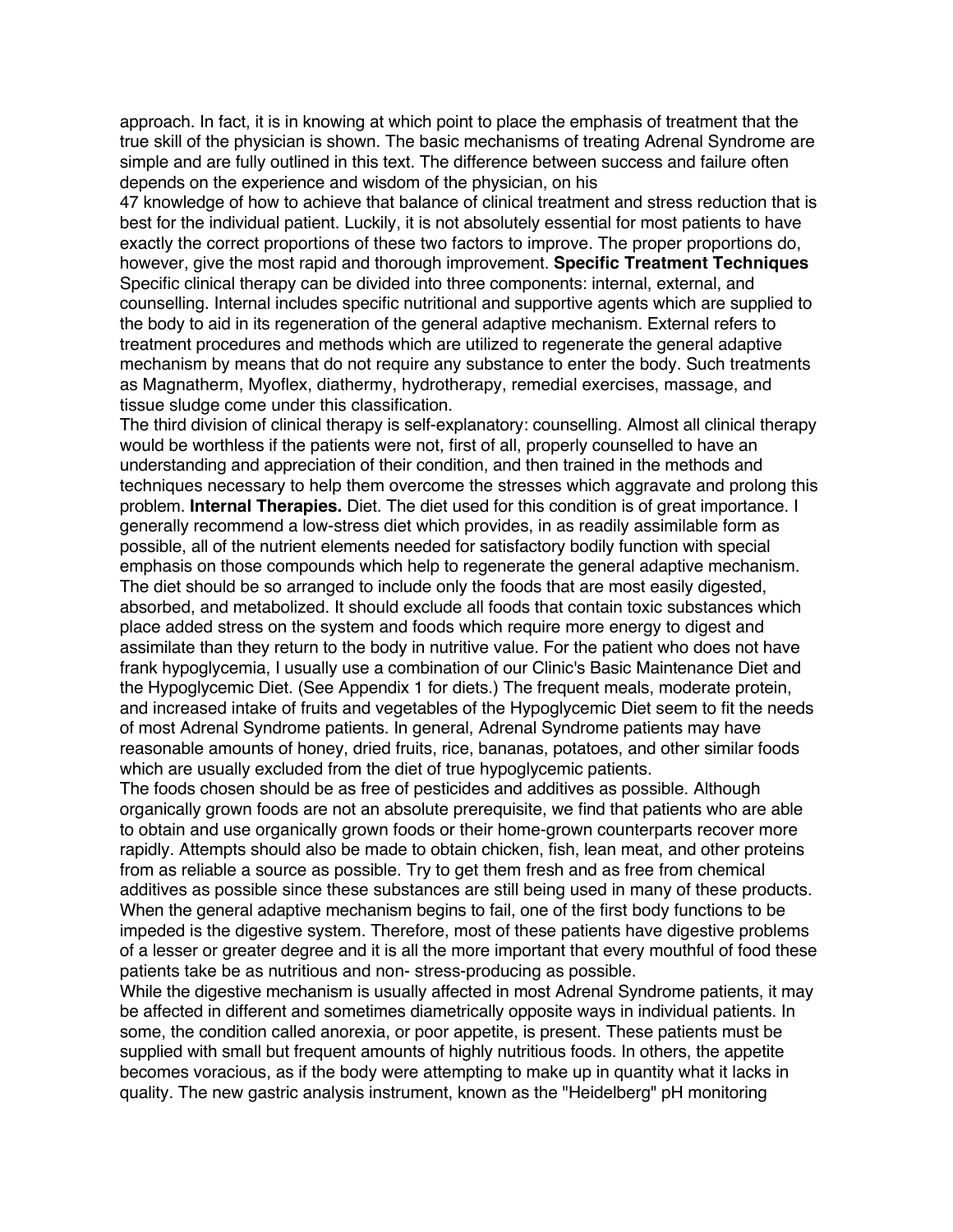instrument,3 can be of great help in determining imbalances present in the individual patient's digestive system and in providing specific information as to what form of supplementation is needed to overcome his digestive dysfunctioning. Having this information is important, because in the healthy individual there is a balance of hydrochloric acid and the acidicworking enzymes of the stomach, the alkaline- working enzymes of the duodenum and small intestine, the fat-emulsifying elements from the gall bladder, and the bacterial breakdown of foods in the large intestine.

Normal digestion requires a proper synchronization of all of these factors. With the failure of the general adaptive mechanism, this synchronization frequently becomes disturbed. These patients are best helped by a rebalancing of this synchronization so that foods 49 and supplements may be utilized to their best advantage. Many Adrenal Syndrome patients have great difficulty digesting and absorbing the specific supplements that are essential to improvement of their condition. For these patients, it is necessary to work on the digestive system before the internal portion of the clinical treatment can be instituted in a proper manner.

The pH monitoring instrument is extremely helpful in determining digestive system synchronization. With this diagnostic instrument, a special miniaturized radio transmitter and pH meter, no larger than a vitamin pill, is ingested and monitored by a special receiverrecorder as it passes through the digestive system. This little capsule sends out harmless radio signals to an instrument which graphs the changes in pH as it passes through the stages of digestion. The synchronous nature of the digestive system can be evaluated quite accurately by knowing the time intervals and the pH, that is, the degree of acid or alkaline, at any specific time. From this knowledge, the degree and nature of the imbalance can be calculated and necessary measures can be taken to correct it. This correction is accomplished by the use of various digestants, special food combinations, and therapy directed to the nerve centers in control of digestion.

Many patients with Adrenal Syndrome also have various food sensitivities. In these patients, even the best of regular diets can be injurious. Special testing must be done to ascertain the patient's needs. This is fully described in a later chapter. Nutritional Supplements. Once the patient's dietary and digestive requirements are met, we are ready to look into his specific nutritional therapy. Proper supplemental therapy is probably the single most important clinical treatment component in the mild to moderate case. Without this therapy, it is rare for true and permanent improvement in the Adrenal Syndrome patient. It alone is sufficient to make dramatic improvement in many of the milder cases. In our Clinic, we usually use a supplement containing vitamin C, calcium pantothenate, vitamin B-6, and raw adrenal substance. *This last compound, which is absolutely essential to proper adrenal regeneration, is made by dessicating a bovine adrenal gland at below body temperature so as not to destroy any of the delicate RNA and DNA factors necessary to help promote a rapid recovery from this condition.* The product we most frequently use is called " Adrenucleo," a compound which contains all of the substances just mentioned plus

50 other compounds from natural sources used in its preparation. Occasionally, we use a product called "Drenamin," for patients who are sensitive to the fairly high doses of vitamin C contained in Adrenucleo. Drenamin mainly contains the dessicated adrenal gland substance without added amounts of specific vitamins. Recently we have been using a new, concentrated substance named "Mil-Adregen"6 that seems to produce the same benefits of Adrenucleo and Drenamin, but at a lower dosage per day. The product itself is more expensive per tablet than both Adrenucleo and Drenamin, so there is no particular price saving, but for patients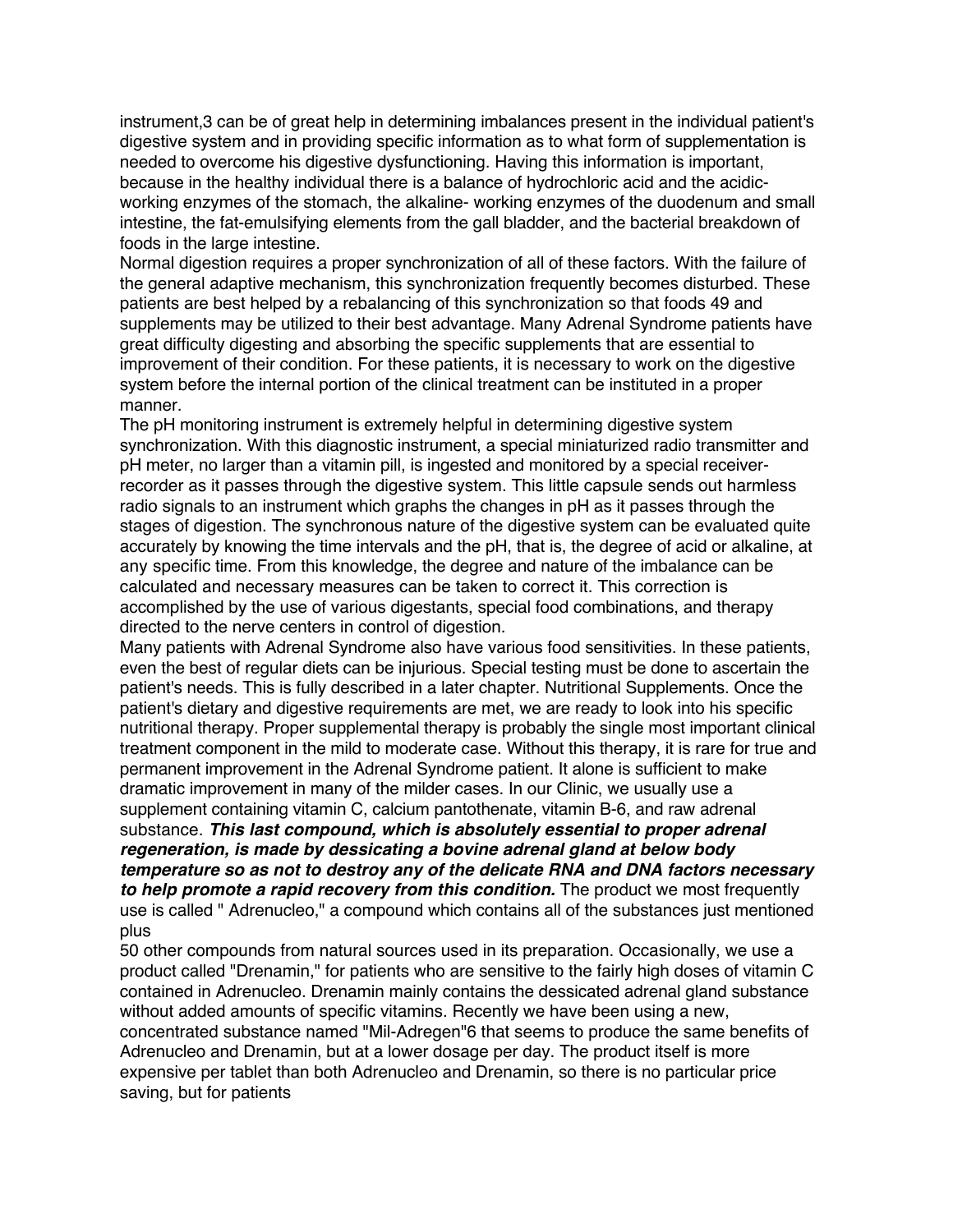who find the high dosages of Drenamin and Adrenucleo necessary for proper recovery a chore to take the lower dosage item, Mil-Adregen, may be the remedy of choice. Possibly due to some of the pioneering work performed on this condition at the Clymer Health Clinic, more nutritional supplement producers are introducing to the market compounds designed to regenerate the general adaptive mechanism. The only products for whose integrity I can personally vouch are the three mentioned above. This is not to say that other products may not be of help. I have not had sufficient experience with them to make a recommendation. It is not sufficient to merely capsule adrenal gland substance and purport to have a product to aid in the regeneration of the Adrenal Syndrome patient. Many vital factors in these substances are easily destroyed by improper extraction or manufacturing methods. At this time we have no way of analyzing whether these newer products contain the elements which will help these patients. Only through clinical experience can this information be gained. Because of this fact, please do not judge the effectiveness of the treatment recommended in this text unless you are using the specific compounds which I recommend. They are the only ones that I know will work.

Next to the adrenal gland substance supplement, I find the elements of the vitamin Bcomplex family most vital. The compound which has proven the most effective for me is "B-Plus," which is derived from a combination of natural sources: yeast, liver, and rice-bran concentrates. This product contains many of the coenzymes not present in purified formulations, which, in my experience, are 51

essential to proper adrenal regeneration. B-Plus also contains other glandular extracts which help provide a multiple glandular support of the general adaptive mechanism. Thus, we are providing the plural-glandular technique so much favored by Dr. Henry Harrower in his work, Practical Organic Therapy, The Internal Secretions in General Practice. I have not found an effective substitute for B-Plus and, therefore, cannot recommend any other product as having the same beneficial effect for the Adrenal Syndrome patient.

These two compounds are the minimum internal supplemental therapy that I recommend for the Adrenal Syndrome patient. This is often sufficient for mild cases, but patients who have more severe symptoms require additional supplementation. The substance usually given next is vitamin B-15. The chemical name of this compound is calcium pangamate or pangamic acid. Here, again, we have found that many of the so-called B-15 or calcium pangamate products on the market do not bring the proper benefit to the patient. At the time of publication of this book, the product I have found most successful is "Gluconic 15." Vitamin B-15 acts as a catalyst in the system; that is, it is a compound which assists in carrying out a chemical reaction while it is not a part of the reaction. Although there is no way of knowing all the specific reactions it promotes, experience has proven that in patients on B-15 regeneration takes place faster than in those without it. Adrenal Syndrome often occurs in those of low income. Unless the condition is quite severe, we try to restrict low-income patients to the above internal therapy. If we subject a patient to costs he is not readily able to pay, we create in him a stress that tends to worsen his condition. Thus, it is easy to aggravate the very condition we are trying to correct. This factor is not always taken into account by many clinics who attempt to treat this condition, and yet it has an undeniable effect on the patient's state of improvement.

If a patient is able to afford it, we recommend a specific analysis of his supplemental needs by the use of a screening test, which we developed at the Clymer Health Clinic, called the "General Nutritional Profile" (also termed "General Metabolic Profile"). In this procedure, special examinations of the blood, urine, hair, and diet are made, which provide us with a detailed report of the patient's individual body's deficiencies and imbalances. Following the completion of this testing procedure, it is a simple matter to suggest the specific diet and/or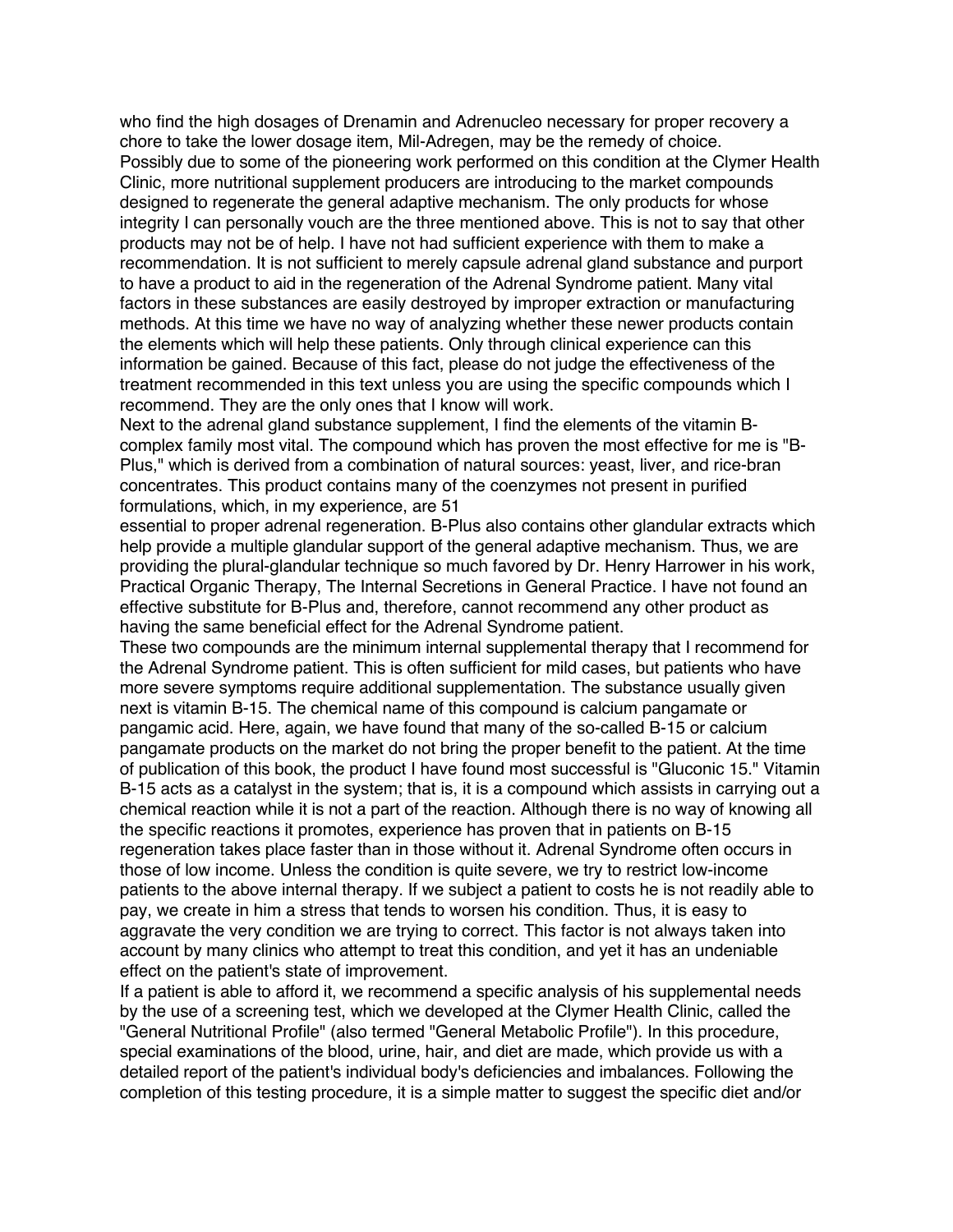nutritional substances need to aid in rebalancing the body's chemistries. In moderate to severe Adrenal Syndrome cases such procedures are absolutely essential.' To understand the need for such balancing of the body, we must, once again, return to the analogy shown in Figure 1. Any reduction of stress helps the Adrenal Syndrome patient recover more rapidly. By analyzing his body's chemistry and creating optimal nutritional balance within his system, one form of stress is reduced —which can be extremely important in certain instances and useful in all.

**Adrenal Cortical Extract.** Once the dietary and supplemental requirements of the patient are met, one rather controversial form of internal therapy remains. That is, the use of adrenal cortical extract (ACE) injections. Other injectable agents have proven useful in the treatment of Adrenal Syndrome, and they will be discussed here also. To understand the value as well as the possible misuse of adrenal cortical extract, we must review the functioning of the adrenal glands in these patients. In normal functioning, the adrenal glands work similarly to that of a thermostatically controlled furnace. When the heat in the home drops below a certain level, the furnace starts and continues until the temperature rises to a certain predetermined level, at which point the furnace shuts itself off and remains off until the temperature again reaches the thermostatically controlled lower-level setting at which the furnace again turns on. In the properly functioning furnace, this procedure is carried on ad infinitum as weather and outside temperature require. The adrenal glands, as well as most other endocrine glands of the body, are controlled by a similar mechanism. The body requires for its general functioning a certain level of cortical hormones. Normal adrenal glands release these hormonal substances into the bloodstream when the level in the blood reaches a point below which the body can function optimally. The adrenal glands continue to secrete these substances until a certain preset level is reached at which point, like the furnace, it shuts off, not to resume secretion until the hormones in the bloodstream reach the previously mentioned low point again. Then, as the furnace, they begin to secrete anew and continue to repeat this process as need arises. There are two basic ways in which the ACE may be used for Adrenal Syndrome patients. The first is as a massive replacement therapy to augment regular adrenal functioning. The second 53 technique is to use it to allow rest periods for the adrenal glands so that they may regenerate. In the first instance, large amounts of ACE—from l0cc to 20cc—are injected into the venous system once or twice a week. Many doctors have in the past used this procedure for treating hypoglycemia with some success. (My own feeling is that they were actually treating the low adrenal functioning which many feel is the cause of hypoglycemia.) **Large Dosages of ACE.** The injection of large amounts of adrenal cortical extract into the venous system can be therapeutically dramatic and may be essential in certain severe, acute states of Adrenal Syndrome. But for the average chronic patient under long-term care it has certain drawbacks, which I feel negate its usefulness. I do not feel that it is physiologically sound therapy for chronic cases. As mentioned earlier, all endocrine glands are stimulated by a demand mechanism. That is, they are stimulated to secrete when the blood levels of their hormones reach a certain low point and to shut off when these levels reach another somewhat higher point. If massive amounts of a gland's secretions are given to the body on a regular basis, the gland will be inhibited to such an extent that it will stop producing adequate amounts of its own secretions. This is basic human physiology. If large amounts of ACE are continually pumped into a patient's bloodstream, he will feel better, it is true, and the adrenal glands will be shut off and allowed to rest. This in itself is beneficial, but, if injection of these amounts is continued, the gland no longer has a need to produce its own secretions. The demand mechanism will not trigger, because of the high levels of ACE in the bloodstream. If this high dosage of ACE is continued for an extended period of time, the adrenal gland possibly could reach a state at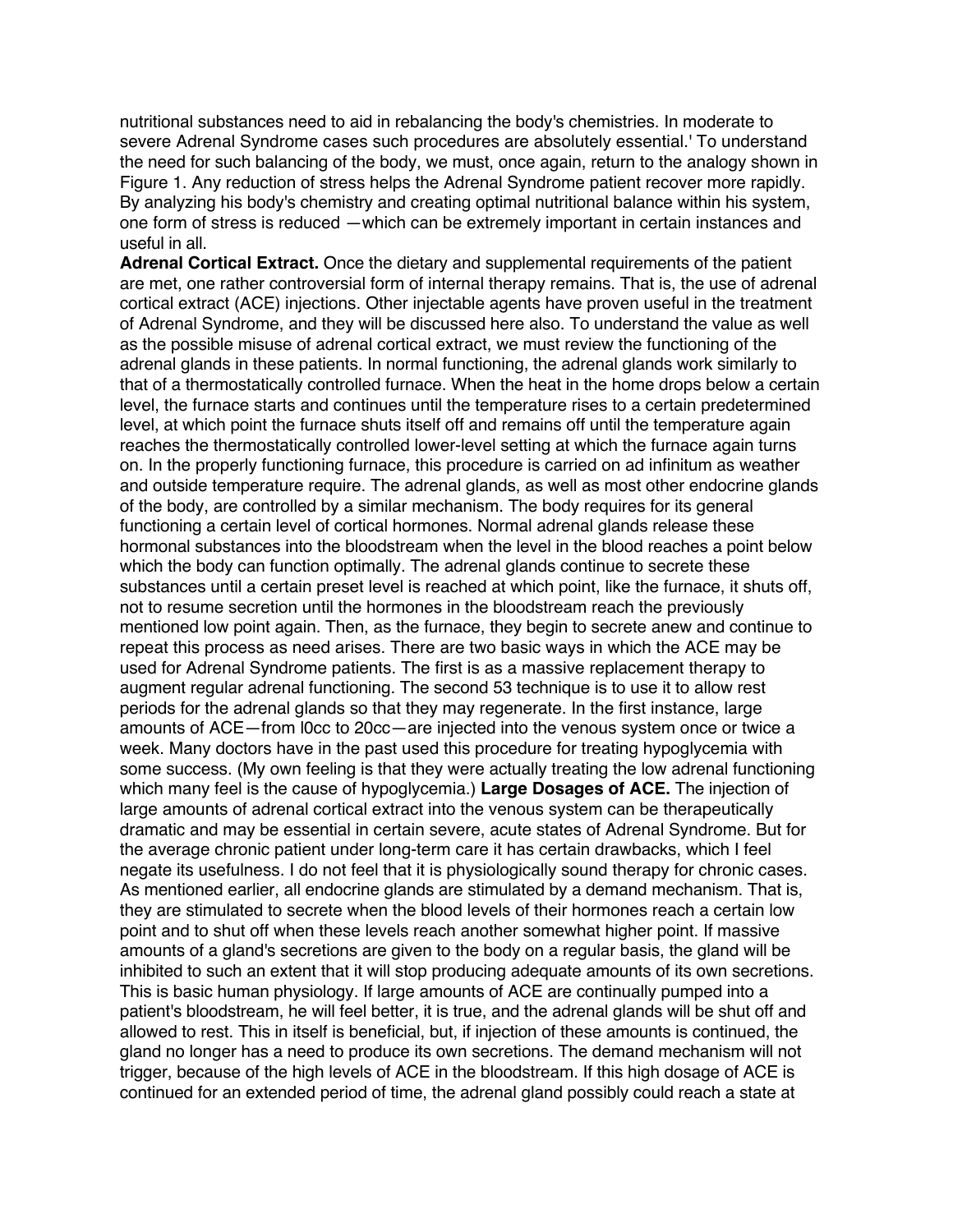which it could not regenerate. While this may not occur in every case, and may not occur as often as we fear, we are meddling with a delicate balance.

Another problem with the intravenous injection of ACE is that it makes the patient too dependent on the doctor. In our work, we attempt to make patients as independent as possible. Only by building up their confidence in themselves and their own abilities as individuals can we truly reduce and keep minimal the various stresses which they must confront as functioning human beings. The more they depend on other individuals, even their doctor, the more difficult it is to reach this state.

Another important factor is the high cost of adrenal cortical extract; it is not an inexpensive remedy and, used in such large amounts, can be an inordinate financial drain on the patient. 54 I personally recommend this procedure only for a patient who is overwhelmed by unremitting stress from which he cannot extricate himself due to factors not under his own personal control and for whom all other methods of therapy have not been adequate to tip the scales in his favour. In twenty-five years of treating these cases, I luckily have found few patients who fell into this extreme category. Even in these few severe instances, the patients were kept on the massive dosage for only a short time. As soon as possible the patient was placed on the lower dosage ACE and/ or oral therapy. Patients with severe symptoms might be treated with cortisone by an orthodox practitioner; while I am not enamoured with the use of large dosages of ACE, it is far less toxic than the cortisone compounds. There is one other time at which large doses of ACE have been found helpful—in the differential diagnosis of Adrenal Syndrome from those conditions which may mimic it. If the true Adrenal Syndrome patient is given an injection of l0cc to 20cc of 2-X ACE, he should notice considerable improvement in his entire being within a few minutes to hours. This improvement should last a day or two, at least, and then gradually subside. Should the patient notice no improvement from this amount of ACE, the adrenal component of his problem is probably not the major cause of his symptoms, and the health professional should look to food allergies, defects in brain nutrition, hypoglycemia, hypothyroidism, or other related difficulties. Low Dose Usage of ACE. In our Clinic, we have perfected a low-dosage use of adrenal cortical extract which seems to overcome the difficulties encountered with the large-dosage intravenous method and which is capable of providing practically all of the therapeutic value of the large dose, especially for the chronic case. As used in our Clinic, the purpose of the adrenal cortical extract is not to supplant the secretions of the person's own glands. It is used mainly as a method of

permitting the adrenal glands to rest. I stress this point because many patients expect to feel better as soon as they start to receive the injections, only to discover that they are sometimes more exhausted and less capable of pushing themselves than they were before this treatment started. This is the desired result and is easily explained if we examine the physiology of the matter. By these injections, we attempt to raise the level of the adrenal cortical hormones in the blood to the point at which the adrenal glands shut off for a period of rest. This is essential for adrenal recovery because only during periods when the adrenal glands are at rest are they capable of regeneration. There is no chance of improvement for the

55 patient who cannot obtain these important periods of adrenal rest.

At times, the exhaustion following the first ACE shots persists and is explainable by the fact that once a gland that has been running without rest shuts off, it is often difficult for it to start up again. It is like an individual who has gone several days without sleep; once he goes to sleep, he may sleep for an inordinately long time and be difficult to arouse. The adrenal glands so need this rest that often the levels of the hormone in the blood drop below the normal turn-on point before this resting gland reactivates itself. During this period in which the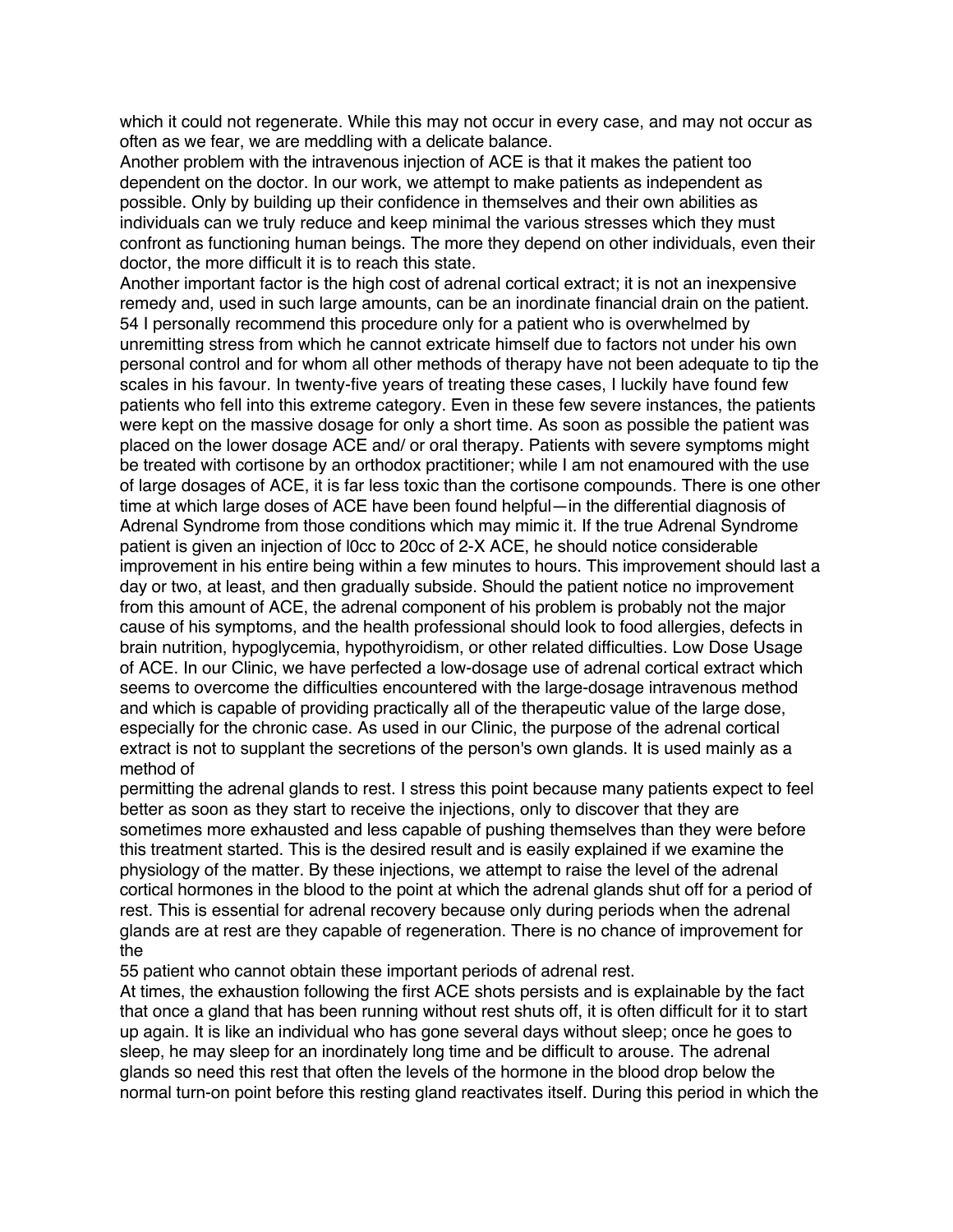blood levels of the cortical hormones are low, the patient feels much more tired and exhausted than usual. It can be a good exhaustion, however. By that I mean, an exhaustion without the anxiety which is produced by the constantly running weakened adrenal glands. Unfortunately, all too many Adrenal Syndrome patients expect a rapid and uneventful recovery and consider good only that which produces in them what they call a normal feeling; that is, the feeling which is present with full functioning adrenal hormones in the blood. This feeling can and will come to every adrenal patient who is treated properly, but it does not usually come by proper therapeutic use of adrenal cortical extract alone.

Not all patients with this state of increased exhaustion respond to ACE. In fact, the degree of depth of Adrenal Syndrome is indicated by the patient's reaction to small amounts of ACE. If the patient feels a lift from an injection, I consider the case mild and easy to cure because the level of hormone is near normal, and the addition of a small amount of ACE raised his hormonal level to a degree sufficient to create a symptomatic improvement. Patients who notice no real effect from ACE injections—and these are the great majority—I consider to be moderately severe. In these patients, the adrenal hormone is low enough so that the addition of a small amount of ACE in the body does not make sufficient change to produce an immediate alleviation of the symptoms. On the other hand, the adrenal gland is not so weakened that it cannot respond once the level of body hormones reaches the turn-on point. When a patient experiences increased exhaustion after receiving ACE, we consider his case to be more serious because his adrenals are not capable of resuming activity when the hormone levels are low.

The ACE most often is given in dosages ranging from ice to 4cc, using the 2-X variety. Dosage is repeated from as often as daily to as infrequently as once a month, depending on the severity and state of recovery of the patient. Not all Adrenal Syndrome patients require ACE and our general clinical policy is to treat the patient by the most natural, least 56 harmful, and most inexpensive approach possible. Over the years, we, at the Clinic, have become known for our treatment of this condition, and we do attract more of the serious, chronic-type patients and, in these instances, ACE is frequently a vital factor in their recovery. Certain other substances have been found to be beneficial when given in conjunction with ACE. These include such nutritional compounds as "Calphosan," which is a calcium compound,10 vitamin B-12, vitamin B-6, vitamin B-I, and raw crude liver.

**External Clinical Treatment.** The most misunderstood and unappreciated part of the treatment of Adrenal Syndrome is the external clinical treatment. It is not difficult to explain to a patient suffering from this complaint how various stress-reducing procedures are going to help him. Most of us are accustomed to taking pills and injections, and we have little difficulty in understanding how this type of therapy is going to help. But many find it difficult to understand how a machine can help regenerate their adrenal glands. Nevertheless, the external treatment is usually a must for speedy recovery. **Machines.** The two most useful machines (I like to call them "regenerative therapy instruments," but my patients insist on calling them "machines") which we use are the Magnatherm and the Myoflex. They have a similar purpose, although they work on entirely different principles. The Magnatherm produces a pulsating electromagnetic energy, while the Myoflex effects a complex multiple sine-wave current which is designed to mimic the energy produced by the human nerve cell. Before I go into detail about these two instruments, I wish to mention other methods of external treatment. If muscle tension and spasm have been produced from long-encountered bodily stress, the standard diathermy and/ or sine-wave machines are often helpful in reducing this problem. When muscle tension is accompanied by nervous irritation, such external therapies as the whirlpool bath, sauna, wet-sheet pack, and various forms of massage are extremely helpful. All these are effective, predicated on an understanding of the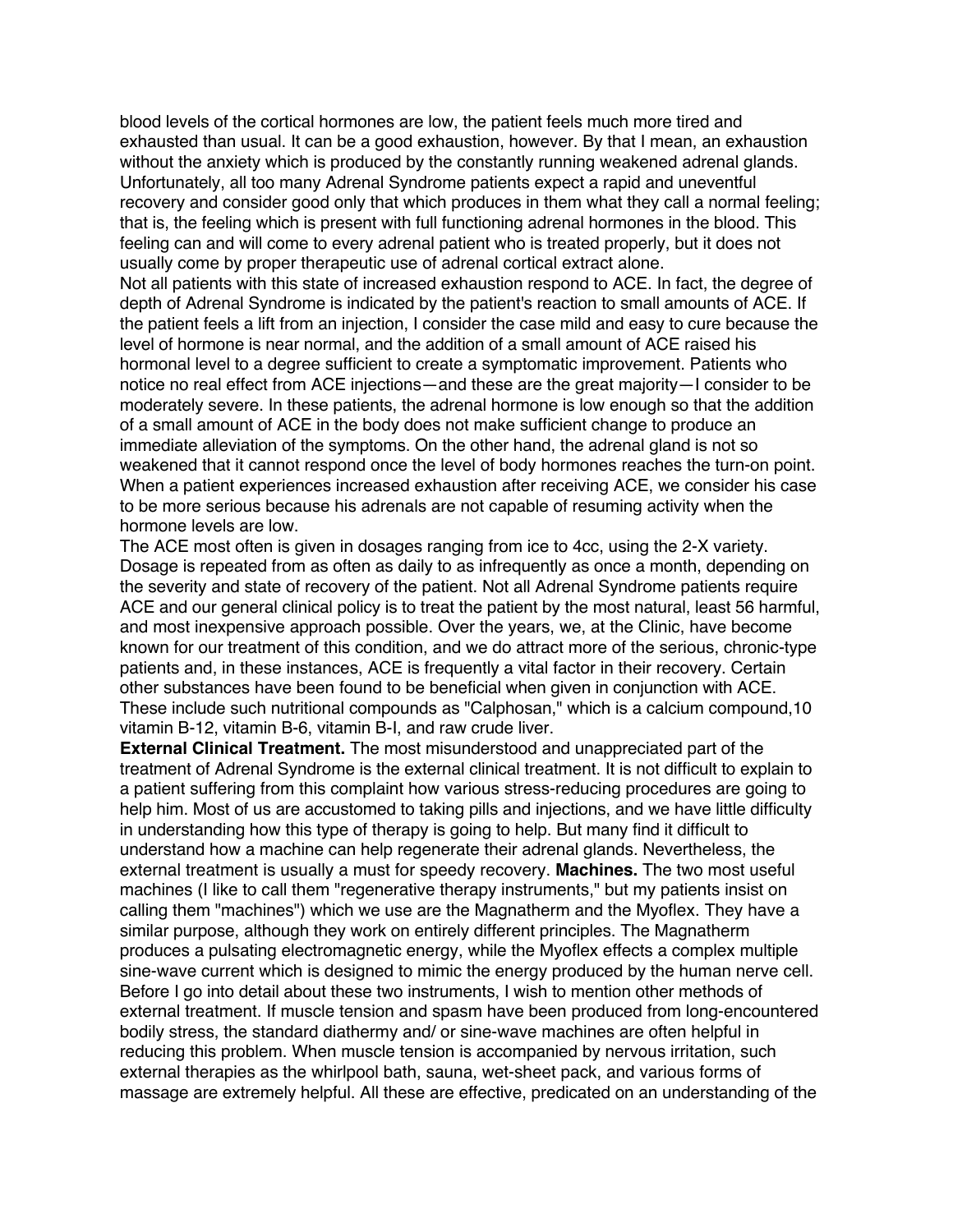basic premise stated at the beginning of this chapter. Any form of treatment which produces a reduction of stress in the body, mind, or soul relieves the general adaptive system, and, therefore, helps Adrenal Syndrome. 57 While the Magnatherm and the Myoflex may seem at first to be similar to the other therapies I have just discussed, the basic mechanism of their functioning is different. The purpose of the Magnatherm and Myoflex treatments is not to reduce stress on the body; it is actually to encourage the regeneration of the bodily organs. These instruments, in my experience, have the capability of helping to regenerate organs and tissues that are not, under the present state of the body, able to regenerate themselves. In the case of Adrenal Syndrome, we treat the liver, spleen, adrenals, and both kidneys. This method encompasses a great deal of the reticuloendothelial system and helps to mobilize the general adaptive system. Can I prove that they work? I only know that for the past twentyfive years I have been constantly experimenting and refining the treatment of this condition. Many therapies have been tried; many therapies have been discarded. The ones that I use now have, at least, stood the test of time.

Some patients with severe allergic sensitivities produced by Adrenal Syndrome are able to take almost no internal medication without severe reaction. The only clinical therapy possible is the "machines." These trustworthy servants have never yet let me down. Usually after a short time the patient improves sufficiently to be able to begin internal treatment and go on to ultimate recovery. From time to time a patient does not make the progress that I expect, and I am concerned because, with the therapy and counseling he receives, he should be better. Almost invariably, upon querying him about the machine treatment, I have found that due to lack of time on his part, or more generally due to a misunderstanding of the value of these treatments, he has not been taking the recommended Myoflex and Magnatherm treatments. Once these treatments again become a regular part of his therapy, his progress returns to a normal rate. The Magnatherm and Myoflex both work by directing the healing forces of the body to specific areas of need. They also have an effect on the electronic nature of the cell and, through this influence, stimulate cellular regeneration. Such cell-level regeneration is difficult to prove, however, so we let the results speak for themselves. Manual Therapies. In It's Only NaturalI wrote about the use of certain physical therapy methods in Adrenal Syndrome (2). I find the comments perfectly valid today, and, therefore, repeat them without change. It's been my observation that most hypoadrenal cases also have nerve-musclebone displacements and tensions in the area of the shoulder blade and along the upper thoracic and lower neck areas. These we treat with mild ultrasound therapy and with finger pressure, working the sensitive areas to gradually eliminate the nerve-muscle spasms and in turn any bony displacements. In some of the more sensitive patients, this work must be handled with great delicacy; but as improvement occurs the pressure may be increased. In fact, we find that as the adrenal condition of our patient improves, he becomes less and less sensitive to this treatment and he finds it increasingly more pleasant.

The explanation for the relief from soreness in the upper back and neck that patients receive from this simple maneuver is simple. When the glandular system is low, lactic acid and other acid metabolites tend to accumulate in the muscle areas of the shoulder and upper back. The ultrasound therapy and finger pressure break up the acid deposits so they are free to return to the circulating blood to be eliminated from the body by the usual routes of elimination. While this is an apparently simple component of our therapy, many patients find it a necessary one. I particularly recall two patients, a mother and her daughter, whom I had been treating for some time. The treatment had been long and slow due to a constant, unremitting stress factor at home which simply was not capable of change or improvement. At one time in their treatment, however, I noticed—by the look in their eyes—that they both seemed to be going down hill. At that time, I sat down with them and went over every component of their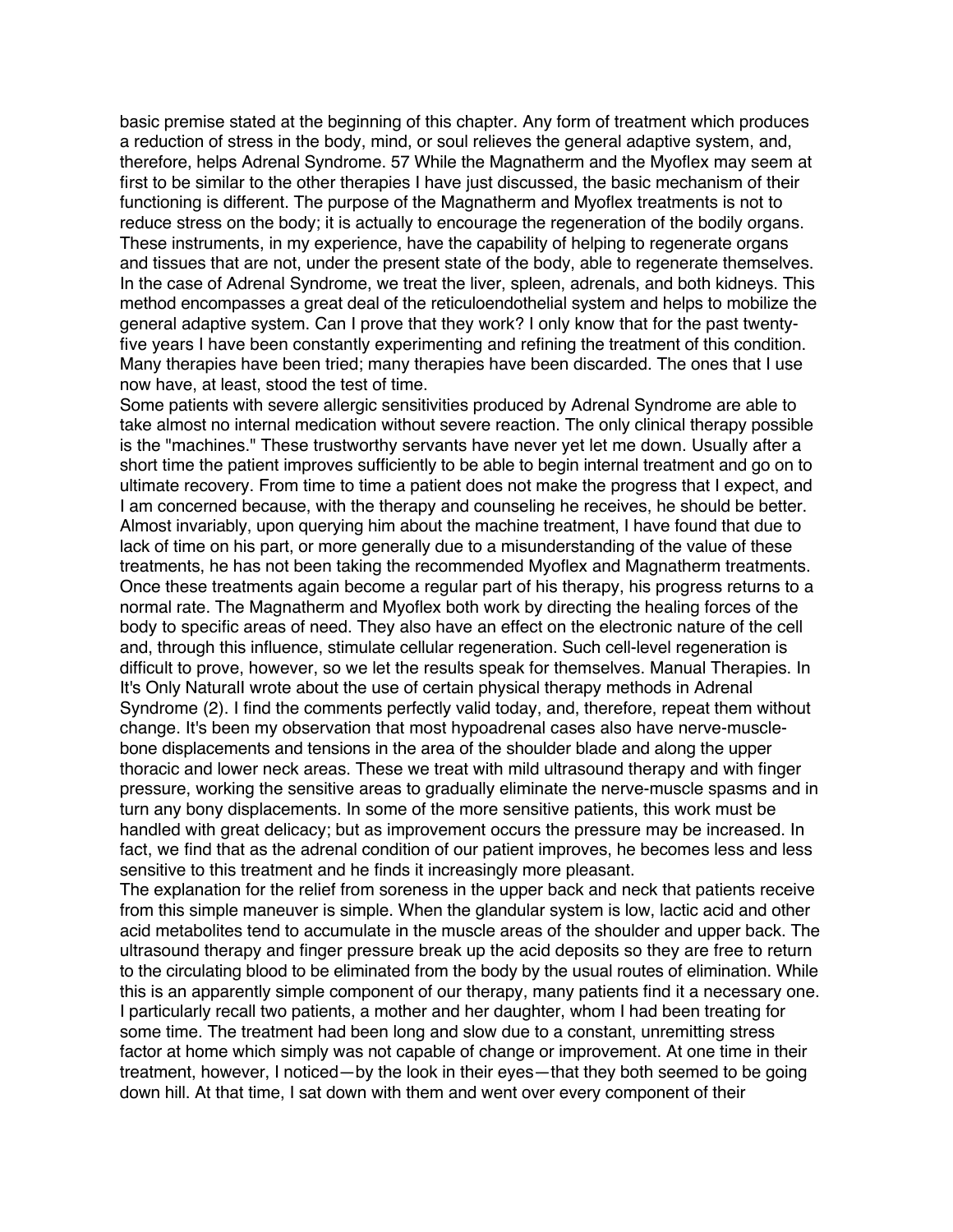treatment. They were taking all of the forms of internal therapies; they were taking the machine therapies; and they were coming twice a week which was even more than I had asked. The only thing that they were not doing was getting the massage and manipulative therapy because they thought it would prolong their visits. I persuaded them to start this part of the therapy once again to see if it would aid in their improvement. With the first treatment they felt better. By the end of two weeks they were nearly back to their old selves. Since the stress at home had not changed, I continued to see them as patients. But they remained in a much improved condition and were sure each time to get their full manipulative and massage therapies.

Spinal manipulation, while different from the tissue sludge technique described above, has always proven to be a useful and important part of the clinical treatment of this syndrome. It has several factors going for it. It can be a great reducer of both physical and emotional stress. Both emotional and mental stress produces tension in the body's physical structures. This tension manifests itself most commonly around the neck, shoulders, and back areas. All of these areas are intimately associated with the spine and its adjacent structures. By freeing the physical manifestation of the tension, there 59 is a reduction in the tendency for the nervous stress to reproduce itself continuously. If we become upset or tense through some nervous stress or tension, our physical structure may go into spasm, which produces tension on the nerves and other allied soft tissues. Such physical tension can reduce a patient's basic feeling of well-being. By lowering his feeling of well-being, he becomes more susceptible to nervous and emotional stress, which, in turn, produces more physical stress, which, in turn, further reduces his well-being— producing a vicious circle which must be broken somewhere along its course to enable him to feel well again. One of the simplest and most productive methods of restoring the patient's feeling of well-being is to break up the physical tensions that occur in the body. This is one of the most important values of all forms of manipulative therapies—massage, deep-muscle treatments, and even various exercise programs. The now-popular jogging and running procedures also have a somewhat similar effect, although they are not as specific as the use of spinal manipulation and deep massage. Medical authorities to the contrary, there are such things as vertebral subluxations, that is, a spinal segment out of alignment. This misalignment can be a primary cause of physical stresses and the only way that these can be reduced is by spinal manipulation. Many patients with Adrenal Syndrome cannot obtain full recovery until certain spinal misalignments are corrected by a series of spinal manipulations.

Various forms of massage, hydrotherapy, and other therapies in use at the Clinic fall into the category of stress-reducing external techniques. They all have their place. Their effectiveness in each case varies with the nature of the individual. Sometimes half an hour with our massage therapist does more good than almost any other form of treatment. Other patients do not want to be touched by anyone, and the same massage therapy which was so efficacious for one would create severe tension in another. There is no specific therapy for the Adrenal Syndrome patient. There are basic guidelines, however, which must be followed: Reduce stress as much as possible, then support and regenerate the general adaptive mechanism. The methods by which these two goals are accomplished in any individual case must always be left to the discernment and discrimination of the doctor handling that patient. To paraphrase the Bible: "One patient's cure is another patient's stress."

Perhaps it is this inability to prescribe a specific useful treatment for each patient with this condition that has made the disease so difficult to recognize and accept by most practitioners. It may be why 60 they prefer not to accept such cases. Not long ago a patient from Pittsburgh, Pennsylvania, who had a severe case of adrenal exhaustion, asked me to find a doctor nearer his home. I gave him names of several doctors whom I knew should be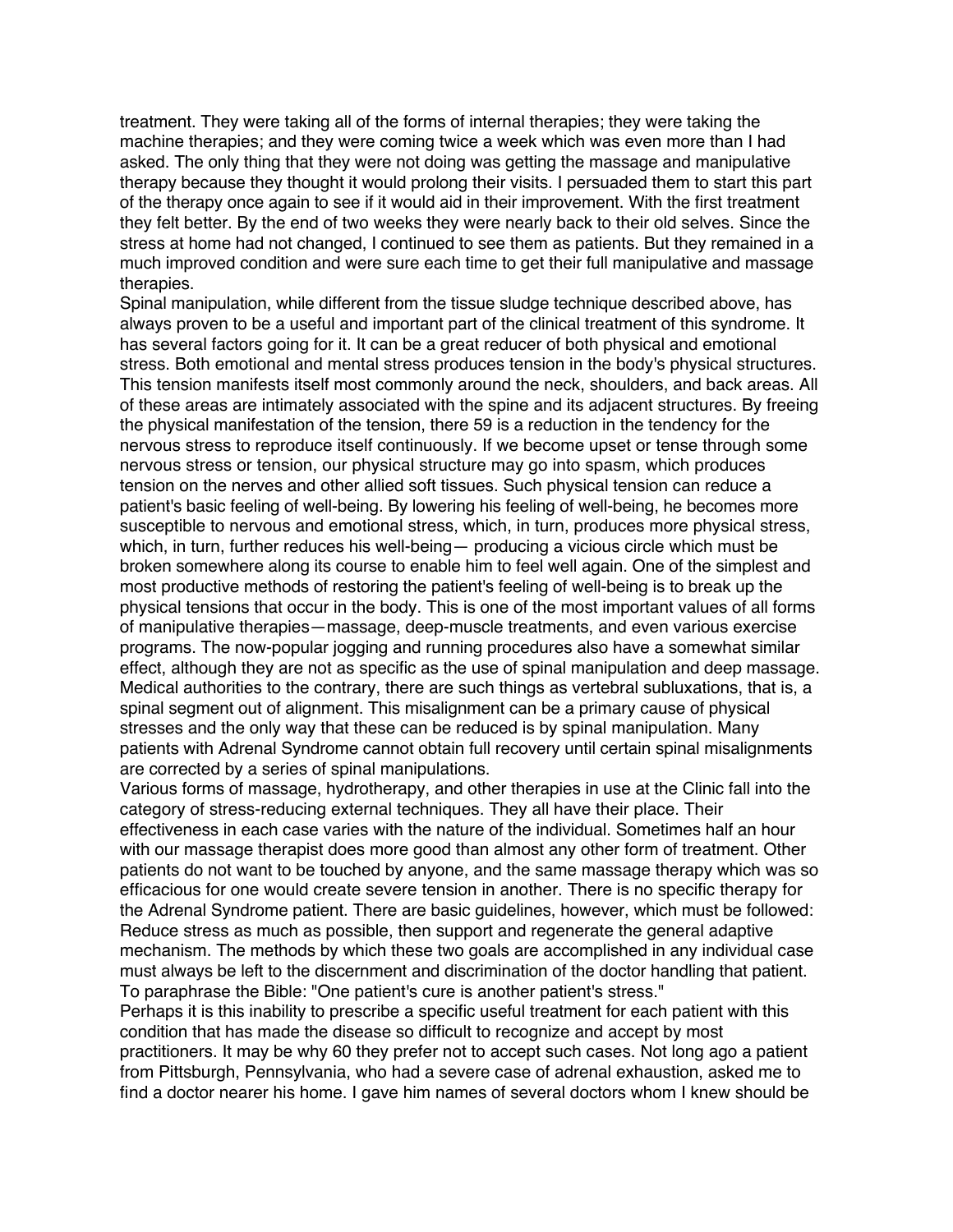able to treat his disease, but in each instance, as soon as the physician discovered the patient had adrenal symptoms, he refused to accept him as a patient.

**Therapeutic Counselling.** "He that can't be counselled, can't be helped."—Benjamin Franklin. The most vital treatment for the chronic adrenal case is patient counselling. Before we can fully appreciate the importance and value of counselling for Adrenal Syndrome patients, we should visualize what has usually happened to these patients before they come under this therapy. Strange and enigmatic symptoms began and gradually intensified in these persons. They sought help from this doctor and that doctor, from this psychologist and that psychologist, trying to find an answer to problems. Usually, each professional gave them a different answer. In each instance, a different therapy was tried, with little or no improvement. Many sufferers were assured during these periods that they had a mental difficulty. Most tried so many different therapies without real success that by the time they come to us they are ready to accept a diagnosis of mental illness and are afraid to expect improvement for fear of once again having their hopes dashed. Their friends and relatives are eager to give them advice, none of which seems to help—in fact, all of which seems to depress them further. They are in truth the emotional dregs of society. Their self-confidence and emotional stability, on a scale of one to ten, usually are at a minus six. If ever patients were in need of counselling and some kind words, these are the ones.

Once the diagnosis is finalized, counselling should begin. Several specific objectives are to be obtained by counselling, the first and foremost of which is to explain his condition to the patient. Before he can be helped, the patient must accept the diagnosis and understand the character of Adrenal Syndrome. It is imperative that he realize that it is a physical condition which, even though it may have been with him for many years, is treatable and correctable. Strange to say, as good as this news is, it is difficult for most people to accept. They usually are locked into one of two diametrically opposite patterns of thought. In one group are persons who are not willing to accept that they have this type of condition, which requires a lengthy and extensive treatment, but vainly hope that it is merely a vitamin or mineral deficiency which, once detected and corrected, will let them become their old selves in a few days. At the other end are those who 61 are positive that the condition is really a mental disease or of such a nature that it is untreatable, so there is no real hope for them. The truth, of course, lies somewhere between. It is the obligation and duty of the doctor to constantly reiterate this fact until the patient truly understands and accepts the nature of the condition. In the first instance, the patients constantly say to themselves, "There's nothing really that much wrong with me. I've just got some little problem that is making me tired. If I just get enough rest, I'll come out of it; if I can just find that right vitamin or that missing mineral; or if some doctor would give me the right adjustment, then I'll be better." They expect a cure without any real effort on their parts. Patients of the first group are not willing to accept the condition mainly because such acceptance requires them to acknowledge a degree of problem they wish to deny. Such acceptance requires a change in their life habits and a certain amount of dedication to overcome the difficulty. It is hard for many to accept that they have certain hereditary weaknesses in their glandular systems, but, until they do, there can be no real help for them—here or elsewhere. Many times patients, whom I had diagnosed as having Adrenal Syndrome, left, unconvinced, to seek other opinions only to return months or years later in far worse condition. They were at last willing to accept my diagnosis, having failed to find help elsewhere. Unfortunately, they then were much more difficult to treat because the condition had progressed considerably.

Patients in the second category usually readily accept the fact that they have the condition. But their attitude often is, "Oh, I probably have it all right, but I know I'll never get over it." The situation is right back where it started because the whole purpose of getting patient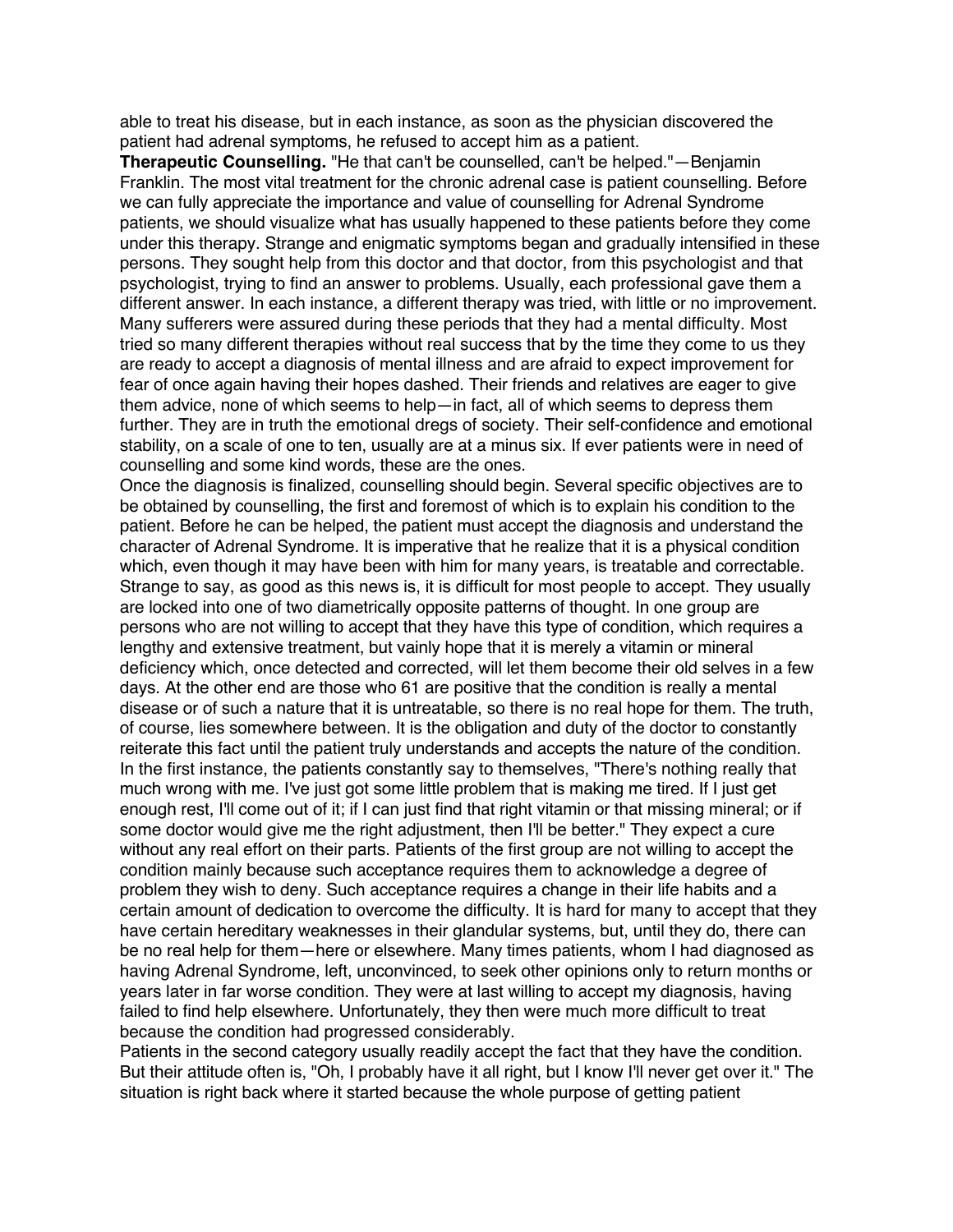acceptance is to obtain patient cooperation for treatment, and they have given up before they started. Without patient cooperation, any treatment is long and protracted because, for adequate patient response, the patient must realize what he has, accept what he has, acknowledge that the treatment can overcome the condition, and work with the doctor toward this end. It is the counsellor's job to convince these patients that they can be helped. Once patient acceptance has been achieved, special counselling is begun to reduce emotional and psychological stresses that are present in the patient. This procedure can be one of the most time-consuming, gruelling, and yet rewarding procedures involved in the treatment of Adrenal Syndrome. **Types of Stress.** There are three basic types of stress which the patient can manifest. The first is physical stress; the second, mental 62 stress; and the third, emotional stress. The least damaging is physical stress; next comes mental stress, and the most harmful and far-reaching is emotional stress. In our counselling sessions we deal with emotional stress.

Many patients ask how to differentiate between mental stress and emotional stress. Mental stress is stress produced from reading, doing income taxes, or balancing a bank book stress caused by using the mind as a functioning element. Emotional stress includes, of course, those things which affect the emotions, such as fear, jealousy, anger, revenge, resentment, or worry. Something which triggers the emotions is different from that which is merely the use of the brain for mental work. Physical stress is, of course, obviously simply the functioning of the muscular system of the body.

While on the subject of these three types of stresses, I might mention that in therapy, if a patient has a choice of exchanging one stress for the other, he should attempt to exchange them in the reverse order from which they have been listed here. In other words, if it is possible to exchange a mental stress for an emotional stress, he should go ahead and do it; he will gain from it. If he can exchange a physical stress for an emotional stress, it is a good exchange. An example of such an exchange would be a patient who loves to go dancing but who overextends herself and exhausts her adrenal glands. However, she may be looking forward to a special dance so much that if she did not go, an emotional stress would be created that would probably outweigh the physical stress that she might experience by going. In this instance, it is wiser for her to go to the dance and exchange a physical stress for an emotional one.

This same circumstance is often true regarding patients and their employment. The nature of physical and mental stresses involved in their work tends to slow their recovery from Adrenal Syndrome. However, their sense of family responsibilities and the nature of their individual character may be such that, were they prevented from working, the emotional stresses of not being productive and being financially depressed may be far greater than the physical and the mental damage done by working. In these and similar instances, it is better to substitute one of the less damaging stresses for those more damaging.

Likewise with exercise. In fact, one of the most common questions I am asked by Adrenal Syndrome patients is: "How much exercise should I take?" For the Adrenal Syndrome patient, exercise must be considered as a physical stress and treated accordingly. This does not mean it should not be attempted—after all, physical stress is the least of the stresses—only that the patient must take certain precautions in 63

its use. The master rule is: As long as you feel no weakness or exhaustion the day after exercise, you are all right and have not overdone. One the other hand, if you do feel exhaustion after exercise, you have done too much. The patient who has overdone must learn to reduce future exercise programs until he no longer experiences the exhaustion. I n this manner, each Adrenal Syndrome patient can find the optimal amount of exercise which is best for him. As the patient improves, neuroglandular tone is gained, and the amount of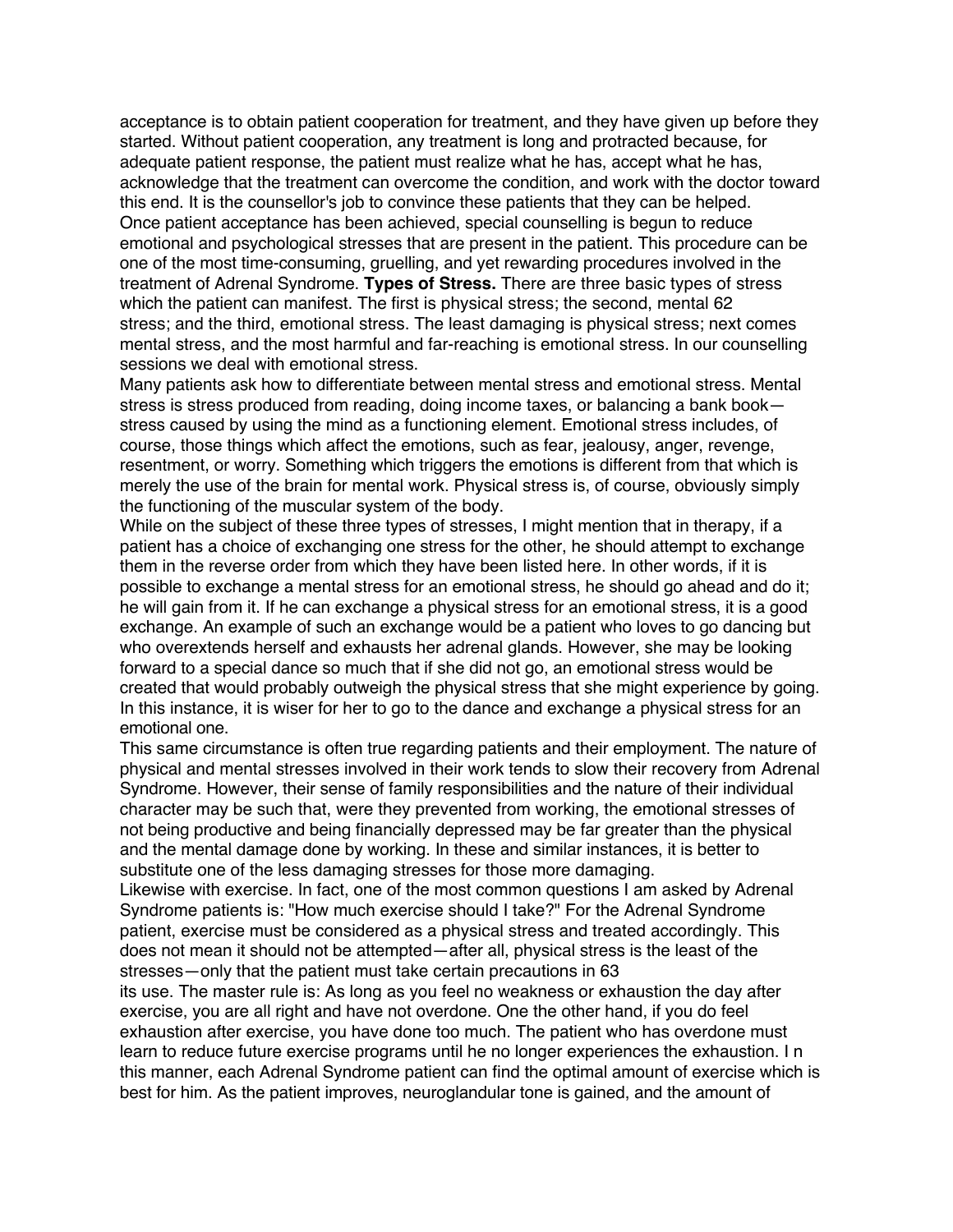exercise performed can be gradually increased. The amount of increase may once again be ascertained by the procedure outlined above.

**The Power of the Truth.** In counselling for stress reduction, each patient is an individual problem, although some basic rules apply. It is important to build true rapport between the clinician and the patient. To this end, nothing is so powerful as the truth. I make it an unbreakable rule never to lie even in the slightest detail to

an Adrenal Syndrome patient. This penchant for truth must be carried to the point where the clinician must want to help this patient; the clinician has to like this patient. If he cannot, it is probably wisest to refer the patient to another doctor. To become a patient's healer, a clinician must become his friend. Almost no one else understands these patients. They are in a small lonely boat floating in a sea of disbelief. The healer must constantly let them know that he understands their situation and that not only is he willing to help them, but that he has the skill, knowledge, and ability to do so. They require constant reassurance of the fact that they are going to get well and, to give them this reassurance, the clinician must have the knowledge to get them well. Unless he can say it from the heart, it will not be effective. People who are ill, and particularly individuals with Adrenal Syndrome, are quick to pick up any sign of indifference on the part of their practitioners. Once a professional has earned their confidence, he can begin to dissect and treat their various stresses one by one. Sometimes, due to certain circumstances, major stresses cannot be approached at the beginning. The stresses may be too fearful for the patient to face or be of such a nature that the patient cannot yet accept their true character. Do not become discouraged if response is slow. Start with small treatable stresses. As the little stresses are worked out, and the patient gains more confidence in the healer, and as the rest of the therapeutic regime strengthens the patient's adaptive mechanisms, the time will come when together the clinician and the patient can confront larger stresses. 64

I always think of my patients as beautiful jewels covered with a pile of garbage. Each stress I help to remove is more garbage pulled off the pile. Eventually, I know, I will get to the jewel. Some pieces of garbage are small and some are large, but they all have to come off. Each one, no matter how small, moves me closer to the beauty of the jewel which I know is there. Another general rule 1 use in this type of counselling is to always go forward, never back. I do not know how many times in my professional life I have quoted the biblical statement, "Let the dead bury the dead." That which has happened is done and gone; you cannot change it. The only thing that you can do is to go forward by obeying further another biblical command, "Follow thou me." Many Chronic Adrenal Syndrome patients have never really known a normal existence. They must build a new life, but to do this work, they must always proceed forward. **Group Therapy.** In many instances, Adrenal Syndrome patients seem to benefit from association with other similar patients. In many of our programs, we utilize a form of group therapy to help them in their recovery. Unfortunately, much care must be taken with this therapy. One must understand the various mechanisms involved, and each patient must evaluate the effect upon his own being before he enters into any situation from which he cannot rapidly extricate himself. One of the most common problems of the Adrenal Syndrome patient is the loneliness he feels. It seems to him that all of his friends are normal and that he alone has this problem which no one whom he knows seems to understand or appreciate. Also, not having anyone with whom to compare notes, the patient cannot gauge the extent of his recovery or see evidence of anyone's recovering. The Adrenal Syndrome patient is like a person at the bottom of a deep well. All he sees above him is a small, round shaft of light. His physician can tell him that there is a whole world of flowers, sunshine, and beauty out there once he climbs to the top of the well, but it is hard for him to believe while he is still at the bottom of the well. To be introduced to someone who has successfully climbed out of the well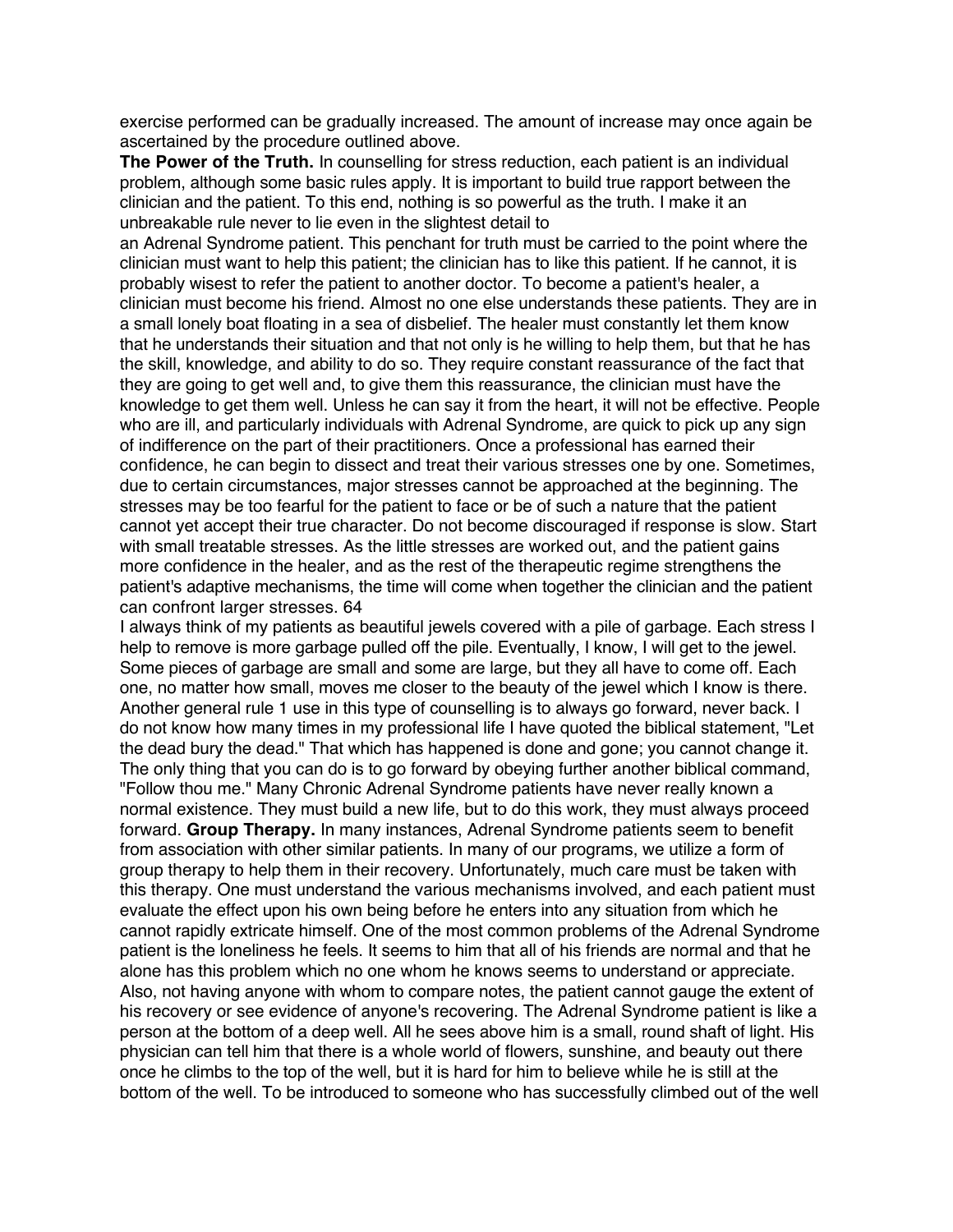and emerged into the sunshine would be a great boost to this struggling patient. If at the same time the patient can find a companion who has recovered or is on the way to recovery from Adrenal Syndrome, so much the better. In this way the patient has someone who can understand his feelings and who can reassure him by example. An important part of the cure is often accomplished by the camaraderie which can be established among Adrenal Syndrome patients. The 65 main caution in this therapy is to prevent a weak patient from attaching himself to a stronger patient, almost like a leech, then expecting the stronger patient to help him through every little difficulty in his own life. Such practice can place an unfair stress on the stronger patient and lead to retrogression in his condition. The wise clinician constantly watches that one patient does not grow stronger by leeching strength from another. The physician also watches for conflicting personalities among the patients. Sometimes two patients have the same condition and, therefore, have a certain empathy for one another. Yet by nature their personalities may be so different that one actually preys upon the other. In this situation it would be unwise to suggest that they attempt to help one another. When one directs an inpatient care facility, as I do at the Clymer Health Clinic, one must keep an eternal vigil for destructive interworkings between patients.

The nature of many Adrenal Syndrome patients makes them sacrificing, helpful individuals. It is usually this sacrificing nature which produces many of the stresses which brought about the condition in the first place. Such a patient must be taught to respect his own needs and health care first, for if he will not do this, he will not have the strength and energy necessary to help other people. In these circumstances, little is gained by sacrificing one's own strength in an attempt to aid another person. It is the responsibility of every Adrenal Syndrome patient to build his own individual strength, not to sap that of others. Unless the patient can do this, he will not have a permanent recovery or cure. **Clinical Integration.** The steps outlined above constitute the general clinical therapeutic program for Adrenal Syndrome patients. One aspect of the program however, has not been discussed. All parts must be integrated into a whole and, particularly in severe cases, given to the patient under a situation of complete clinical control. We do that by bringing these patients into our Clinic for shorter or longer periods of composite treatment. Most patients with severe cases stay at our inpatient facility for a week or two to set up the necessary procedures and to begin preliminary counselling. If the case is not too severe, patients may then continue the proper therapy on an outpatient basis. The more severe cases may need to stay with us for extended periods, often one to three months. During this time, we are able to provide total commitment care, in which we control the entertainment they see, the food they eat, the air they breathe, and the water they drink. In severe Chronic Adrenal Syndrome patients, only this total patient care is adequate to give improvement. Such patient care must not only be 66 total, but individual. For example, Adrenal Syndrome patients who produce stress just waiting for their treatments are allowed to remain in their rooms until their treatments are ready so that they may rest as much as possible. Such measures, I am sure, seem extreme. They are necessary, however, for some severe adrenal cases. With diligence and persistence even these patients once again may return to normal functioning. (See Appendix II for a word about the Clymer Health Clinic.) **One Step at a Time.** As mentioned in his Autobiography, there was a time when Benjamin Franklin decided to overcome all his bad habits (3). However, try as he would, he found it almost impossible to be good all of the time. He discovered that he could not concentrate on more than one bad habit at a time. Using these principles, he evolved a technique in which he wrote down all his bad habits and each week concentrated his whole being on one habit and attempted to eliminate it. His presumption was that, having worked hard on the habit for seven days, a certain amount of habitual remembrance would be produced in his system so that as he tackled a new habit, some of the good gained in fighting the old habit would remain.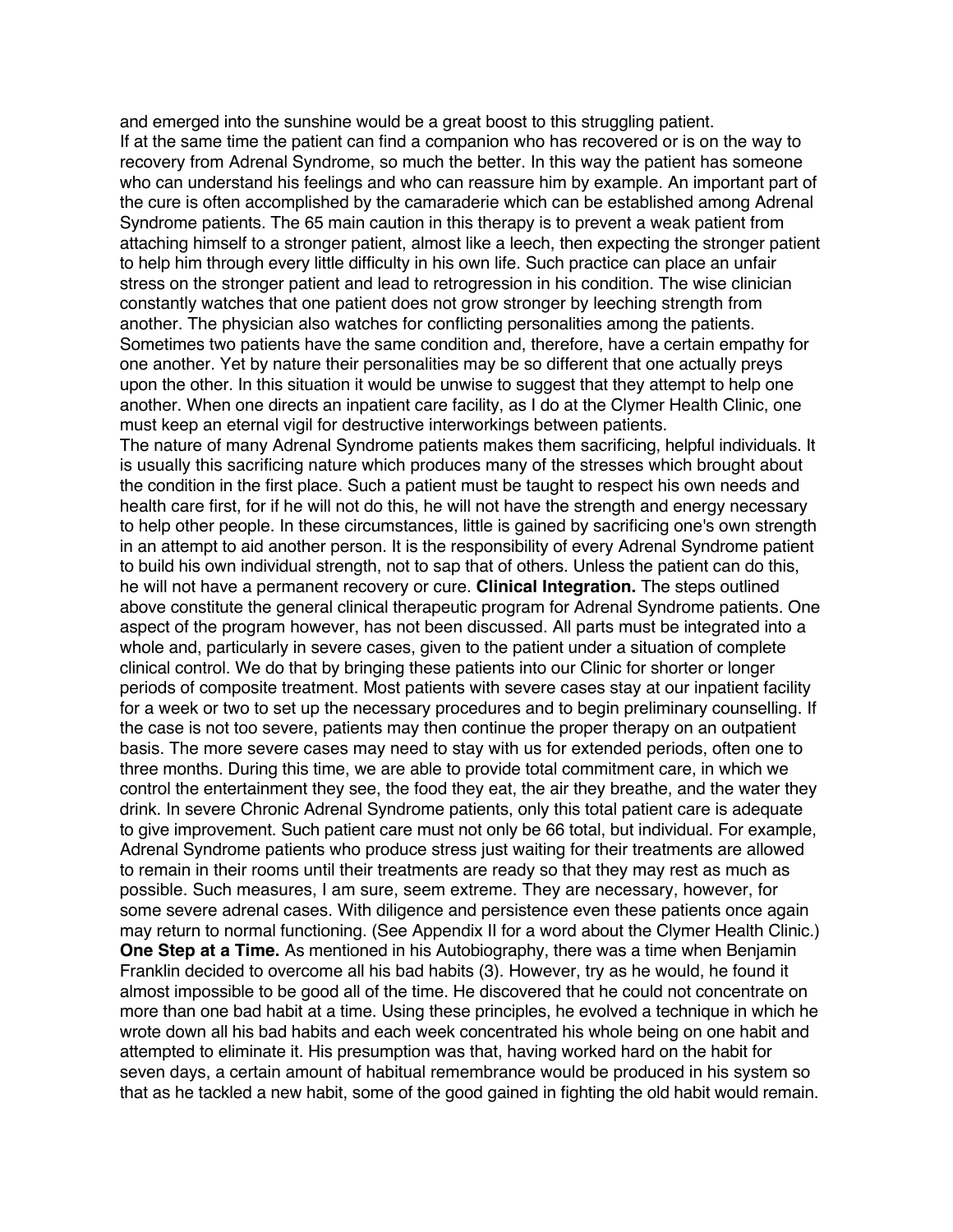Franklin continued this procedure for the rest of his life and, as he stated, he was able to control all of his habits except that of pride. He assumed that even if he was finally able to overcome pride, he would be too proud of his accomplishment to qualify for a real elimination. In working with the stresses of the Adrenal Syndrome patient, a similar technique is most effective. By taking one stress at a time, a patient can frequently conquer where only failure met him previously.

I am reminded of a recent patient who had a bad smoking habit, drank ten cups of coffee a day, and had been on Valium® for many years. Any one of these habits would have been sufficient to prevent the progress of her condition, but all three made improvement difficult indeed. All attempts by former physicians had failed. By following Franklin's method, we were able to work her off coffee first, then cigarettes, and at last Valium®. Handling her in this manner, we were able to eliminate these noxious habits and finally treat and cure the Adrenal Syndrome itself. Many patients who come to us have suffered from Adrenal Syndrome for many years. When they discover the length of time necessary for recovery, they often become discouraged. If they are willing to take their stresses one by one and work to correct them, they will see improvement in the entire being within a relatively short time. As they start to see these changes, they will develop enthusiasm for becoming an individual whose potential they had only previously 67 imagined. According to a Chinese proverb, "A journey of a thousand miles starts with a single step." So it is with all of our stresses. We must take them one by one; work on one and improve it before we go on to the next. No one can stop all of the stresses in his life at once. We are, after all, only human beings, but, by being human, we have free will and indomitable courage that will hold us in good stead as we work toward overcoming the various conditions which assault our bodies, minds, and souls. **Summary** The first step in the clinical treatment of Adrenal Syndrome is to assure the patient that he has a specific condition which can be treated. In dealing with Adrenal Syndrome, another important factor is to reduce stress—emotional, mental, and physical—through integrated use of internal and external therapies and therapeutic counselling. In internal treatment, attention is given to diet and to nutritional supplements, both devised specifically for each individual patient. External treatment includes manual therapy and use of instruments. Therapeutic counselling, like the other treatment techniques, is individually oriented and is one of the most important aspects of the treatment regime. Throughout the patient's entire program of regaining health and stability he must be accepting of his condition and make an effort to progress one step at a time. 68

**CHAPTER IV Nutritional Imbalances and Deficiencies** The concept of nutritional imbalances and deficiencies often is disputed in the treatment of Adrenal Syndrome, as it is in the treatment and prevention of all conditions in the whole kaleidoscope of modern medicine. On one hand, there are physicians who contend that nutritional imbalances and deficiencies are the cause of nearly every disease known to mankind. On the other hand, there is that phalanx of medical orthodoxy which holds that, except for a few rare diseases, usually present only in other countries, such nutritional imbalances or deficiencies play little part in modern medicine. This disparity is somewhat similar to the controversy on hypoglycemia in that the truth lies undoubtedly somewhere between the two extremes. One wonders who in the long run does the greatest disservice to the honest promulgation of nutritional information, those who oversell this component of medicine or those who blatantly disregard it.

**Importance of Therapeutic Balance** The correction of deficiencies and the establishment of a proper nutritional balance in the blood and tissues of Adrenal Syndrome patients is absolutely essential to their recovery. Unless this is accomplished, all other treatment work can be much prolonged and, in certain instances, thwarted entirely. However, proper ingestion and absorption of the nutritional elements necessary to build the general adaptive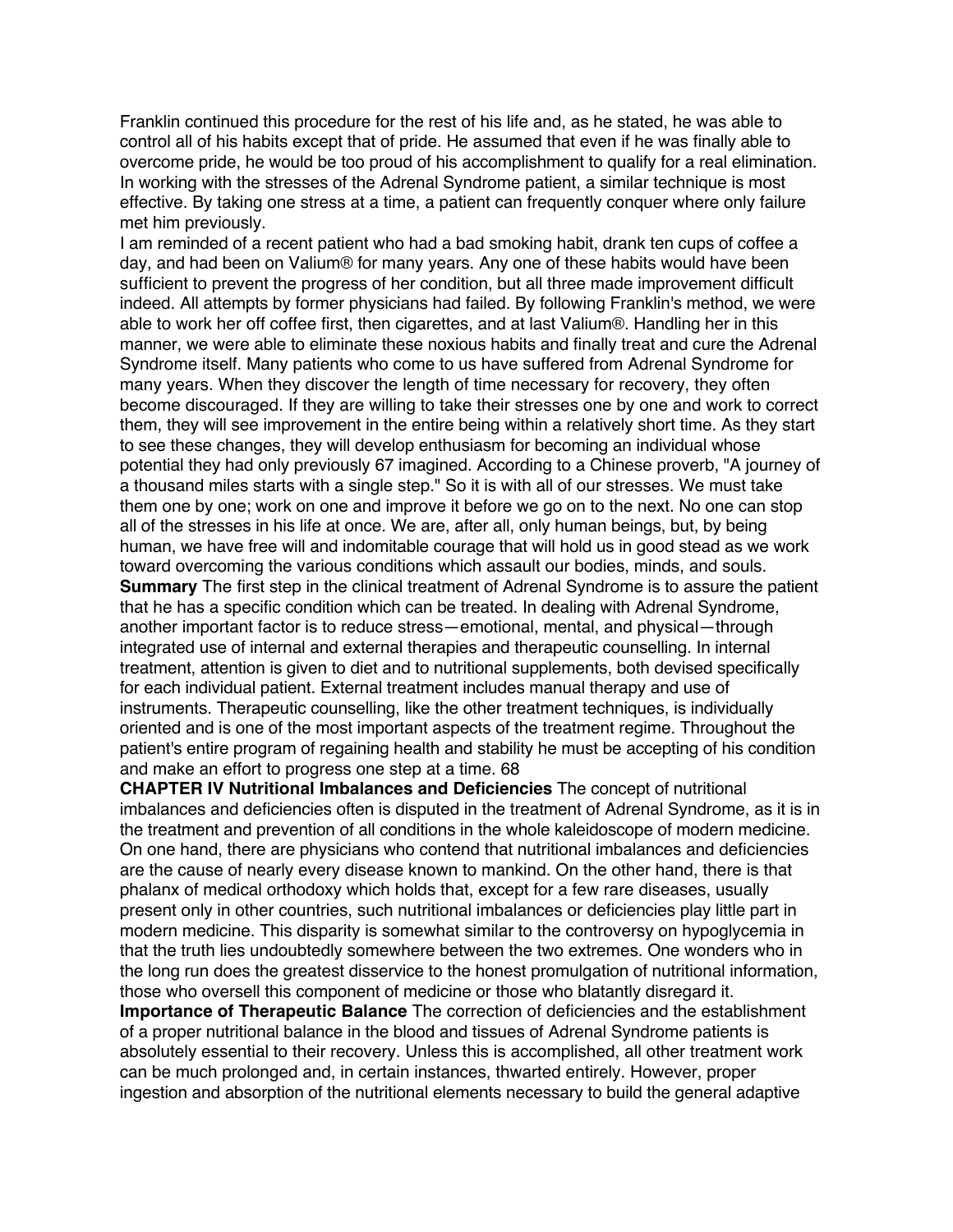mechanism are not in themselves sufficient to correct this syndrome.

The analogy I use to illustrate this conclusion is that of building a house. Proper nutritional needs of a patient are analogous to the materials necessary for proper house construction. Lumber, cement blocks, mortar, electrical wiring, plumbing supplies, and roofing material are equivalent to the food we eat. In the body, as in the house, several considerations enter into the selection of the building material. We must know what kind of a house we are building. Is it a Spanish ranch house, a stone Victorian mansion, or perhaps a Colonial saltbox? Obviously, the type of materials we select depends on the nature of the house. Each person's 69 body is as different as these houses. Just as we would not order great amounts of brick and stone to build a Colonial saltbox, so we must be careful which specific nutrients we recommend for the Adrenal Syndrome patient.

A builder, in choosing the materials for his house, orders the finest he can afford, those which are going to build a solid, enduring structure. To do less would be false economy indeed, for his house would no sooner be built than it would start to fall apart. This same situation applies to adrenal patients. Even though we may supply the proper foods, if we supplement their diets with inferior compounds, we will produce inferior results. When building materials are to be ordered for the house, the builder must determine the intended size of the structure and decide how much of each type of material must be procured so that all the materials needed will be on hand with little or no waste incurred. The wise contractor spends a great deal of time considering the size and building specifications for any house he is about to build. In the same manner, a good clinician must give careful consideration to the treatment and management of his patient. Theoretically, the clinician should be even more thoughtful because a house is only a house, but a person is a human being—a temple of the living God. **Making Correct Choices**. How does the clinician make the correct choices? On what does he base his opinion? Using the analogy of the house, one may ask, how do we know what kind of house we are building? How do we know which are the best materials? How do we know how much of each particular material to supply? The answer must start with the developer. He must conceive an idea of the type of house he wants, then he must consult with various architects until he finds one who will produce plans which properly depict his conception. Next a contractor must be commissioned who will carry out the plans in the manner conceived by the developer and depicted by the architect. At this time the proper materials may be selected and the construction of the structure begun. So it is with the treatment of the Adrenal Syndrome patient who, in the analogy, is the developer. First, the patient must want to improve his situation, he must have the desire to make the effort necessary to regain his health. The effort should start with the search for the proper physician. This doctor will represent both architect and contractor for the patient. Working with the physician, the patient will rebuild his neuroglandular system.

As a first step, the body must be thoroughly analyzed so that the proper nutritional needs can be determined. This chapter is devoted to explaining new and exciting methods for determining nutritional needs. Before we delve into this subject, however, I wish to return to the house analogy for clarification of an important point. Supplying only the proper foods and nutritional supplements without the various regenerative treatments is the same as merely placing the materials on the building lot. These acts alone will not build the house nor cure the Adrenal Syndrome patient. Merely to supply the materials to build the house without actually hiring carpenters, plumbers, masons, electricians, and so on is the same as supplying the nutritional elements to overcome Adrenal Syndrome without utilizing the Magnatherm, Myoflex, tissue-sludge therapy, chiropractic adjustment, counselling facilities, and other components that are the construction work which rebuild strength and vitality in the patient's neuroglandular system, as described in the foregoing Chapters II and III. Many patients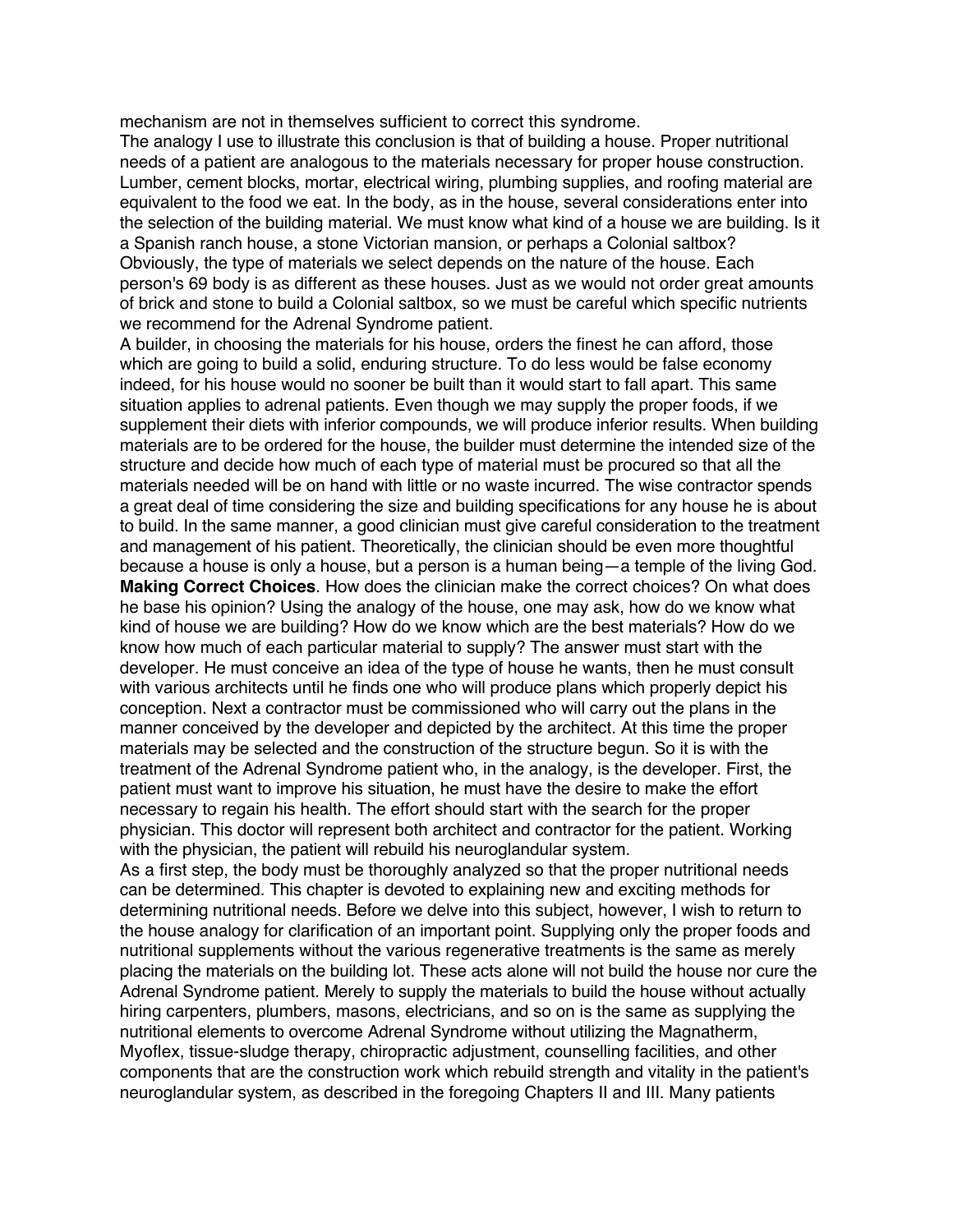expect to overcome Adrenal Syndrome by the use of nutritional substances alone. This concept is a fallacy. It is as unsupportable as expecting to build a house by the mere acquisition of necessary materials. So just as the construction of a house requires materials, workmen, and the contractor, and/ or architect to oversee the work, so must the Adrenal Syndrome patient have a doctor who carefully balances each part of the patient's therapy so that recovery not only becomes possible but inevitable. **Modern Nutritional Analysis** As a whole, it is much easier for the contractor to supply the proper construction materials than it is for the clinician to determine and prescribe foods and supplements for the Adrenal Syndrome patient. The doctor must ascertain the nutritional and chemical deficiencies and imbalances of the patient, know which substances will provide the optimal milieu for correction, and how much of each of the remedies the patient will require. These answers are not easily found. Fortunately, with the advance of computer technology and other improvements in laboratory equipment, we are now capable of analyzing the patient's tissues to discover levels of the elements in the body and, with this information, determine what substances are needed to correct the deficiencies and imbalances. Before I describe these new methods and techniques in detail, I wish to comment on past and present methods used by many nutritionists. In the beginning of medicine, little was understood about nutritional deficiencies and imbalances, As civilization and 71 medical science advanced, knowledge of this subject began to evolve. Almost invariably, nutritional needs were discovered by the empirical correction of a symptom pattern or disease that had been unresponsive to treatment, such as the use of limes by the English sailors to overcome scurvy, rice polishings to counter beriberi, or niacin-rich foods to cure pellagra. Soon nutritional elements were considered to be on a par with drugs and other medicinal compounds; they were used as a specific medicine to overcome a symptom or disease. We now know that many nutritional elements are needed by the body and that, if the body is to function properly, these must be available and balanced. To take vitamins and minerals indiscriminately without knowledge of the exact balance in a given case is to court trouble. To recommend one vitamin for one thing and another for something else is to ignore the need for a balance of vitamins and minerals in the body, for, if any one vitamin is taken in greater than normal amounts for any length of time, it can create relative deficiencies of other nutrients. The great, early health advocates, such as Adelle Davis, Victor Lindlahr, and J. I. Rodale, recommended one substance for one condition, a second for another ailment, and so on. While all of these recommendations were made in good faith and undoubtedly achieved positive results, this method of prescribing nutritional supplements presents problems. It is difficult for a patient to assess a symptom pattern and reach a diagnosis. For instance, a patient may read that a certain element has given good results in the treatment of arthritis. What has proven helpful for one type of arthritis is not necessarily good for another, and such experimental treatment may actually exacerbate or aggravate his condition. He does know that he experiences aches and pains and that the remedy recommended by the health specialist sounds as if it might help. Perhaps the recommendation will help, perhaps not. It might push the system out of balance even more. Following this practice is akin to walking into a drug store and asking the pharmacist for a prescription to alleviate a painful symptom. The pharmacist should recommend that the customer consult a physician to diagnose and treat the condition properly. Were the pharmacist to say, "Sure, try this. This helped Sally Jones who had a pain in the same area a few weeks ago," he would definitely be out of line. This analogy is no more ridiculous than taking nutritional substances which purportedly aided someone else with similar complaints.

Indications and contraindications for use of nutritional substances in the treatment of disorders are just as specific as the indications for the use of drugs or other medications.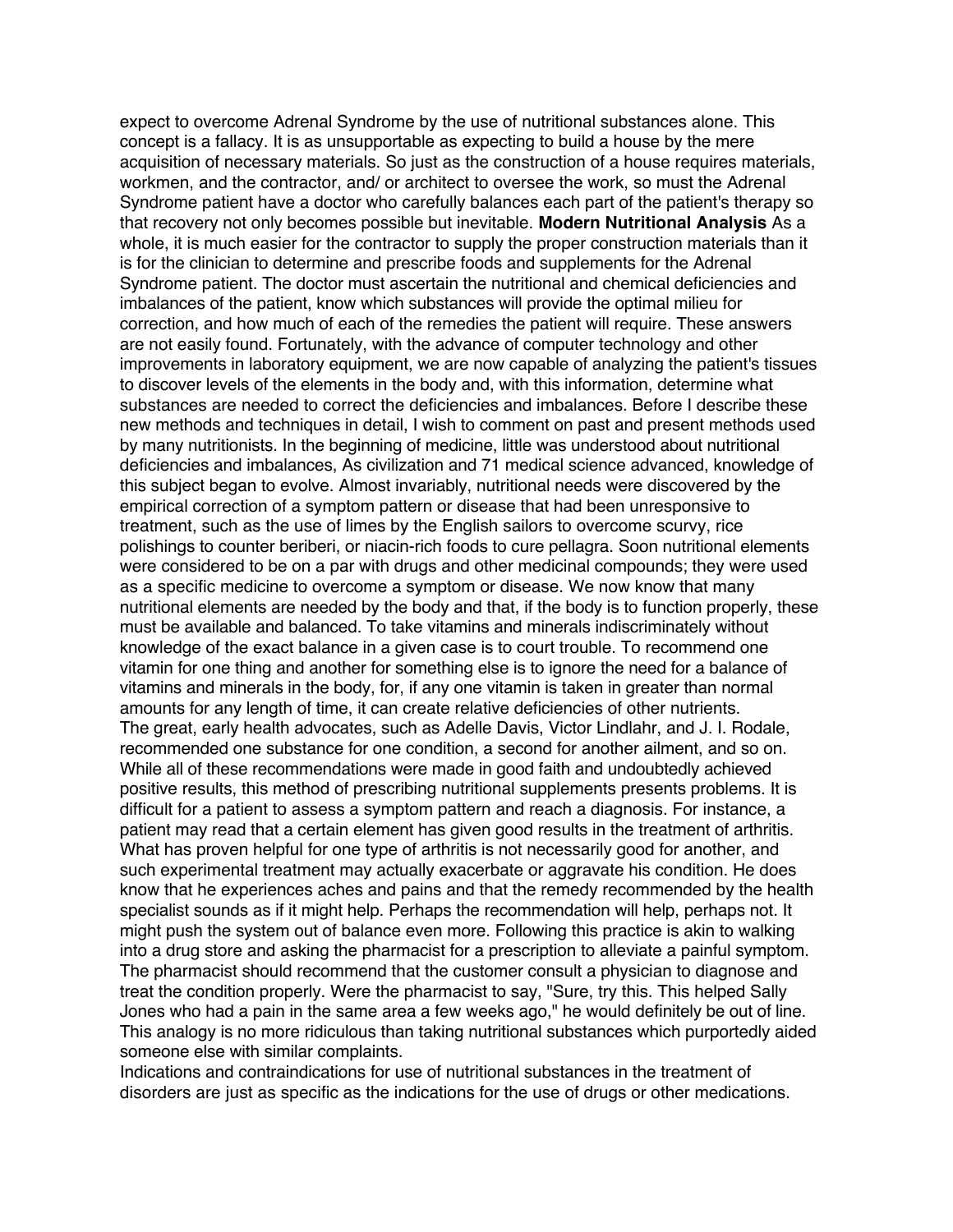Admittedly, most nutritional 72 preparations are not harmful when used in small amounts. But when nutritional substances are used in large amounts, such as are usually prescribed for therapeutic purposes, results can be disastrous if not used wisely.

While the pioneering work of the early nutritionists is laudable, attempting to apply their recommendations to health problems without first having the body mechanism thoroughly analyzed to ascertain actual needs or deficiencies does their memory and one's self a distinct disservice. Most lay people are not only prone to take the wrong element for the treatment of a condition, but they have no real idea of their own body's requirements. For example, if ten patients from our Clinic, who had been diagnosed as having osteoarthritis, were examined thoroughly for nutritional imbalances and deficiencies, almost invariably each would have needs different from the other nine. Therefore, a different nutritional program would be required for the proper correction of each disease state. Not only has a patient a disease, but a disease exists within a patient. The heredity and environment of each patient is different, and these differences produce a distinct set of nutritional imbalances and deficiencies. Unless these individual imbalances and deficiencies are ascertained and remedied, there is no real chance of long-term correction of the difficulty. The validity of this last statement would not be disputed by any reputable nutritionist or clinician, nor would it be opposed by any of the nutrition pioneers I have mentioned. The reason for the apparent conflict is that at the time these nutritionists reported their observations such methods of chemical analysis were not available and, therefore, it was necessary for them to make general recommendations. I am sure they wholeheartedly believed it was better to give such a recommendation than to omit the subject. I firmly believe that such decisions on their parts were correct at the time.

In any science or art, alert practitioners use the most advanced methods and techniques available to them. That is not to say that they do not wish they had superior methods available, but to wait until such methods are obtainable before imparting to humanity the work and understanding they have would be a great disservice. I shall presently outline advanced techniques for analyzing the nutritional needs of the human body. I am sure that ten years from now these state-of- the-art methods will be considered archaic. Undoubtedly, I will look back on this chapter and smile to myself, but at this moment they are the finest and the most advanced methods known for nutritional analysis of the human body. What's more, they are effective; they give us information that has not been heretofore 73 available and they help physicians cure their patients—which is, as they say in the oft-used cliche, "the bottom line." **Body/Nutritional Analysis.** For many years the General Nutritional Profile (GNP) has been the bulwark of our patient analysis procedure at the Clymer Health Clinic. This nutritional analysis, developed at the Clinic, consists of an extensive blood-testing program (we were the first clinic to use as a routine part of our blood- screening tests lipoprotein electrophoresis, to measure fat levels; T-4 (Total Thyroxin), for thyroid function; ASO (Antistreptolysin O) titer, to monitor or check for an infective condition; and RA (Rheumatoid factor) latex, to test susceptibility to rheumatoid arthritis), a tissue test for twenty-one minerals (toxic and nontoxic), a blood test for the twelve most common vitamins, a comprehensive diet analysis, hair analysis, and a complete urinalysis. The GNP is an exceptionally good diagnostic tool, which has allowed us to recommend thousands of nutritional programs designed for the needs of the individual patient. From the results of these test procedures, we are able to ascertain what substances an individual patient requires and the amount needed of each to balance the system. The experience of analyzing thousands of GNP results over many years has enabled us to ascertain which compounds are better absorbed and utilized, and which are of lower quality and, therefore, are not recommended by our Clinic. The science of producing nutritional compounds is still in its infancy. For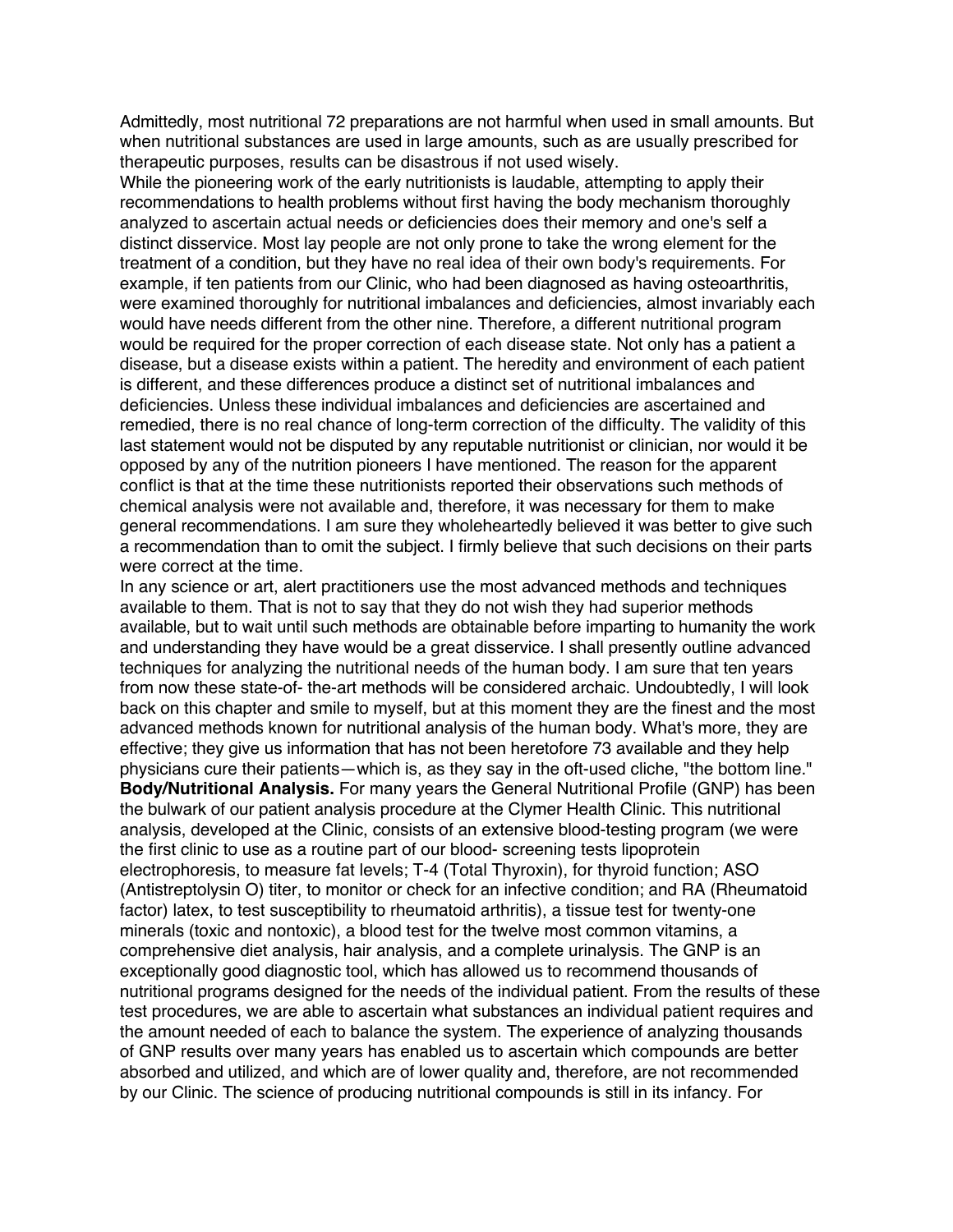example, according to representations listed on the labels, several supplement products may seem similar, but in practice some are much more effective than others. In addition, benefits derived from nutritional products vary from patient to patient. For instance, one adrenal substance may help twenty-four out of twenty-five patients, but cause one patient stomach discomfort or fail to bring about the desired improvement. For this patient, changing to another brand often corrects the problem. For these reasons we advise our patients to supplement only with the products we know are of value and can, therefore, recommend. The commodity the patient purchases from the physician is counsel and advice; not to consider and/ or act upon the advice is akin to throwing money away.

To make full use of the program, it is essential that patients be retested every six months, until such time that their bodies' chemistries are balanced; then retest is recommended once a year for maintenance purposes. In this manner, we are able to analyze the best approach for handling individual problems, and, also, the most useful methods of correcting recurring problems. 74 Because the analysis program has revealed certain repeating groups of nutritional deficiencies, we can often diagnose a patient's difficulties from the pattern of the GNP. For instance, there is a GNP pattern for hypoglycemia, one for the various types of diabetes, one for many of the enigmatic mental disorders, as well as one for Adrenal Syndrome.

In the early days of my work I diagnosed Adrenal Syndrome mainly from changes in the postural blood pressure and from patient symptomatology in general. However, now we have discovered a specific pattern of nutritional imbalances in Adrenal Syndrome patients, and, whenever this imbalance manifests, we can, in my opinion, make a definitive diagnosis of Adrenal Syndrome.

We have run into patients who, from all apparent symptomatology, appeared to be Adrenal Syndrome cases, but whose nutritional analysis did not follow the usual pattern. Almost invariably, in these cases, further examination showed that some other condition caused the chronic debilitation. This analysis has been of inestimable value to us, for it has saved our time and the patient from disappointment by allowing us to rapidly find, in most instances, the causes of their condition.

Since our pioneering work with the General Nutritional Profile, other doctors and clinics are utilizing this method of patient analysis. As a humanitarian, I must applaud this development, but as a clinician, I must add a word of caution. The true value of the GNP comes not so much from the test procedure itself as from the experience and skill of the clinicians who use the program. The technical methods involved in this type of program are delicate and complex; it is easy to make mistakes unless the technicians involved are careful and highly motivated. **A Word of Caution.** Frequently, companies which offer laboratory services attempt to persuade us to change to their company, assuring us that they offer advantages over services offered by the firms we now patronize. We carefully test the quality of services of each prospective laboratory by submitting various forms of double-blind studies. With hair testing, for instance, we take the hair of one individual, usually a member of our staff, divide it into two or three equal parts, and, after it has been well mixed, send it on different days to one of the new companies, using assumed names. Ideally, all of the tests should report out similarly, because they are parts of the same sample. In the companies we use regularly, the tests do show nearly identical reports. From many of the companies we have tested, even those of high renown and repute, however, the sample readings have 75 come back so entirely different that we have judged their technology valueless, possibly even harmful to patients who may use their facilities. It would be possible to increase certain deficiencies and imbalances if a clinician used the hair or tissue analysis tests of these companies as a basis for his judgments. We often inform the companies of the results of our double-blind studies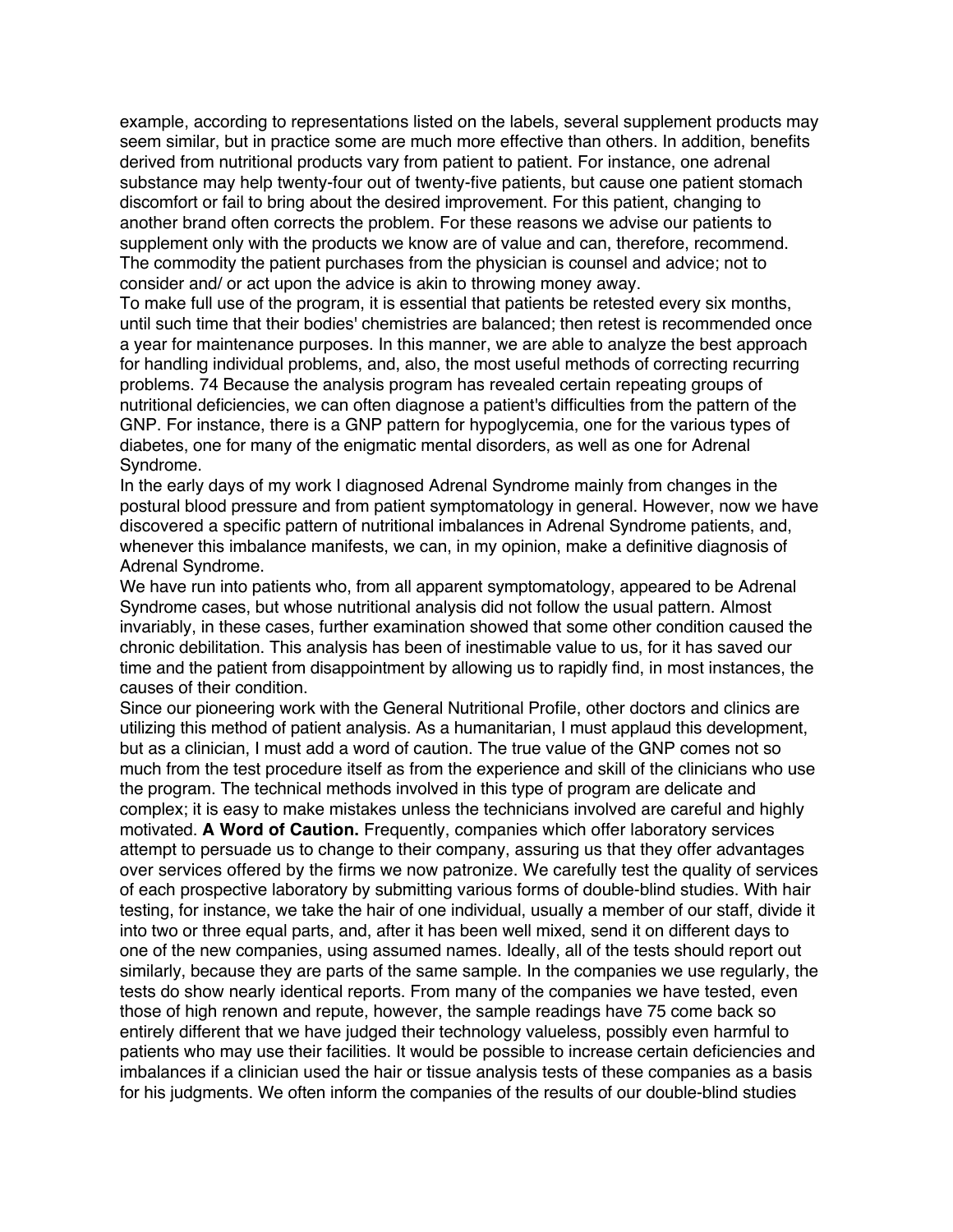after we receive their analyses, in the hope that they might improve in the future. In one particularly flagrant case, a hair test laboratory rebutted, telling of all the other doctors who were satisfied with their work, but giving not a word of explanation as to why their reports on the same hair varied so greatly. We follow the same procedures with the laboratories who do blood testing and other analyses.

Admittedly, we are the bane of many nutritional testing companies. However, our patients' happiness and at times their very lives depend on the accuracy of our procedures, and we feel we must do all within our power to insure that these procedures are accurate. Technology is now available for proper nutritional testing; however, as this method becomes more popular more "fly-by-night" outfits will be entering the field—firms which do not have the experience, skill, or motivation to test accurately and whose procedures can possibly do more harm than good. A patient's best assurance is to seek a reputable clinic which will stand behind the tests. Be especially careful of mail order hair tests and those offered by health food stores. They may have neither the knowledge nor the experience necessary to interpret or test the validity of the report.

Results of nutritional testing which are obtained from these procedures must be looked upon in light of the patient's entire problem, and in light of hundreds and thousands of patients with similar difficulties and imbalances. This knowledge must then be combined to suggest the proper routine for each patient individually. It is not possible for a doctor who does a nutritional test now and then to understand the interplay and correlation of these results with the patient's other needs and requirements. One cannot simply take a tissue analysis test and, finding this mineral high and that mineral low, correct the problem by withdrawing the mineral that is high or supplying the mineral that is low. A mineral may be high or low in a test for many reasons. The mineral may be high, not because the body has too much of it, but because the body is not able to utilize it properly and, therefore, it is being stored in the hair tissues. Although the mineral appears high on a test, it may be one that is desperately needed by the body, but which must be supplied in a readily metabolized form other than that which the body is now receiving.

76 Merely because a mineral is low in the hair analysis does not mean that the body may not have sufficient amounts of this mineral; usually this is true, but not always. Due to some other imbalance, the hair follicle may not be able to pick up the mineral, so that its amount in the hair could be low but body levels normal. This is common in the case of sodium if potassium is deficient. Sodium and potassium always tend to balance one another, and if the tissues are short in potassium, this usually shows in the hair; but to keep the proper balance, the hair follicle will not pick up more than enough sodium to balance the potassium, and so the sodium level will look low when it really is not. For these reasons a hair test is only as good as the laboratory which runs it and the clinician who interprets it. The value of the GNP, as given at our Clinic, is not necessarily in the numbers that are stated in the returned tests, but in these numbers as judged by our previous knowledge and in comparison with thousands of tests which have been taken previously. The information supplied by the GNP is not the "Word of God." It is simply important information which the doctor must utilize in his nutritional, supplemental, and dietary recommendations. This knowledge more than anything else is the most vital part of the nutritional analysis. **Complete Mineral-Testing Procedure.**  As advanced and useful as the currently used GNP has been, I have long realized that for the best possible analysis of the nutritional states of our patients something further is required. As previously mentioned, a nutritional component may be high or low in the hair without showing the same fluctuation in the rest of the body. Heretofore, the analysis of the other bodily substances was not technically feasible because of the small amounts of minerals present and therefore the large amount of sample required to make an accurate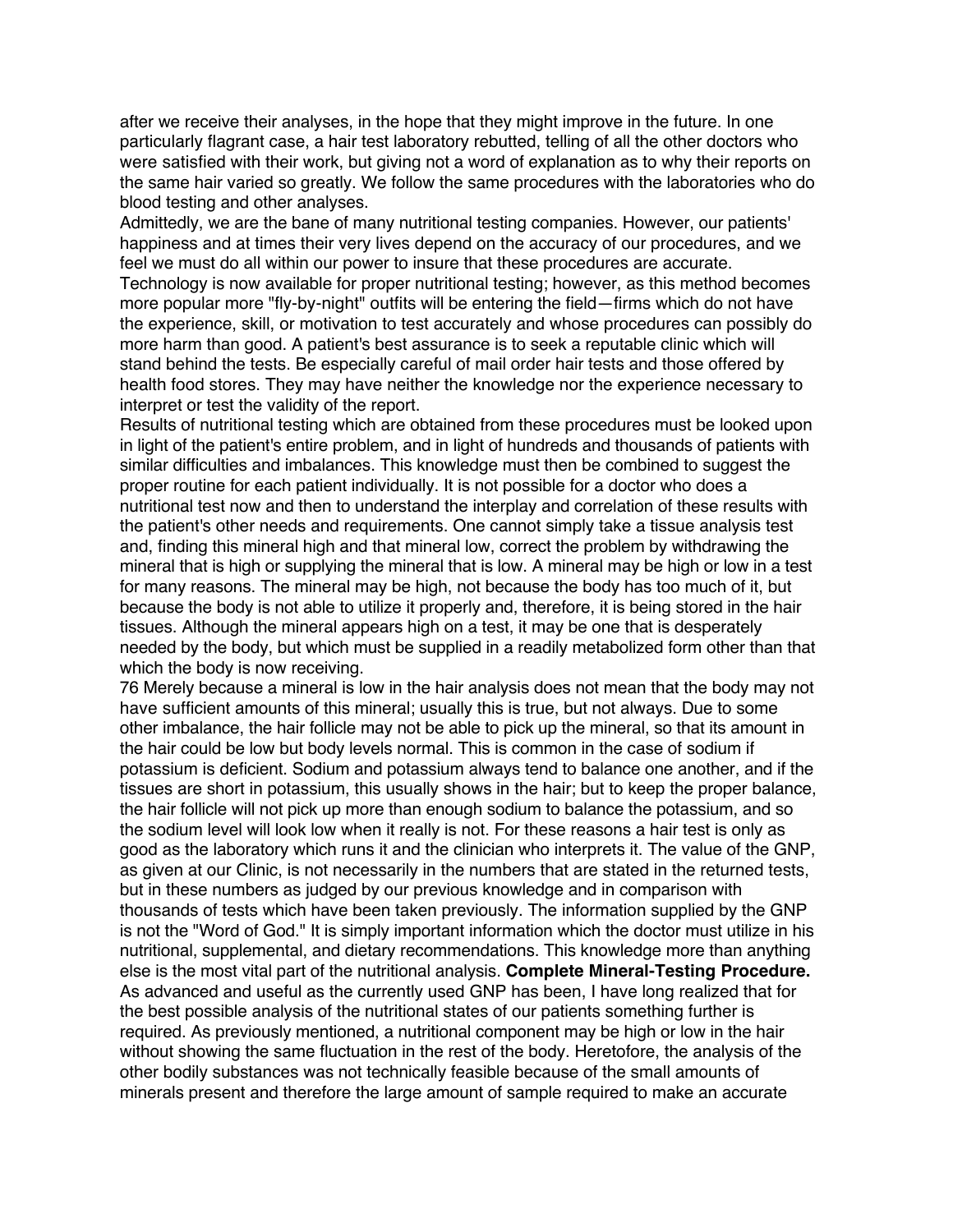testing. However, as a result of our constant requests, some of the more responsible tissue analysis firms have finally been able to develop a procedure by which the entire progress of nutritional elements in the body can be followed. As nutritional substances are utilized, they are first taken from the digestive tract into the blood; from the blood they go to the various tissue repositories where they may be needed for body maintenance and repair; and, finally, those in excess or no longer of value are excreted in the urine. To have a truly accurate and complete analysis of nutritional elements in the body, we should know the state of these elements in the transporting mechanism (the blood), the accumulation of these minerals in the target or tissue elements (hair or fingernails), and which and in what quantities are being excreted in

77 the urine. Such a complex analysis is now available. While the cost of the complete mineral-testing procedure is somewhat higher than the General Nutritional Profile, it has been kept reasonable so that all persons who are truly interested in the needs of their body's nutritional health can avail themselves of this latest in advanced technology.

With the initiation of this complete mineral-testing procedure, many of the honest objections which were raised regarding the hair test analysis have been overcome. Since we now analyze three different parameters of nutritional functioning in the body, our knowledge of this functioning has increased manyfold. For example, if a certain mineral is normal in the blood, low in the hair, and high in the urine, we can readily assume that a sufficient amount is being taken into the body (because of the normal blood levels), but it is not being absorbed and metabolized by the body correctly (due to the low tissue levels and the high excretion levels). Enough of the element is coming in, but the body is not holding on to it; it is being lost through the urine. We know then that we have to do one of two things: Find a form of this element that the body can more readily use or work to normalize the digestive system of the body so that it can break down properly the type of nutritional source that is now being ingested by the patient. Usually in practice we try to work on both of these factors. In another example, if a mineral is in normal quantity in the blood, high in the hair, and extremely low in urinary excretions, we now know that sufficient amounts of this element are being taken into the system but that through some defect in metabolism it is being retained in the system and not being properly eliminated. This is common, for instance, with copper. In patients with a certain metabolic defect—often seen in those with Adrenal Syndrome— copper cannot be excreted and accumulates in the system. Dramatic changes in personality can occur in this type of individual because such an elevated copper level can cause mental and emotional symptoms which may border on those of schizophrenia. This condition is treatable through a proper combination of zinc, manganese, and rutin, although it takes some time for recovery from the mental symptoms.

Or, if an element is slightly high in the blood, quite high in the tissues, and is being excreted in fairly large amounts in the urine, the answer is obvious—the patient is taking in far too much of this element and the intake level should be reduced. On the other hand, if an element is slightly low in the blood, quite low in the hair, and being excreted also at a lower than normal level, we know that there is a definite deficiency in intake of this mineral. In 78 this instance we must supply this mineral to a patient in the best absorbable form available.

This method of analysis is of great value. Undoubtedly in years to come, new and more comprehensive techniques will be developed to give greater knowledge of a patient's nutritional needs. However, this new testing procedure along with those we have performed for many years enables us to provide comprehensive and exacting help to Adrenal Syndrome patients in finding their nutritional imbalances and deficiencies. In the past, this lack has been a weak spot in the treatment of this condition; it should be no longer. Of all the so-called scientific advances of modern medicine, nutritional analysis is one I believe can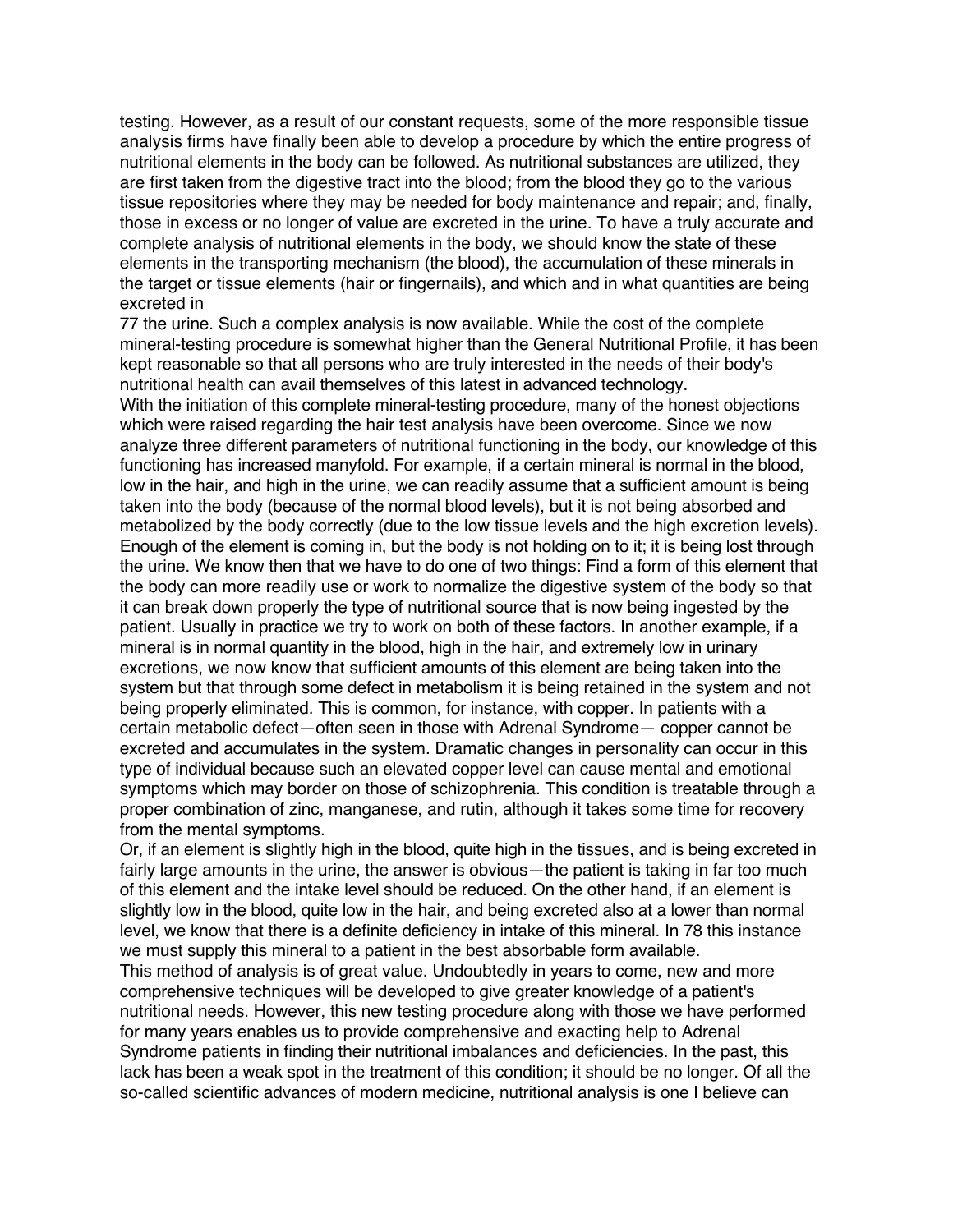truly qualify as an honest and useful aid to humanity. The ancients had emblazoned over their temples, "Man, Know Thyself." This is what we are attempting to do with our teaching. Everyday and in every way we are trying to get to know ourselves better, and with these new methods of nutritional analysis we are closer than ever before. **Summary** The correction of nutritional imbalances and deficiencies is an essential part of the treatment of Adrenal Syndrome. To this end, all elements and substances the patient needs should be correctly balanced and deficiencies corrected. Exact amounts of the different substances needed to accomplish this end must be ascertained and the patient should be supplied with the best possible products to accomplish this purpose. To fulfill these aims, the General Nutritional Profile, a complete analysis of the body's nutritional mechanism, developed at the Clymer Health Clinic, is essential. In addition to the profile, a three-way analysis—blood, hair, and urine—of the nutritional state of the body is now available. By the use of this triple nutritional analysis, the clinician can easily pinpoint and differentiate imbalances, deficiencies, and over- and under-ingestion—not only to indicate what the patient needs, but to know in what form it must be properly utilized and not misused. Even the finest of all of these tests, however, are of no lasting value unless they are backed up by extensive clinical experience and knowledge in their use and application. 79

**CHAPTER V Patient and Family Responsibilities** As I indicated in an earlier chapter, few conditions in medicine require of the patient such a large responsibility for recovery as does Adrenal Syndrome. Undoubtedly, this is one of the major reasons it is so ignored; few practitioners are willing to spend the necessary time and effort to program, manage, and constantly encourage these patients so that they are capable of carrying out their own parts of the cure. Only the Adrenal Syndrome patient can obtain ultimate control of the condition. The physician can provide a certain portion of the treatment. His part is necessary and vital, but by itself is not sufficient for the total correction of the ailment. Full recovery from Adrenal Syndrome is possible only if the patient assumes his part of the responsibility. If he does not, all help will be slow, arduous, and incomplete.

If this book succeeds in helping the myriads of patients who suffer Adrenal Syndrome to successfully understand the nature of the condition itself, the book will have fulfilled its purpose. Prior to the issuance of this work, all that was available was the twenty- seven page chapter on stress and hypoadrenalism in It's Only Natural. All new Adrenal Syndrome patients in our Clinic were told to read that chapter two or three times before their next appointment. I felt that was the only way they could achieve any semblance of understanding of their situations so that I would be able to help them. This understanding is still an absolute essential for patient care. For current Adrenal Syndrome patients, I, of course, require this text. Whenever they feel depressed or have doubts about their condition, I encourage them to read and reread the exposition of Adrenal Syndrome herein. **Steps in the Patient's Recovery** There are five important steps which the patient must take to help himself in overcoming this condition: The patient must fully understand the character and nature of the problem. The patient must accept the fact that he is a victim of Adrenal Syndrome; not only must he accept this fact in his mind, but also in his heart and soul, so that he has no doubt at all that this is the problem and that he must face it squarely. The patient must evaluate his entire life-style in light of Adrenal Syndrome. The patient must correct his life-style so that he can produce the amount of stress reduction that is required in his specific case. The patient must realize the necessity of, and embark upon, a program of stress reduction that will continue the rest of his life.

**Step 1: Understand the Problem.** Everything a patient does in his life—be it work, rest, exercise, sleep, eat, enjoy entertainment, take part in any form of activity—helps either to strengthen or to weaken the adrenal glands. Therefore, it is imperative that the patient know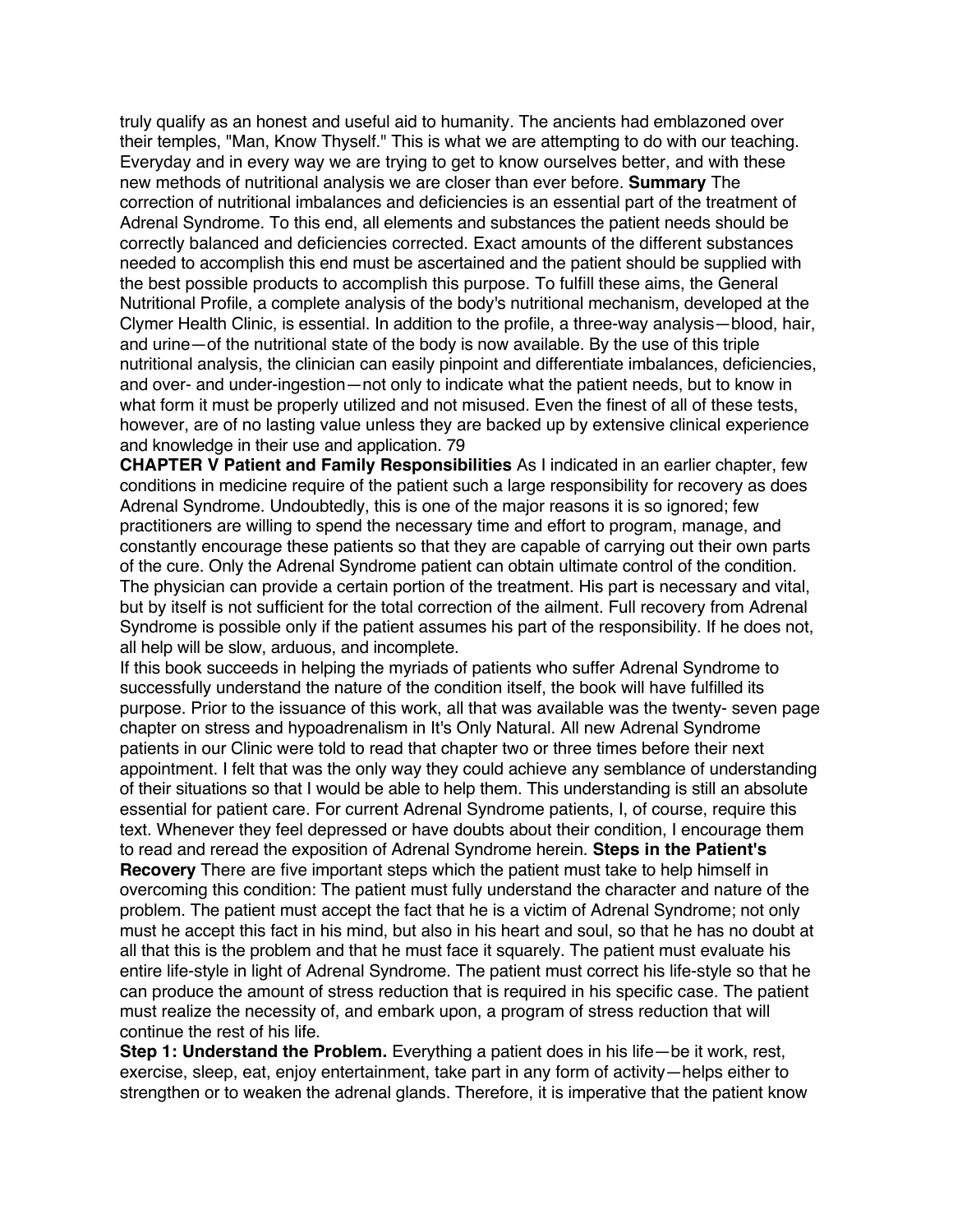as much as possible about every factor, variation, or nuance that might affect him on the road to recovery. My own work, which extends over a quarter of a century, has been a constant investigation of each and every physical, mental, and emotional facet of life that may, in some way or another, help support or injure the adrenal function. I have placed as many examples of these stresses in this book as possible.

Each bit of understanding and information the patient can glean about his problem increases his chance for a rapid and uncomplicated recovery. If questions and doubts arise, the patient is able to return to this text to search for an answer. If a patient has a thorough understanding of his condition, as presented here, he should meet few situations in his existence which he cannot understand and explain. Doubt, fear, and depression arise more from not understanding the real nature of the condition than from any other single factor of Adrenal Syndrome. If a patient has a set of disturbing symptoms, but knows what bodily function is not operating properly and what has caused the malfunction, together with what he must do to alleviate it, a great amount of stress and worry is prevented, and treatment of the condition can progress unhindered. On the other hand, if a patient is having difficulties which he cannot explain or understand, thoughts start passing through his mind that the difficulty might be this disease or that disease; these fears create stresses which produce more symptoms which lead the patient further down a destructive path and can create a serious setback to the improvement of his condition. The first step on the road to recovery, therefore, is to understand and comprehend basic adrenal reactions. It is a step ignored by too many patients. A good coach in any endeavour always spends a great 81 deal of time acquainting his student with the so-called "basics" of the game, for he knows that in the long run this knowledge usually means the difference between success and failure. Such instruction is usually dull and those involved are often not eager to follow the program, but it is the only road to real accomplishment. The best advice I can give patients is to return to this text and read and reread it until the fundamental nature of the condition is well understood and its various ramifications become as well known as the letters of the alphabet. It is not always easy for the Adrenal Syndrome patient to comprehend his condition as readily as a more stable person might, because the nature of Adrenal Syndrome causes mental clouding, poor concentration, and inferior memory retention. Therefore, it is necessary for the Adrenal Syndrome patient to spend much more time going over this knowledge to absorb it, but with persistence he will always succeed.

**Step 2: Accept the Condition:** Step one, patient understanding and comprehension, is relatively easy to explain to the patient and the instructions for its fulfillment are rarely misunderstood. Unfortunately, this cannot be said of step two: patient acceptance of the condition. This point can present a hurdle that is the most difficult part in the entire treatment of Adrenal Syndrome. For treatment of Adrenal Syndrome to proceed as quickly and as fully as possible, it is vitally important that the patient direct all his energies toward helping himself to overcome the difficulty. The only way that we can help him marshall these energies is if he is positive about what is wrong with him, if he accepts this fact fully and, therefore, is completely motivated to help the doctor overcome his malady. Unless this can be done, recovery will be unnecessarily slow and probably incomplete. Recovery from Adrenal Syndrome always proceeds in direct proportion to the amount of patient acceptance achieved.

If the above statements are true—as they are—and assuming that the average patient is at least reasonably intelligent, one might readily ask why we have so much trouble obtaining patient acceptance. If this acceptance is essential for the well-being of the patient, why cannot the patient recognize this and do all that is necessary to help the doctor aid him in his recovery from this condition? To understand the patient's difficulty, let us reconsider the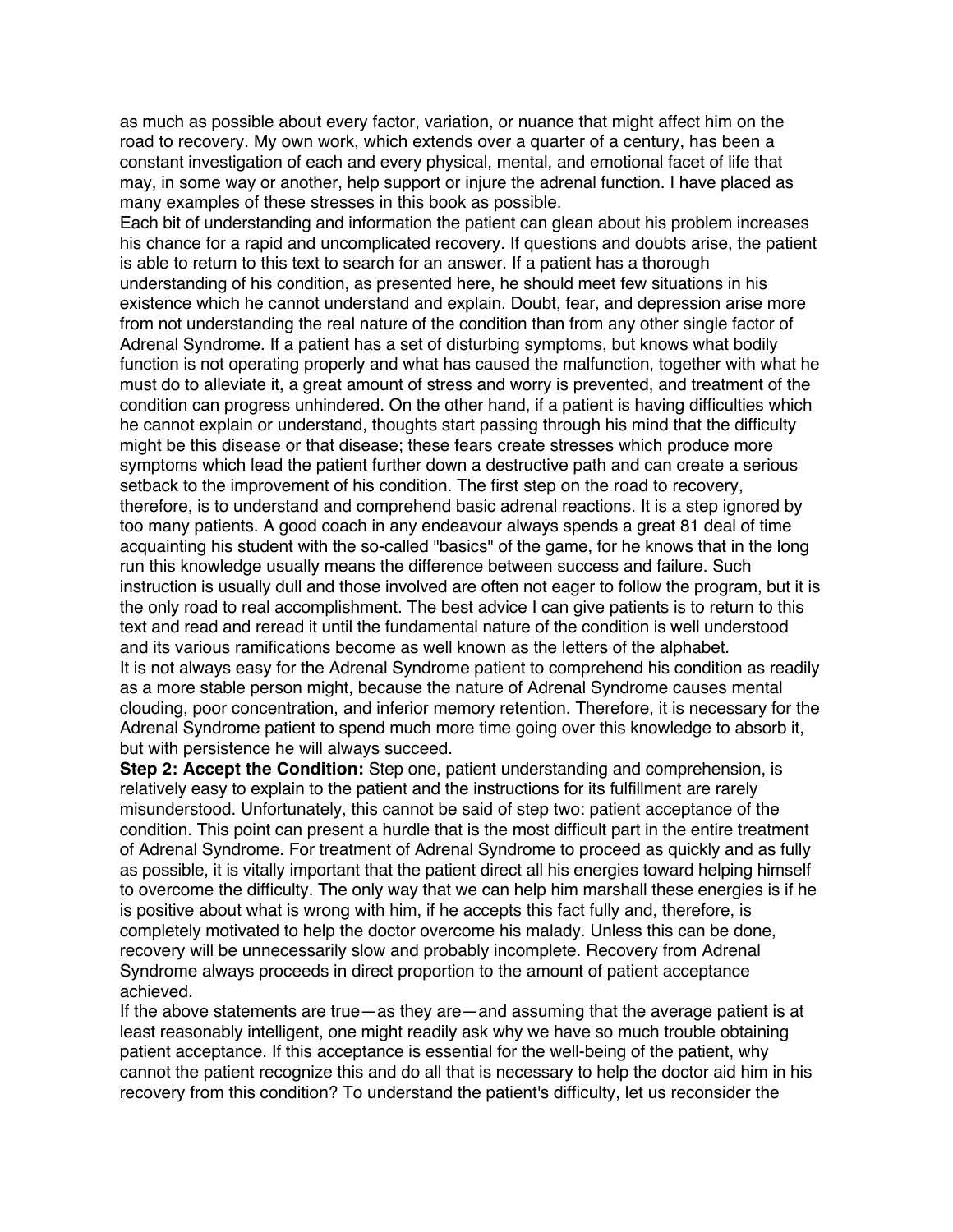nature of the condition, the nature of the Adrenal Syndrome patient, and the advice of the various physicians the patient may have consulted

82 before us. Most of these patients have been diagnosed as neurotic or just plain lazy. Most have fears that some strange, undiscovered disease is gradually eating away at their vitals. When the symptoms of the condition are under control, it is easy for a patient to be logical and reasonable and accept the possibility that he may have Adrenal Syndrome. However, when in the still of the night some of the more bizarre symptoms of this condition occur, it is extremely easy for fear and apprehension to creep into the patient's consciousness or for words of a physician who once pronounced him emotionally unstable to come vividly to mind. Doubt builds on doubt, and by morning the patient can have himself thoroughly convinced that he is mentally unstable or a victim of some incurable disease.

On the opposite side of the ledger, for individuals whose symptoms are not as severe as some it is difficult to accept the fact that they have a condition as complicated as Adrenal Syndrome, since the early manifestations are relatively mild. They want to believe either that they are only overworked or that all they have is a virus.

**Step 3: Evaluate.** It is necessary for the Adrenal Syndrome patient to go on a true austerity program as far as the expenditure of his own neuroglandular energies is concerned. As he is able to adjust his life-style to conserve these energies as much as possible, he will be able to rebuild the general adaptive mechanism and pay off his past bodily debts. When these are paid off and the neuroglandular mechanism is brought to a state of optimal functioning for this individual patient, his austerity program, i.e., his life- style, can be liberalized to a maintenance schedule. However, he must be careful that he does not once again overextend himself and produce more debts—the practice which had previously brought him into such a poor state. All patients ask how much they must adjust their life-styles. The answer is at once simple and immeasurably complex. They must adjust their life-styles sufficiently to produce the necessary stress-reduction on the neuroglandular system to allow it to regenerate. Exactly what this means for an individual patient depends on three factors: First, on the extent of the drain on the neuroglandular system; second, on the present life-style of the patient; and third, on the types of treatment the patient is able to obtain for his condition. After analyzing these three elements, we are able to help the patient in the evaluation of his life-style changes. For example, the young minister from Pittsburgh, mentioned earlier, obviously was an Adrenal Syndrome patient. His condition had become so severe that he had fainted in the pulpit while 83 delivering a sermon. This reaction occurred because of lowered blood pressure and a deficient amount of oxygen available to the brain. At times he became so weak that he had to spend two or three days flat on his back in bed before he could carry on with his work. He was, however, as are so many Adrenal Syndrome patients, a definite overachiever. As soon as he was able to get out of bed, he was out working on church duties, giving lectures in different parts of the country, attending parishioners, and planning new projects. Since he lived about six hours from our Clinic, it was not possible for him to see us frequently. Every attempt was made to find a physician in his local area who was knowledgeable about Adrenal Syndrome. As reported, those who would accept him as a patient seemed to have little knowledge of Adrenal Syndrome, and those who were knowledgeable refused to accept him as a patient. Since clinical treatment of any significant magnitude seemed out of the question for this patient, a radical change of life-style was essential if improvement was to be obtained. He had to give up as many of his external church duties as possible and delegate wherever possible his internal church duties. Eventually, once he was able to regenerate his system, he could gradually return to his various duties. However, I do not believe that, even under the best circumstances, he should ever return to the full intensity of activities that he fulfilled when I first saw him. Admittedly,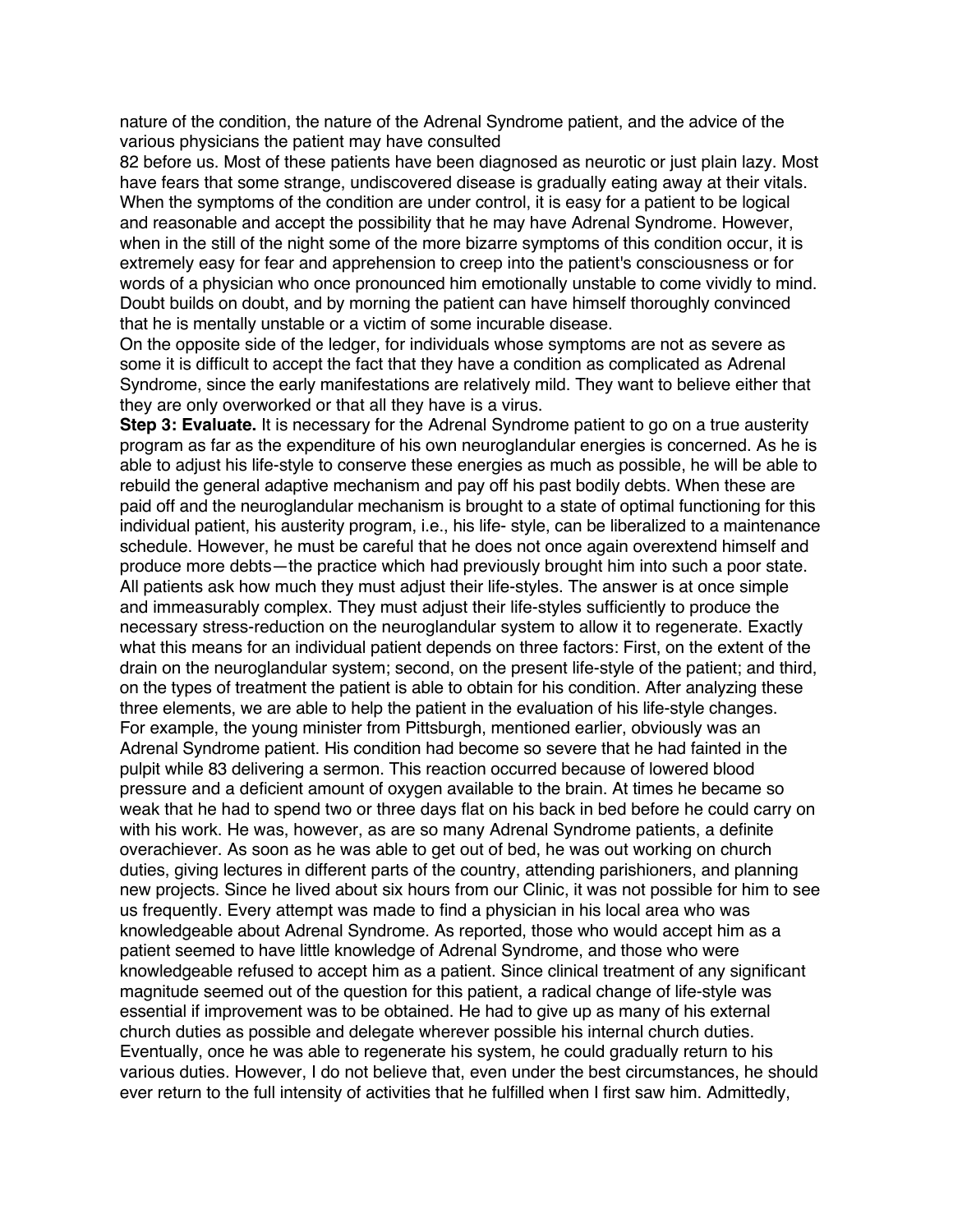such an opinion is not what a patient wants to hear. In fact, this patient has had a difficult time accepting Adrenal Syndrome. Nature has a way of helping truth, however, and once he fainted during church services, he had little choice but to accept the condition. In a similar case, a patient called on me, describing in great detail all her symptoms, each one of which led to the same conclusion, Adrenal Syndrome. She mentioned that while she wanted to come to our Clinic for treatment, it was going to be difficult for her because she was, at that time, holding down three jobs and was working seven days a week. I remarked that her situation would probably be quite easy to help; all she had to do was to give up at least one of her jobs and use that free time to come to see us at the Clinic. I advised her that, in fact, unless she did, there was probably little that I or anyone could do to help her. Another patient whom I had been treating for some time, achieved good progress up to a point, but could not progress beyond a certain plateau. Review of her treatment program showed she was receiving all of the remedies, following the proper diet, and getting her proper treatments at the Clinic. Only one thing remained for her to do: Change her life-style sufficiently to reduce stress further because she 84 was, as I had told her, still putting out more energy every week than she was producing and, therefore, creating an ever increasing debt rather than building up a reserve in her energy bank. I learned later that she had been active in certain church activities which, while she enjoyed them, were not an absolutely essential part of her life. She gave up these activities and, within two weeks, started to improve again and has continued that improvement. Eventually, as her neuroglandular mechanism strengthens, she can again include these extra church activities in her life. However, had we not analyzed her life-style and changed it at the time we did, she would undoubtedly still be floundering in her recovery and wondering why she did not make the improvement we had promised her. **Step 4: Reduce Stress.** Once the patient has adequately evaluated his life-style, he can correct his way of living and begin the accomplishment of stress reduction. In regard to this point, one is constantly reminded of the familiar biblical phrase, "The spirit is willing, but the flesh is weak." It is one thing for a patient to evaluate his life-style and realize what changes must be made, quite another for him to institute these changes and live up to these changes until proper improvement has been attained. For instance, the young Pittsburgh minister, while obviously aware of the measures necessary for alleviation and correction of his problem, was anything but eager to make those changes and was actually strongly opposed to such changes. Well motivated to work for his ideals and life objectives, he had a strong sense of duty and responsibility to those who were dependent on him. He was willing to make almost any sacrifice except that which would entail a change in his basic life-style. In fact, his resistance was such that he altered his life-style only when his symptoms became so severe that he could not physically continue.

A long-time professional acquaintance of mine, Dr. Henry Linke, often said "The way a patient has lived is what has caused the problem he now has. To help the problem, we must change his life-style. You cannot ultimately do one without the other." Dr. Linke told me that over thirty years ago, and each passing year has reaffirmed the truth of his statement. These first four points of patient responsibility are interdependent. Before a patient is able to change his life-style, he must understand his condition and, therefore, have a reason to change. People do not make changes without a reason or purpose. Once a patient understands his condition, it is easier to accept the difficulty and realize the only way to overcome it is to make the necessary changes in life-style. He must then, with the aid of his doctor, plan these 85 changes and, again with the help of his doctor, carry out the alterations which are essential to his ultimate recovery.

**Step 5: Continue Stress-Reduction Activity.** Once changes have been instituted and the patient is on the road to recovery, he must consider establishing within himself a never-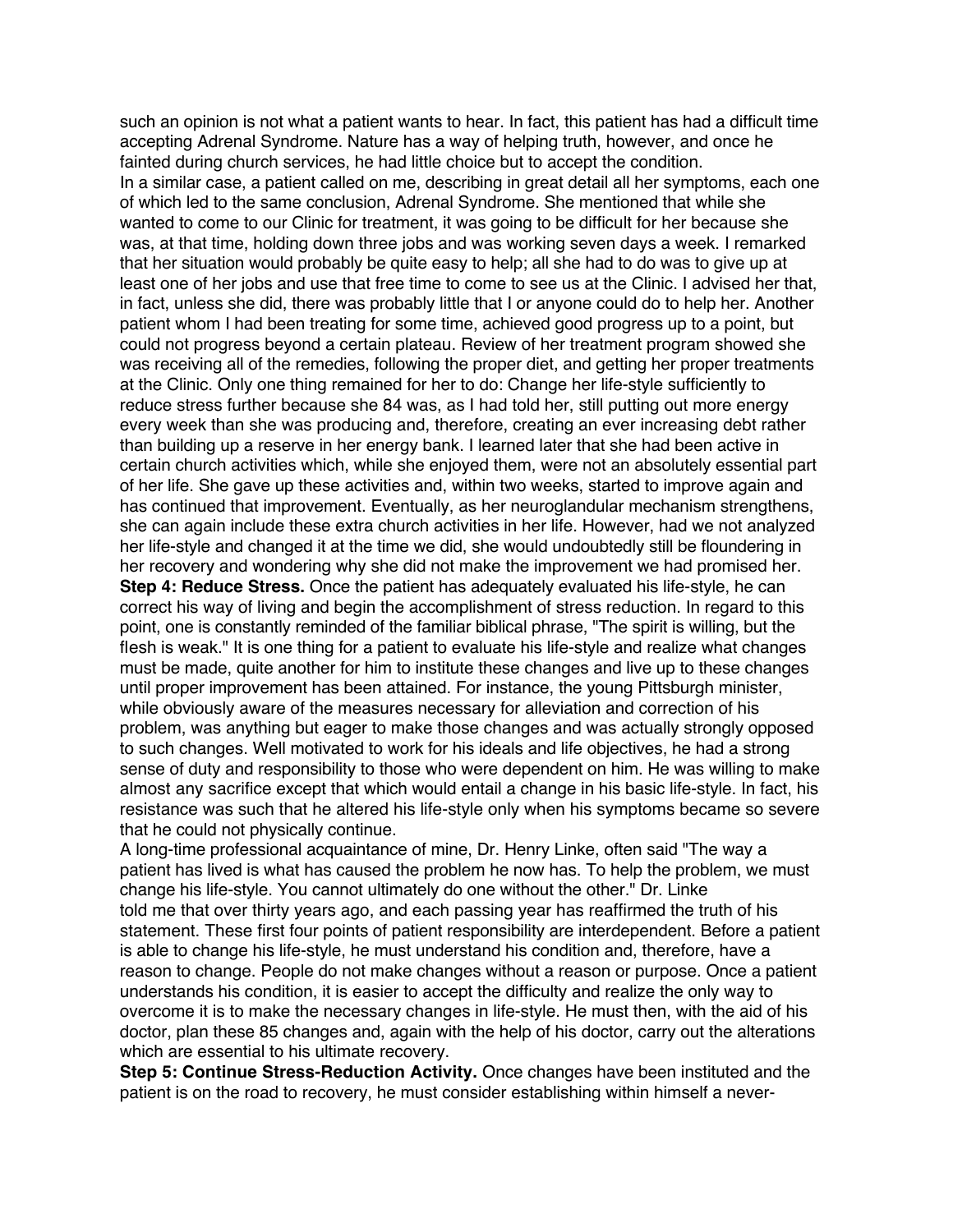ending evaluation of the stresses to which he is exposed. Stress is an integral component of life without which life would be nearly valueless. The various stresses of living prompt us to all forms of activity which produce every known improvement and man-made beauty in the world about us. In some individuals, however, an overabundance of stresses can exhaust the neuroglandular mechanism. Adrenal Syndrome patients must be careful to avoid an abundance of stress; they must shun those stresses which are, by their nature, worthless or useless. We refer to such stresses as worry, anxiety, judgment of others, or paranoic-type fears. These stresses have no redeeming features except that by learning to eliminate them we grow stronger and wiser.

Probably the most common question asked me by those with Adrenal Syndrome is, "Will I ever be normal again?" The answer I give is, "There is no such thing as a 'normal' person. We are all crippled to a lesser or greater degree from birth. We all come into the world with the combined heredity of our mothers' and fathers' ancestors, none of whom were normal and, therefore, there is no way that they can create a totally normal child. Your problem happens to be a weakness in the neuroglandular mechanism. Luckily, it is one which we understand; one which we can control; and, in most cases, one which we can correct. It is necessary, however, for you to live more carefully in regard to the various stresses of life than the so-called average individual, somewhat in the same way that the individual who has inherited a mild diabetic condition must watch his diet so that he does not ingest too much sugar. As long as he watches this factor, he can live a relatively normal life. If you, the Adrenal Syndrome patient, learn to control and moderate the various stresses upon your whole being, you, too, can live a relatively normal life." When an Adrenal Syndrome patient says he wants to be "normal" he means what he believes is normal. He really does not mean what would be his own normal state, but what he sees as normal for some other person or for people in general. If a blind person is sick and we help him get well, he does not expect to see again, he only expects to have the additional ailment corrected. This is not true of most Adrenal Syndrome patients. They want us not only to return them to their normal state, but also to make them "see again," i.e., they expect us to help them overcome the neuroglandular weakness which is their congenital due. 86

We attempt to do this, not by returning these patients to normal, but by encouraging them to a state of supernormal. They must work to obtain a greater control over their lives than the average person, for only in this manner will they achieve their desires. My college football team had a one-eyed quarterback who was good enough to become nationally famous. He put forth much greater effort than most to reach his goal, with his disability, since he lacked depth perception. However, he did not bemoan his fate. He persisted and outpaced all his two-eyed competition for the position. So must the Adrenal Syndrome patient. In the last analysis, how productive, creative, or normal a life the Adrenal Syndrome patient lives is entirely up to him. To succeed, he must follow as fully as he can the five tenets laid down in this chapter. He must fully understand his condition, must have a complete acceptance of the condition, must evaluate the stresses upon him and his general life-style, must correct these stresses as necessary, and must be eternally vigilant in evaluating the emotional stresses that may come to him during the rest of his life. He does not need to stay away from all stresses, but all unnecessary stresses should be reduced to a minimum so that his energy can be conserved for those activities and emotional situations which are truly beneficial and productive to him on all planes of his existence.

**What Every Family Should Know about the Person with Adrenal Syndrome** Almost without exception, the average family and friends of the Adrenal Syndrome patient unwittingly do everything they can to worsen the condition. The harder they try to be helpful, the more injurious become the results of their efforts. There are several simple reasons for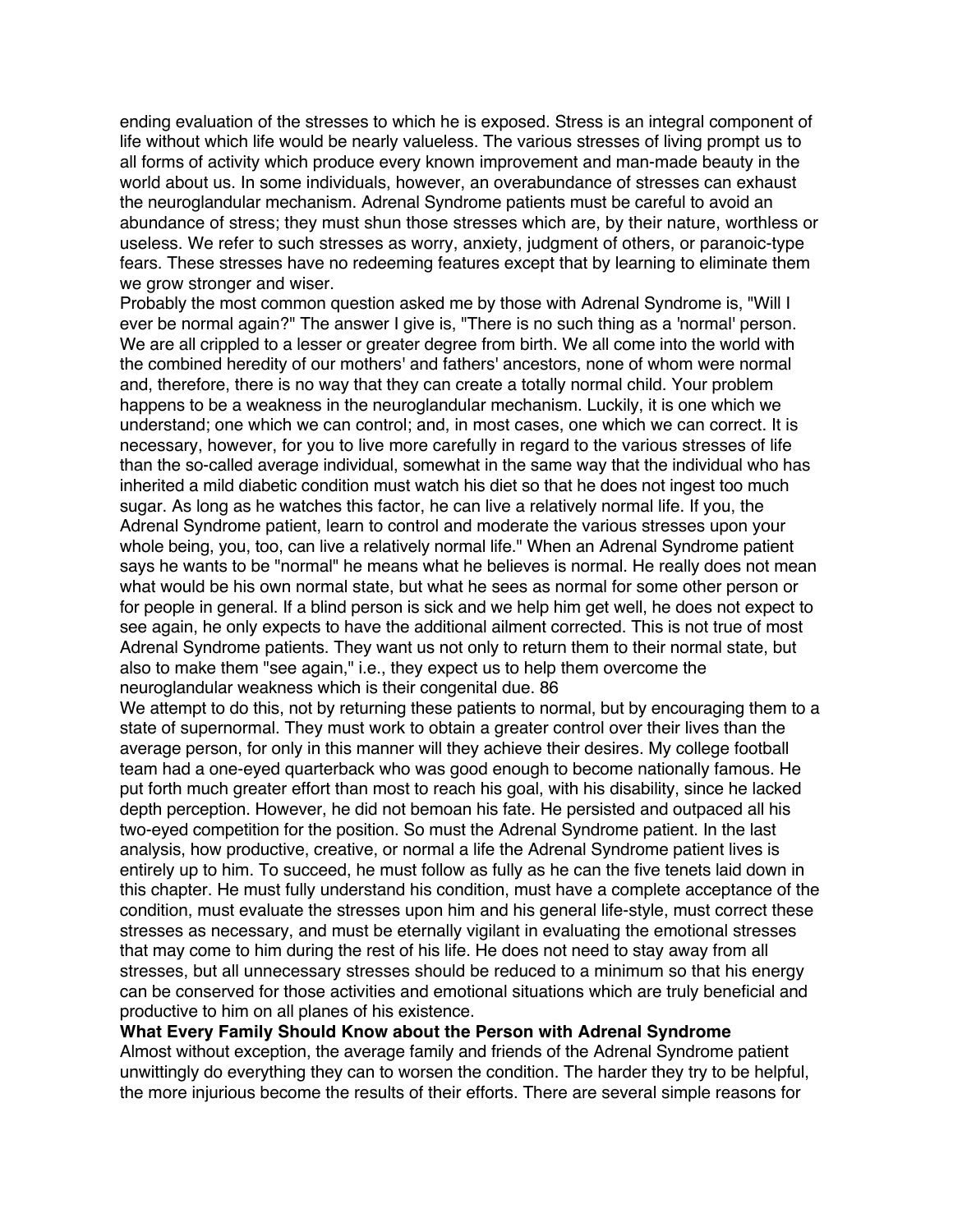this paradox, the most common being that almost all obvious or so-called "gut" reactions toward the Adrenal Syndrome victim are invariably incorrect. The advice, be it professional or amateur, which would fit most persons with symptoms similar to those displayed by the adrenal case are completely ineffectual and usually detrimental to the progress of the Adrenal Syndrome patient. Unlike the true neurotic or basic non-achiever, the adrenal victim wants nothing more than to be able to do all the things his friends and relatives are extolling him to do. The fact is, he is physically incapable of accomplishing these tasks and will remain so until the basic underlying condition is remedied.

87 The patient with this problem is usually intelligent, highly motivated, responsible, with a great desire to achieve. The difficulty is that he has neither the glandular nor the nervous strength to carry out these desires and ambitions. The fact can create in him a large and often conflicting group of emotional and personality frustrations. Put yourself in his place for a moment and perhaps you will see the sense of frustration which is produced by this condition. You are an individual of intelligence and character. You have desired to do useful and productive things with your life and yet every time you attempt to do something, you become more and more exhausted. Every attempt at productive activity is met with strange nervous anxieties or, as one patient put it, "agitated depression." The only thing that even remotely seems to help is rest and withdrawal from all the fascinating events of life. You are like an athlete who is trained to run the hundred-yard dash, but who collapses after a few yards each time he attempts to run. Soon you stop trying and wonder if there is any sense in training or in trying to accomplish anything because fatigue, anxiety, and failure have become the essence of your existence. Here, of course, is where your friends and family come to your aid. They entreat you: "Now, come on, don't be lazy. Keep going, keep trying." They tell you: "It's all in your mind. Tell yourself you are going to succeed and you will." You consider that perhaps they are right, and so you try harder. The harder you try, the more you stress your weakened glandular system and the more rapidly you fail. The more admonitions and encouragement of this kind you receive from your family and friends, the more guilt you accumulate when you are not able to accomplish. The greater the guilt, the greater the stress; the greater the stress, the less you can accomplish; the less you accomplish, the more you are admonished; the more you are admonished, the

greater the guilt, and so on. In this fashion, well-meaning friends and family members hasten the development of this disease. In fact, from my many years in treating this condition, I have concluded that the most difficult to resolve and the most prolonged of all stresses imposed on the Adrenal Syndrome patient are those by friends and family who are truly trying to be helpful. The ironic saying comes to mind: "With friends like these, who needs enemies." I wish in no way to be harsh or unfair to the family and friends of the Adrenal Syndrome patient. These patients are the most misunderstood of all disease victims in America today. How can their loved ones comprehend their problems when not even one in a hundred doctors understands them? A large part of my time and energy in treating Adrenal Syndrome patients is devoted to counselling their family and close friends. 88 Oftentimes only by enlisting their help am I able to resolve a difficult case. When properly motivated, no other group of people can have such a beneficial effect on the victims of this condition. **What Family and Friends Can Do** Understand. The foremost effort that friends can make to help these patients is to understand as thoroughly as possible the nature and character of the disease. To accomplish this end, I suggest that they read this text thoroughly, not just once, but two or three times until the words are engraved on their consciousness and the spirit of the work itself becomes a part of their being. There are times, unfortunately frequent in some cases, when Adrenal Syndrome patients can be nearly insufferable. At such times it requires the consciousness and personality of a saint to live with them. Only if the healthy friend or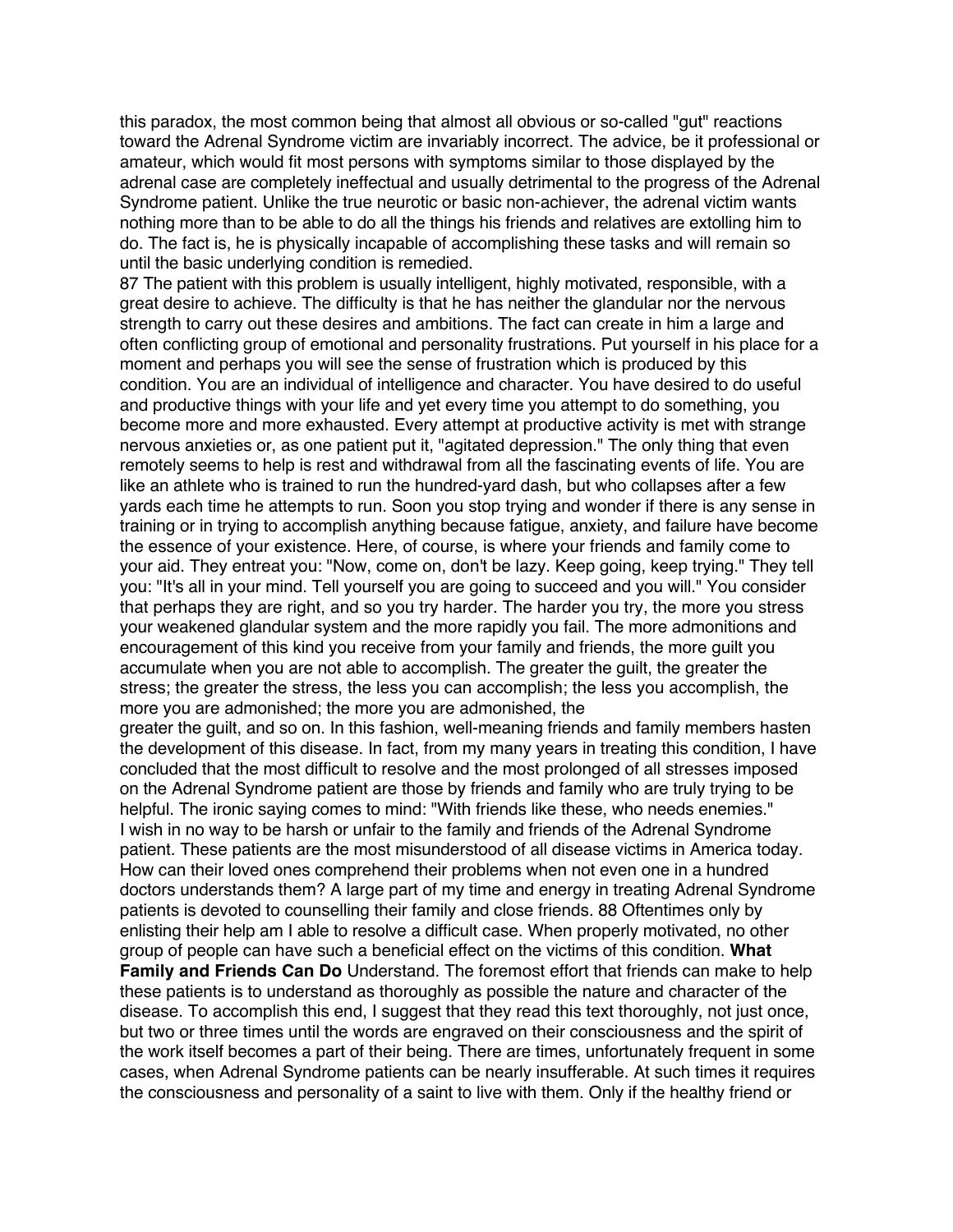family member is permeated with an understanding of the nature of the Adrenal Syndrome experience can he develop the compassion and understanding necessary to help his poor friend or relative on the proper path to improvement and recovery. One who would be of help to these individuals must be able to push aside his own feelings and personal needs as much as possible and learn to say and do those things which are most inclined to produce improvement for the sufferer. There are those who are not willing to undertake such a task upon themselves and many divorces and broken relationships occur because of Adrenal Syndrome. Interestingly, most persons with chronic Adrenal Syndrome tend to marry partners with strong adrenals. This can be true even though the marriage takes place long before real adrenal symptoms manifest. In this way, one partner is steadfast when the other becomes erratic. While such a relationship helps to stabilize a marriage, it does present a problem in that it is difficult for the stronger partner to understand the weaknesses of his or her spouse since he or she has not experienced similar symptoms. This chapter is intended to help remedy this misunderstanding.

I am often asked: "How can I develop this understanding and compassion, Doctor, when the patient seems to do everything he can to upset me?" The answer I give in my office consultations is this: "Suppose you get on a bus and are about to put your token in the meter. Someone enters the bus behind you and steps on your foot while something he is carrying hits you in the shin. Your shin hurts and your foot is sore. You turn around in great anger ready to read the riot act to this inconsiderate, clumsy individual. Upon turning around you find that the object which hit your shin was a white cane 89 and that the individual you are now addressing is wearing dark glasses and is obviously blind. What happens to your consternation and anger? Immediately, they are brushed aside by understanding. You step out of the way and say to the individual, 'Oh, I am sorry, was I in your way? Please let me help you to a seat.' Which you do. The shin still hurts, your foot is still sore, but your feelings of anger are entirely dissipated and replaced by those of compassion and helpfulness all due to the fact that you have a different understanding of the incident after seeing the individual. The events have not changed from the first insult to your body, but your comprehension of what caused the events has changed completely, and so has your attitude. Thus, it can and should be with your attitudes toward your Adrenal Syndrome friend. He is, as it were, emotionally and physiologically blind. He is not able to change many of his actions; he does not hurt you or anyone intentionally. He is driven to these acts by pressures so great, so difficult to control that even a seraphim would be sorely tired."

There is a Buddhist saying of which I am often reminded in my treatment of the adrenal case: "To know all is to forgive all." If we knew and understood what goes on inside the mind of the adrenal patient, we should be able to forgive him and work to help him on his path back to a productive existence.

**Encouragement.** Another important step friends and relatives can take to help the Adrenal Syndrome patient toward his recovery is to encourage him. One of the basic characteristics of this disease, particularly in its chronic form, is that of discouragement and depression. It seems to the adrenal patient that life is without joy or purpose, that there is no help, and that he is destined to remain forever in the anxious morass of despondency and depression in which he finds himself.

Sermons and admonitions do not help him; encouragement does. Friends should let him know that they understand his problem, that they appreciate his suffering; but that with the proper treatment and care he will improve. They should let him know that although he will have ups and downs—for this is the nature of the condition itself—he must not give up but continue his treatment until his efforts are rewarded. There is no end to the value of encouragement for the Adrenal Syndrome patient, no end to the need for constant assurance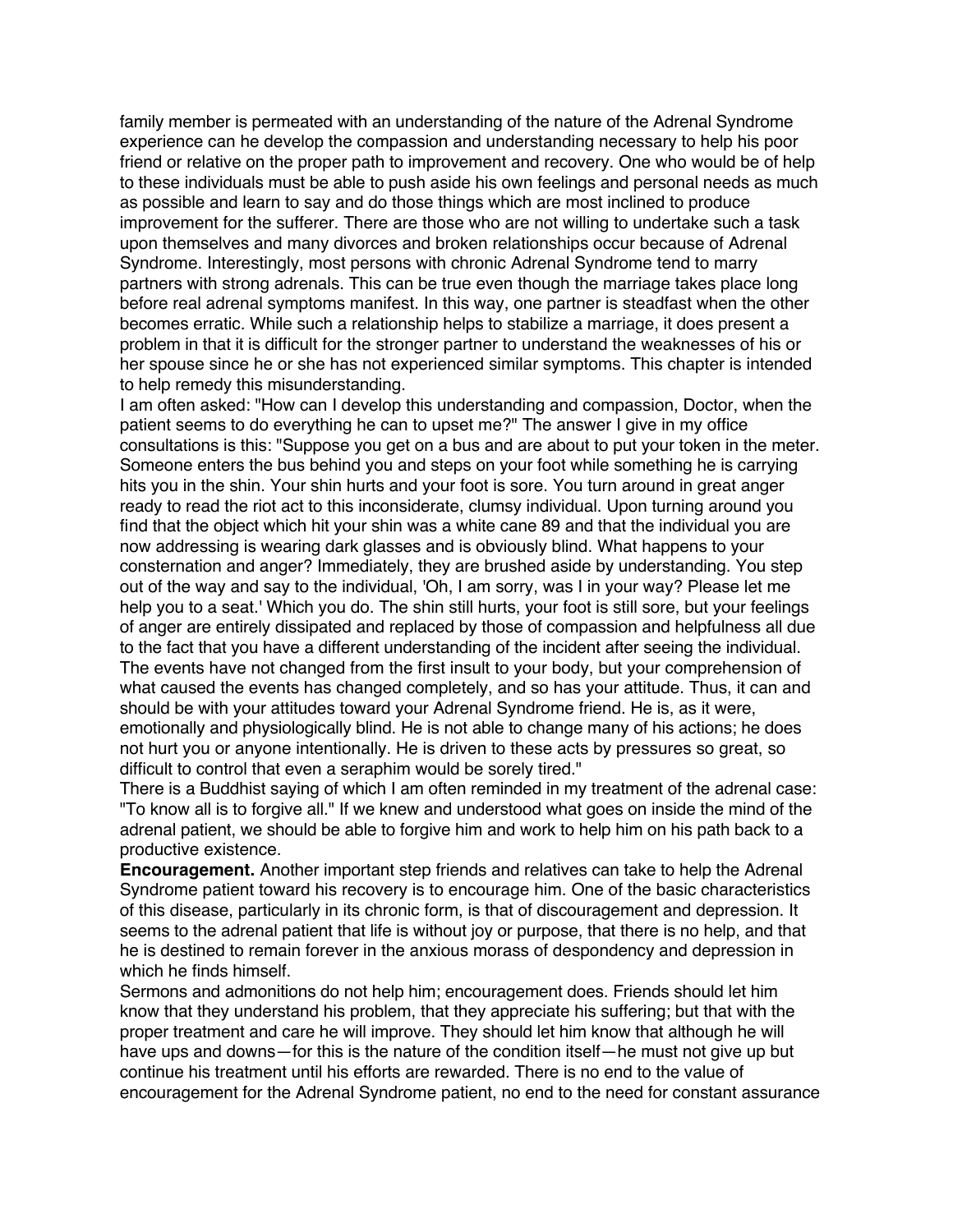that he is going to get better. In the early stages of treatment, especially for the patient with the chronic form, he has little else to fortify him. His treatment, of course, is helpful, but in the beginning this is directed toward building basic adrenal support and

90 has little effect on his immediate sense of well-being. In fact, early treatment can make the patient feel more tired than previously because the adrenal is resting in its effort to rebuild itself. Encouragement and hope are the mainstay of help at this time. When friends and relatives ask what they can do to help the new Adrenal Syndrome patient, I reply that there are three things which they should give in full measure: encouragement, encouragement, and more encouragement.

**Reinforcement:** "Let Thine Eye Be Single." Another vital factor, to which friends can contribute, is treatment reinforcement. The Bible says: "Let thine eye be single." To succeed, it is necessary to look in one direction, take one way, use one path. Only by directing all the forces and energies of the patient along one line can he accomplish his goal. This is important in treating all Adrenal Syndrome patients, but absolutely essential in chronic patients. Once I have accepted a patient, I attempt to make my treatment plan as clear as possible to friends and relatives close to the patient, so that they can offer their support for this treatment. At no time

should the adrenal patient have the slightest doubt that the treatment he is receiving is anything but the best available. Doubt creates negative thoughts and these thoughts depress the neuroglandular system in such a manner as to make progress difficult. Because of the lowered blood pressure and, therefore, lowered nutrition and oxygen available to the brain of the Adrenal Syndrome patient, he has difficulty making decisions and discriminating among types of therapy. He is easily lead from one path to another if some outside influence works to move him in that direction. Like all sufferers of chronic diseases, he is hoping for a miracle. There are no miracles in Adrenal Syndrome cases, only specific hard work which eventually succeeds in overcoming the condition. Once a patient has started on a particular plan of treatment, it is incumbent on true friends to help support him in this plan of treatment. The patient should be entreated to continue the chosen treatment plan. If friends or relatives have any disagreement or apprehension about the type of treatment the patient is receiving, they should discuss this situation with the doctor, never with the patient. If those close to the patient are in disagreement with the treatment, it might be best for the patient to go to another physician. There is little use in a doctor's going all out to help a patient if his efforts are constantly subverted by the patient's friends and family. In Adrenal Syndrome treatment, the doctor must work diligently 91 to build the patient's confidence in the therapy and in his, the physician's care. Only in this manner will the patient receive the full value of the treatment given. Anything that family and friends do to disturb this confidence can be injurious to the patient and severely slow recovery. Little of this depreciation of the patient's treatment stems from maliciousness or attempt to hurt the doctor- patient relationship, I realize. Most of it comes from a sincere, but misguided, effort to help the patient. Frequently, friends bring the patient newspaper or magazine articles which discuss problems similar to that from which they think the patient is suffering. Usually, these are about conditions which produce symptoms similar to those of the patient's, but which are not related to the patient's own situation. This type of reading produces in the patient, who is unwise enough to peruse them, a sense of confusion. The patient begins to question his doctor's care and to doubt the benefit of his treatment. This confusion, unless rapidly corrected, may act to eat away at the progress made and prevent future improvement. I do not wish to intimate that the therapy outlined here is the only possible therapy to help these patients, or that I alone have all the answers for this condition. Patients may be helped in many ways. I have attempted to bring together the best methods I know to form a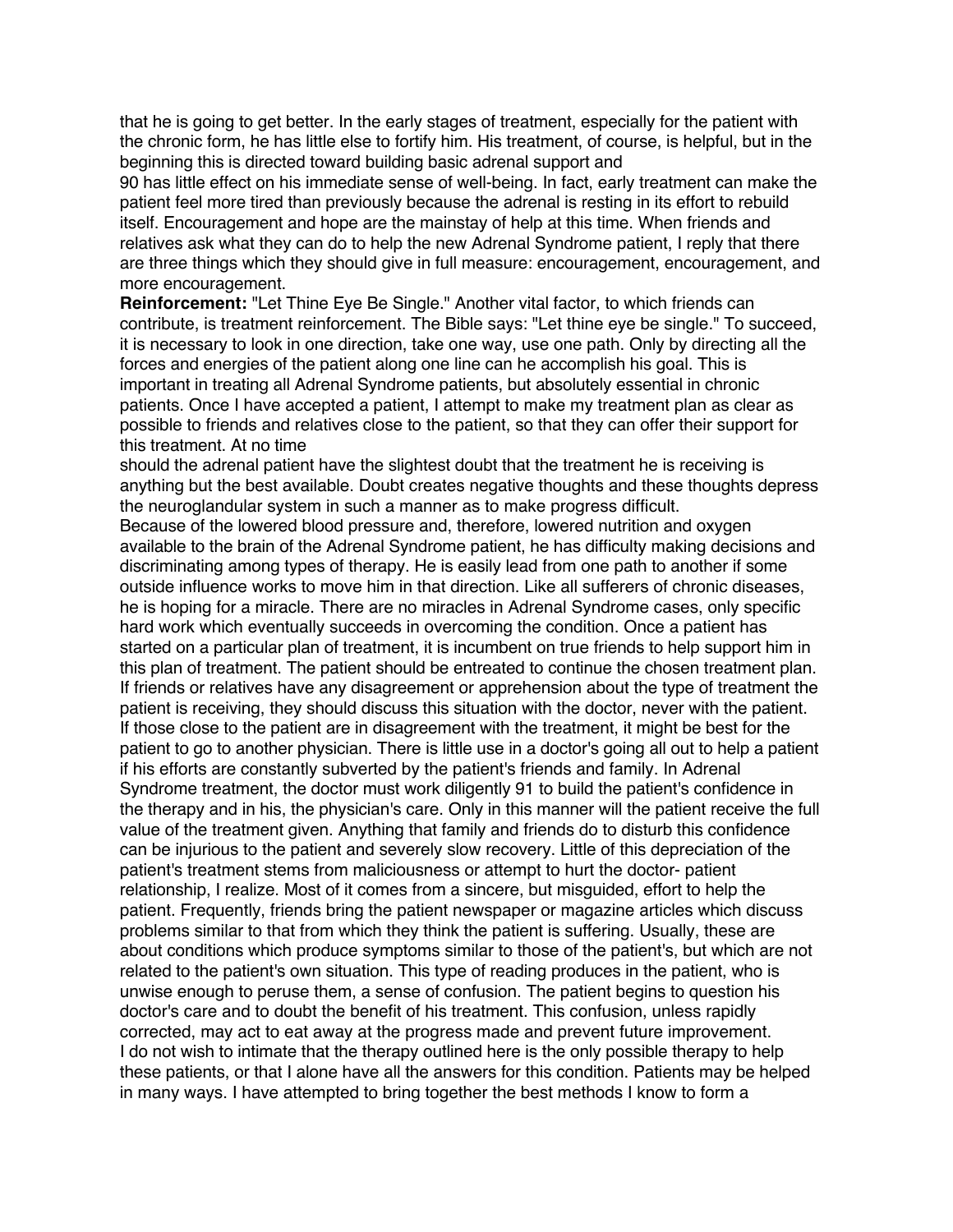complete treatment for this most difficult disease. I know that other dedicated doctors also do a good job with these patients, for there are "many ways to skin a cat." However, in skinning a cat, it is best to choose one way and not try two or three simultaneously. Once the patient and his family have chosen a method of therapy, they should stick with it and not confuse the patient by suggesting other doctors or other treatments. Should any treatment not fulfill the doctor's stated goals, the patient has the right to discuss the future with the doctor, and if the prognosis does not seem favourable, that patient may wish to look elsewhere. If the patient or family and/ or friends lose confidence in the doctor, another must be sought. While in treatment with any physician, however, the best chance of success is by full faith in his care. Again, "Let thine eye be single."

**Consideration of Other Factors.** While the foundation of friends' help to adrenal patients is supported by the three great pillars already mentioned—understanding, encouragement, and reinforcement —several other considerations should be mentioned. When a patient's condition is severe enough to require his staying at the Clinic, we usually do all we can to isolate him from adverse influences. Frequently, our main reason for suggesting a patient stay at the Clinic is to remove him from the home environment which aggravates his condition. The patient's efforts to keep in touch with those at home often defeat our treatment plan. The patient sometimes behaves like a narcotic addict in relation to his previous situation. He knows that every time he contacts "the folks at home," they are likely to say things which can trigger old reactions which are detrimental to his recovery. Yet his connection with family and friends is so strong that he continually contacts them even though it devitalizes him, both physically and emotionally.

I have found two solutions to this situation. First, I often explain to friends and relatives the character and nature of the condition and what they must do to be of valuable service to their loved one's recovery. Usually this explanation is helpful and sometimes works very well, but frequently family members are unwilling to cooperate or are simply incapable of understanding the situation. In these instances, and in cases in which friends or relatives do not come for consultation, we insist that a patient not contact his friends and relatives until the negative contact can be controlled by the patient's improved physical condition and understanding of his emotional stresses and sensitivities. With great reluctance do I impose such a blackout, it being far more advantageous to the patient and to me to have the help and encouragement of those at home, but in many instances I am left with no other alternative. **A Few Precautions.** Even when family and friends are understanding, knowledgeable, and

sympathetic, they should consider a number of important factors involved with patient contact. All phone conversations should be brief, preferably not over five minutes. Lengthy phone conversations have a deceptive effect on the mechanism of the Adrenal Syndrome patient and can exhaust much more rapidly than direct conversation.

No more than two or three friends and relatives should visit at one time. Most Adrenal Syndrome patients are adversely affected by crowds, particularly visitors the patient does not know well or for whom he feels he must put on a "front." Even old friends should not stay too long (an hour is sufficient) to prevent a drain on the Adrenal Syndrome patient. These precautions are most important when the patient first enters the Clinic. However, as the patient improves, such precautions may be relaxed. A patient may be set back several days in recovery by a visitation of well-meaning friends who wanted to come and cheer him. I am often asked by persons who sincerely want to help, "What do we talk about with these patients?" Admittedly, this is a difficult point because some patients are very sensitive. If the conversation 93 centers on the patient and his condition, he might feel he is being patronized. On the other hand, if talk is about the things that are going on at home, he may become depressed and despondent because he wishes he could do these also, but cannot.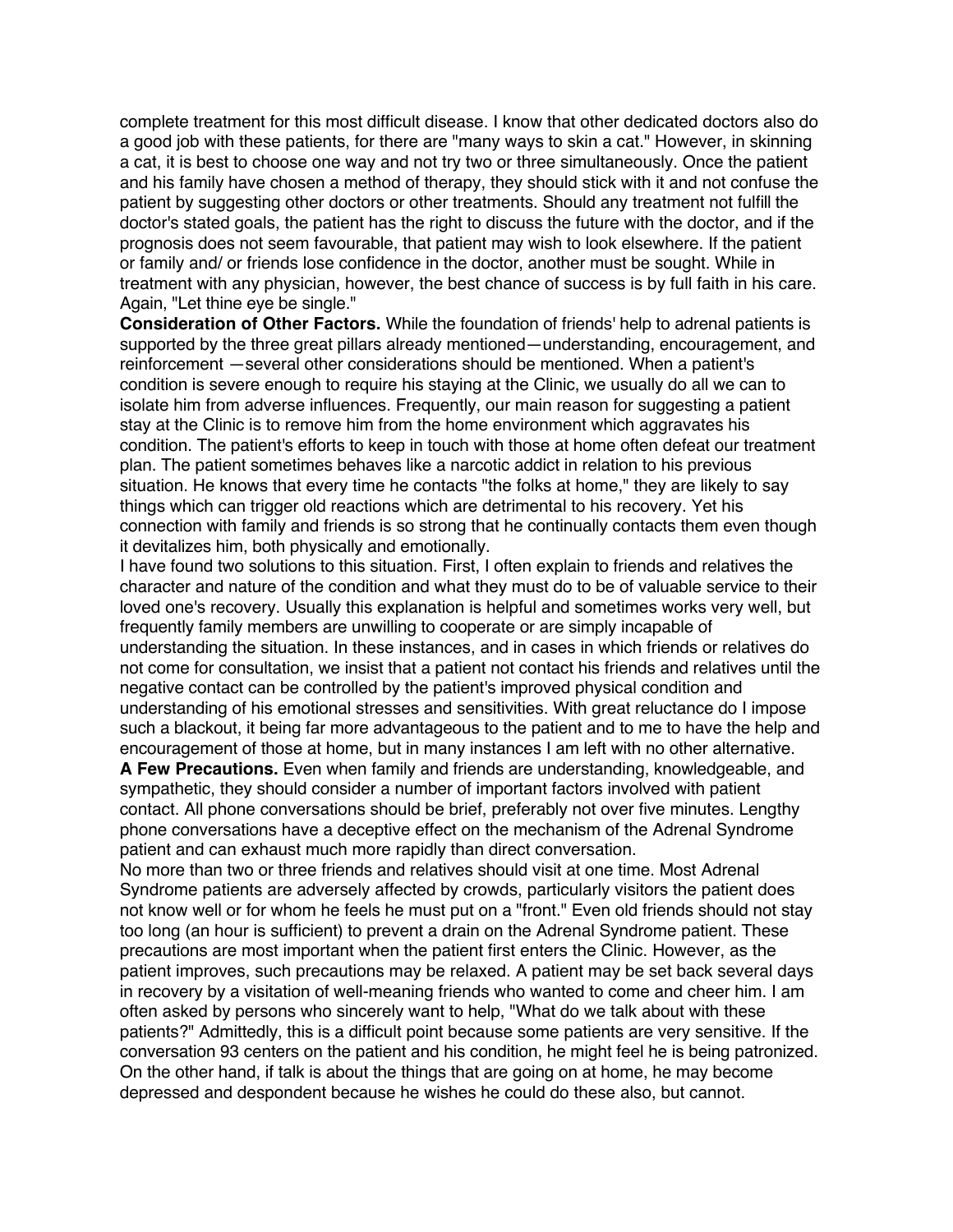(Remember, I said that these people are difficult to please.)

A few suggestions may help. First, let the patient talk. Let him tell about the things which are now important to him. What is he finding out about himself and about others'? Let him tell about his plans for the future. In other words, take a lead from the patient. If he brings up a subject, discuss it—but watch carefully how he reacts. If he becomes quiet and withdrawn, if his eyes start to look somewhat vague and glassy, he is being exhausted, and it is time to change the subject or, if no improvement occurs with a new

subject, time to leave. Visiting a chronic adrenal patient is like having lunch with a tiger. It can be done, but it is challenging and one must constantly be on guard. When the patient's eyes look glassy, it's as if the tiger were swishing his tail; it is time to leave.

**Making Decisions.** Though difficult, it is necessary for the Adrenal Syndrome patient, at times, to make decisions. To the patient, with his oxygen-poor brain, molehills easily assume the size of mountains. However, certain family affairs sometimes require a decision by the patient. All such situations must be handled with great care and delicacy, for the patient often has difficulty understanding the exact significance of many of these arrangements. He will frequently lean too far to one side or the other. That is, he may worry unnecessarily over a simple, uncomplicated arrangement in an attempt to make decisions which are not necessarily related to or concerned with the basic problem. Or, on the other hand, he may continually ignore an important project which has to be completed within a certain period of time and which requires some decision from him for its completion.

In these situations, the family should explain the situation to his doctor as thoroughly as possible and then abide by the doctor's suggestions as to how to approach the patient. Such instances happen in our Clinic with great regularity and usually, if the patient is approached in a knowledgeable manner, the situation is resolved without great difficulty.

**Children.** Patients with children present unique problems. When it is necessary to bring a young mother into the Clinic as an inpatient, we must consider what to do with her children. Occasionally an infant is brought into the Clinic with the mother. Most school-age children are left at home, under the care of the father, grandmother, or friends. While I do not believe in separating mother and child, in certain severe forms of Adrenal Syndrome there is no alternative.

Depending on the age of the child, he should be taught as completely as possible the nature of his mother's problem. No fanciful stories should be made up, as these can cause severe problems at a later date. Almost any child, from the age of four up, can be told what is "wrong with Mommy." The condition can be explained in language that a child can at least accept, even though he cannot fully understand. If there is real difficulty toward this end, the doctor should speak with the child. In my practice, I do this repeatedly, and often I am able to enlist better cooperation from the children than I can from many of the adults. Children should know that the Adrenal Syndrome patient needs understanding and encouragement from them as much as from any other family member. A child's words of encouragement can be of great help to a loving mother.

While most of the foregoing discussion applies particularly to severe Adrenal Syndrome cases who come as Clinic inpatients, the same information is helpful for those who remain as outpatients. In some ways, the aid and cooperation of friends and family is even more important in these cases, because while the inpatient's family contact is only intermittent, the outpatient's family contact is constant and, if poor in support and encouragement, the stress produced can be severe and unremitting.

**Laws of Vibration.** We have spoken in this chapter and elsewhere of the vibratory states that exist around these patients. Perhaps a word of explanation would help to understand more fully what is meant by "vibratory states." By its atomic nature, all life puts out certain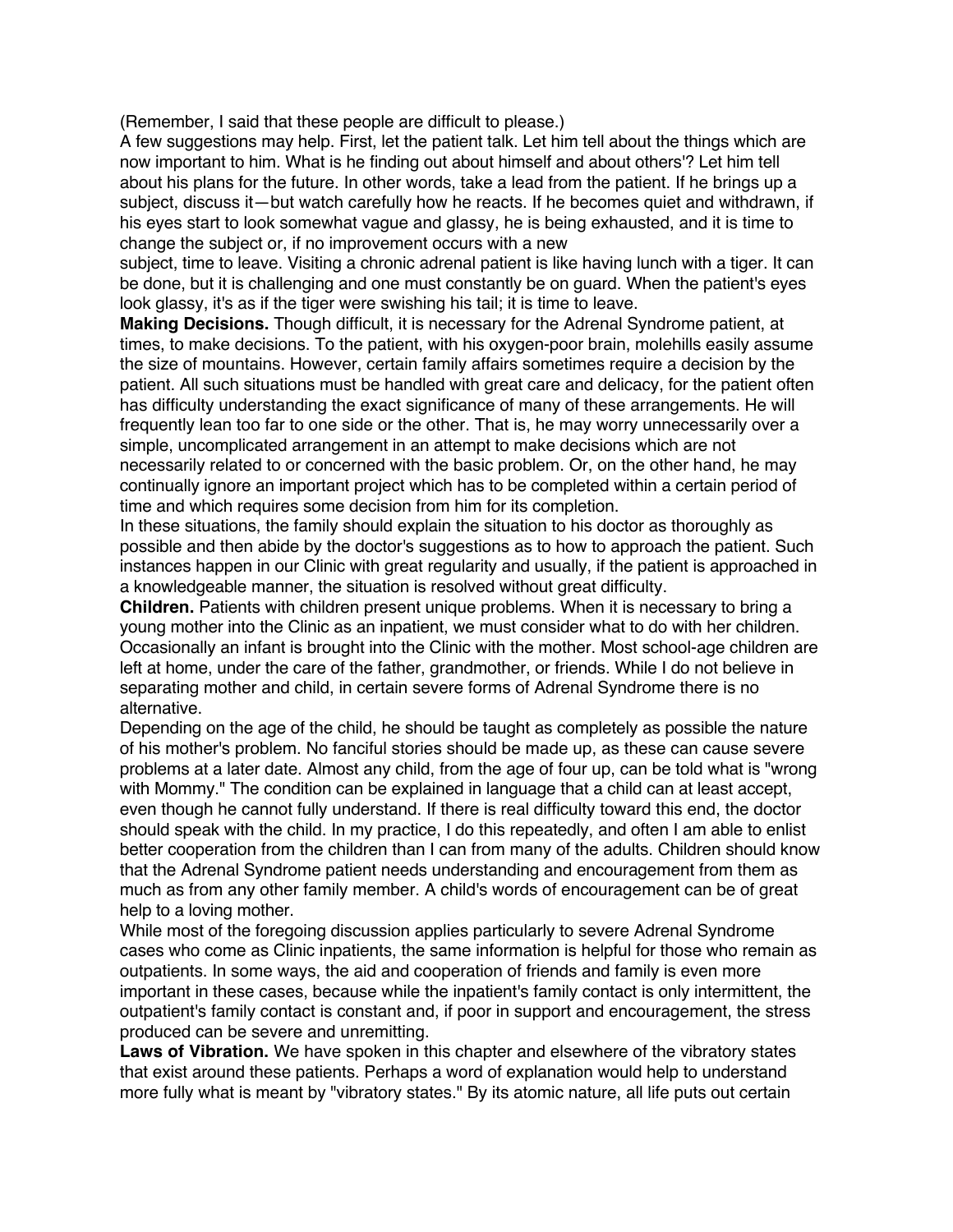emanations which we know as vibrations. They have various effects and purposes, most of which are not necessary to mention here. The human being is no exception to this rule. In fact, since the human body is a heat-producing structure with electromagnetic and chemical reactions going on by the billions every second, it produces a strong vibratory or electromagnetic field about itself. This field is effected by the basic electromagnetic and chemical structure of the body, by foods we eat, by the character of our elimination, by the thoughts we think, by the emotions which are prevalent within us, and even by our future aspirations as they affect the physical, mental, and emotional components of our bodies. We all know people whom we instantly like and feel comfortable with. We also know people who leave us cold or unsettled and whom we would just as soon not see again. In these instances, we are affected by the aggregate of their vibratory forces in conjunction with our own. In the first case, the individual's vibratory forces are such that they reinforce and strengthen our own, while in the second, exactly the opposite effect is produced. This response is particularly strong in those with Adrenal Syndrome. If they are around persons who are understanding and supportive, they can be swept along on this support, and great improvement can be brought about in their cases. If there are persons about the patient whose vibratory elements are antipathetic, the results produced are detrimental and the patient's progress can be impeded by these forces of unsympathetic vibrations. It is not even necessary for those around the patient to communicate disapproval. The mere presence of a person who is not understanding, harmonious, and encouraging can be and usually is, injurious to the patient's progress. Relatives form an important—even a vital—part of recovery. If they do their task—as the doctor does his and the patient cooperates — there may be complete assurance that the patient will be returned to a vital, productive existence. **Summary**

## In a few rules, the best route for family and friends to take to help the Adrenal Syndrome patient are: First, and by far the greatest, be understanding. The more these key people understand the patient's condition, the more they can say and do the correct thing at the correct time. Second, this knowledge must be put to good use in the form of encouragement they give the patient along the way of his long and arduous road to recovery. He needs encouragement in the same way that a woman in love wants to hear the words, "I love you." A woman can never be told "I love you" too often, nor can the Adrenal Syndrome patient or friend be given too much encouragement. Even if you have told the patient an hour before that he is going to be all right, tell him again because it is on these words that he must live during an important part of the therapy program. Last, friends should help him keep his eye on his goal; do not let him wander into different pathways. It is easy for him to wander, because his journey is often long and, as on all long journeys, he begins to wonder if he has taken the right road. Let the patient know that he is on the right road and that he must continue on it to the end. If there is any doubt as to any part of his treatment, friends and family should have him speak to his doctor, or do it themselves. Unless the physician has the patient's confidence and the family's cooperation and assistance, recovery from Adrenal Syndrome is almost impossible. The doctor can and must do a great deal in the treatment of these patients; however, he is capable of accomplishing the full task only with the help of the patient's friends and/ or relatives and, most important, with the cooperation and efforts of the

#### patient himself. 96

## **CHAPTER VII Stresses of the Environment — Internal and External**

While many of the stresses on the adrenal patient are obvious, many stresses imposed by environmental factors are not easy to ascertain. These stresses include those over which a patient exercises some control as well as those of the environment which are beyond his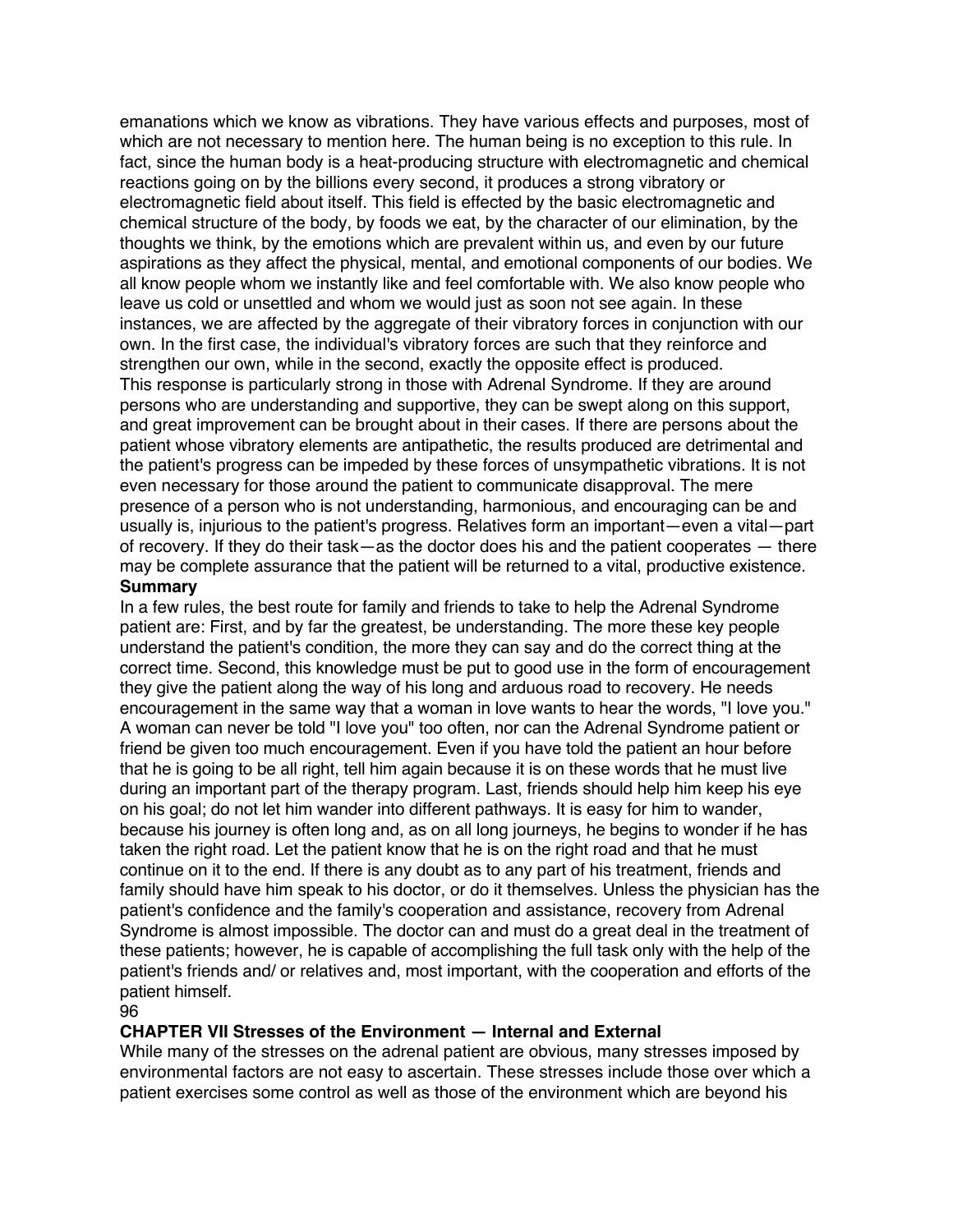control. To release a patient from the grip of these stresses requires the physician's entire skill and acumen. Those discussed here can be broken down into four groups: Various infective states that are infrequently recognized. Allergies—particularly to foods and toxic fumes. Chemical toxicities—heavy metal and organic chemicals. Miscellaneous stresses.

Many of these can be considered as diseases in and of themselves, but all of them may complicate an Adrenal Syndrome case and therefore are germane to our subject. **Infective States** The direct connection between infective states and adrenal integrity has been well documented since the earliest research on this mechanism. Dr. Sajous' research contained many references to the adrenal glands and their relationship to infection (1). This relationship may occur both as cause and effect, and it is often difficult to tell which came first—the weakened adrenal or the infection. Dr. Sajous stated that an adult with normally functioning adrenal glands is relatively resistant to infections. On the other hand, my own experience and investigation has shown that infections place a heavy strain on the adrenal glands and can precipitate adrenal exhaustion, either temporarily in acute infections or prolonged as in the case of chronic infections. Therefore, whenever possible, the treatment of infection should be directed to utilize the body's innate defence mechanisms, to strengthen and fortify these mechanisms to prevent recurring infestations.

Probably the closest most people ever come to experiencing the symptoms of the adrenal exhaustive syndrome is during the period following an acute infection. Whenever an infective state triggers the fever-producing mechanism of the body, stress is placed on the adrenal gland system. If the infection is severe or prolonged, the gland may become nearly exhausted by the time the infection is concluded. The exhaustive weakness that frequently follows a case of influenza or a severe cold is merely an instance of exhausted adrenal glands demanding time and rest to regenerate itself.

If the glands are permitted to rest and a person does not return to heavy activity until his full strength returns, the gland can return to normal and no permanent damage is done to the mechanism. However, if he returns to his daily duties before the body has regenerated fully, there are several possibilities for injury, some more or less permanent. First, recovery may be much prolonged; he may not recover fully for several weeks or even months following the infective ailment. Luckily, most people recover eventually, even if they abuse these glands. However, much inefficiency and prolonged weakness could have been prevented if they had allowed their system sufficient time to recuperate following the infective condition. In many instances, however, the patient is not so lucky. Some of those who may have borderline adrenal insufficiency can be triggered into true Adrenal Syndrome by this abuse. In the third instance, the gland regenerates to a functioning level, but does not rebuild to its previous state. The person with this condition is able to work and perform his duties as before, but the glands have been left weakened. The next time this person is placed under stress, the adrenal mechanism may give way due to the weakening created by the previous infection. Our case history books are filled with such records. Once this adrenal breakdown occurs, a person requires the same complex treatment as any other Adrenal Syndrome patient.

Specific Infections. In addition to the general infections mentioned above, several specific types of infections are of great importance to the Adrenal Syndrome patient. These fall into various categories. **First**, the localized, acute infections. In this category are such complaints as boils, abscesses, streptococcal sore throat, pneumonia, cellulitis, and phlebitis. **Second**, acute systemic infections, both bacterial and viral. Here are such conditions as septicemia, childhood disease (measles, chicken pox, or mumps), and other acute systemic viral and bacterial infections. **Third**, local, chronic infections, such as vaginal infections, fungus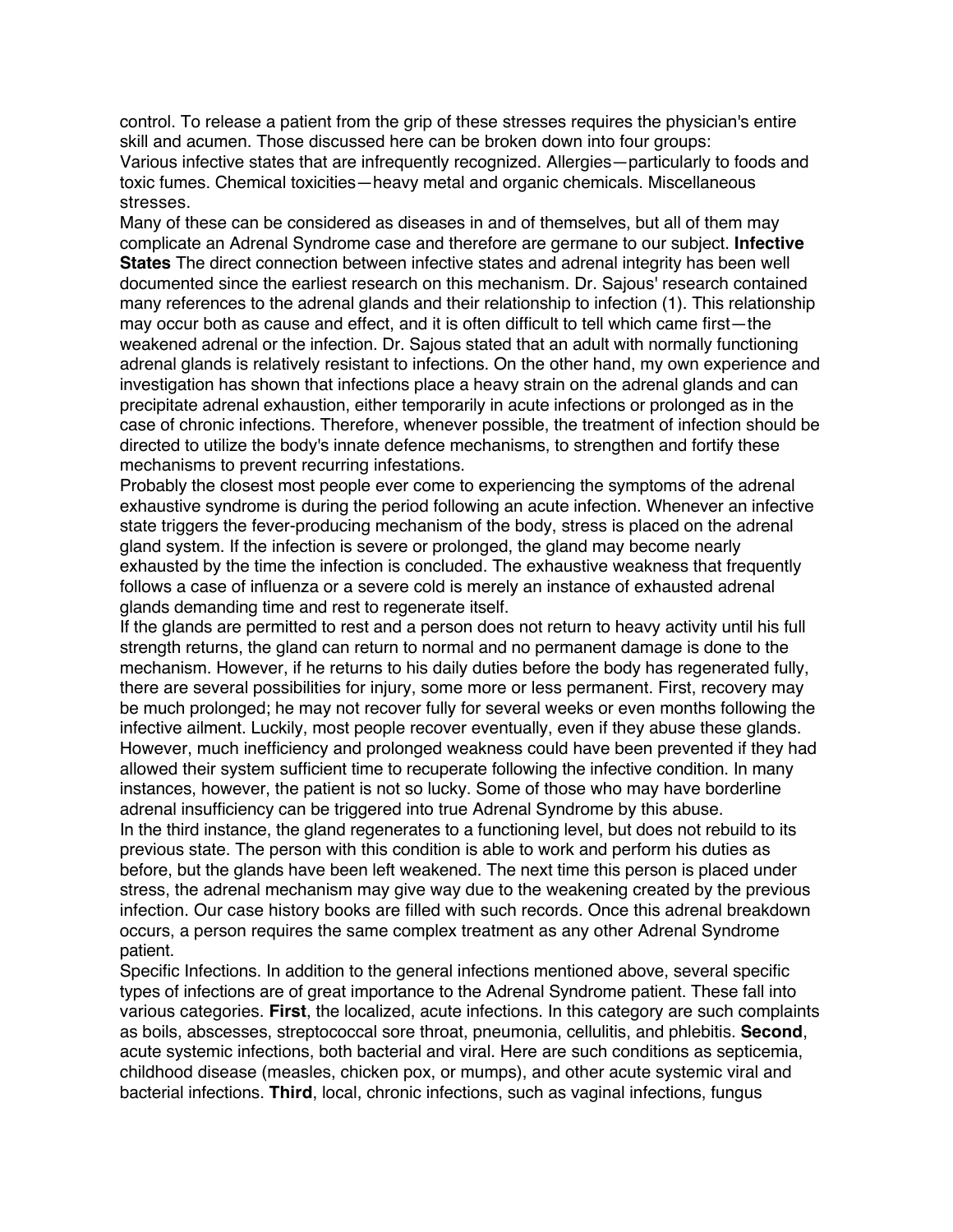infections of the ear, Candida albicans infections, and herpes infections. **Fourth**, chronic, systemic infections, a category which, it must be admitted, encroaches upon the third group, since most modern research physicians believe that the basic infection in these instances is system-wide. These chronic infections in this last category can be either of a severe or of a low-grade nature. In our work with the Adrenal Syndrome patient, we are more interested in the low-grade chronic, systemic infections, since they are more likely to go undiagnosed and untreated.

Acute Local Infections. While acute local infections can have adverse effects on the adrenal mechanism, they are usually of a type that readily falls within the expertise of modern orthodox medicine, and today are not considered the cause of adrenal exhaustion as they were in the past. Improved sanitary conditions, the knowledge and use of nutritional compounds, particularly vitamin C, and the judicious use of antibiotics have helped mankind make great strides in overcoming these once-common causes of death. Most are of bacterial origin and whenever they appear, are usually well handled by antibiotic therapy. In our work as a natural health Clinic, we use antibiotics only when other forms of more natural therapy have not been able to correct an infection. We attempt to stimulate the body's defence mechanism to overcome acute infections. In this technique, the defence mechanism gains strength by honing the process of antibody formation and directing its own forces. All this is accomplished in the same manner that a battalion of soldiers gain skill and wisdom in fighting by becoming seasoned in battle. When antibiotics are given, the body's mechanisms are not required to control the infection, and no true seasoning of this mechanism can occur. Thus, the body's own defence mechanism remains weak and the patient is inclined to "catch" every "bug" that is "going around." In acute, local infections, whether treated by use of antibiotics or by the natural methods we prefer, the condition is usually quickly overcome and stress on the adrenal glands, though perhaps severe for a short time, is not prolonged and does not tend to cause permanent damage unless the patient does not allow sufficient recovery time after the infection has subsided. The post-infection recovery time required is similar to that described for the common cold or for flu.

The remarks concerning acute, local infective conditions also apply to the acute systemic variety, except for greater emphasis on both trying to let the body do as much of the work as it can and in allowing sufficient time for adrenal recovery following the acute 112 stage of the infection. This can take weeks or months in severe acute systemic infection. **Chronic Infective Conditions.** In chronic infective conditions, the local manifestation often is but a rising to the surface of a

systemic infection, and, therefore, both local and systemic chronic infections should be handled together. In the treatment of recalcitrant Adrenal Syndrome patients, the whole area of low-grade chronic infection is fertile soil for investigation. When the adrenal mechanism becomes lowered in efficiency, the body frequently loses its ability to control a group of parasitic organisms which usually abound on its surfaces and membranes. Studies with new electronic microscopes have found throughout the body almost all dangerous bacteria and viruses known to man. Most people, however, have within them an apparent symbiotic relationship that prevents these organisms from becoming injurious to their hosts. The resistance of the body—and when I say resistance I am speaking almost specifically of those mechanisms which are controlled by the adrenal glands—prevents any adverse effect from these uninvited guests. However, as a person's resistance (the adrenal mechanism) becomes less competent, either temporarily or permanently, these parasites are no longer capable of being controlled, and various forms of infective flare-ups occur in the body. In many instances, all that is necessary to control these low-grade infections is the general support of the adrenal mechanism as discussed in this book. However, in the many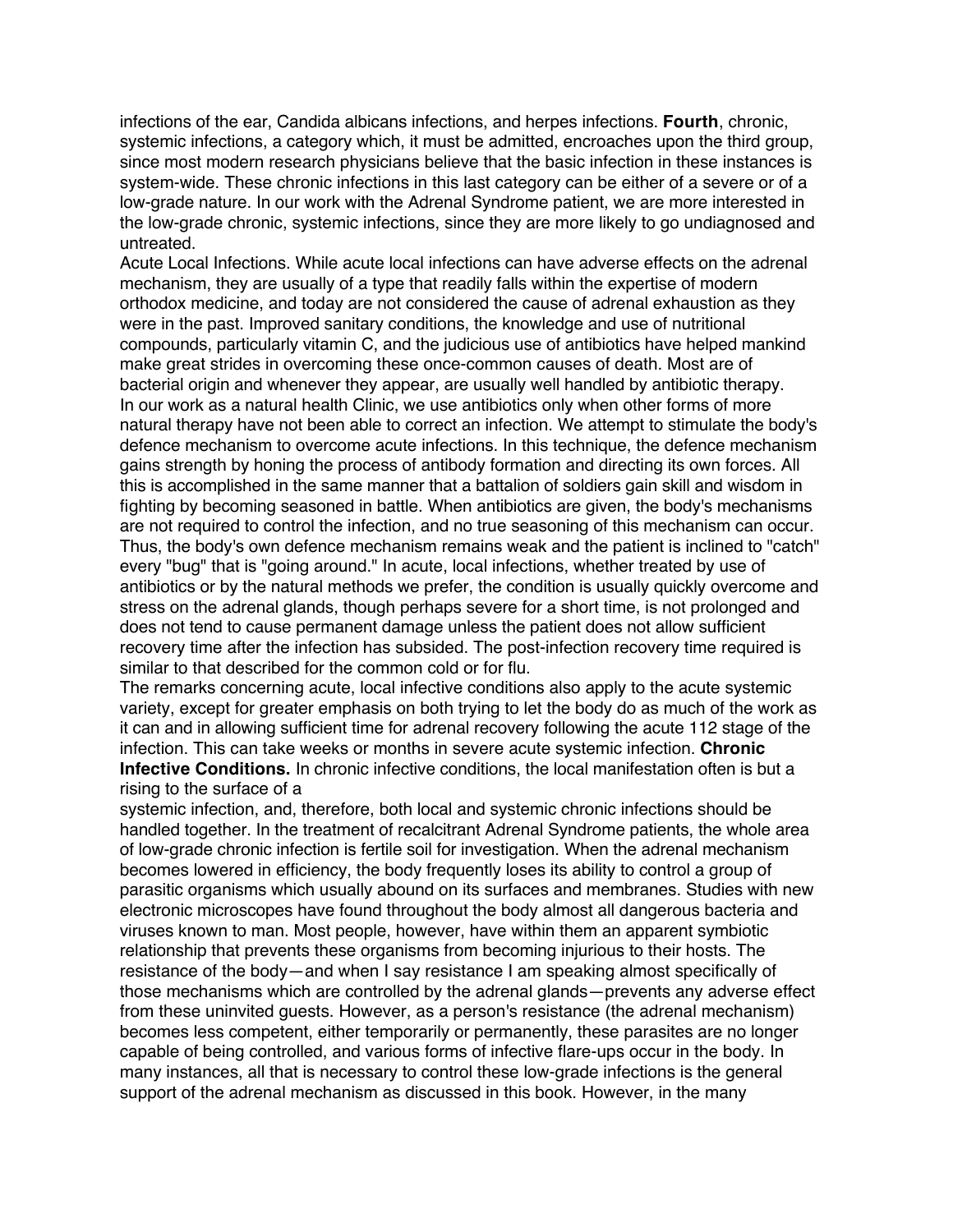instances in which the infection has achieved a toehold, this general support is not adequate, and specific measures must be taken to rid the body of the chronic, infective condition. In handling most of these conditions, antibiotics have little or at best limited use. To understand this, it is necessary to have an understanding of the basic working of the antibiotic. Despite popular opinion, antibiotics do not, per se, kill bacteria. They only prevent them from reproducing. In acute infections, huge numbers of bacteria reproduce at a rapid rate that could be fatal to the system, if not stopped. The antibiotics are used to reduce the bacterial hoards to amounts which the body's defence mechanisms can overcome. Once the level of infection is reduced to a certain point, the antibiotic effect is negligible, and only the body's own processes can eliminate the remaining infection.

The control of acute infections is treated fully in the book, It's Only Natural, and I recommend that work for those who desire more information on this aspect of natural healing. The only addition I would make here regards the use of interferon for viral infections of all types. Since the introduction of the natural interferon, I use it in all viral cases with encouraging results. I highly recommend it for all for these conditions.

### 113

In most chronic infections, the level of bacterial proliferation remains below that for which antibiotics are effective. If antibiotics are given, the most they can do is to prevent acute exacerbations, but they will not correct the chronic infection. A typical case in point is the use of tetracycline to treat acne. This antibiotic can be used to prevent severe eruptions, but it does not eliminate the chronic infection. In low-grade chronic infections, the residual bacteria, though below the level which are affected by the antibiotics, are still sufficient to cause severe stresses on the adrenal mechanism.

Many chronic infections are of the viral or fungal variety such as the common herpes and the Candida albicans infections. Antibiotics have absolutely no effect on these organisms.

# *It would seem as if the discovery and use of wonder drugs has kept us from grave dangers of severe acute infections, only to leave us with a background of low-grade chronic infections, which are debilitating to vast numbers of our population.* This subject of low-grade chronic infection is one which will be investigated for many years to come. In my opinion, many of the present enigmatic chronic diseases for which medicine

knows no cause or cure are actually unknown manifestations of known chronic infections, or low-grade chronic infestations of organisms yet to be discovered.

Among the important chronic infections which are understood and are treatable are conditions caused by Progenitor cryptocides, Candida albicans, the various herpes viruses, and Staphylococcus aureus. One of the most fascinating research projects concerning these low-grade chronic infections is the work of Dr. Virginia Livingston Wheeler and Dr. Eleanor Alexander-Jackson. These two have for many years worked on a little-known bacterium called Progenitor cryptocides. Their research has proven that this agent is present in almost all human beings. Controlled in most of us, it can cause a variety of disease patterns in those who are susceptible. This organism, Progenitor cryptocides, is unique in that it is pleomorphic, that is, it has the ability to change its shape and appearance under different circumstances. Therefore, these doctors believe that it is the offending agent in many conditions for which other organisms have been indicted.

This organism is also unique in that it can be observed in the living blood of patients if a proper type of dark-field examination is made. The degree of infestation and response to treatment can be easily and rapidly monitored by this method. It is essential to be on the lookout for Progenitor cryptocides 114 infection in all Adrenal Syndrome patients. The discovery and correction of this type of infection can often make the difference between their improvement and their steady decline. The patient's history usually reveals if he is infected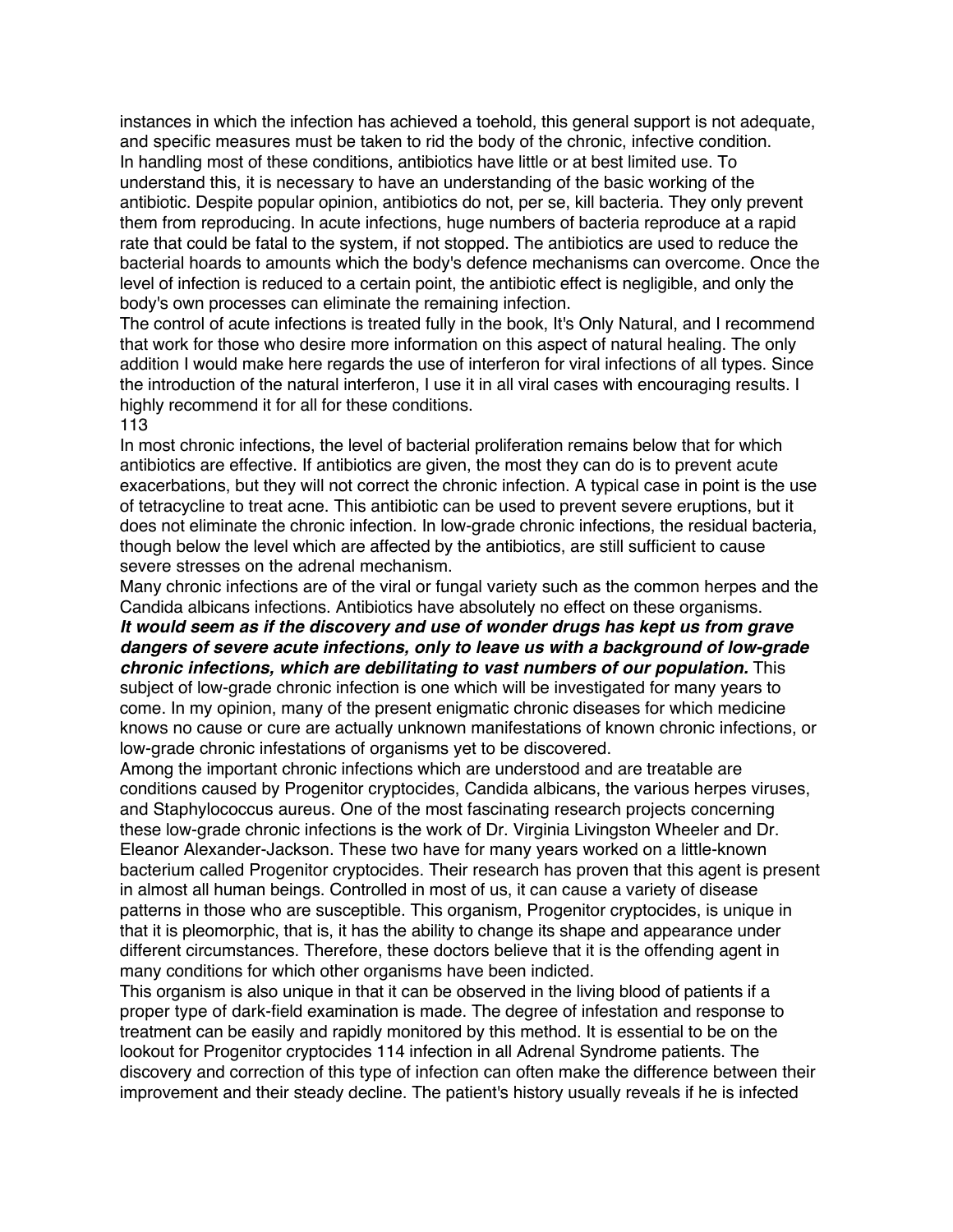with Progenitor cryptocides. Patients who demonstrate occasional low-grade fevers for which there is no specific known cause, who have unexplained joint aches and pains that resemble what once was called a rheumatism, who have symptoms of fatigue and general lack of energy which do not seem to fit any known pattern, or in whom treatment has proven ineffective should be checked for possible infection with Progenitor cryptocides. In our Clinic, all patients who come for a general examination are given the dark-field investigation of the living blood. If we find by this test a high percentage of cryptocide organisms, urine culture is made. If this is positive, the diagnosis is specific and an autogenus vaccine (one that is made from the patient's own bacteria) is ordered. Experience has shown that while it is essential to support the general adaptive mechanism in these cases, a real cure is not usually possible until the autogenus vaccine (developed and still produced by Doctors Livingston and Jackson) is utilized.

The use of the vaccine has proven a true God-send to a large number of our Clinic patients. It has helped patients overcome many conditions that previously had resisted the best of our work and orthodox medical practices. While Progenitor cryptocides is probably the most important of the low-grade, chronic infections which affect the Adrenal Syndrome patient, there are others which can have devastating effects in specific cases. Among the newest to come to light is that of the fungus infection, Candida albicans, previously thought to be only a female vaginal infection. Through the work of C. Orian Truss, M.D., we have become conscious of the fact that Candida albicans can become a systemic infection and affect not only women, but also men. It has, as described by Dr. Truss, the ability to cause a variety of cerebral allergic reactions. It has been known to be sufficiently severe to precipitate suicide. The functioning mechanism is somewhat similar to that of Progenitor cryptocides infections, in that the agent is, according to Dr. Truss, in nearly 100 percent of our population. In most, it is held in abeyance by the body's defensive mechanism. If this mechanism becomes lax, as in the case of Adrenal Syndrome, this agent easily becomes more virulent and systemic. Doctors who have researched this agent believe that, since it is present in most vaginas, it is passed on to children, both male and female, during the traverse of the birth canal. Interestingly, symptom patterns which can be 115 produced by this agent closely mimic those of Adrenal Syndrome itself and its frequent companion, hypoglycemia. The cerebral allergies produced by Candida's toxicants produce in some people symptoms mimicking various mental derangements. Candida albicans infections can often be picked up

from the general history of the patient. Any female patient who has had a history of yeast infections, and who demonstrates some of the bizarre symptoms mentioned above, should be investigated for possible systemic Candida infection.

In many cases, however, it is difficult to ascertain whether a Candida infection is systemic. Perhaps the best differential diagnosis is one using the response to specific therapy. The oral agent used to control Candida infections is an antifungal called Nystatin;2 another trade name is Mycostatin. One might consider Mycostatin or Nystatin as an antibiotic for yeast substances. Fortunately, unlike the bacterial antibiotics, these antifungal drugs have a low incidence of side effects, due to the fact that there are, as far as we know, no beneficial yeasts in the body. Unlike antibiotics which can prevent the reproduction of the beneficial bacteria in our body as well as the nonbeneficial, Mycostatin and Nystatin can affect only the detrimental yeasts.

If a patient is suspected of having systemic Candida albicans infection, a short schedule of Mycostatin or Nystatin, usually helps clear up many of the systemic symptoms. If this does occur, we can be safe in assuming that they were caused by the systemic Candida because there are no other effects of the antifungal treatment. On the other hand, if the patient does not benefit from a course of Mycostatin or Nystatin, it does not necessarily mean that that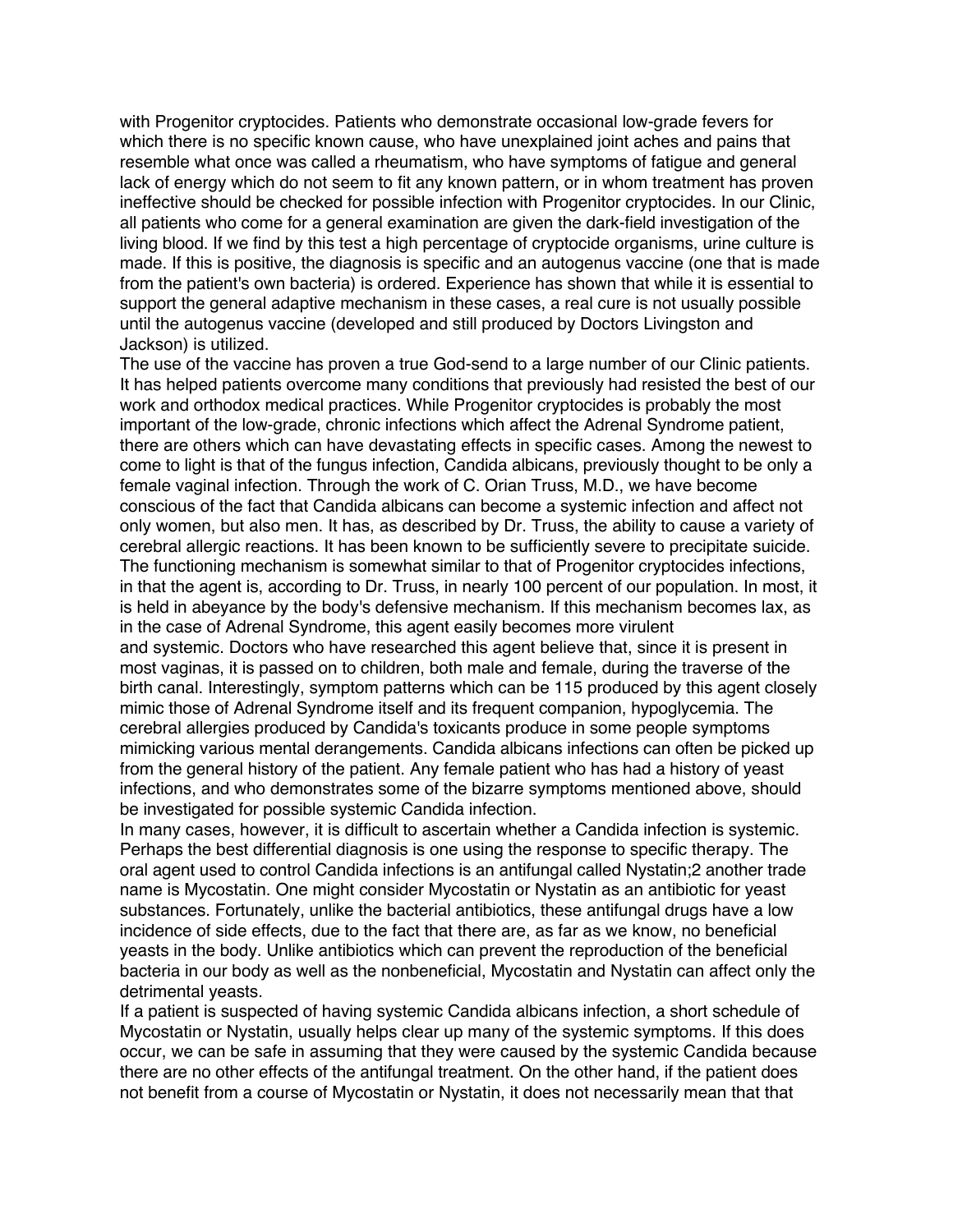patient is not bothered with a systemic Candida problem, as some patients do not respond to these drugs. In these cases, we use a specific Candida vaccine similar to that used for the Progenitor cryptocides, except that this is a general vaccine and not an autogenus one, as in the case of Progenitor cryptocides. This vaccine, with or without the antifungal, has proved successful in most cases. Although much remains to be learned about yeast and fungus infections, recent research has focused on the blocking relationship between Candida and hormones, showing how Candida can impair their function (11-12). As bodily hormones are excreted, they go by nature to a specific receptor site in a specific organ, similar to the way a key fits into a lock. With Candida organism, however, it is as if a counterfeit key, a hormone-like substance—such as an estrogen-like or an adrenocorticol-like product—slips into the lock and blocks the reception of the body's own hormones by an organ. Normal hormonal function is impaired. Thus, Candida albicans is now recognized as one of the mechanisms by which Adrenal Syndrome can be brought about. Now that a breakthrough has been made and Candida albicans is recognized as a source of possible chronic infection, it is hoped that more work will be done in this area.

116 A diet for Candida albicans patients is given in Appendix I.

One of the most common prevailing low-grade infections at the present time is herpes virus 2. There are, of course, various forms of the herpes virus, from the common mouth ulcer or canker sore, the lip lesion, known as a cold sore, to that which forms the nerve infection of shingles. The most important, however, is the venereal form, type 2, which occurs on the genitalia of both male and female. There has been a tremendous increase in this latest form of herpes due to the increased promiscuity of our sexually liberated society. Those who have read Creative Sex (13) are undoubtedly familiar with my thoughts on this subject; however, as a physician it is not my duty to moralize, but to do all I can to help my patients live more productive lives, whatever their own moral convictions.

Herpes is a perfect example of that agent which is dependent on the weakness of the general adaptive mechanism of the body. People who have the low-grade systemic herpes 2 infection know all too well that it will manifest if they eat the wrong types of foods, do not get sufficient rest, or abuse themselves physically or emotionally.

It has been my experience that the condition of the herpes is more dependent on the state of the adrenal mechanism than the adrenal mechanism is dependent on the state of the herpes. Herpes, I find, is not a particularly disabling infection to the adrenal mechanism; however, by supporting the adrenal mechanism, patients who have this infection may be helped.

Experience has proven that the herbal remedies, echinacea, myrrh, and thuja—particularly thuja—can be effective in controlling this agent, assuming that the patient is not otherwise dissipating, thereby causing undue strain on his adaptive mechanism.

Sugar also seems to be a sensitizing compound to certain forms of the herpes virus. If a patient, particularly one afflicted with fever blisters or canker sores, consumes too much sugar and an insufficient amount of phosphorus-free calcium, in the form of calcium carbonate, gluconate, or lactate, the mouth ulcers tend to manifest much more frequently. 117

Recently, research has shown that the amino acid, lysine, tends to counteract the herpes infection, and many authors are now recommending its use as a treatment for these chronic infections. Personally, it is against my principles to take one substance, even though it is a natural substance, out of its matrix and give it in larger than normal amounts to the body. I fear it may in turn create other imbalances which could eventually cause greater problems than the one for which it was prescribed. Time may prove me wrong.

**Chronic Staphylococcal Infections**. The chronic infection Staphylococcus aureus is among the most ancient of all known human infections. Usually, this is the infective organism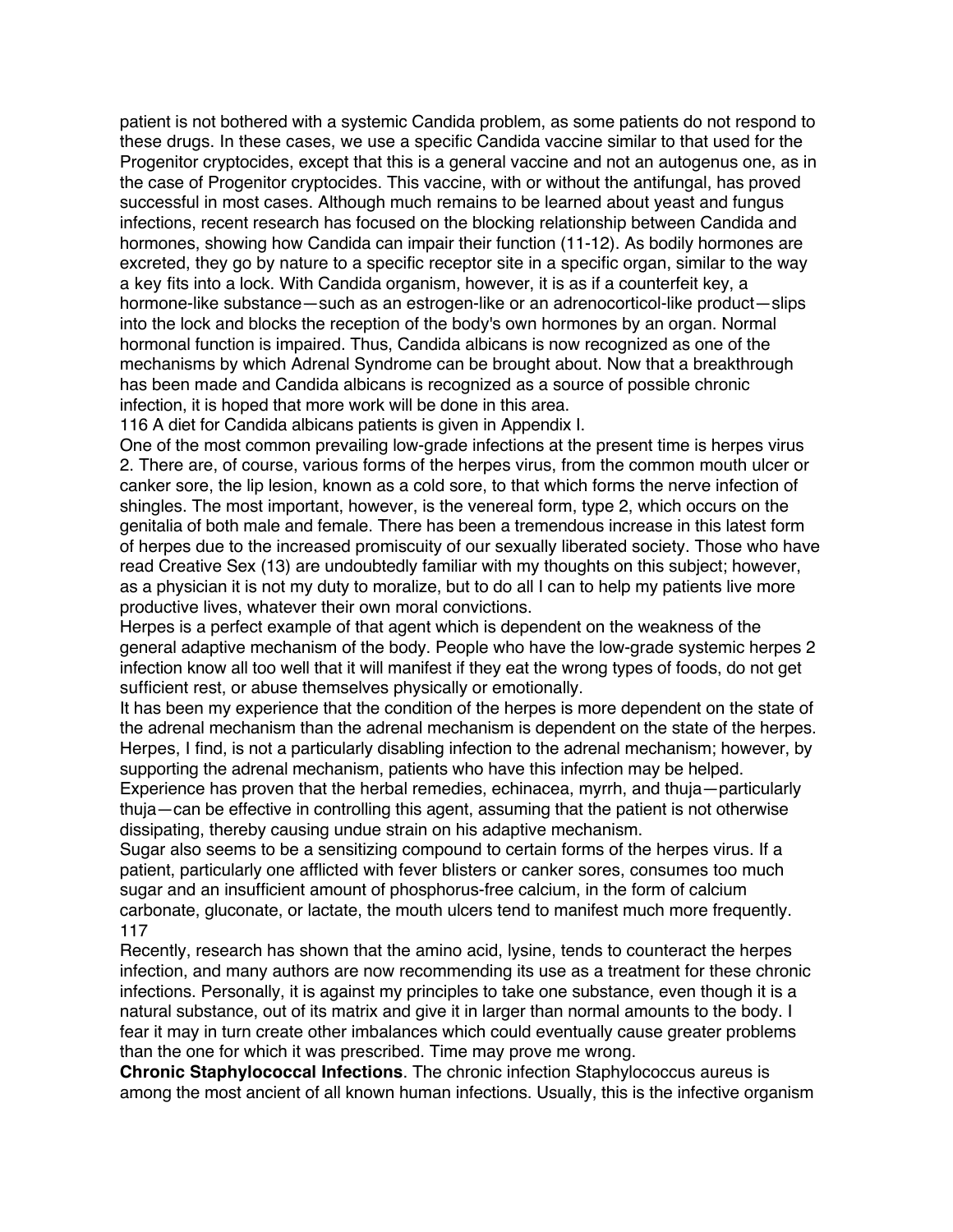whenever pus is formed. The encouraging thing about staphylococcal infections is that they are generally circumscribed, that is, the body tends to wall them off so that they can be controlled. Because of this, they do not generally spread systemically. The agent may be systemic at times, but the manifestation is usually local and tends to work toward the surface whenever possible. Boils, carbuncles, abscesses, so-called "pimples," and, of course, lesions of acne are all staphylococcal infections. While these infections, like those of herpes, do not seem to have a profound effect on the Adrenal Syndrome patient who may be afflicted with them, they are certainly a stress and should be eliminated if at all possible. The staphylococcal germ has the ability to quickly build a resistance to various forms of antibiotics. In fact, several years ago we were often accosted with the term, "Hospital Staph," which was the common name of a staphylococcal germ that had lived in the world of antibiotics to such an extent that it built up an immunity to them. Since the heaviest use of antibiotics occurred in hospitals, this was where the germ lived. During this time, hospitals became some of the most dangerous places on earth to inhabit. As a result of better cleanliness and upgraded handling of various types of disease, this situation has been better controlled. However, the staph germ still is far from being conquered by modern, orthodox medicine.

The chronic, systemic form, as is present in cases such as acne, can be controlled by various antibiotics, but cannot be eliminated from the system by these drugs. Several years ago a substance was developed that has proven useful in controlling or even curing chronic cases of staph infection. The name of this substance is Staphage lysate.4 Fully described in It's Only Natural, it is mentioned here mainly for completeness. Staphage lysate is a bacteriophage culture which helps to stimulate the body's ability to build what has been called macrophages or scavenger cells, which work to eliminate the chronic staphylococcal infection. Staphage lysate seems to have no known side effects and, for cases in which antibiotic therapy has provided only temporary results, has consistently proven successful in our Clinic. 118 **Allergies and Adrenal Syndrome** It is necessary to diagnose and treat an Adrenal Syndrome patient's specific allergies, although such treatment, in the beginning, is only a stop-gap mechanism until the patient's general adaptive system is built up. Only by establishing normal function in this system can the patient be kept truly resistant and free of these allergic sensitivities. Adrenal insufficiency causes allergies, and allergies weaken the adrenals. Therefore, to establish a cure, it is necessary to work from both ends toward the middle. The general adaptive mechanism must be built up to help control the allergies and the allergies must be controlled to reduce the stress on the general adaptive mechanism. **Identifying Food and Other Fixed Allergies**. For many years we have realized that many Adrenal Syndrome patients have shown abnormal sensitivities to certain foods. Some of these allergic-like food problems can be detected and corrected by known diagnostic and therapeutic measures. Unfortunately, however, the great majority of them remain an enigma to us. In recent years, the technology to detect these various food sensitivities has advanced greatly. One new method, the cytotoxic test, allows us to take a giant step forward in the treatment of Adrenal Syndrome and many allied conditions. Dr. John W. Tintera believed that all allergies and allergic reactions result from a weakening of the adrenal system. If this is true, and I see little reason to doubt it, it is readily understood why so many Adrenal Syndrome patients have frequent allergic reactions. The Adrenal Syndrome patient can be sensitive to many allergy-producing substances of which food allergies are the most ignored and undetected. The food allergies with which most people are familiar are those known by doctors as fixed allergies, that is, a substance which always reacts with an individual patient, whenever he comes in contact with this food, no matter how small the amount 119 may be or how long it has been since he last encountered it. For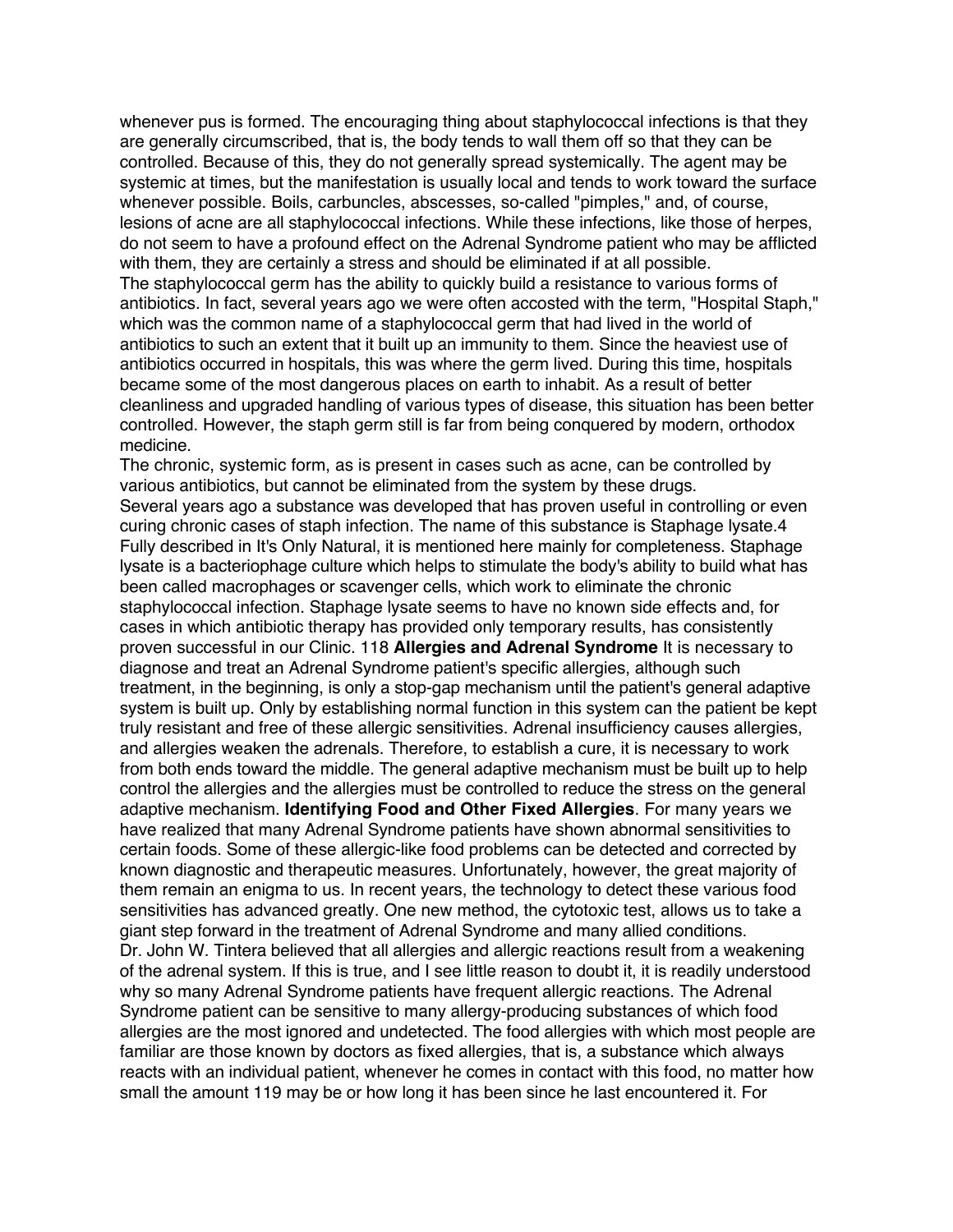instance, some patients break out whenever they eat tomatoes. The symptomatic reaction is of no great consequence in the diagnosis of the condition. It does not matter whether they get a stomachache, a rash, or merely become dizzy, these are individual reactions to the allergic shock to the system from the ingestion of the food. Most people who have fixed allergies know all too well which substances cause their reactions, for the reactions are usually dramatic and sudden.

As a patient's general adaptive mechanism is supported and strengthened by the procedures discussed in this book, some of the fixed allergies may improve. However, most fixed allergies are well-entrenched in the genetic structure of the patient, and it may not be possible to eliminate them in one lifetime. For comfort, he must stay away from the offending substance. Usually, fixed-food allergies are not a serious problem in the Adrenal Syndrome patient, as abstinence prevents symptoms and therefore stress. The number of fixed allergies is usually small compared with the number of cyclic allergies, which are more commonly found in these cases. A variable or cyclic allergy is caused by the short-term buildup of antibodies in the system, which are produced to react to a certain substance. They will abate within a few days if this food is not soon repeated. For example, if a person who has a cyclic allergy to milk drinks milk every day, certain antibodies accumulate in the blood, which eventually react with the milk metabolites, also present in the blood. This reaction is usually not as severe as that of a fixed allergy, but is more insidious, often producing what are known as cerebral allergies—toxic substances which affect the brain and produce a milk-stupifying effect on the whole body. This allergy can destroy that sense of well-being so cherished by us all. These antibodies will remain in the blood and the reactions will occur as long as that person continues to drink milk. However, if milk is withheld for four or five days, the antibodies in the blood will abate, for they have a short life span unless reinforced by continual ingestion of the allergic food. After a week, most antibodies will have left the blood, and so, although the person is still sensitive to milk, he could take a small amount without serious trouble. This is the mechanism behind the diet regimen necessary for controlling, and the testing procedure needed to detect, specific cyclic food allergies.

Actually, the cyclic allergy is not a true allergy, but a side effect of the body's attempt at selfprotection. It occurs because a weakened digestive system does not break down food particles properly and incompletely digested particles enter the blood stream. 120 The protective mechanism of the blood reacts to them, as it would to any foreign object, by producing antibodies to rid the body of these substances.

The ideal treatment for this condition is one which enables the digestive system to break down foods completely, so they do not enter the blood stream partially digested.

Unfortunately, digestive weakness is one of the first products of Adrenal Syndrome. Therefore, it is little wonder that these cyclic allergies are so common in Adrenal Syndrome cases. In treating the Adrenal Syndrome patient, we must do everything we can to improve the digestive mechanism. In many instances, by the time we see a patient, the problem has been entrenched for many years, and the digestive mechanism is extremely poor. In fact, many patients can no longer digest and metabolize the nutritional substances which are essential to building the general adaptive mechanism. For these patients we must find and reduce the cyclic allergies before the digestion can be improved.

**The Cytotoxic Test.** The Cytotoxic Food Allergy Test (see Figure 2) is the diagnostic tool of choice for determining cyclic food allergies. With this test a physician can ascertain the specific food sensitivities of the patient and allow him to select a diet which will give the body an opportunity to again begin some semblance of normal function (21). Although the test, devised by Dr. A.P. Black and modified by Dr. William Bryan, has by some been criticized and described as useless and undependable (22, 23), other investigators have found good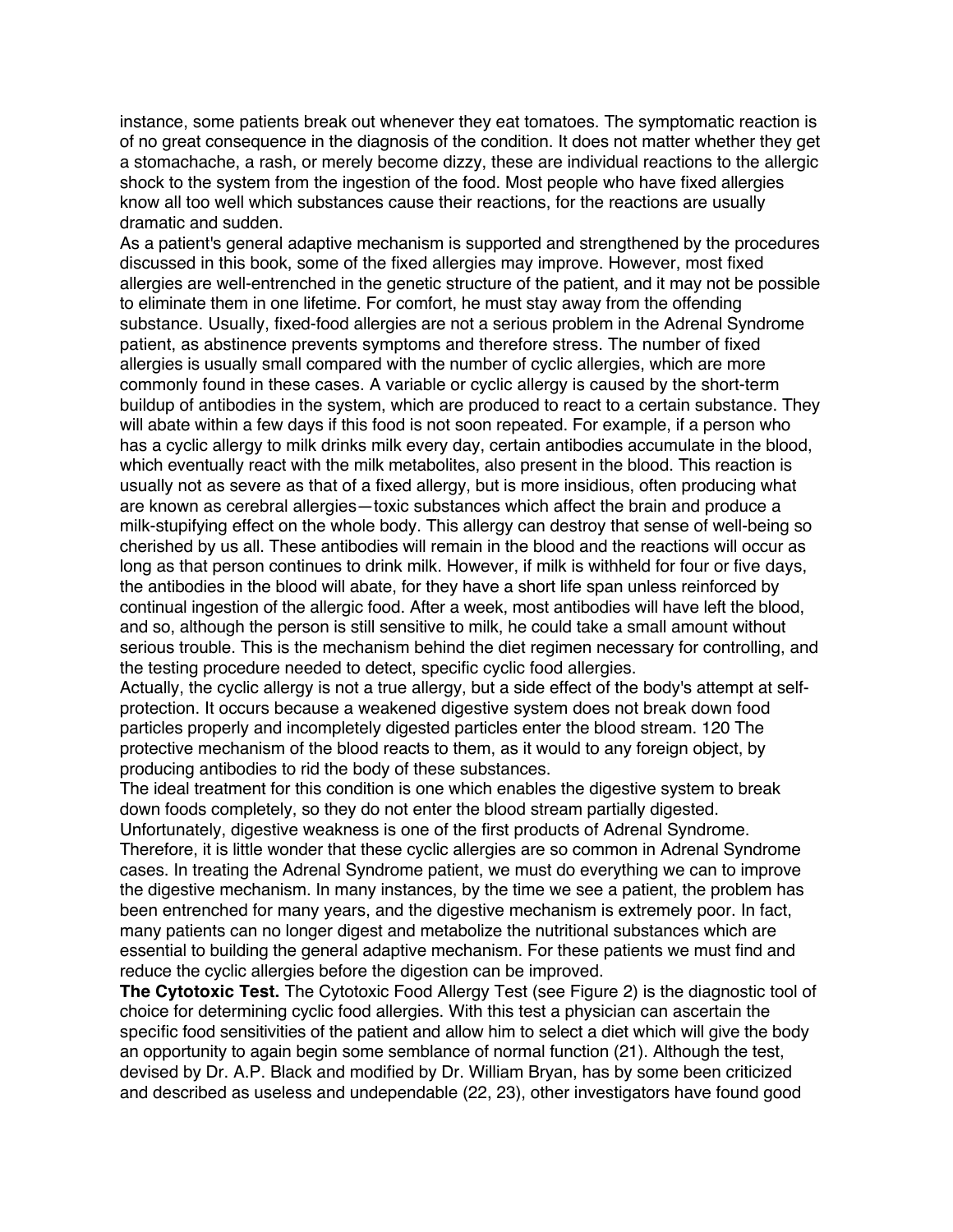clinical correlation for the test when used as a basis for elimination and/ or rotation of foods in patients with a variety of health problems and in identifying potential food allergens (24-26). Although "false negatives" have been reported in cytotoxic testing, the test has been particularly useful as a screening method in testing large numbers of potential food sensitizers.

In this test, a portion of the patient's blood is incubated with each individual food extract that is being tested, and both are examined under the microscope. On the slide the technician actually sees the food extract attack and destroy the blood cells. The strength of this attack indicates the extent of the antibody production in the blood stream. Usually in the Cytotoxic Food Allergy Test, these reactions are rated as "slight" (s), "moderate" (m), or "Marked" (M).

From a single l0cc sample of blood, over 200 different foods can be checked for sensitivity reaction. The time involved in performing the examinations is rather lengthy, and most laboratory technicians can test no more than two or three patients in a day.

The first fifty-six substances shown in Figure 2 are always tested, as they are the most common allergens. The other foods are tested if the patient wishes to include them in his diet. Most patients, especially those with Adrenal Syndrome, are appalled at the number of sensitivities revealed by the cytotoxic test. One patient's cytotoxic test showed that she was sensitive to every food on the chart except a few items which she had never eaten in her entire life. Such test results can be depressing, unless the patient understands exactly how these sensitivities function in the body and what must be done to correct them.

To better understand the results of the cytotoxic test, I shall go through a cytotoxic test report and illustrate how I advise a patient. You will notice in Figure 2 that several foods are circled "s" for slight reaction, a few are labeled "m," one or two are indicated as "M". The rest are "N" or are unmarked. Foods with an "N" are those for which no reaction was noted under the microscope. Foods without marks were not tested on this patient because she had not eaten them. This chart, by the way, is taken from that of an actual patient and is an average cytotoxic test result.

Heading the list are several common foods, almost all of which caused a slight reaction. In fact, a great many of the foods which make up the average diet are listed here as having slight or moderate reactions. Obviously, to remove all these foods from the patient's diet—as we would with a fixed allergy—would leave this individual with practically nothing to eat. Luckily, the mechanism of cyclic food allergies is considerably different from that of fixed allergies and an adequate diet can be recommended, using the test report as a basis. The patient has forty-one slight reactions, eight moderate reactions, and two marked reactions. The patient who has more than six or seven slight reactions is considered to have improper digestion and food-sensitivity problems. Removal of all foods marked slight from the patient's diet would accomplish only temporary improvement for he would soon become reactive to the new food he would eat. That is exactly what would happen to this patient if he were taken off the reactive foods and put on "N" foods. Simply because a food is checked as nonreactive does not mean that the patient can eat it with impunity. It means only that at the time of the test there were insufficient antibodies in the blood to cause a reaction under the 121 microscope. This may occur from two causes: Either the digestive process is able to properly break down that food and, therefore, no antibodies have been produced, or the food has been eaten so infrequently that the antibodies generated have abated. Unless a patient acknowledges that he eats an "N" food frequently, we must assume that it could be reactive and look upon it the same as those marked slight.

The first thing to be learned from the cytotoxic food allergy test is whether the digestive function is adequate. As noted, six or seven slight reactions on the test generally indicate that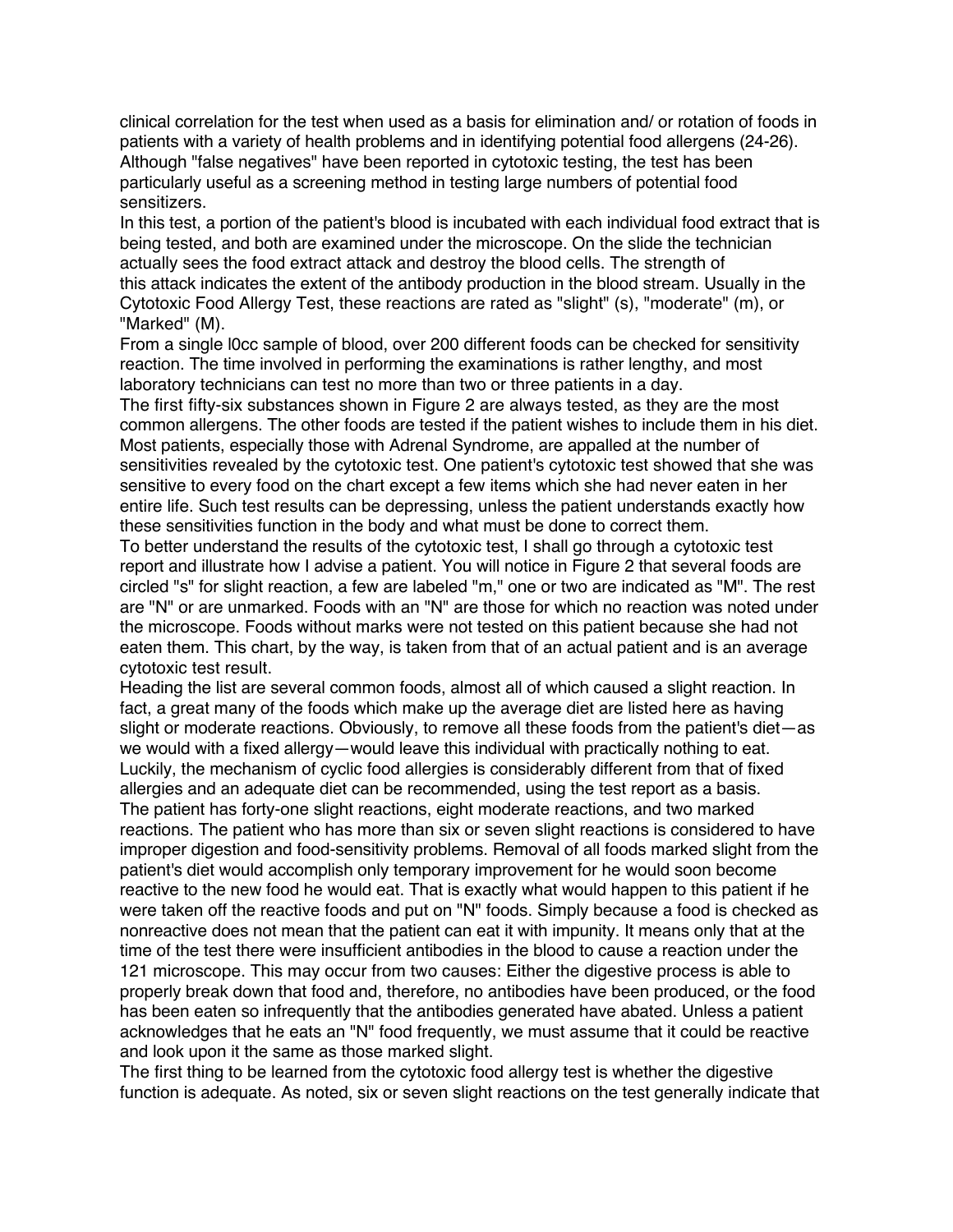the patient has poor digestion; six or less slight reactions usually indicate adequate digestion, although it is to the patient's advantage to rotate these reactive foods. When a patient has a large number of total reactions, more emphasis is placed on the number of reactions than on the actual foods which caused them because the specific reactions merely indicate the foods which the patient has been eating. A patient with this difficulty usually becomes sensitive to most foods which are eaten repeatedly.

All foods which are labeled "marked" in reaction should be eliminated entirely until we are sure that, through therapy, the general adaptive mechanism has been rebuilt to a point that the digestive system can once again digest these foods. Foods that are labeled moderate should be discontinued for at least a month. If the patient especially misses any of these foods, they may be cautiously added to the diet on a trial basis at this time. However, they should not be used more frequently than once a week, and then only in relatively small quantities.

Foods labeled slight should be rotated on a five-day schedule. That is to say, these slightly reactive foods should not be used or taken more often than every fifth day. This five-day hiatus allows for a dispersal of the antibodies in the blood stream. Consider the example in Figure 2. The patient is sensitive to beef, whole egg, milk, and chicken. On Monday the patient could have chicken; on Tuesday he could have milk; on Wednesday, beef; and on Thursday, eggs. He should not have chicken again until Saturday, or milk until Sunday, or beef until Monday, or eggs until Tuesday, thus allowing at least five days before repeating any one slightly reactive food. Foods marked "N" can be handled in the following manner: If they are foods which the patient eats frequently, he may continue to eat them at the same intervals as he had at the time of the test. If, on the other hand, they are foods which are eaten infrequently, they should not be eaten more often than every fifth day. As mentioned, if a 124 specific food is eaten fairly frequently, and yet is not reactive on the cytotoxic test, the system is probably able to digest it. If an "N" food is seldom used, its antibody levels in the blood stream would be low, because not enough has been ingested to keep the antibody level high. Since sensitivity is not conclusively demonstrated for infrequently eaten foods, it is best not to eat them more often than every fifth day, for then the chances of building up injurious antibodies are minimal. Although these instructions are somewhat complex, the subject of food-sensitivities and antibody-reaction is complicated. I have tried to simplify it as much as possible and yet keep the instructions sufficiently accurate to be effective. Patients often ask me how much of these individual foods they may eat at one time. Actually, experts differ on this subject. Many doctors feel that on the day indicated for a specific food, the patient may have as much as he wishes as often as he wishes. Other doctors believe that the amount of antibodies produced is in proportion to the amount of food ingested, and, therefore, recommend that any individual food be kept within fairly reasonable limits. In practice, I have found that a patient must discover limitations for himself. It depends on foods available and how severely the diet is restricted. In general, I advise patients not to overindulge in any one food but not to eat so little that their diet becomes burdensome. Much of the developmental work with this type of food-allergy testing was done by the psychiatrist, Dr. William Henry Philpott,

who worked out a four-day food-rotation diet which takes into consideration specific foods and, also, specific families of foods for which there might be some cross-sensitization in patients (27-28). Our modification of this four-day-rotation plan is included in Appendix I. We find this plan of use to many patients, particularly since it gives information on the food families. Some patients are so sensitive that even though they stay away from a certain food, if they use a food of the same family, they may sustain antibody reactions. This plan need not be slavishly followed. It is presented only as an example of a diet which does allow a five-day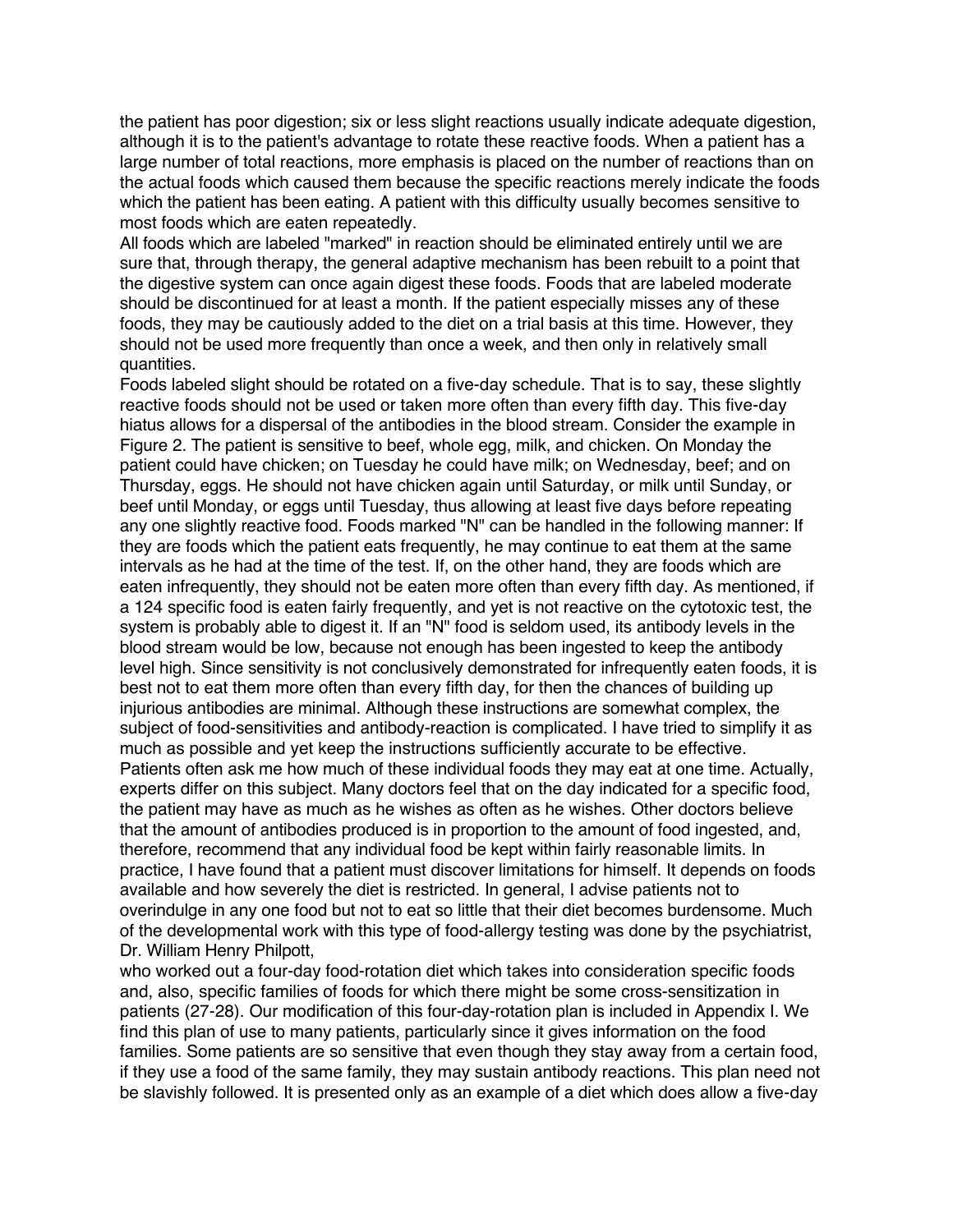hiatus between the use of certain food families and yet offers adequate nutrition and substance.

**Other Tests.** Other allergies may affect Adrenal Syndrome patients, and tests have been developed to detect most of these. The four tests available to us are provocative testing, the RAST Test (Radio-Allergo-Sorbant-Test), the eliminative-diet method, and skin tests. 125 **Provocative Testing.** Sublingual provocative testing, a method made popular by Dr. Marshall Mandell of Norwalk, Connecticut, consists of placing the patient in a contaminationfree environment and putting extracts of various substances under the subject's tongue or injecting them into the arm (29-30). The physician then watches for several minutes and notes specific reactions. If reactions occur, the doctor can use a homeopathic dilution of the same substance tested, in an attempt to find a specific desensitizing dose. For example, if a patient is being tested for gasoline fumes, a certain extract containing this substance is placed under the patient's tongue. After a few minutes, if the patient is sensitive to the substance, he starts to display a variety of symptomatic reactions, such as headache, dizziness, sleepiness, numbness, strange sensations in different parts of the body, or any one of the innumerable allergic-type reactions. When these begin to occur, and if it is desired to desensitize the patient from the specific substance, different homeopathic dilutions of the substance are placed on the patient's tongue. When the proper dilution is found, the patient's symptoms disappear almost instantaneously. Apparently, in these cases, the homeopathic medicine has the ability to affect the general adaptive mechanism so as to counteract the specific symptoms of the symptom-causing extract.

This system has certain limitations, some advantages, and several disadvantages. The most important disadvantage is that only a few substances can be tested at a time. It is a timeconsuming process which requires a trained professional to observe the patient under the influence of the allergen and select the proper desensitizing dilution. By comparison, results which can be obtained in a single day using the cytotoxic test, could take several weeks or months when using the sublingual procedure. It does, however, pick up FIXED allergies which the cytotoxic test does not.

Perhaps its greatest use, and the use for which we employ it, is to differentiate from among a few substances which are suspected as being troublesome. If we can narrow down possible sensitivity-producing substances to three or four, the provocative method can be very useful.

This test also allows us to develop a specific desensitizing remedy for any substance to which the patient may be sensitive. There can be circumstances in which a patient simply cannot remove himself from an environment to which he is sensitive. With the sublingual provocative test, we are able to discover a desensitizing agent and thus frequently allow the patient to continue in his present employment. The patient would use this agent whenever he comes 126 into contact with the offending substance. None of the other methods of testing has this option. **RAST Test.** The RAST Test, unlike those previously mentioned, is a standard test performed by most large clinical laboratories. Both the cytotoxic and the RAST tests use blood specimens for testing purposes. The RAST Test can determine fixed-allergy sensitivities while the cytotoxic test discovers cyclic allergies. The RAST Test is one of the few objective tests for fixed allergies. A disadvantage is that only a small number of substances can be tested and the cost for each item is high, compared to the cytotoxic test. The RAST Test does have a place in the treatment of Adrenal Syndrome patients, not as a screening test, but to help differentiate among a few specific substances. The following substances are now being tested by the RAST method: Almonds, barley, brazil nuts, coconut, cod fish, crab, eggs, hazelnuts, milk, oats, peanuts, pecans, rye, shrimp, tea, wheat.6 Presumably, in time more substances will be added to make this method more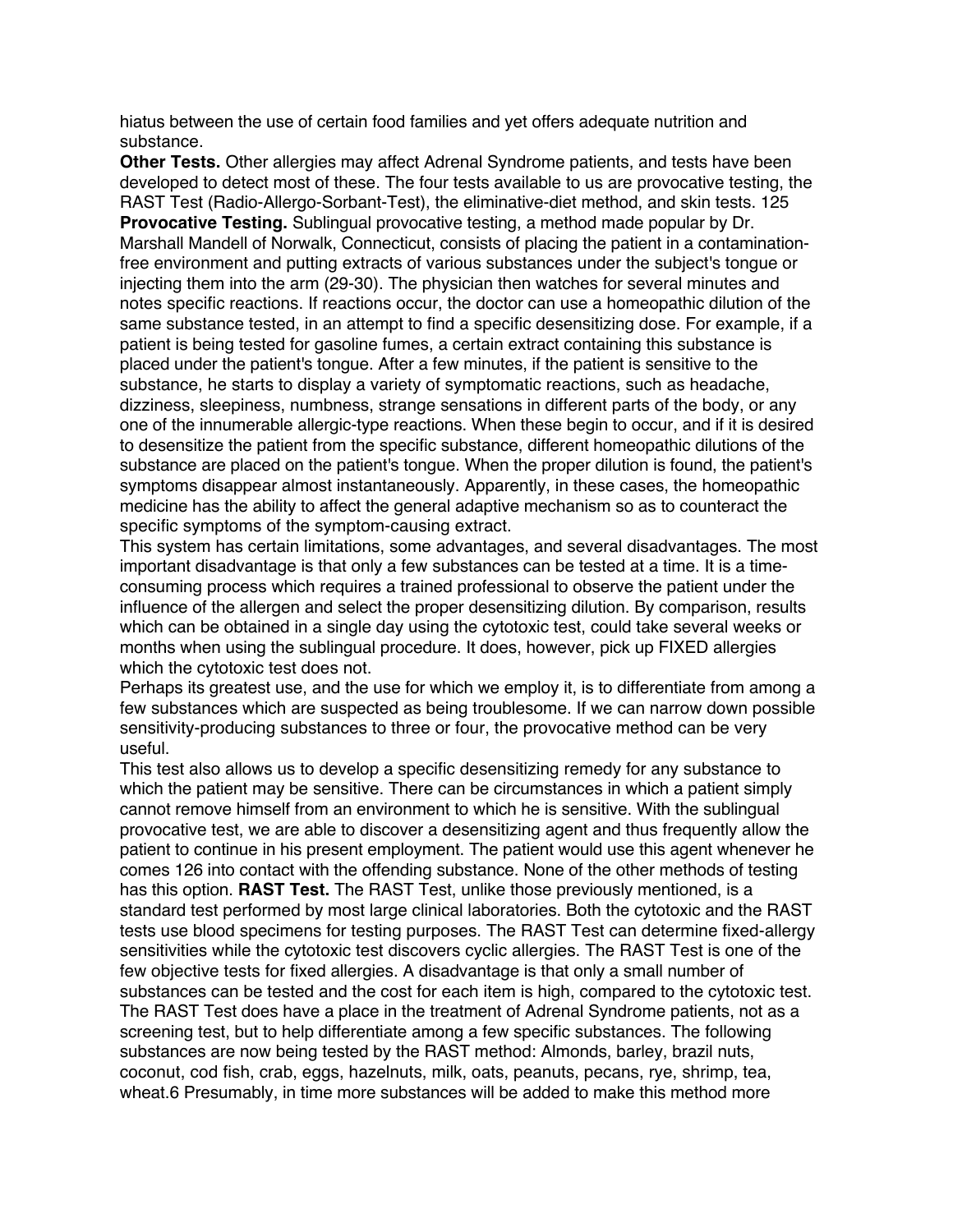useful. Food Elimination Diets. A useful method of allergy determination is the elimination diet. Many well-known doctors, such as Dr. Arthur L. Kaslow, of Santa Barbara, California, who is famous for his treatment of multiple sclerosis and similar degenerative diseases, believe that this test is the most practical method of allergy determination. He and other doctors believe that they eliminated technical error by working directly with the patient's physical response. The elimination-diet method is usually pursued by placing the patient on a fast for forty-eight hours and then gradually introducing certain foods which are known to be of a low-allergic nature. If there is a reaction as food items are added one by one to the diet, the reactive food is noted and eliminated. In the Kaslow method, which is probably the most advanced, this process is continued until twelve foods which the patient can tolerate without symptomatic difficulties are determined. These twelve foods are then rotated in a fashion somewhat similar to the four-day rotation diet. This pattern is continued until the patient shows improvement. As improvement progresses, other foods are added to the rotation pattern as long as they do not cause an adverse effect on the patient's condition.

This list represents the foods currently included in our RAST profile. Other laboratories may have slight variations, but basically the pattern is the same. 127 The Clymer Medical Clinic is the only East-coast-based clinic authorized to offer the complete Kaslow treatment for chronic disease. This method of food desensitization through the eliminative diet has been very effective in many cases of multiple sclerosis and other chronic diseases. Skin Testing. While the older skin patch method of allergy testing has fallen into the background with many doctors because of the development of the newer methods, it has many uses still, especially for inhaled antigens. These include the common pollens, grasses,

and some of the reactive chemicals. The skin test is of little value for food testing, as the accuracy level is low in comparison with the methods already described.

**Airborne Allergens.** The influence of airborne allergens on the Adrenal Syndrome patient must also be considered. Reactions to

airborne allergens can be due to various inhaled substances, such as bacteria, molds, house dust, feathers, or pollen. Most of these cannot be eliminated from the environment except by the most drastic measures, such as moving away from an area that may have a high pollen count or having special, expensive equipment installed in the home to keep dust and mold to a minimum. In some cases such measures may be essential to control the allergy, but in most instances supporting the patient's general adaptive mechanism is sufficient to lessen his sensitivity to the allergy.

One item useful in protecting sensitive patients from inhaled allergens is a mask which has proven helpful against inhalants, including common household chemicals and tobacco smoke.7 The real problem is to convince patients to use it.

Control of individual particulate matter, i.e., bacteria, small dust particles, or pollen, can be maintained by the proper conditioning of the lining mucosa of the nose. This lining contains thousands of little hair-like projections called cilia which are designed to expel any small particulate matter that are harmful to the organism. When working properly, the cilia have an interesting action—they sweep in only one direction. They erect themselves and sweep outward in one motion. On the return motion, instead of sweeping back like a windshield wiper, they become limp and move back slowly, close to the surface of the mucous membrane. In this manner any small particles which might be inhaled and caught by the nasal mucosa are gradually moved to the front of the nares and out by the normal functioning of the cilia.

In many persons who have inhalation allergies, the cilia no longer function properly and, in some cases, may be almost functionless. This is yet another effect caused by a breakdown of the general adaptive mechanism and is most commonly seen in patients with rhinitis,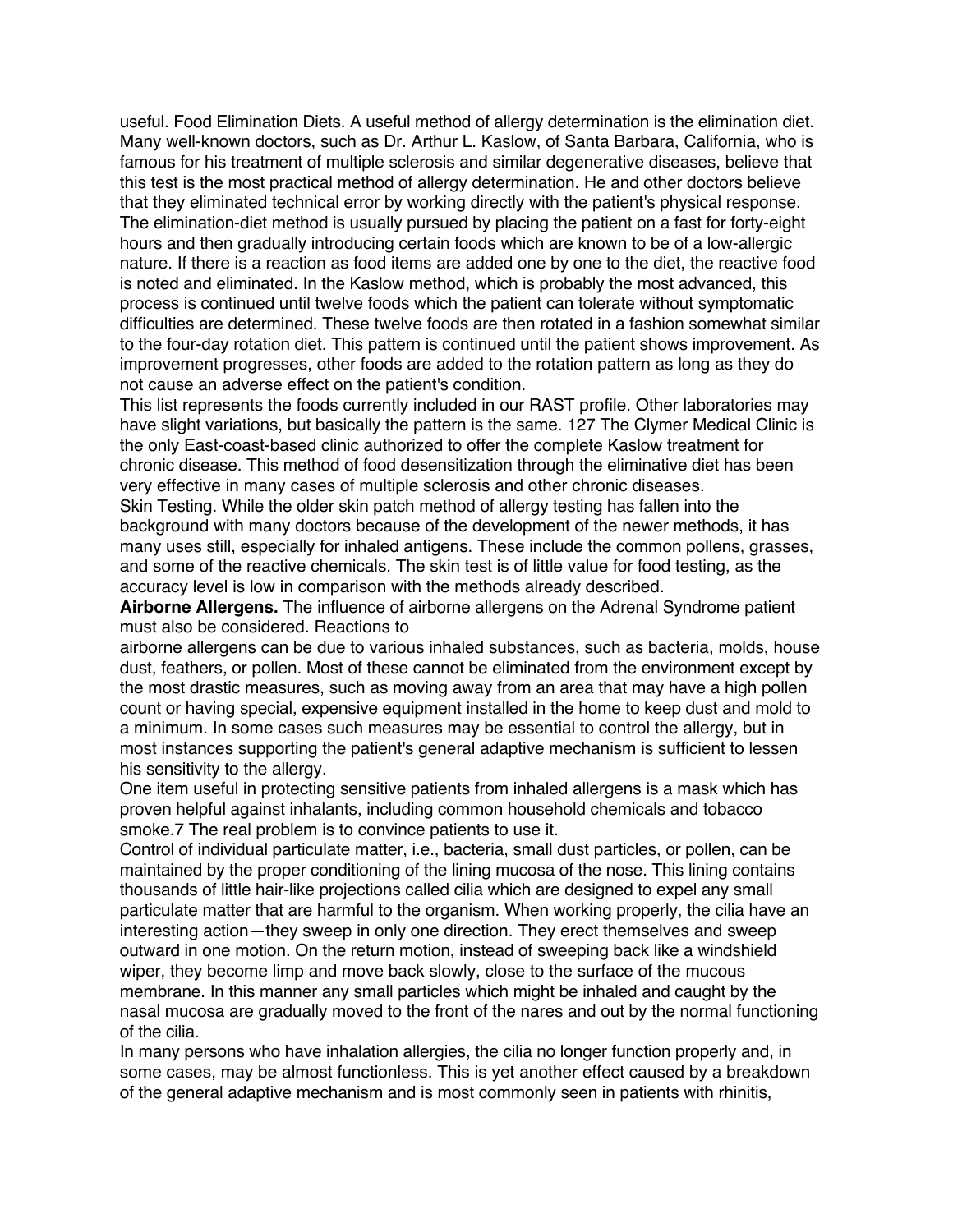sinusitis, postnasal drip, and so-called allergies. Upon examining the nasal passages of these patients, the doctor finds a shiny, glaring, red surface rather than the pink, velvet-like membrane of the normal mucosa. He sees at once that the surface has become denuded of cilia, and any foreign particulate substance which enters this individual's nares is easily absorbed into the system since there is no mechanism to prevent it. This foreign substance can set off an allergic reaction, thus causing no end of trouble and further breakdown in the general adaptive mechanism. As the nares' cilia become less effective, more allergic substances enter the system which further depress the adaptive mechanism which, due to its general weakness, cannot support the mucosa of the nose, and around and around the cycle goes.

Fortunately, an effective treatment now exists for overcoming this difficulty by which cilia of most nasal-allergy patients are returned to normal function. The treatment consists of two parts: First, patients are put on a low-mucous-forming diet with a special supplement program designed to supply the body with the elements necessary to rebuild the injured mucosa. The supplements contain natural antihistamines and other substances to help control symptoms while the rebuilding process is under way.

The second part of the treatment is a unique method of therapy developed by two young eye-ear-nose-and-throat physicians who, in a truly brilliant move, found a way to use a common household appliance to treat one of science's most baffling conditions . In an experiment to find a method of reactivating the nasal cilia, they discovered that if a normal saline solution is pulsed at a specific frequency over the membranes of the nose, the solution stimulates the cilia to action, cleanses the mucus, and helps regenerate the nasal membranes. While searching for an instrument that could be used to pulse the solution, they came upon the standard tooth-cleaning WaterPik.8 They designed a special tip for this appliance and tested it on a group of patients. The results were almost universally successful. After perfecting the special tip, which is plugged into the handle of the instrument, they released their discovery to the medical world. While most orthodox physicians find the procedure alien to their

128 129 normal training and are not inclined to attempt its use, those who have used this appliance have found that it is the most successful instrument yet devised to decongest the nasal membranes and regenerate the cilia. I have seen patients with nasal allergy of many years' standing who have had little relief from other therapies return to a near-normal status within a short time on this therapy. **Chemical Toxicities**

Adrenal Syndrome can be adversely affected by many types of toxic substances. These can be divided into two main groups: poisonous substances which are completely alien to the system and have a direct destructive effect on the protoplasmic material of the body and substances which are beneficial in small amounts, but which become toxic to bodily functioning in high concentrations. The first group can be further divided into those which occur naturally and those which are man-made.

All drugs used in earlier medicine were derived from Nature, because man's skill and expertise had not evolved sufficiently to allow him to construct such substances from basic elements. Some of these natural drug substances, such as belladonna and digitalis, and the heavy metals, which will be discussed shortly, are still used today in medicine and can be toxic if not carefully controlled. Fortunately, the Adrenal Syndrome patient is usually free of most of the conditions which require use of these naturally occurring toxic substances. The possibility of drug toxicity should not be overlooked if a patient seems strangely refractive to therapy.

Several common drugs that are detrimental to Adrenal Syndrome are used daily by much of the population. Adrenal Syndrome patients must stop or severely curtail their use of these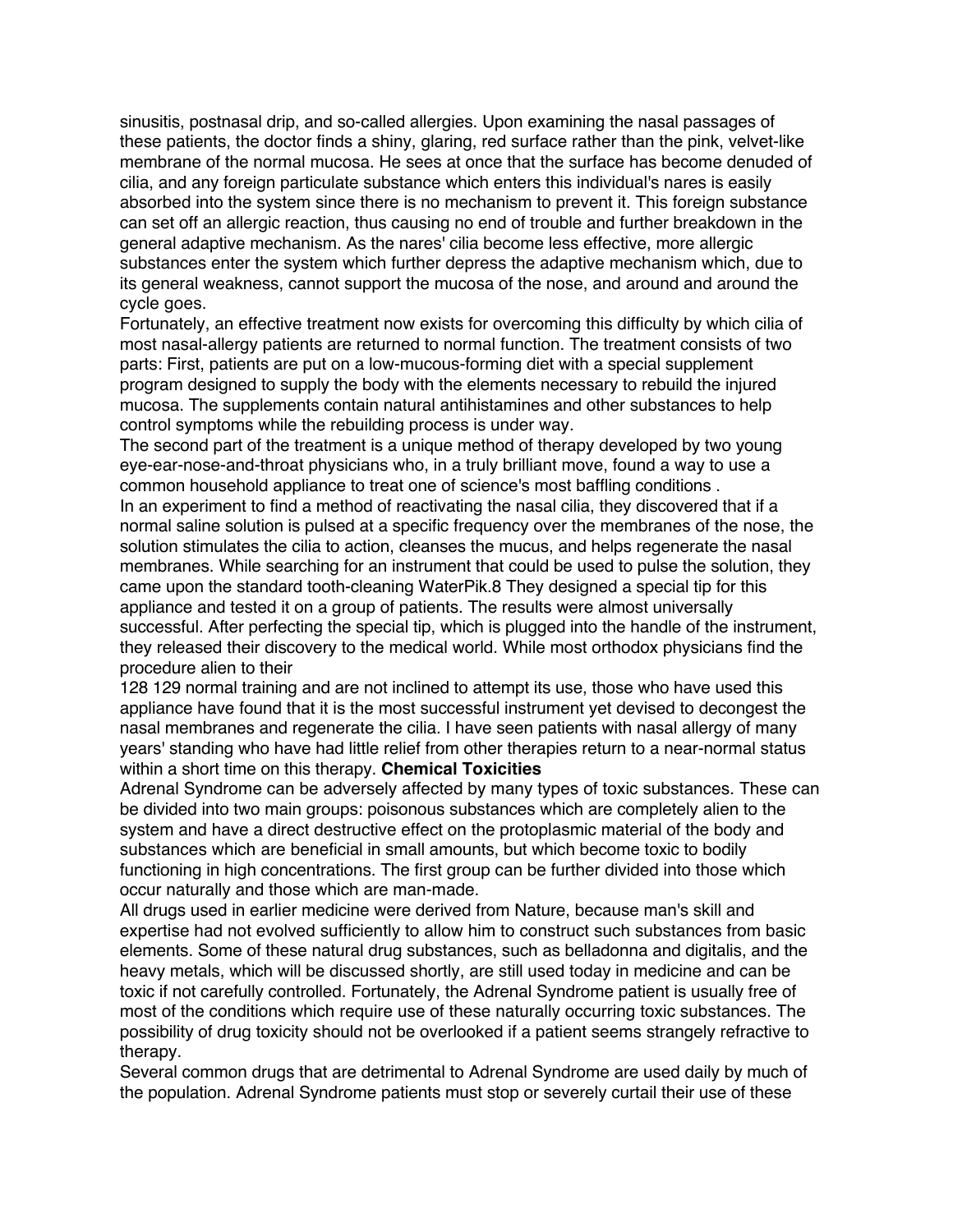drugs if they are to improve. Caffeine has a short-term stimulative effect but a long-term exhaustive effect on the adrenals and must be eliminated before any real progress can be made. Not only should coffee, tea, and cocoa be eliminated from the diet, but also such products as Anacin, No-Doze, and all caffeine over-the-counter drugs should be omitted. Nicotine, another naturally occurring substance, is decidedly toxic to the Adrenal Syndrome patient. Therefore, the smoking and/or chewing—which is not a forgotten art in this country of tobacco is a "no-no" for Adrenal Syndrome patients. These detrimental drugs will be discussed in greater detail later in this chapter.

Foods of the nightshade family (eggplant, peppers, potatoes, tomatoes) have been pointed to as affecting certain arthritic patients

130 adversely. Possibly, because of the alkaloid nature of their components, they may also have a detrimental effect on some cases of Adrenal Syndrome. In my experience, this is not necessarily a strong factor, but it should be considered if the more common stresses in an unresponsive patient have been exhausted.

While the above-mentioned naturally occurring toxic elements are important in the treatment of Adrenal Syndrome, the body at least has a fighting chance to detoxify these substances to a greater or lesser degree, since these compounds are a part of our ecological environment —we were both created by the same God and came from the same evolution. Man-made organic chemicals, however, are another matter entirely. With these, chemical companies have "for better living through chemistry" created a group of environmental poisons which are unique to our sphere, alien to the basic ecology of the body, and, therefore, in many instances,

devastatingly toxic. No doubt they constitute an important factor in the general deterioration of our nation's health. There is not a great deal I need to say on this subject, for authors with far greater skill than I have written many books on the problems of these man-made toxic chemicals. Some of these substances, such as DDT and TCP and dioxin, have become so infamous that even our sluggishly moving government bureaucracy finally stepped in to limit or discontinue their use.

The profusion of these man-made toxic substances is so great, their distribution so wide, and their effects on the human organism so ubiquitous and insidious that only rarely are we able to point to a specific patient and say, "Ah, yes, this is the TCP toxicity," or "This is the BHA toxicity." Man-made organic chemical contaminants are not easily detected because their chemistry is changed once they enter the human body. Their effect on the body is also difficult to ascertain because of the complex nature of the body's enzymatic mechanisms and their interplay with the chemical compounds. It is this indistinct relationship between the absorption of these chemical horrors and symptoms of their toxicity which allows this "greatest of all crimes against humanity" to continue. Because their effects are insidious and subtle and because it is difficult to point to any one substance or manufacturer and say that that substance is the culprit, manufacturers of these death-dealing compounds are able to continue their production until the damage created by their substances has become so obvious that all can see and be affected. By this time, great injury has been done. Even then, when one compound is removed, the manufacturers will produce others to take its place which may have even more harmful effects, only to be discovered at a still later time. So on ad infinitum. 131

There are only two ways to combat these undiscoverable toxicities. The first is to avoid contact with the toxic substances, and the second is to foster an aggressive program to support those mechanisms in the human body which are designed to detoxify, however possible, these destructive compounds. While the man-made chemicals are not within man's ecospace, the adaptive system of his body can, if strong and expertly fortified, provide him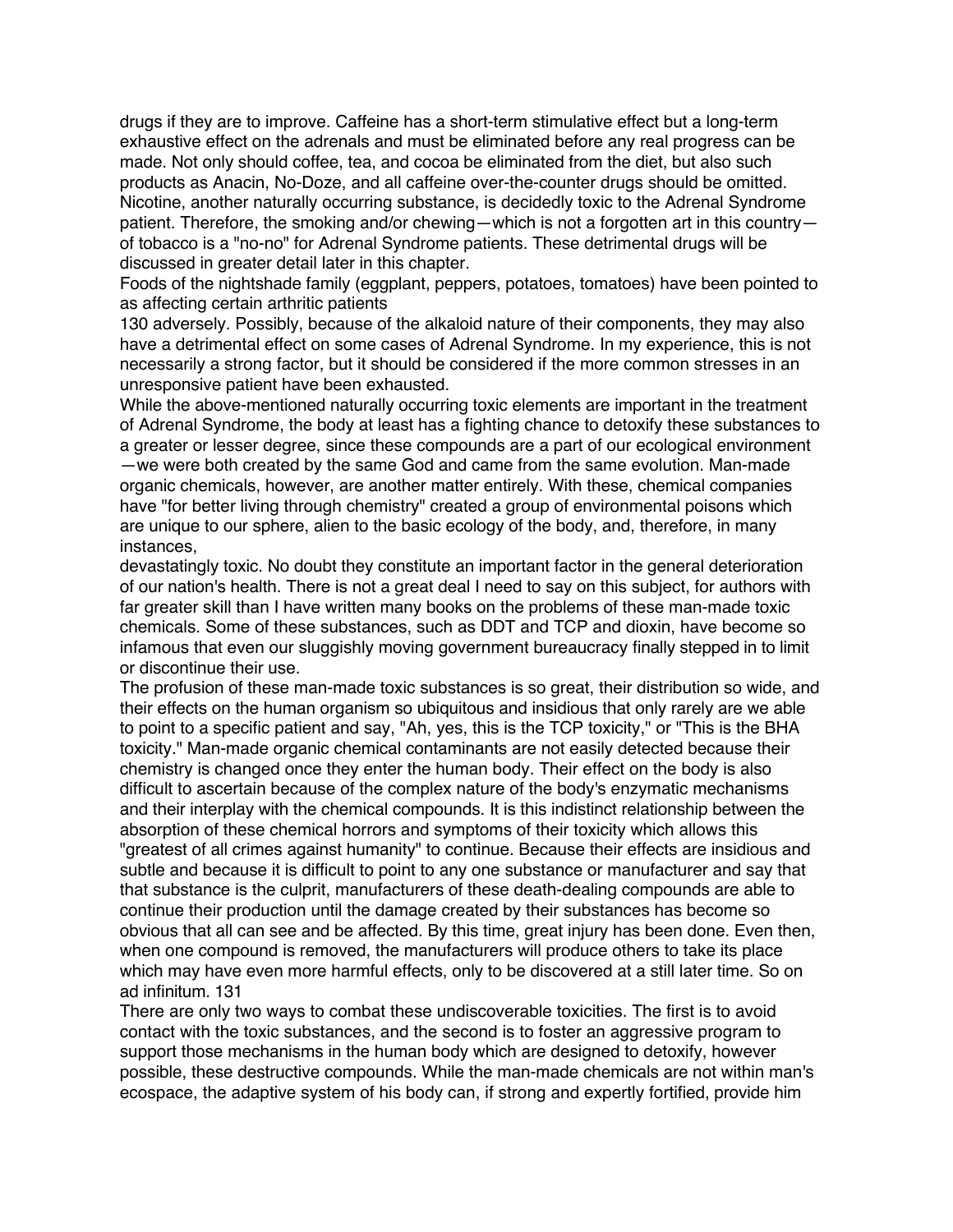with some protection.

At our Clinic, we make an exhaustive examination of our patients' dietary intake and general environmental life patterns, suggesting changes we feel will help remove such organic toxins from their foods and general habitat. If the toxic situation is severe, we bring the patient into our Clinic and place him in a specially prepared environment which is as free of such toxic contamination as we can make it. At the same time a special program designed to stimulate and regenerate the detoxifying mechanism of his body is begun. Using these methods, we are able to produce results that have astonished and pleased not only the patients and their families, but also their previous physicians.

Of the enormous amount of disease now present in this country due to the toxic effects of these man-made substances only a minute portion is treated as such. Most of these effects are being treated as some form of emotional or psychological disorder for which more such organic chemicals are prescribed in the form of tranquilizing agents and antidepressants. Hardly a day goes by in our Clinic but that we see pitiful patients who have lost control of their nervous system and have constant involuntary muscular contractions due to long-term use of these two types of drugs.

Of all the insidious dangers to which we, as a people, are subjected, this one creates within me the greatest fear. No one knows what the long-term effect of this multiplicity of man-made toxic substances will produce on future generations. Only within the last forty or fifty years have we been able to produce such a plethora of toxic substances. It will take several generations to even begin to understand the effects such a poisoned world can have on people. When the final results are in, those well-meaning scientists who perpetrated this travesty will be long in their graves, but wherever they are, if there is justice in the universe, and I'm sure there is, we can but offer for them this prayer, "Lord, forgive them, for surely they knew not what they did." The damaging effects on humanity of such men as Genghis Khan, Hitler, and Stalin must be looked upon as infinitesimal beside the deadly human destruction of such misguided misanthropes.

By this time you are undoubtedly asking yourselves, "What can I

132 do to prevent such chemical invasion of my own body?" First, read all labels carefully. Accept nothing with any form of additive unless you know the additive to be safe. Practically no man-made additive is safe, no matter what the Food and Drug Administration may say. Absolutely no one knows enough about the chemistry of the body to know what will happen when we ingest a molecular structure that does not occur in nature. All man-made substances which are ingested, applied, or inhaled by the body must be suspect. All forms of aerosols, hair sprays, toothpastes, antiperspirants, preservatives, colorings must be suspect. There is no such thing as an artificial coloring that is not toxic to some degree. One must go out of his way to purchase food and drink which is as close to its natural state as possible, as little processed as possible, and with as few additives as possible. Any other attitude is self-destructive.

We should work in our communities to reduce environmental poisoning. If each community will control the companies and factories in its own area, then and only then, can we have a clean world. There is no industrial production or process that cannot be carried out safely if the people involved are willing to spend the necessary time, energy, and inventive skill to do so. However, it will not come about unless we, as an outraged public, demand it. One cannot count on the good intentions of business.

No one is more dedicated to the free enterprise system than am 1.1 am wholly dedicated to the American dream and the principle of self-determination. However, when any company, in the name of free enterprise and in the search for profits, starts polluting the water I drink and the air I breathe, it has overstepped the bounds of its rights and is infringing upon my rights. 1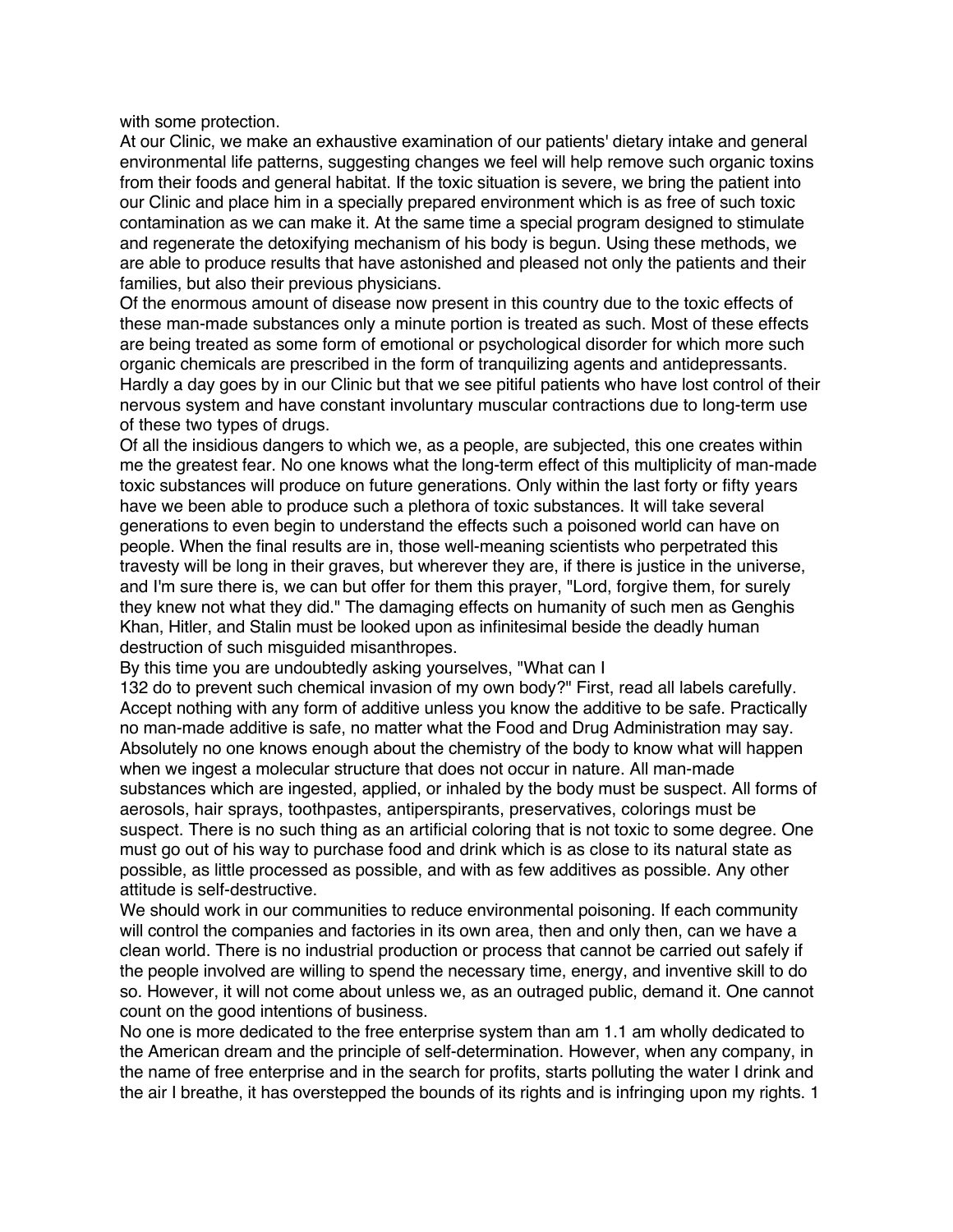have then not only a right, but a duty to myself, to it, and to the country as a whole to see that it ceases this destruction of our environment. It is encumbent upon us all to do what we can to reduce this chemical exposure to an absolute minimum in our lives and in the lives of those we love. It is also important that we become a voice, a conscience, if you will, for our town, our state, our country to work for laws and programs which will help to reduce and eliminate this chemical contamination. The American dream of opportunity also must carry with it the assumption of certain responsibilities. Unless this is done, it is not a dream—it is a nightmare. **Heavy Metal Toxicity.** Of all the toxicities that can affect the Adrenal Syndrome patient the

toxicity produced by an excess of the heavy metals in the system is probably of greatest significance. Such 133 heavy metals include copper, lead, mercury, cadmium, nickel, aluminum, and arsenic.

Many of the classical philosophers had a concept in which they referred to the "microcosm" and the "macrocosm," the macrocosm being the world and universe at large, and the microcosm, man. According to this philosophy, the microcosm was identical to the macrocosm except it was in miniature form. In their view, man had within him every element and substance which

was present in the larger macrocosm; the proportions were also similar in that elements rare on earth were rare in the human body. I am not personally adverse to this concept and feel that even in the case of such heavy metals as mercury, lead, and cadmium, a minute amount may be useful to the human body. When these small amounts are exceeded, however, serious toxic effects are produced in the system.

There is no doubt about this relationship in the case of copper, selenium, and nickel. These elements are vital to the functioning of the human body. Recent research in Mexico and in the United States, for instance, has shown that a common type of heart disease, present in this part of the world, is directly related to selenium deficiency (35). It is also known that elevated selenium causes specific toxic effects. In working with these metallic elements, a tight rope has to be walked to create the proper chemical balances within the body. We need enough, but not too much. If deficiencies occur, certain diseases can ensue; but if excesses occur, toxic effects will be produced that are particularly detrimental to the adrenal patient. The heavy metal toxins, though not as insidious as the man-made organic chemicals, are an important part of our toxic environment. Fortunately for us, it is possible by the use of tissue analyses to discover these toxicities. Toxic metal poisoning of an acute, massive nature has been known for some time and has been treated by orthodox medical technology. The chronic type of heavy metal toxicity has largely been ignored. However, with the greater perfection of tissue analysis methods available, even the most hidebound, orthodox medical practitioner can no longer afford to discount such toxic problems—which have become an important part of medicine and are an answer to many present medical enigmas. The patient with unexplained symptoms and difficulties who has not been checked for metal toxicity has not had the best of modern medical diagnosis. He should have such test at his earliest convenience. **Lead**. Lead is one of the most common toxic metallic substances with which we deal. Acute lead poisoning may occur in children who 134 eat leaded paint, painters who are daily exposed to this substance, or persons who work in battery factories and other areas where large amounts of lead are utilized. Such massive toxicity is usually detected before the patient comes to us, so we see few of these patients. The best treatment for this condition is EDTA (ethylene diaminetetracetic acid) chelation. Many chronic lead toxicity cases are found via hair analysis, and as these cases can mimic the symptoms of Adrenal Syndrome, they are of great importance. When an elevated amount of lead is found, we carefully investigate all possible sources of contamination. Where necessary, we make a test of the elements of the patient's environment, such as well water, home-grown fruits and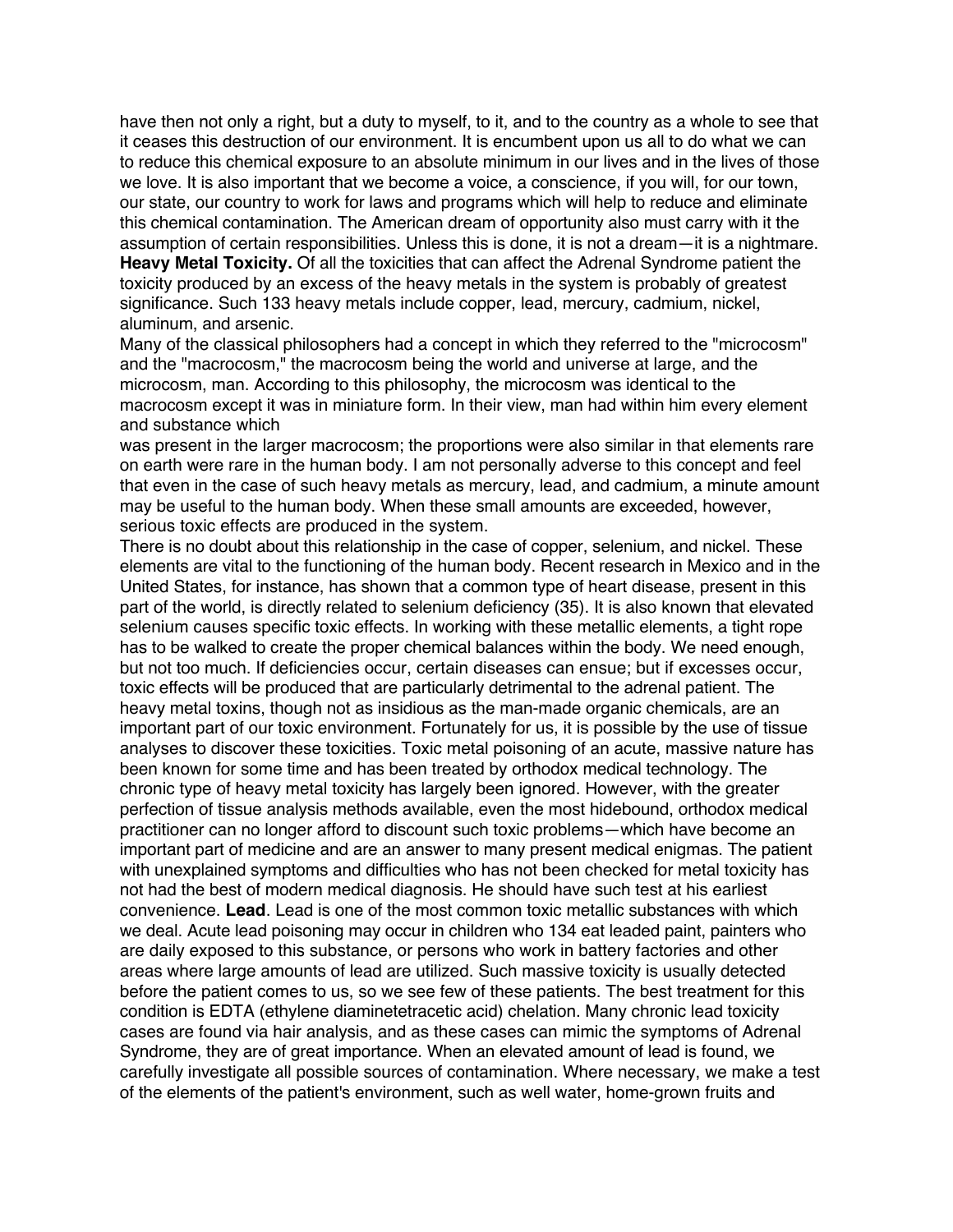vegetables, and other ingested or inhaled substances which may be unique to this person. Certain brands of bone meal have proven high in lead. It has been my experience that one must look with great diligence for such sources, as often the toxicity comes from the last thing one might suspect.

I shall never forget a patient from an ecologically concerned family who had moved to a mountainous area of Pennsylvania to "get away" from industry and contamination and to raise their own fruits and vegetables. After the family had been in the mountains a while, their health gradually started to deteriorate. Heavy metal analysis of their bodily tissues showed an overabundance of lead.

Try as we would, we could not discover the source. Finally, in desperation, we asked the state agriculture department to check the levels of heavy metals in their home-grown fruits and vegetables. The amount of lead in this produce was found to be well above accepted levels. After giving up home-grown fruits and vegetables and following a concentrated detoxification program, the family regained health. To this day we are not absolutely sure of the source of the excessive lead in the home-grown produce, but apparently their garden was located in a position so that as automotive or industrial fumes were blown across their mountaintop, the lead precipitated onto their growing greenery. This example shows the insidiousness of the pollution of our environment. The program we use to detoxify chronic lead is as follows: The ingestion of cooked beans (one-half cup daily), vitamin E (up to 800 I.U. daily), B-complex, vitamin C (1000 mg three times daily), vitamin A (25,000-50,000 I.U. daily), and the following oral nutritional detoxifying agents: 1) sulfhydryl amino acid-based products (one to three per day, i.e., methionine, cysteine), 2) deodorized, allicin- free garlic preparations (three to six daily), and 3) broad-spectrum fiber products (bran) (three times daily). (See Appendix III for further information about lead toxicity.) 135

Calcium, zinc, chromium, manganese, and selenium also provide protection. Calcium from nonmilk sources is preferable, however, as milk products can increase lead absorption. The use of distilled water should be considered as long as the essential minerals are replaced during detoxification, with a multimineral preparation, one to two tablets three times daily, i.e., Seromins.9 If the condition does not respond to oral medication, as checked by follow-up hair tests, intervenous (EDTA) chelation should be used. In severe cases of lead toxicity, the change in personality after chelation is often dramatic. **Mercury.** Mercury, though not as common a contaminant as lead, frequently appears elevated in mineral testing. Such toxicity generally results from the overingestion of tuna or swordfish, but occasionally its cause is cosmetics manufactured with ammoniated mercury. If a patient with high mercury content is placed on a no-tuna diet and the general detoxification regime, as suggested above for lead, his mercury level usually drops to normal in a relatively short time. If he, like myself, is a great fish eater, he should eat the smaller fish, for the smaller the fish, the lower the amount of mercury. In my experience, while no heavy-metal poisoning is without its adverse effects, elevated mercury levels do not seem to produce as severe an effect as do elevations of lead, cadmium, aluminum, and copper. Other sources of mercury toxicity are listed in Appendix III. **Cadmium.** Used as a protective covering for metal objects by various industries and in automobile tires as well as in paint, cadmium is a toxic element which has become of greater importance of late. Cigarettes are also a source of cadmium. Most authorities find it difficult to eliminate cadmium as long as a patient is a cigarette smoker. Toxology tests reveal that cadmium, microgram for microgram, is far more toxic than lead. Therefore, in elevated cadmium, every effort should be made to find and eliminate, if possible, the source— these sources, along with some of the toxic effects of cadmium, are given in Appendix III. **Aluminum**. Aluminum is another common toxic mineral. The main sources, in our experience, are the aluminum chlorhydrate of antiperspirants, the aluminum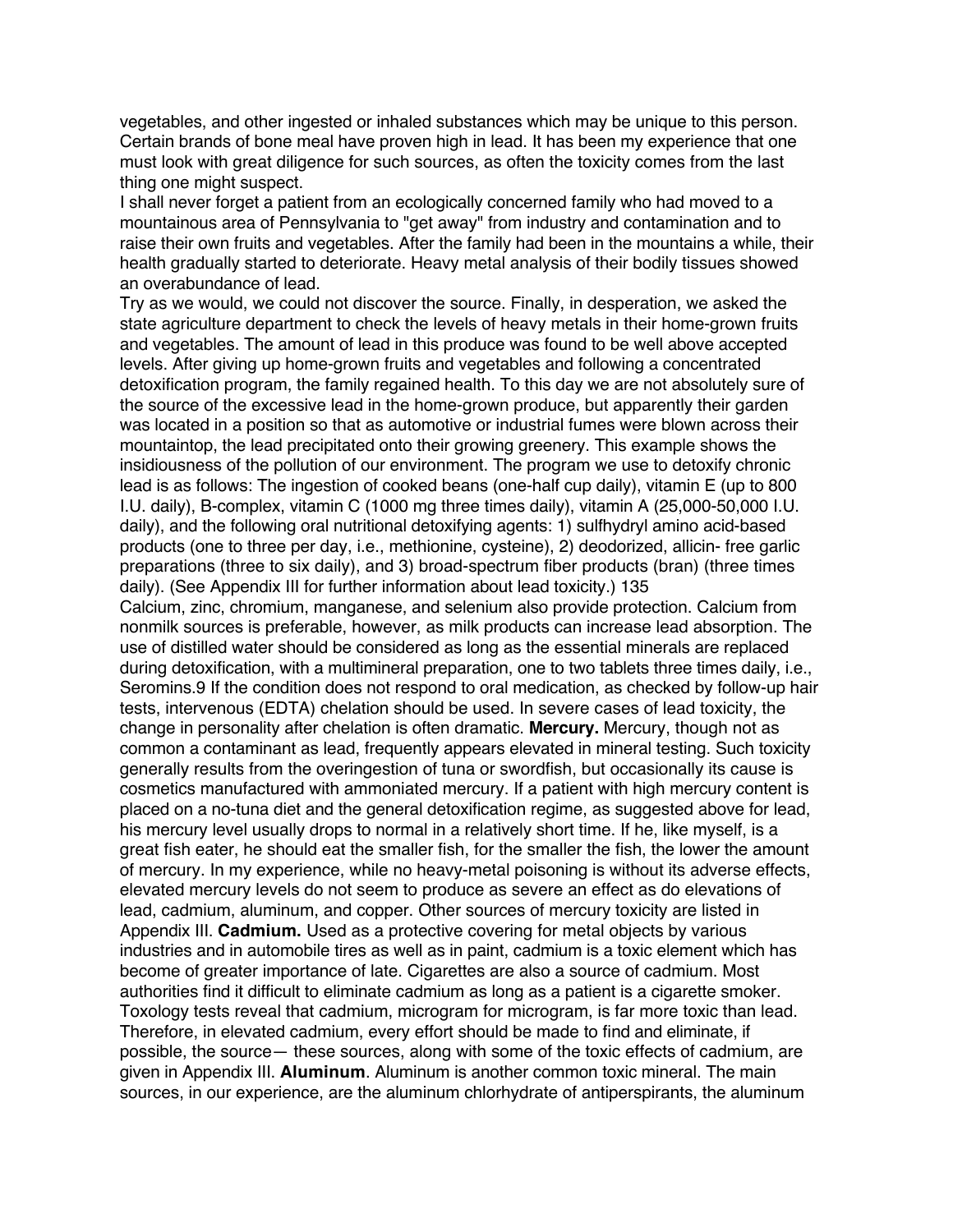trisilicate in various antacids, the aluminum salts in double-acting baking powders which are also 'Prepared by Seroyal Brands, Inc., P.O. Box 6500, Concord, California 94524. 136 present in most over-the-counter bakery goods, and aluminum cookware. The worst offenders are the antiperspirants. For patients with elevated aluminum levels who use these preparations, we recommend they change to one that does not contain aluminum chlorhydrate. These are available through most health food stores. Read the labels carefully, however; recently a recommended brand has added a new aluminum compound to its formula. Aluminum is aluminum. Beware and reject any product with it, no matter the nature of the compound. Aluminum is toxic to the brain and the most frequent symptoms of such toxicity are premature senility and loss of memory. These cases are common in our practice; unfortunately, once the memory loss and premature senility have set in, it is difficult to reverse the symptoms. However, stringent elimination of all aluminum sources and a careful detoxification program can do much good in these cases. Nevertheless, it is far better to prevent this toxicity than to cure it. The treatment of aluminum toxicity is somewhat more difficult than that of some of the other heavy metals. Several researchers have found beneficial effects with the general detoxification regime recommended above plus the addition of homeopathic aluminum in low potencies. (See Appendix III.) **Arsenic and Nickel.**  Arsenic and nickel are rarely found in elevated amounts in patients. If they are, a careful search must be made for the source, the most usual of which is some form of industrial contamination. Nickel, at times, is found to be high in heavy cigarette smokers. It seems to come from the paper. The cure is obvious. (See also Appendix III.) **Copper.** In discussing these toxic metals, I have purposely left copper for last, because its relationship to Adrenal Syndrome is substantially different from that of the other heavy metals. Elevations of the metallic substances previously mentioned cause added stress to the system which must be corrected before a complete resolution of Adrenal Syndrome is to be expected. They are, however, not by their nature directly connected to Adrenal Syndrome. True, elevation of lead and cadmium can cause symptoms which mimic Adrenal Syndrome, but this is basically a problem of differential diagnosis, not one in which there is a direct relationship between the disease and the metal levels. This is not true concerning copper. An elevated copper level often indicates a metabolic defect, which is directly related to Adrenal Syndrome. 137 The most common hair test pattern observed among Adrenal Syndrome patients is one which presents elevated calcium, copper, and magnesium levels and depressed sodium and potassium levels.

The elevated copper is not essential to this diagnostic pattern, but when it is present, it reveals that the patient has Adrenal Syndrome symptoms and that the elevated copper will complicate treatment. Many researchers feel that the mechanism which creates the weakness in the general adaptive mechanism may also create a fault in the body's ability to eliminate copper and, therefore, it accumulates in the system, creating the problem. This excess copper can create a symptom pattern which parallels that of the hypoadrenal, creating not only tiredness and exhaustion, but also various forms of bizarre mental and emotional reactions. Dr. Carl C. Pfeiffer and his group at the Brain Bio Center, Princeton, New Jersey, found that patients with this condition often exhibited symptoms similar to those of schizophrenic patients (36). Our experience confirms these findings.

There are two types of copper toxicity: that which comes from increased ingestion and that which comes from defective elimination. The first type is not necessarily connected with the Adrenal Syndrome, but the second is. Patients with either type suffer from high copper levels, but the second much more than the first.

In both cases the first essential to treatment is the reduction of copper intake. As far as detoxification treatment is concerned, zinc and manganese, which are antagonistic to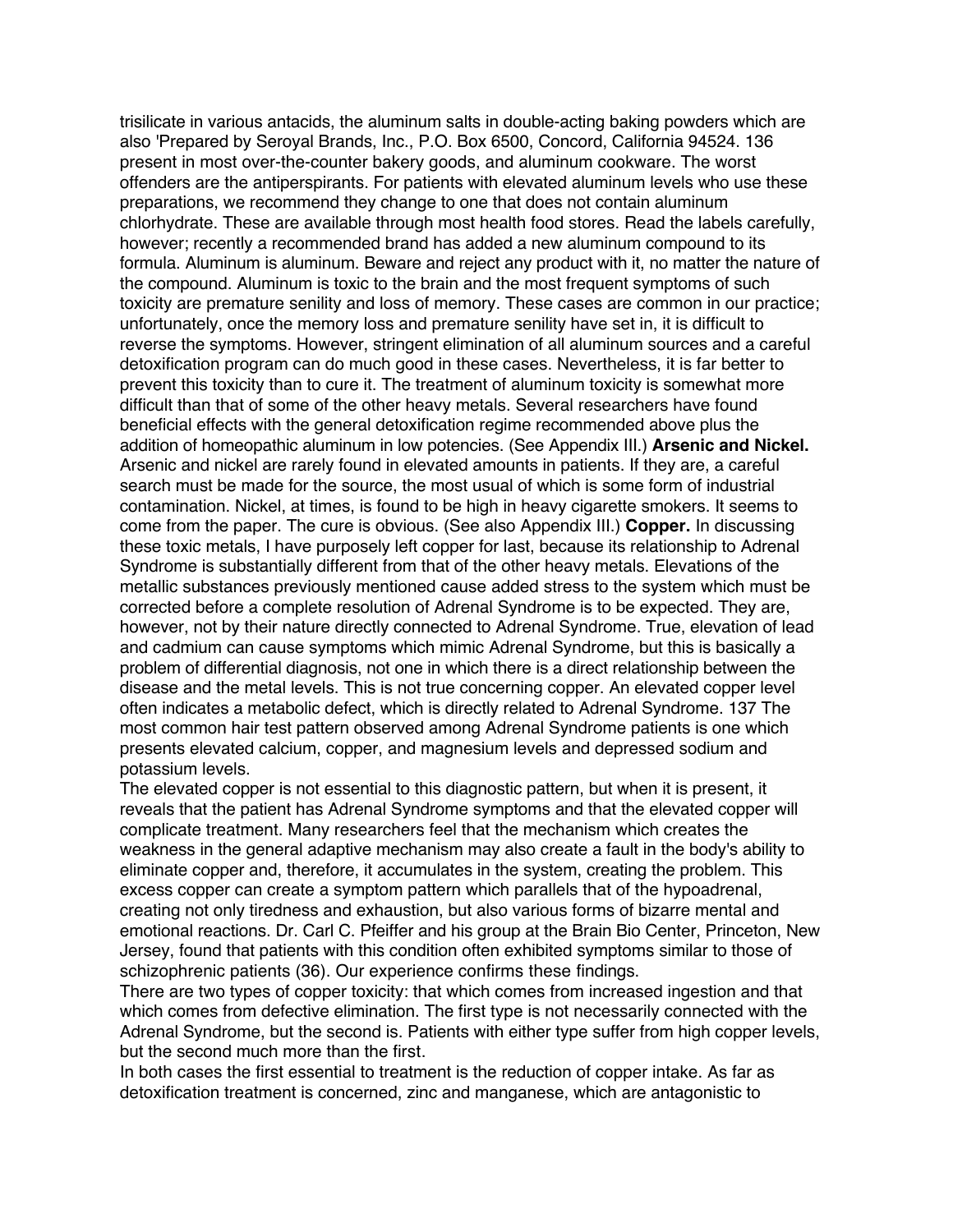copper, are given in large amounts along with a high potency form of rutin, which tends to counteract the adverse effects of copper on the body. These are usually combined with the ingestion of two quarts of distilled water a day for a month to help leech the toxic metal. Such treatment is usually extremely effective, although in certain cases it may have to be continued for several months before it has its required result. (See Appendix III for further information.) **Hair Contamination.** Our mineral tests measure elements present in the hair of our patients. It's always possible that the substances we find in the hair may be contaminants and not truly representative of the environment within the body. Especially is this true of the toxic metals. It is Clinic policy to confirm elevated toxic metals found in our hair tests by rechecking with pubic hair. Pubic hair, always or almost always being covered, is usually safe from environmental contamination. About half of our toxic head hair readings prove to be contaminated, as evidenced by comparison with normal pubic hair readings. About the only time pubic hair tests fail is in the 138 prepubic child and in those who swim in pools. These pools, to retard algae growth, use copper sulfate which shows in both pubic and head hair. In both of these instances we take retests with finger- and/or toenails. **Miscellaneous Stresses** There is no end to the catalog of stresses which may affect the Adrenal Syndrome patient. The list is as long and extensive as the imagination of man himself. Certain additional stresses which are not well known, but which have proven to be important causative factors for many Adrenal Syndrome patients, must be mentioned. Fluorescent Lights. In the light spectrum of most fluorescent lights certain light frequencies are powerfully strong while other frequencies are extremely weak. This produces in a graph of these light frequencies various so-called "spikes," sudden spurts of light energy produced within a narrow frequency range. Experiments, reported in such prestigious magazines as Scientific American, demonstrated that abnormal light patterns emitted by fluorescent lights are detrimental to the glandular system of the human being, in particular the pituitary gland. These investigators discovered that many serious health problems may ensue from living or working in an environment of fluorescent lighting (37-39). The ideal light for man's glandular system, as determined by their research, is daylight. Incandescent light, that is, the regular light bulb, while not equal to daylight, does not have the spikes of the normal fluorescent lighting and, therefore, is not as dangerous as fluorescent lights and can be recommended above them for indoor lighting.

One of the companies that produces fluorescent lights, Duro-Test Corporation, conscious of this problem, has produced a tube known as "Vitalight," in which every attempt is made to produce a spectrum of light as closely resembling daylight as possible. That they have succeeded may be shown by the fact that their Vitalite can be used as the exclusive light source by which to grow healthy plants. A patient who is susceptible to Adrenal Syndrome can be severely affected by an environment in which he is exposed to ordinary fluorescent lighting. The best solution for the person who cannot change his employment is to substitute the Vitalite fluorescent tube for an ordinary tube. Almost all patients who have done this have reported improvement in their general health and, in particular, freedom from headaches which had often afflicted them.

Manufactured by the Duro-Test Corporation, 2321 Kennedy Boulevard, North Bergen, New Jersey 07047. 139 **Alcohol.** Alcohol is basically a vasodilator, which tends to open or dilate the blood vessels. In persons afflicted with Adrenal Syndrome, the vascular system is already too dilated by the nature of the disease, and alcohol in any form further aggravates the condition. The Adrenal Syndrome patient, therefore, should abstain from alcohol totally. Not only does it have a direct adverse effect on his neuroglandular condition, but the lack of control precipitated by its effect on the brain centers often leads the patient to activities which produce compounding stresses he would have avoided were it not for the effects of alcohol.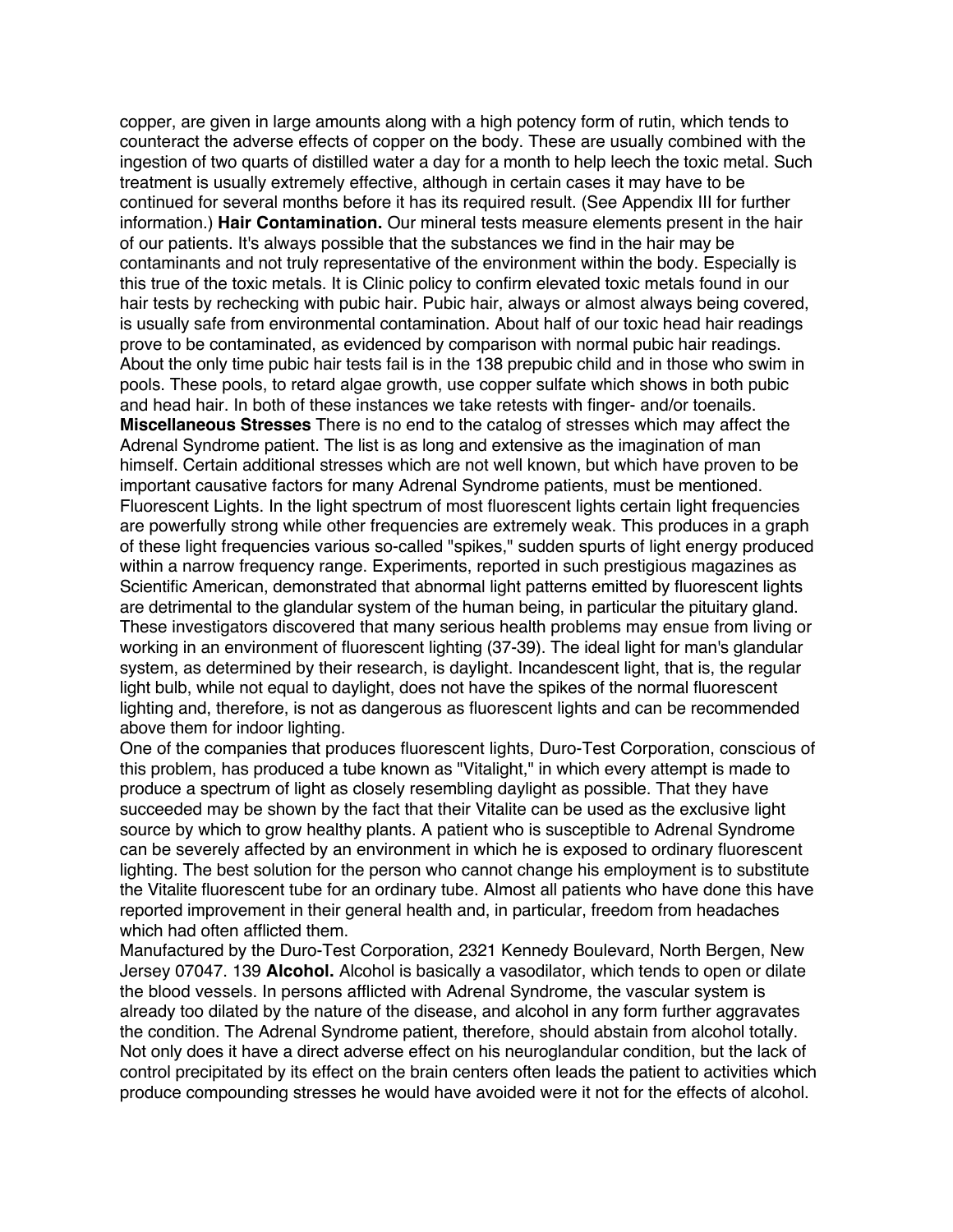**Drugs.** Most patients with Adrenal Syndrome have been given various drugs by physicians to help allay symptoms which are part of the syndrome. In the long run, the amount of stress induced in the system by the drug usually far outweighs any symptomatic relief received. The most common drugs given are the antidepressants and tranquilizers, either separately or combined. In my experience, until the patient is weaned from these drugs, a total cure of Adrenal Syndrome is not possible. However, because of the semiaddictive nature of these compounds, care must be taken in the withdrawal procedure. I have seen cases in which we were unable to discontinue tranquilizers for six months because we had to change the patient's unstable, dependent personality before we dared remove this last crutch. We find, in our practice, that patients often use any form of stimulus they can to realize some relief from the grinding exhaustion and cerebral dysfunction inherent in Adrenal Syndrome. They guzzle large amounts of coffee, smoke frequently, swallow tranquilizers and moodelevating drugs in an attempt to give them some semblance of normalcy. Although the effect of these substances is to give temporary succor, they produce a long-term deterioration of the condition and recovery is impossible until they are eliminated. Usually they must be withdrawn one at a time. If a patient is on three crutches, and we remove all three at once, he will fall flat on his face. It has proven most effective to conquer one habit fully before attempting to work on the second and so forth. **Coffee.** Coffee drinking, like so many habits which afflict mankind, has created much controversy about its constructive or destructive nature among health authorities.

## 140

Some consider it a mildly stimulating healthful drink. Others have indicted it as a probable cause of heart attacks and strokes. While there is no consensus of opinion as to the general value of coffee drinking, there is a consensus of opinion as to its effect on the Adrenal Syndrome patient. Because of coffee's short-term stimulating effect, but long-term debilitating and exhausting effect, on the adrenal glands, it is one of the first habits that the Adrenal Syndrome patient must give up if he is to improve. Not only is the caffeine detrimental—since even the decaffeinated variety is injurious to the adrenal patient—but coffee has a specific affinity for the adrenal glands and must be considered the chemical stress par excellence for these patients. In a patient who uses coffee, alcohol, cigarettes, and antidepressanttranquilizer drugs—a surprisingly common combination, by the way—coffee is always the first substance which I suggest be discontinued. Of all of the above-mentioned substances, it has the most direct and profound effect on the adrenal mechanism.

For those who feel that they must have some form of hot drink to take its place, we recommend the cereal "coffees." The ideal substitute, however, is a brew made from licorice root powder, obtainable from most health food stores. Properly flavored, this drink is not only tasteful, but contains specific substances which have an extremely beneficial effect on the adrenal glands. When the patient substitutes the licorice root tea for his coffee, fortuitiously he not only manages to give up a harmful habit but also to take on a beneficial one by the same act. **Cigarettes.** While few other physicians have mentioned cigarettes, per se, in regard to the adrenal glands, experience has shown that this habit adversely affects the syndrome. Adrenal Syndrome patients who smoke improve only up to a point, and no further, until they are able to give up the tobacco habit. Once they abstain, normal improvement again continues until the condition is resolved. The pharmacology of cigarette smoking is not as clear or as well documented as that of coffee. It seems to have a somewhat similar effect as this latter substance in that it produces first a short-term stimulation and then a long-term deleterious effect on the adrenal mechanism. The discontinuance of coffee can produce strong withdrawal symptoms in Adrenal Syndrome patients, but the avoidance of smoking rarely produces these effects. For this reason, I withdraw coffee first, to remove the greatest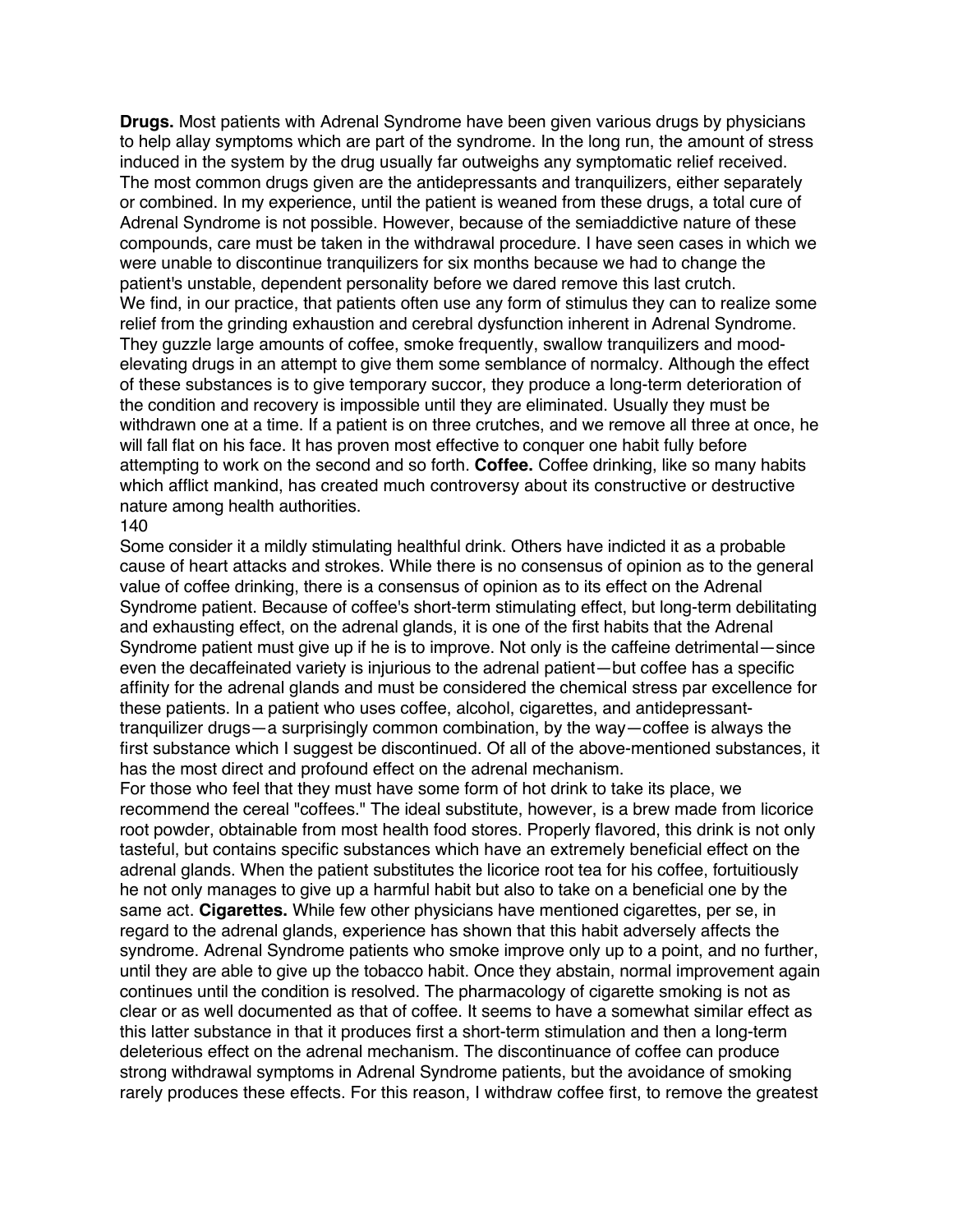stress first before I concentrate on the cigarette habit. 141 **Complicating Conditions.**  Because of the frequency with which a physician encounters Adrenal Syndrome, he must exercise restraint to keep from using this diagnosis too freely. There are other conditions which mimic the adrenal symptoms. Many of these conditions may be found in conjunction with Adrenal Syndrome and may require specific treatment before the patient can make the proper progress. Among those are hypothyroidism, myocardial weakness, and B-6 metabolism deficiency. Hypothyroidism. The lowered thyroid function is frequently induced by the weakened adrenal. This tendency is discovered by the screening blood test made at the beginning of the Adrenal Syndrome patient's care. If the physician is still in doubt, the acciliometer and/ or the Barnes temperature tests may be made (40).

If these tests demonstrate a thyroid deficiency, a low dose of thyroid gland, either the fresh extract (Proloid)11 or the dried (Armour),12 should be tried. If the diagnosis is correct, the patient should notice improvement in a week or two. Myocardial Weakness. Another condition which can be an added stress to Adrenal Syndrome, or a condition by itself, is mild myocardial weakness. The weakness of the heart muscle, or myocardium, may be such that it is not sufficient to cause the classic symptoms of congestive heart disease, such as shortness of breath, edema of the extremities, and severe exhaustion, but is sufficient to cause a lessening of the body's efficiency, mild states of exhaustion, and other symptoms which may closely mimic those of Adrenal Syndrome.

While the more severe of these patients can be detected by careful analysis of their electrocardiographs, the EKGs of many of the milder cases do not deviate far from normal; therefore, the milder cases may not surface during a usual examination. In our Clinic, careful analysis of the heart using a sensitive phonocardiograph (an instrument that records the sounds of the heartbeat on a graph rather than the electrical potentials as does the EKG) discloses most of these cases. Weakening muscular contractions of the heart are displayed quite accurately by the phonocardiograph.

Patients with this condition have benefited from using glucoside-rich nontoxic herbs to support the heart action. The best

combination "Prepared by Parke-Davis Division, Warner-Lambert. 201 Tabor Road. Morris Plains, New Jersey 07950. l2Prepared by Armour Pharmaceutical, Executive Office, 303 South Broadway. Tarrytown, New York 10591. 142 is a remedy which contains one part Cactus grandiflores to five parts Crataegus oxacanthus. This remedy not only is useful and harmless, even when given over a long period of time, but also has proven to be an excellent tool for the differential diagnosis of this condition. Whenever I have a borderline case, not sure if the heart is involved, I test by giving the proper dose of the Cactus- Crataegus mixture for one month and then discontinue its use for a few weeks. If, during this period, the patient improves in strength and general functioning ability, but then begins to regress a week or two after the discontinuance of the herbal remedy, it is an almost positive sign that he has a minor degree of myocardial weakness. Since the Cactus-Crataegus mixture is completely nontoxic, and well accepted by the sensitive system of the Adrenal Syndrome patient, if there is any question that an Adrenal Syndrome condition might be complicated by a weakened heart muscle, the Cactus- Crataegus mixture should be used. **B-6 Metabolic Defect.** Two recent tests have been added to our repertoire to allow us to measure a new factor in human nutrition: the mauve factor test and the X-K procedure. Both of these tests measure an excess of waste produced because of B-6 deficiency, dependency, or malassimilation. These products are porphyrins in the mauve factor test and xanthurenic acid and kynurenic acid in the X and K test (41, 42). The mauve factor (or kryptopyrrole) often is found in the urine of patients with adrenal dysfunction as well as in patients with mental disorders. Deficiency of vitamin B-6 causes excessive spillage in the urine of the X and K acids which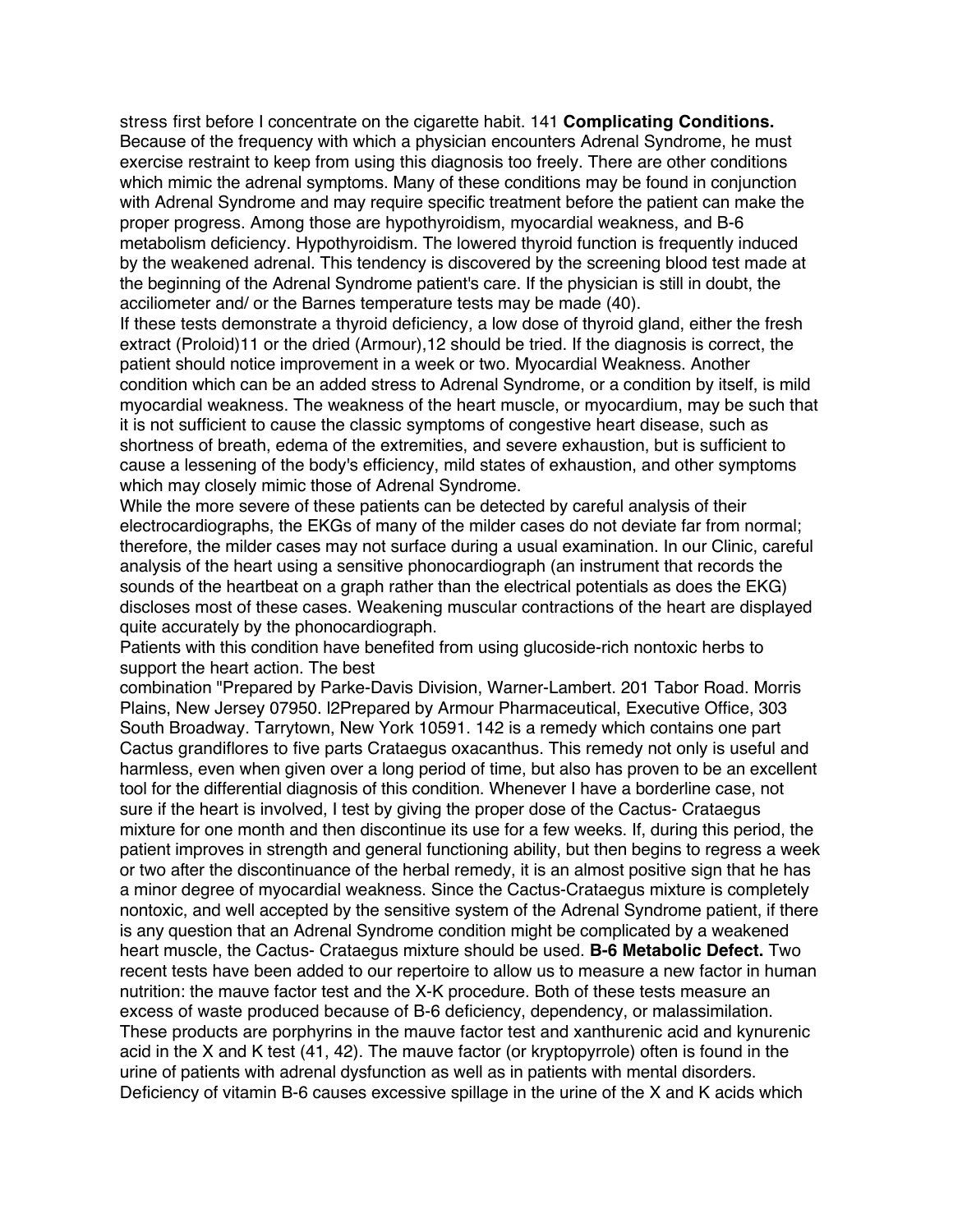indicates a blockage in the pathway of the conversion of the amino acid triptophane to the neurotransmitter serotonin. The products of B-6 metabolism are vital to proper brain functioning. If they are deficient, the mind is fuzzy, depressed, and in many ways similar to that encountered in Adrenal Syndrome.

Since we do not as yet know the exact defect in metabolism which causes this unavailability of the B-6 metabolites, we must treat this condition by supplying the end products of this breakdown, pyridoxal-5, phosphate, and L-cystine. When these are supplied, the metabolic defect is circumvented, and the brain once again receives the food it so desperately requires. If this malabsorption has been of long duration, it can take some time before the brain can recover its integrity, but perseverance with the remedies will be rewarded. It is not known whether Adrenal Syndrome is the cause of this effect, but the frequency with which it is found in these cases is certainly suspicious. 143 **Summary** Many environmental factors create stress in the Adrenal Syndrome patient—factors of which the patient may not be aware. Included are infective states, allergies, chemical toxicities, and miscellaneous stresses. Among specific infections which may have untoward effects on the Adrenal Syndrome patient are acute local and chronic infections, of which Progenitor cryptocides and Candida albicans can be especially deleterious. Allergic reactions may now be tested in a number of ways, and methods have been devised for protecting against airborne allergens. Heavy metal toxicities may affect Adrenal Syndrome patients—including toxicity to lead, mercury, cadmium, aluminum, arsenic and nickel, and copper. Miscellaneous stresses may be caused by fluorescent lighting, alcohol, coffee, drugs, cigarettes, or by complicating conditions such as hypothyroidism, myocardial weakness, or B-6 metabolic defects. **CHAPTER Viii**

## **A Final Word**

There can be little doubt that Adrenal Syndrome is a viable, demonstrable condition. Nor is there doubt in my mind, after detailing its effects for nearly twenty-five years, that the number of its victims increases with each passing day. Harold E. Buttram, M.D., in his recent book, Vaccinations and Immune Malfunction (1), expressed the opinion that one of the major causes of this proliferation may be infant malnutrition and the assault to the immune system by the multiple vaccinations given early in life. If his conclusions are correct, and his logic is difficult to refute, it is hard to explain how any of us escape this energy-sapping problem. For instance, if a child who may have inherited a tendency toward weak adrenals from his parents, is brought up on the now-popular commercial infant formulas—which are severely deficient in natural food value, the adrenal weakness has little chance to improve. If his already crippled immune system is then assaulted by injection of multiple vaccines into his blood stream bypassing his natural defences, his immune system is forced to expend much of its reserve vitality to build antibodies for diseases he may never encounter.

By the time this child enters school and is exposed to the multitude of viruses encountered there, he is frequently a ready victim, due to the fact that much of his defense mechanisms have already been committed by the previous vaccines.1

144 As shown in Dr. Buttram's book. Vaccinations and Immune Malfunction, according to the one cell-one antigen rule, once an immune body (plasma cell or lymphoctye) becomes committed to a given antigen (vaccine element), it becomes incapable of responding to other antigens or challengers. In the use of the multiple vaccine usually given in childhood, great sections of the immune cells are forced to be committed to the injected antigens (vaccines). These cells can then never be used by the body again to fight any other disease than those now committed. This would not be bad except it has been shown that the vaccination method is extremely wasteful of the immune cells, and many more cells are required to produce immunity from vaccination than are required by natural immunity. It must also be